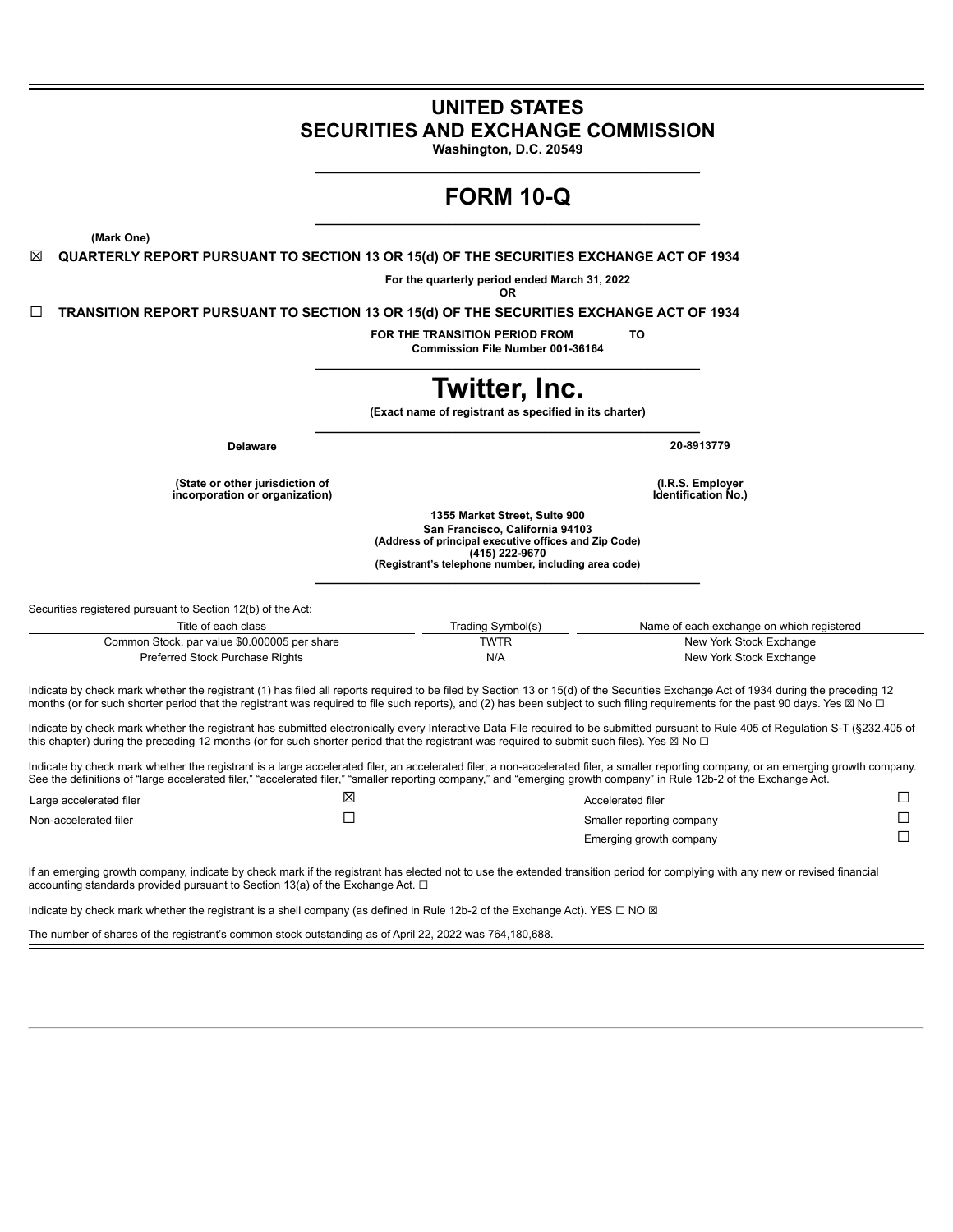## **TABLE OF CONTENTS**

|          | <b>PART I - FINANCIAL INFORMATION</b>                                                                        | Page |
|----------|--------------------------------------------------------------------------------------------------------------|------|
| Item 1.  | <b>Financial Statements (Unaudited)</b>                                                                      | 6    |
|          | Consolidated Balance Sheets as of March 31, 2022 and December 31, 2021                                       | 6    |
|          | Consolidated Statements of Income for the Three Months Ended March 31, 2022 and March 31, 2021               |      |
|          | Consolidated Statements of Comprehensive Income for the Three Months Ended March 31, 2022 and March 31, 2021 | 8    |
|          | Consolidated Statements of Stockholders' Equity for the Three Months Ended March 31, 2022 and March 31, 2021 | 9    |
|          | Consolidated Statements of Cash Flows for the Three Months Ended March 31, 2022 and March 31, 2021           | 10   |
|          | <b>Notes to Consolidated Financial Statements</b>                                                            | 11   |
| Item 2.  | Management's Discussion and Analysis of Financial Condition and Results of Operations                        | 31   |
| Item 3.  | <b>Quantitative and Qualitative Disclosures About Market Risk</b>                                            | 46   |
| Item 4.  | <b>Controls and Procedures</b>                                                                               | 47   |
|          | <b>PART II - OTHER INFORMATION</b>                                                                           |      |
| Item 1.  | <b>Legal Proceedings</b>                                                                                     | 48   |
| Item 1A. | <b>Risk Factors</b>                                                                                          | 48   |
| Item 2.  | Unregistered Sales of Equity Securities and Use of Proceeds                                                  | 74   |
| Item 6.  | <b>Exhibits</b>                                                                                              | 75   |
|          | <b>Signatures</b>                                                                                            | 77   |
|          |                                                                                                              |      |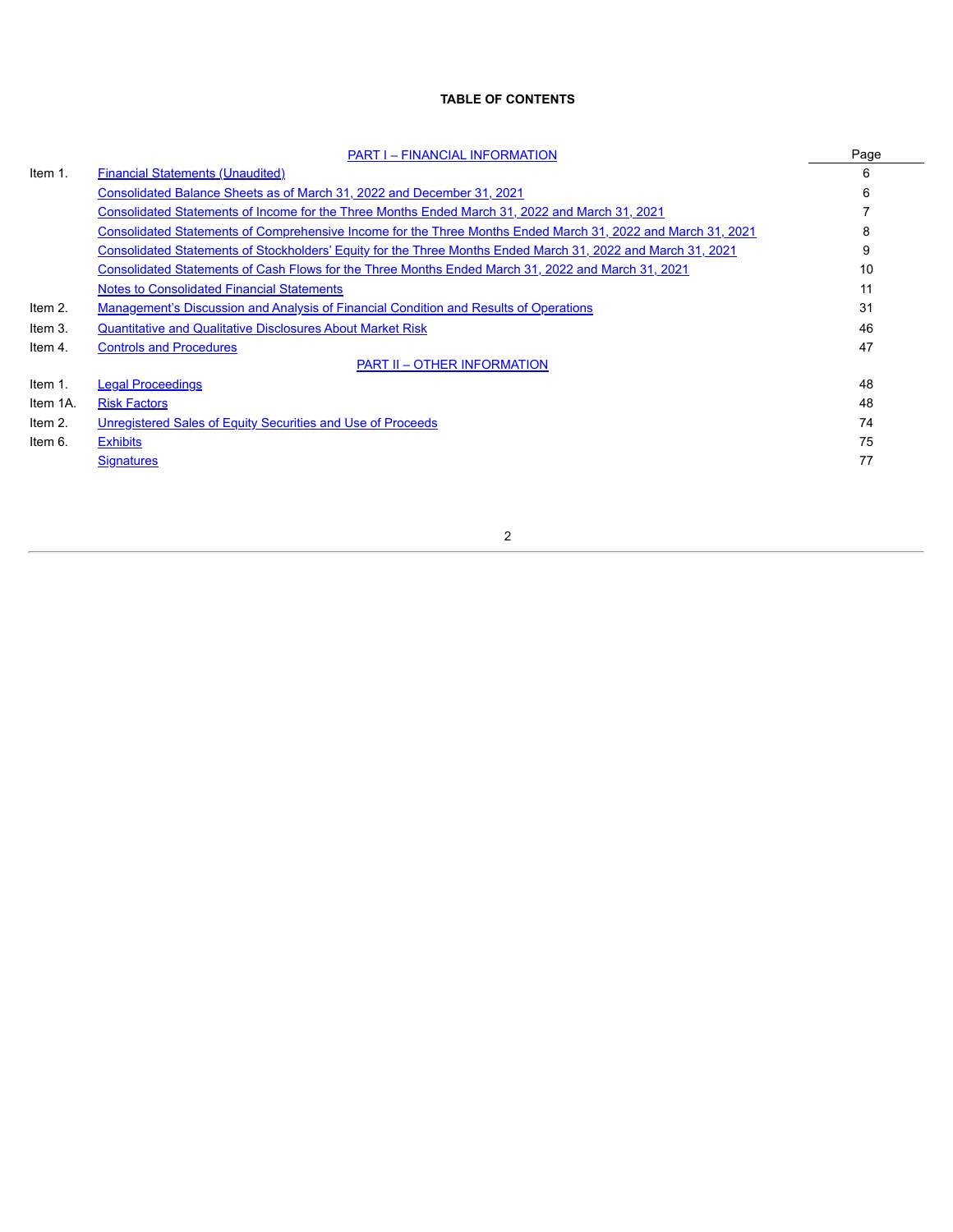#### **SPECIAL NOTE REGARDING FORWARD-LOOKING STATEMENTS**

This Quarterly Report on Form 10-Q contains forward-looking statements within the meaning of Section 27A of the Securities Act of 1933, as amended, and Section 21E of the Securities Exchange Act of 1934, as amended, which statements involve substantial risks and uncertainties. Forward-looking statements generally relate to future events or our future financial or operating performance. In some cases, you can identify forward-looking statements because they contain words such as "may," "will," "should," "expects," "plans," "anticipates," "colld," "intends," "target," "projects," "contemplates," "believes," "estimates," "predicts," "potential" or "continue" or the negative of these words or other similar terms or expressions that concern our expectations, strategy, plans or intentions. Forward-looking statements contained in this Quarterly Report on Form 10-Q include, but are not limited to, statements about:

- our proposed acquisition by entities affiliated with Elon Musk, including our expectations regarding the timing and completion thereof;
- our ability to attract and retain people on Twitter and increase their level of engagement, including ad engagement, and its impact on revenue;
- our expectations regarding our revenue growth, including the impact of COVID-19, Apple's App Tracking Transparency policy, and the war in Ukraine, and our cost and expenses growth;
- our expectations regarding our monetizable daily active usage or users (mDAU), mDAU growth and growth rates and related opportunities, as well as the continued usage of our website and mobile applications, including the impact of seasonality;
- our plans regarding health and safety and our other top priorities, including our expectations regarding the impact on our reported metrics, policies, enforcement and preventing manipulation of our platform;
- the impact of the COVID-19 pandemic and related responses of businesses and governments to the pandemic on our operations and personnel, and on commercial activity and advertiser demand across our platform and on our operating results;
- our ability to develop or acquire new products, product features and services, improve our existing products and services, including with respect to Promoted Products, video and performance advertising, and increase the value of our products and services;
- our business strategies, plans and priorities, our plans for headcount growth, investment in our research and development efforts, investment in capital expenditures, and our plans to scale capacity and enhance capability and reliability of our infrastructure and new data center;
- our ability to provide new content from third parties, including our ability to secure video content on terms that are acceptable to us;
- our ability to attract advertisers to our platforms, products and services and increase the amount that advertisers spend with us;
- our ability to improve monetization of our products and services;
- our future financial performance, including trends in ad engagements and cost per ad engagement, revenue, costs and expenses (including stock-based compensation) and income taxes;
- our expectations regarding certain deferred tax assets and fluctuations in our tax expense and cash taxes;
- the impact of laws and regulations relating to privacy, data protection, cybersecurity, content or copyright;
- our expectations regarding outstanding litigation or the decisions of the courts;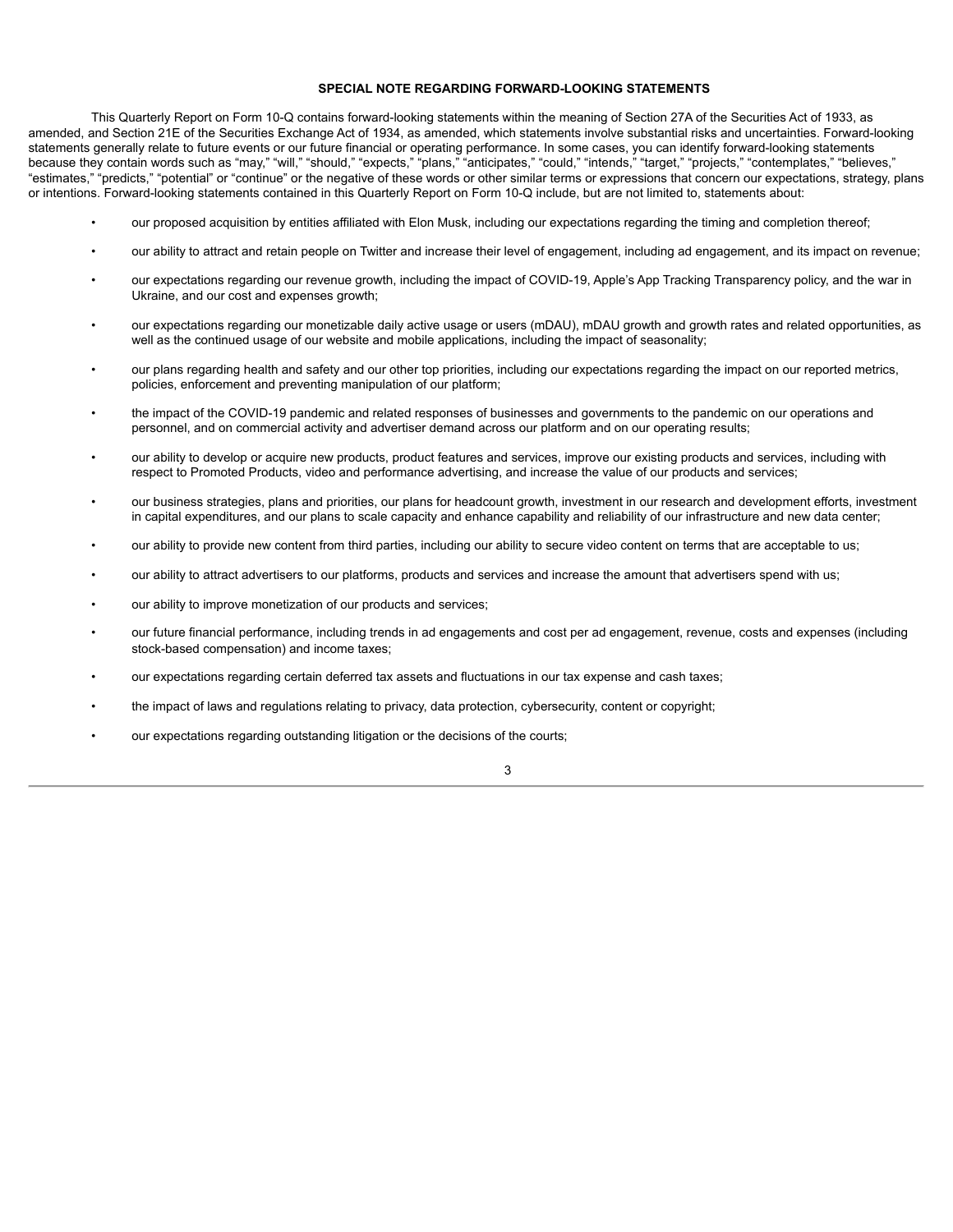- the effects of seasonal trends on our results of operations;
- the impact of our future transactions and corporate structuring on our income and other taxes;
- our expectations regarding our future share repurchases;
- the sufficiency of our cash and cash equivalents, short-term investment balance and credit facility together with cash generated from operations and continued access to capital markets to meet our working capital, capital expenditure, and other cash requirements including authorized share repurchases;
- our ability to timely and effectively develop, invest in, scale and adapt our existing technology and network infrastructure;
- our ability to successfully acquire and integrate companies and assets;
- the impact of geopolitical events, including the war in Ukraine; and
- our expectations regarding international operations and foreign exchange gains and losses.

We caution you that the foregoing list may not contain all of the forward-looking statements made in this Quarterly Report on Form 10-Q.

You should not rely upon forward-looking statements as predictions of future events. We have based the forward-looking statements contained in this Quarterly Report on Form 10-Q primarily on our current expectations and projections about future events and trends that we believe may affect our business, financial condition, operating results, cash flows or prospects. The outcome of the events described in these forward-looking statements is subject to risks, uncertainties and other factors described in the section titled "Risk Factors" and elsewhere in this Quarterly Report on Form 10-Q. Moreover, we operate in a very competitive and rapidly changing environment. New risks and uncertainties emerge from time to time and it is not possible for us to predict all risks and uncertainties that could have an impact on the forward-looking statements contained in this Quarterly Report on Form 10-Q. We cannot assure you that the results, events and circumstances reflected in the forward-looking statements will be achieved or occur, and actual results, events or circumstances could differ materially from those described in the forward-looking statements.

The forward-looking statements made in this Quarterly Report on Form 10-Q relate only to events as of the date on which the statements are made. We undertake no obligation to update any forward-looking statements made in this Quarterly Report on Form 10-Q to reflect events or circumstances after the date of this Quarterly Report on Form 10-Q or to reflect new information or the occurrence of unanticipated events, except as required by law. We may not actually achieve the plans, intentions or expectations disclosed in our forward-looking statements and you should not place undue reliance on our forwardlooking statements. Our forward-looking statements do not reflect the potential impact of any future acquisitions, mergers, dispositions, joint ventures or investments we may make.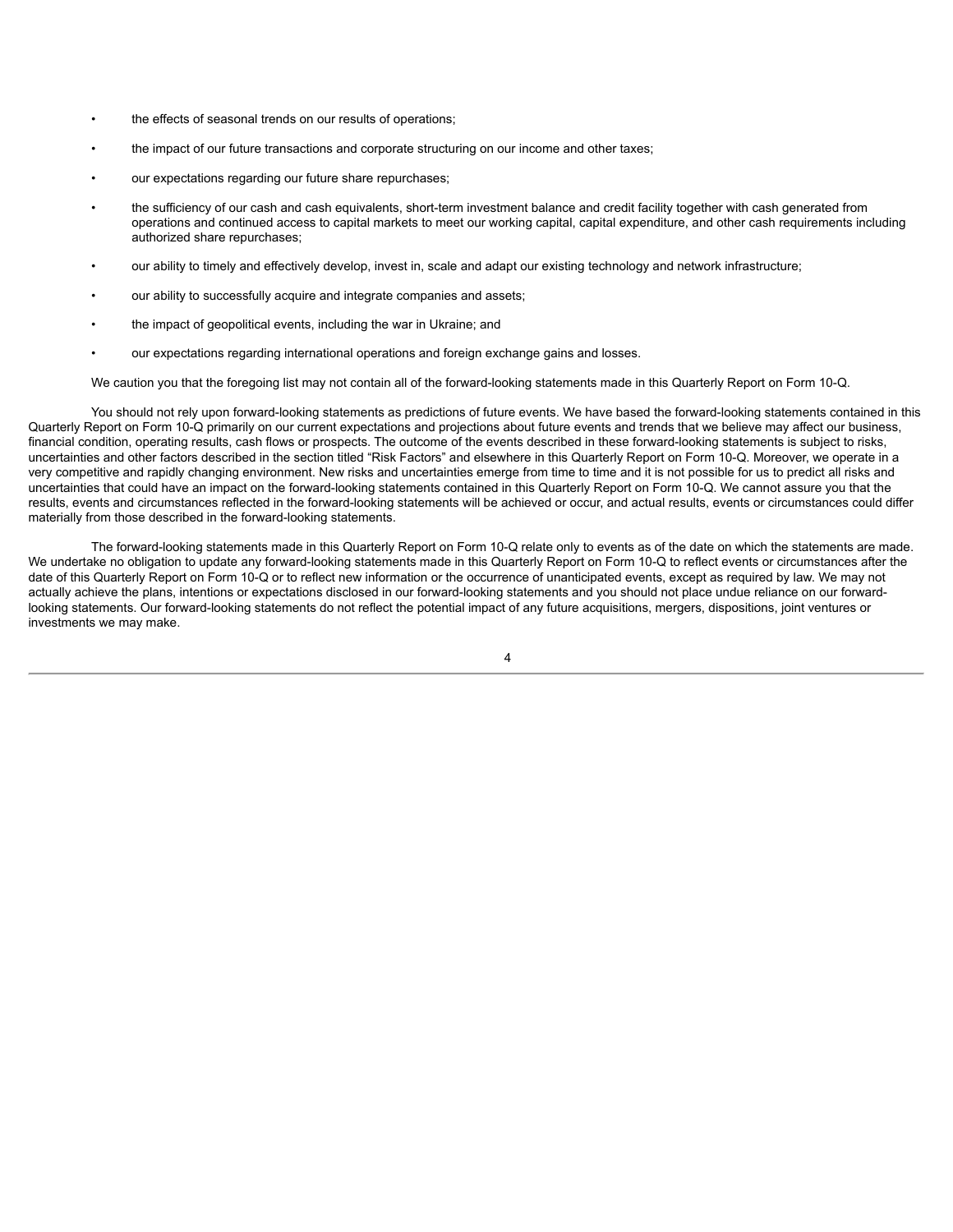#### **NOTE REGARDING KEY METRICS**

We review a number of metrics, including monetizable daily active usage or users (mDAU), changes in ad engagements and changes in cost per ad engagement, to evaluate our business, measure our performance, identify trends affecting our business, formulate business plans and make strategic decisions. See the section titled "Management's Discussion and Analysis of Financial Condition and Results of Operations— Key Metrics" for a discussion of how we calculate mDAU, changes in ad engagements and changes in cost per ad engagement.

We define mDAU as people, organizations, or other accounts who logged in or were otherwise authenticated and accessed Twitter on any given day through twitter.com, Twitter applications that are able to show ads, or paid Twitter products, including subscriptions. Average mDAU for a period represents the number of mDAU on each day of such period divided by the number of days for such period. Changes in mDAU are a measure of changes in the size of our daily logged in or otherwise authenticated active total accounts. To calculate the year-over-year change in mDAU, we subtract the average mDAU for the three months ended in the previous year from the average mDAU for the same three months ended in the current year and divide the result by the average mDAU for the three months ended in the previous year. Additionally, our calculation of mDAU is not based on any standardized industry methodology and is not necessarily calculated in the same manner or comparable to similarly titled measures presented by other companies. Similarly, our measures of mDAU growth and engagement may differ from estimates published by third parties or from similarly-titled metrics of our competitors due to differences in methodology.

The numbers of mDAU presented in this Quarterly Report on Form 10-Q are based on internal company data. While these numbers are based on what we believe to be reasonable estimates for the applicable period of measurement, there are inherent challenges in measuring usage and engagement across our large number of total accounts around the world. Furthermore, our metrics may be impacted by our information quality efforts, which are our overall efforts to reduce malicious activity on the service, inclusive of spam, malicious automation, and fake accounts. For example, there are a number of false or spam accounts in existence on our platform. We have performed an internal review of a sample of accounts and estimate that the average of false or spam accounts during the first quarter of 2022 represented fewer than 5% of our mDAU during the quarter. The false or spam accounts for a period represents the average of false or spam accounts in the samples during each monthly analysis period during the quarter. In making this determination, we applied significant judgment, so our estimation of false or spam accounts may not accurately represent the actual number of such accounts, and the actual number of false or spam accounts could be higher than we have estimated. We are continually seeking to improve our ability to estimate the total number of spam accounts and eliminate them from the calculation of our mDAU, and have made improvements in our spam detection capabilities that have resulted in the suspension of a large number of spam, malicious automation, and fake accounts. We intend to continue to make such improvements. After we determine an account is spam, malicious automation, or fake, we stop counting it in our mDAU, or other related metrics. We also treat multiple accounts held by a single person or organization as multiple mDAU because we permit people and organizations to have more than one account. Additionally, some accounts used by organizations are used by many people within the organization. As such, the calculations of our mDAU may not accurately reflect the actual number of people or organizations using our platform.

In addition, geographic location data collected for purposes of reporting the geographic location of our mDAU is based on the IP address or phone number associated with the account when an account is initially registered on Twitter. The IP address or phone number may not always accurately reflect a person's actual location at the time they engaged with our platform. For example, someone accessing Twitter from the location of the proxy server that the person connects to rather than from the person's actual location.

<span id="page-4-0"></span>We regularly review and may adjust our processes for calculating our internal metrics to improve their accuracy.

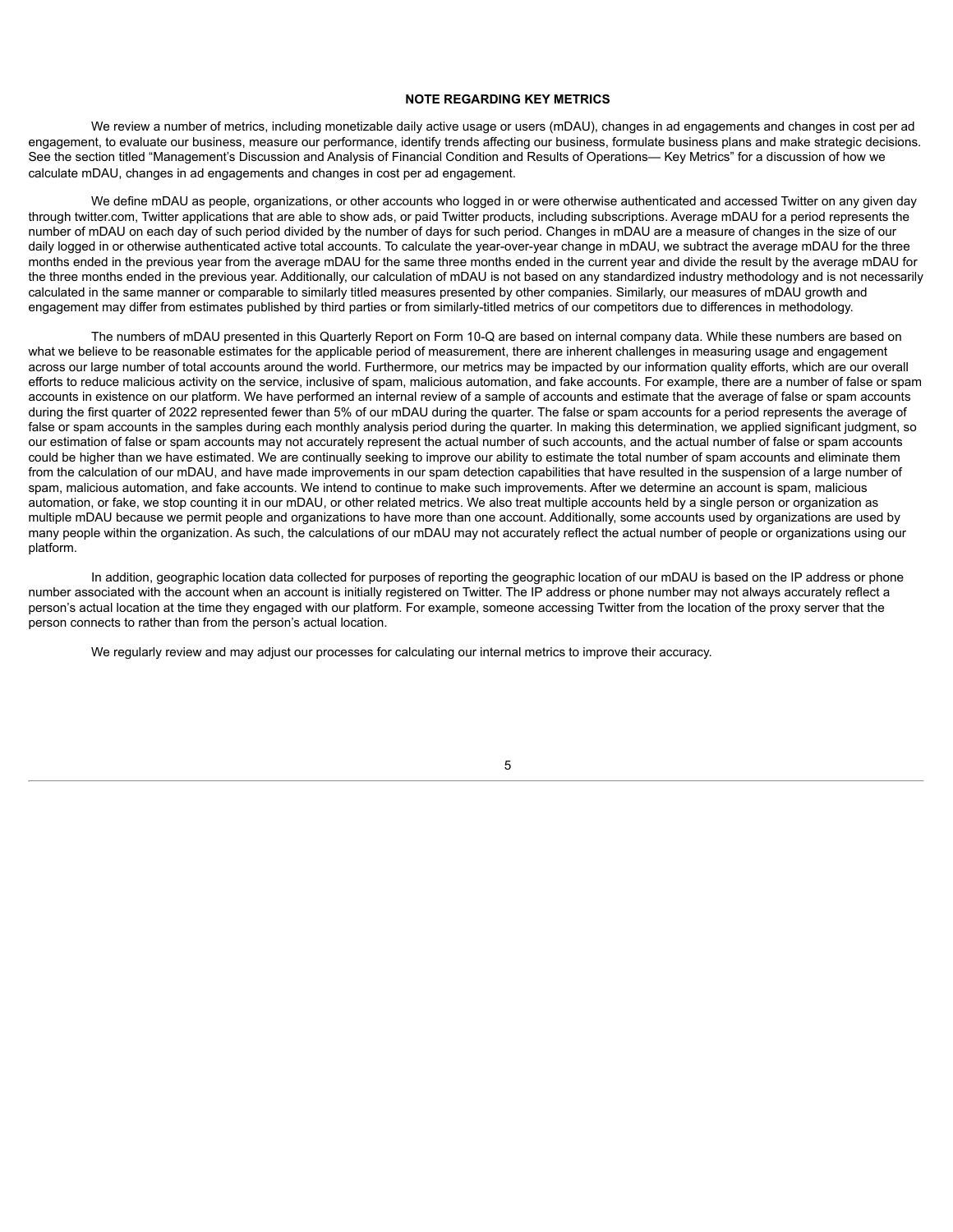## **PART I — FINANCIAL INFORMATION**

## <span id="page-5-1"></span><span id="page-5-0"></span>**Item 1. Financial Statements**

## **TWITTER, INC.**

#### **CONSOLIDATED BALANCE SHEETS (In thousands, except par value) (Unaudited)**

|                                                                                                                        |               | March 31,<br>2022 |                | December 31,<br>2021 |
|------------------------------------------------------------------------------------------------------------------------|---------------|-------------------|----------------|----------------------|
| <b>Assets</b>                                                                                                          |               |                   |                |                      |
| Current assets:                                                                                                        |               |                   |                |                      |
| Cash and cash equivalents                                                                                              | \$            | 2,283,308         | $\mathbf{\$}$  | 2,186,549            |
| Short-term investments                                                                                                 |               | 3,978,645         |                | 4,207,133            |
| Accounts receivable, net of allowance for doubtful accounts of \$13,947 and \$15,278                                   |               | 948.142           |                | 1,217,404            |
| Prepaid expenses and other current assets                                                                              |               | 265,973           |                | 266,484              |
| Assets held for sale                                                                                                   |               |                   |                | 40,800               |
| Total current assets                                                                                                   |               | 7,476,068         |                | 7,918,370            |
| Property and equipment, net                                                                                            |               | 2,150,581         |                | 2,082,160            |
| Operating lease right-of-use assets                                                                                    |               | 1,272,435         |                | 1,195,124            |
| Intangible assets, net                                                                                                 |               | 59,725            |                | 69,324               |
| Goodwill                                                                                                               |               | 1,298,462         |                | 1,301,520            |
| Deferred tax assets, net                                                                                               |               | 941,883           |                | 1,148,573            |
| Other assets                                                                                                           |               | 351,803           |                | 344,445              |
| <b>Total assets</b>                                                                                                    | $\frac{1}{2}$ | 13,550,957        | $\mathfrak{F}$ | 14.059.516           |
| Liabilities and stockholders' equity                                                                                   |               |                   |                |                      |
| <b>Current liabilities:</b>                                                                                            |               |                   |                |                      |
| Accounts payable                                                                                                       | \$            | 189,524           | - \$           | 203,171              |
| Accrued and other current liabilities                                                                                  |               | 738,778           |                | 918,350              |
| Operating lease liabilities, short-term                                                                                |               | 208,405           |                | 222,346              |
| <b>Total current liabilities</b>                                                                                       |               | 1,136,707         |                | 1,343,867            |
| Convertible notes, long-term                                                                                           |               | 3,561,067         |                | 3,559,023            |
| Senior notes, long-term                                                                                                |               | 1,683,114         |                | 693,996              |
| Operating lease liabilities, long-term                                                                                 |               | 1,173,879         |                | 1,071,209            |
| Deferred and other long-term tax liabilities, net                                                                      |               | 41,227            |                | 40,691               |
| Other long-term liabilities                                                                                            |               | 50,047            |                | 43,531               |
| <b>Total liabilities</b>                                                                                               |               | 7,646,041         |                | 6,752,317            |
| Commitments and contingencies (Note 15)                                                                                |               |                   |                |                      |
| Stockholders' equity:                                                                                                  |               |                   |                |                      |
| Preferred stock, \$0.000005 par value-- 200,000 shares authorized; none issued and outstanding                         |               |                   |                |                      |
| Common stock, \$0.000005 par value-- 5,000,000 shares authorized; 763,578 and 799,384 shares issued and<br>outstanding |               | 4                 |                | 4                    |
| Additional paid-in capital                                                                                             |               | 6,677,294         |                | 8,432,112            |
| Treasury stock, at cost-- 0 and 120 shares                                                                             |               |                   |                | (5,295)              |
| Accumulated other comprehensive loss                                                                                   |               | (155, 522)        |                | (117, 320)           |
| <b>Accumulated deficit</b>                                                                                             |               | (616, 860)        |                | (1,002,302)          |
| Total stockholders' equity                                                                                             |               | 5,904,916         |                | 7,307,199            |
| Total liabilities and stockholders' equity                                                                             | \$            | 13,550,957        | $\mathfrak{s}$ | 14,059,516           |

<span id="page-5-2"></span>The accompanying notes are an integral part of these consolidated financial statements.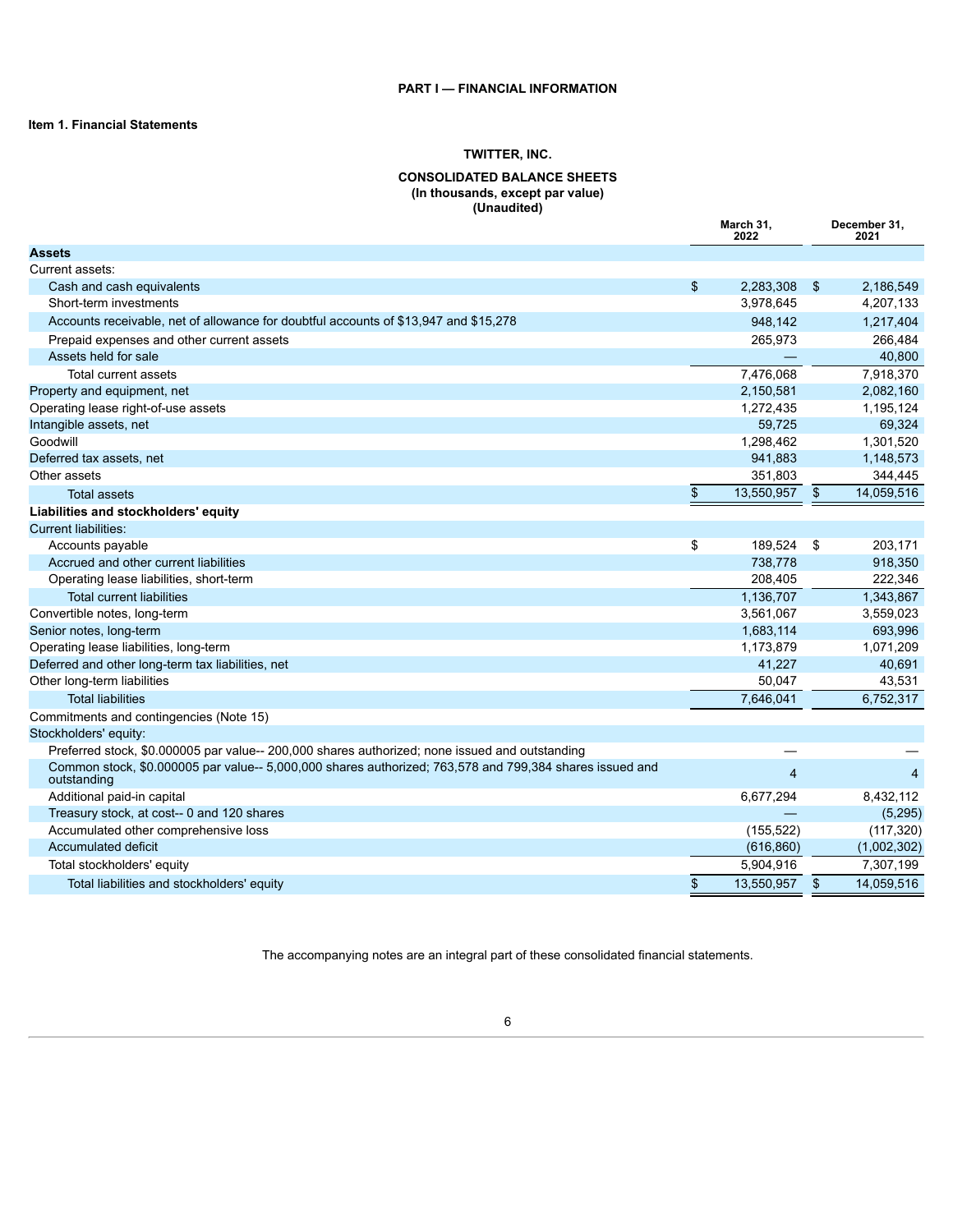#### **CONSOLIDATED STATEMENTS OF INCOME (In thousands, except per share data) (Unaudited)**

|                                                               | <b>Three Months Ended</b><br>March 31, |            |                |           |
|---------------------------------------------------------------|----------------------------------------|------------|----------------|-----------|
|                                                               |                                        | 2022       |                | 2021      |
| Revenue                                                       | \$                                     | 1,200,984  | $\mathfrak{S}$ | 1,036,018 |
| Costs and expenses                                            |                                        |            |                |           |
| Cost of revenue                                               |                                        | 507,450    |                | 381,008   |
| Research and development                                      |                                        | 371,695    |                | 250,709   |
| Sales and marketing                                           |                                        | 299.809    |                | 234,592   |
| General and administrative                                    |                                        | 149,863    |                | 117,527   |
| Total costs and expenses                                      |                                        | 1,328,817  |                | 983,836   |
| Income (loss) from operations                                 |                                        | (127, 833) |                | 52,182    |
| Interest expense                                              |                                        | (15, 444)  |                | (13, 185) |
| Interest income                                               |                                        | 7,962      |                | 11,001    |
| Other income (expense), net                                   |                                        | (6,506)    |                | 6         |
| Gain on sale of asset group                                   |                                        | 970,474    |                |           |
| Income before income taxes                                    |                                        | 828,653    |                | 50.004    |
| Provision (benefit) for income taxes                          |                                        | 315,367    |                | (18,001)  |
| Net income                                                    | \$                                     | 513,286    | $\mathfrak{s}$ | 68,005    |
| Net income per share:                                         |                                        |            |                |           |
| <b>Basic</b>                                                  | \$                                     | 0.66       | \$             | 0.09      |
| <b>Diluted</b>                                                |                                        | 0.61       | \$             | 0.08      |
| Numerator used to compute net income per share:               |                                        |            |                |           |
| Basic                                                         | \$                                     | 513,286    | \$             | 68,005    |
| <b>Diluted</b>                                                | \$                                     | 515,313    | \$             | 68,005    |
| Weighted-average shares used to compute net income per share: |                                        |            |                |           |
| <b>Basic</b>                                                  |                                        | 778,937    |                | 795,633   |
| <b>Diluted</b>                                                |                                        | 838,590    |                | 872,187   |

<span id="page-6-0"></span>The accompanying notes are an integral part of these consolidated financial statements.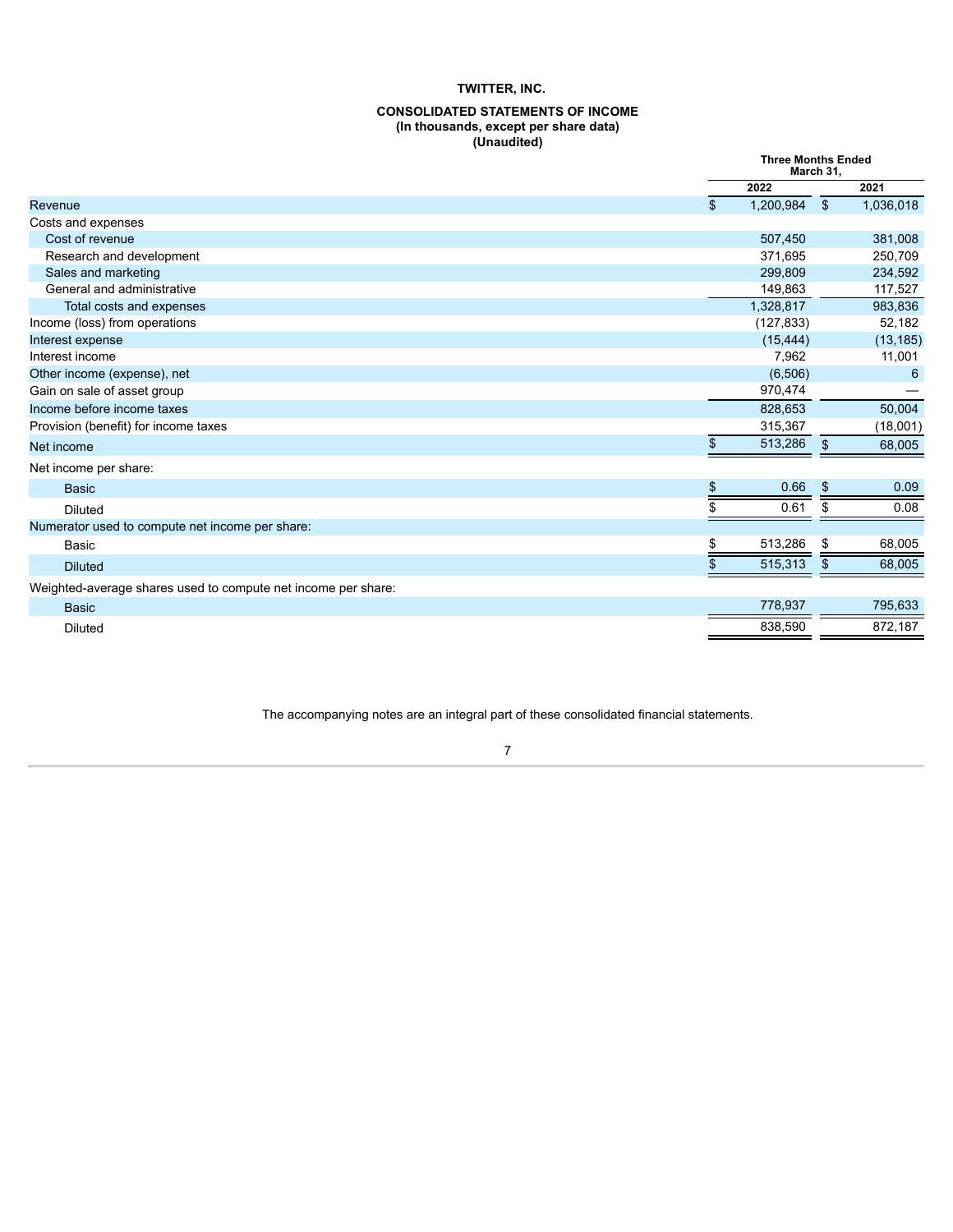#### **CONSOLIDATED STATEMENTS OF COMPREHENSIVE INCOME (In thousands)**

**(Unaudited)**

|                                                                           | <b>Three Months Ended</b><br>March 31. |           |
|---------------------------------------------------------------------------|----------------------------------------|-----------|
|                                                                           | 2022                                   | 2021      |
| Net income                                                                | 513.286                                | 68.005    |
| Other comprehensive loss, net of tax:                                     |                                        |           |
| Change in unrealized loss on investments in available-for-sale securities | (32, 177)                              | (11, 018) |
| Change in foreign currency translation adjustment                         | (6,025)                                | (19, 820) |
| Net change in accumulated other comprehensive loss                        | (38, 202)                              | (30, 838) |
| Comprehensive income                                                      | 475.084                                | 37.167    |
|                                                                           |                                        |           |

<span id="page-7-0"></span>The accompanying notes are an integral part of these consolidated financial statements.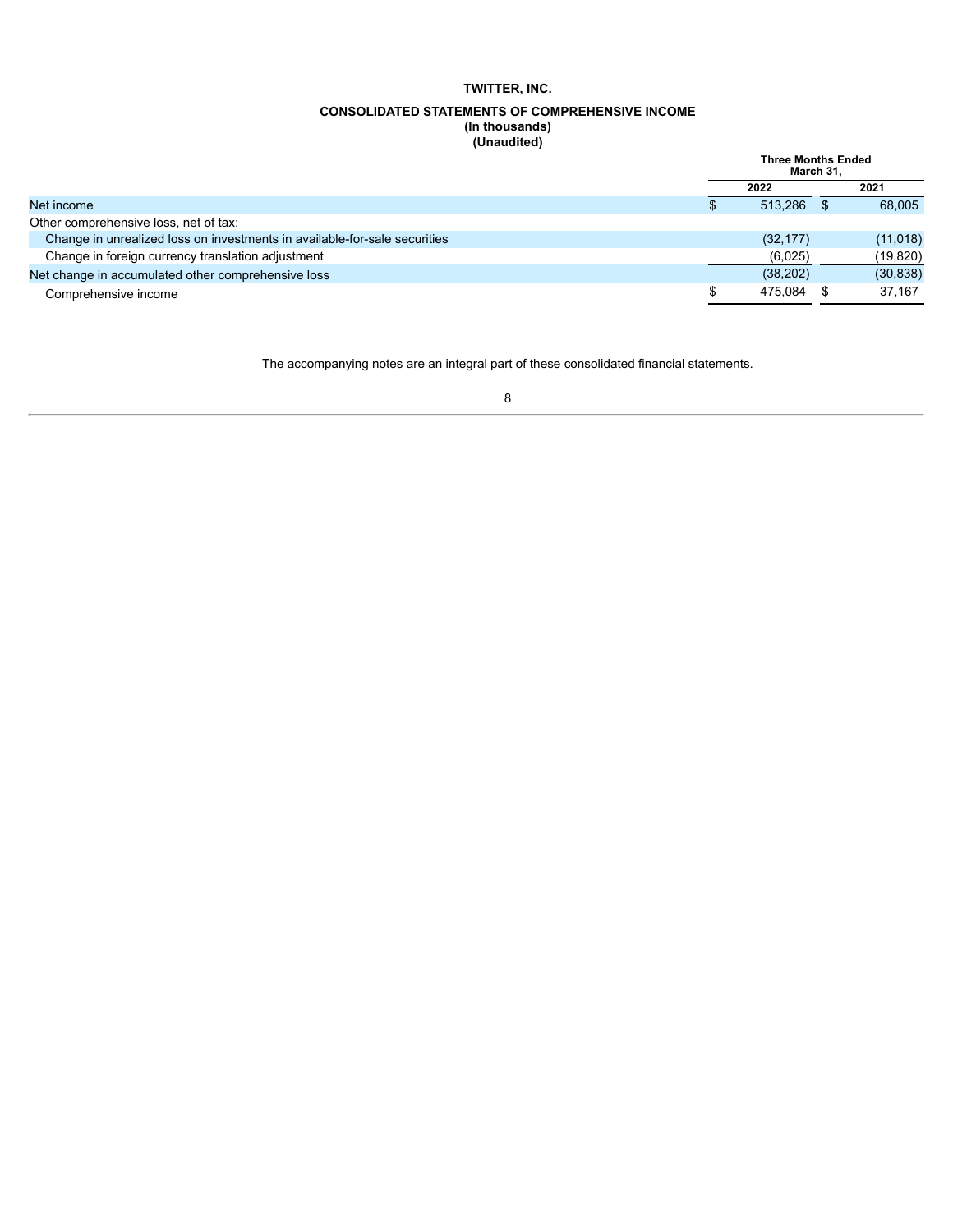## **CONSOLIDATED STATEMENTS OF STOCKHOLDERS' EQUITY**

**(In thousands) (Unaudited)**

|                                                                            | <b>Three Months Ended</b><br>March 31. |                |                |                   |                |                |
|----------------------------------------------------------------------------|----------------------------------------|----------------|----------------|-------------------|----------------|----------------|
|                                                                            |                                        | 2022           |                |                   | 2021           |                |
|                                                                            | <b>Shares</b>                          |                | Amount         | <b>Shares</b>     |                | Amount         |
| <b>Common stock</b>                                                        |                                        |                |                |                   |                |                |
| Balance, beginning of period                                               | 799,384                                | \$             | 4              | 796,000           | \$             | 4              |
| Issuance of common stock in connection with RSU vesting                    | 4,121                                  |                |                | 4,400             |                |                |
| Exercise of stock options                                                  | 5                                      |                | —              | 523               |                |                |
| Shares withheld related to net share settlement of equity awards           | (114)                                  |                |                | (155)             |                |                |
| Repurchases of common stock                                                | (39, 788)                              |                |                | (2,723)           |                |                |
| Other activities                                                           | (30)                                   |                |                | 38                |                |                |
| Balance, end of period                                                     | 763,578                                | $\mathfrak s$  | $\overline{4}$ | 798,083           | \$             | $\overline{4}$ |
| <b>Additional paid-in capital</b>                                          |                                        |                |                |                   |                |                |
| Balance, beginning of period                                               |                                        | \$             | 8,432,112      |                   | \$             | 9,167,138      |
| Exercise of stock options                                                  |                                        |                | 77             |                   |                | 1,957          |
| Shares withheld related to net share settlement of equity awards           |                                        |                | (4, 190)       |                   |                | (10, 569)      |
| Stock-based compensation                                                   |                                        |                | 199,210        |                   |                | 125,399        |
| Purchase of convertible note hedge                                         |                                        |                |                | -                 |                | (213, 469)     |
| Tax related to purchase of convertible note hedge                          |                                        |                |                |                   |                | 49.262         |
| Issuance of warrants                                                       |                                        |                |                | —                 |                | 161,144        |
| Repurchases of common stock                                                |                                        |                | (1,349,915)    |                   |                | (161, 552)     |
| Purchase of forward contract under accelerated share repurchase agreements |                                        |                | (600, 000)     | —                 |                |                |
| Cumulative-effect adjustment from adoption of new accounting standard      |                                        |                |                |                   |                | (567, 547)     |
| Balance, end of period                                                     | $\qquad \qquad$                        | \$             | 6,677,294      | —                 | \$             | 8,551,763      |
| <b>Treasury stock</b>                                                      |                                        |                |                |                   |                |                |
| Balance, beginning of period                                               |                                        | \$             | (5, 295)       |                   | \$             | (5, 297)       |
| Retirement of treasury stock                                               |                                        |                | 5,295          |                   |                | 5,297          |
| Repurchases of common stock                                                |                                        |                |                |                   |                | (5, 297)       |
| Balance, end of period                                                     |                                        | $\mathsf{\$}$  |                |                   | \$             | (5, 297)       |
| Accumulated other comprehensive loss                                       |                                        |                |                |                   |                |                |
| Balance, beginning of period                                               |                                        | $\mathfrak{s}$ | (117, 320)     | $\qquad \qquad -$ | $\mathfrak{S}$ | (66,094)       |
| Other comprehensive loss                                                   |                                        |                | (38, 202)      |                   |                | (30, 838)      |
| Balance, end of period                                                     | —                                      | $\mathbb{S}$   | (155, 522)     | $\qquad \qquad -$ | $\mathfrak{S}$ | (96, 932)      |
| <b>Accumulated deficit</b>                                                 |                                        |                |                |                   |                |                |
| Balance, beginning of period                                               |                                        | $\mathfrak{s}$ | (1,002,302)    |                   | \$             | (1, 125, 669)  |
| Repurchases of common stock                                                |                                        |                | (127, 844)     |                   |                |                |
| Cumulative-effect adjustment from adoption of new accounting standard      |                                        |                |                |                   |                | 344,776        |
| Net income                                                                 |                                        |                | 513,286        |                   |                | 68,005         |
| Balance, end of period                                                     |                                        | $\mathfrak{S}$ | (616, 860)     |                   | \$             | (712, 888)     |
| <b>Total stockholders' equity</b>                                          | 763,578                                | \$             | 5,904,916      | 798,083           | \$             | 7,736,650      |

<span id="page-8-0"></span>The accompanying notes are an integral part of these consolidated financial statements.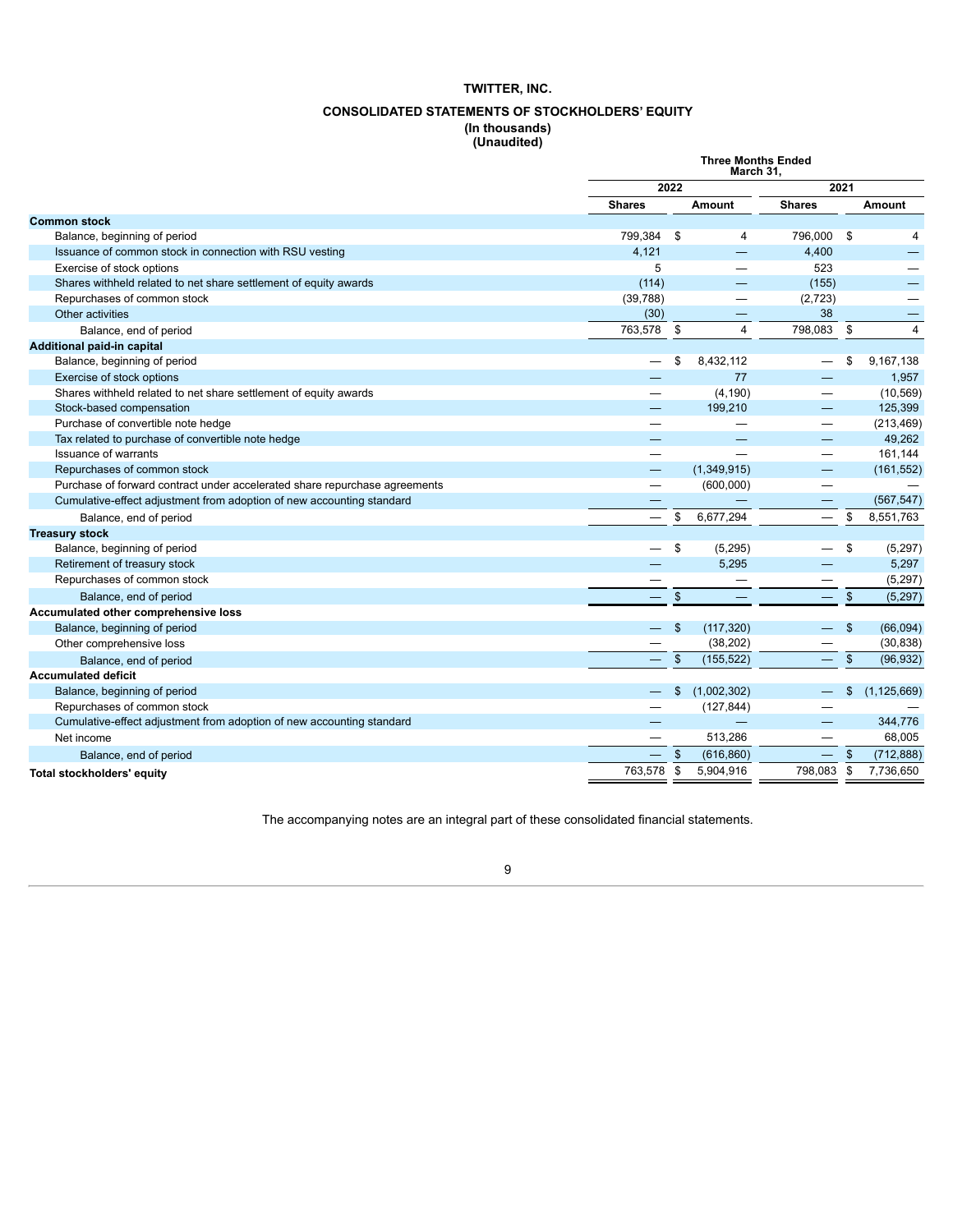## **CONSOLIDATED STATEMENTS OF CASH FLOWS**

**(In thousands)**

**(Unaudited)**

|                                                                                                                    | Three Months Ended March 31, |               |      |             |  |  |
|--------------------------------------------------------------------------------------------------------------------|------------------------------|---------------|------|-------------|--|--|
|                                                                                                                    |                              | 2022          |      | 2021        |  |  |
| Cash flows from operating activities                                                                               |                              |               |      |             |  |  |
| Net income                                                                                                         | \$                           | 513,286       | - \$ | 68,005      |  |  |
| Adjustments to reconcile net income to net cash provided by operating activities:                                  |                              |               |      |             |  |  |
| Depreciation and amortization expense                                                                              |                              | 160,283       |      | 131,052     |  |  |
| Stock-based compensation expense                                                                                   |                              | 177,263       |      | 110,873     |  |  |
| Bad debt expense                                                                                                   |                              | (709)         |      | (1,405)     |  |  |
| Deferred income taxes                                                                                              |                              | 190,707       |      | (23, 873)   |  |  |
| Gain on sale of asset group                                                                                        |                              | (970, 474)    |      |             |  |  |
| Other adjustments                                                                                                  |                              | 5,992         |      | 4,739       |  |  |
| Changes in assets and liabilities, net of assets acquired and liabilities assumed from acquisitions:               |                              |               |      |             |  |  |
| Accounts receivable                                                                                                |                              | 190,737       |      | 189,297     |  |  |
| Prepaid expenses and other assets                                                                                  |                              | (48, 836)     |      | (80, 989)   |  |  |
| Operating lease right-of-use assets                                                                                |                              | 66,054        |      | 49,246      |  |  |
| Accounts payable                                                                                                   |                              | (35,610)      |      | (24, 808)   |  |  |
| Accrued and other liabilities                                                                                      |                              | (67, 953)     |      | 6,382       |  |  |
| Operating lease liabilities                                                                                        |                              | (54, 649)     |      | (38, 335)   |  |  |
| Net cash provided by operating activities                                                                          |                              | 126,091       |      | 390,184     |  |  |
| Cash flows from investing activities                                                                               |                              |               |      |             |  |  |
| Purchases of property and equipment                                                                                |                              | (163, 174)    |      | (181, 181)  |  |  |
| Proceeds from sales of property and equipment                                                                      |                              | 2,482         |      | 1,835       |  |  |
| Purchases of marketable securities                                                                                 |                              | (1, 100, 837) |      | (1,370,830) |  |  |
| Proceeds from maturities of marketable securities                                                                  |                              | 697,351       |      | 1,221,461   |  |  |
| Proceeds from sales of marketable securities                                                                       |                              | 590,593       |      | 1,067,603   |  |  |
| Purchases of investments in privately-held companies                                                               |                              | (5,014)       |      | (30, 867)   |  |  |
| Proceeds from sale of asset group                                                                                  |                              | 1,050,000     |      |             |  |  |
| Investments in Finance Justice Fund                                                                                |                              | (6,500)       |      | (10, 200)   |  |  |
| Business combinations, net of cash acquired                                                                        |                              |               |      | (8,378)     |  |  |
| Other investing activities                                                                                         |                              |               |      | (9,085)     |  |  |
| Net cash provided by investing activities                                                                          |                              | 1,064,901     |      | 680,358     |  |  |
| Cash flows from financing activities                                                                               |                              |               |      |             |  |  |
| Proceeds from issuance of convertible notes                                                                        |                              |               |      | 1,437,500   |  |  |
| Proceeds from issuance of senior notes                                                                             |                              | 1,000,000     |      |             |  |  |
| Purchases of convertible note hedges                                                                               |                              |               |      | (213, 469)  |  |  |
| Proceeds from issuance of warrants concurrent with note hedges                                                     |                              |               |      | 161,144     |  |  |
| Debt issuance costs                                                                                                |                              | (11, 270)     |      | (16, 769)   |  |  |
| Repurchases of common stock                                                                                        |                              | (2,077,759)   |      | (161, 552)  |  |  |
| Taxes paid related to net share settlement of equity awards                                                        |                              | (4, 190)      |      | (10, 569)   |  |  |
| Payments of finance lease obligations                                                                              |                              |               |      | (565)       |  |  |
| Proceeds from exercise of stock options                                                                            |                              | 66            |      | 1,958       |  |  |
| Net cash provided by (used in) financing activities                                                                |                              | (1,093,153)   |      | 1,197,678   |  |  |
| Net increase in cash, cash equivalents and restricted cash                                                         |                              | 97,839        |      | 2.268.220   |  |  |
| Foreign exchange effect on cash, cash equivalents and restricted cash                                              |                              | (814)         |      | (8,018)     |  |  |
| Cash, cash equivalents and restricted cash at beginning of period                                                  |                              | 2,210,685     |      | 2,011,276   |  |  |
|                                                                                                                    | \$                           |               |      | 4,271,478   |  |  |
| Cash, cash equivalents and restricted cash at end of period                                                        |                              | 2,307,710     | \$   |             |  |  |
| Supplemental disclosures of non-cash investing and financing activities                                            |                              |               |      |             |  |  |
| Changes in accrued property and equipment purchases                                                                | \$                           | 36,166        | -\$  | 57,030      |  |  |
| Reconciliation of cash, cash equivalents and restricted cash as shown in the consolidated statements of cash flows |                              |               |      |             |  |  |
| Cash and cash equivalents                                                                                          | \$                           | 2,283,308     | - \$ | 4,248,702   |  |  |
| Restricted cash included in prepaid expenses and other current assets                                              |                              | 8,139         |      | 3,516       |  |  |
| Restricted cash included in other assets                                                                           |                              | 16,263        |      | 19,260      |  |  |
| Total cash, cash equivalents and restricted cash                                                                   | \$                           | 2,307,710 \$  |      | 4,271,478   |  |  |

<span id="page-9-0"></span>The accompanying notes are an integral part of these consolidated financial statements.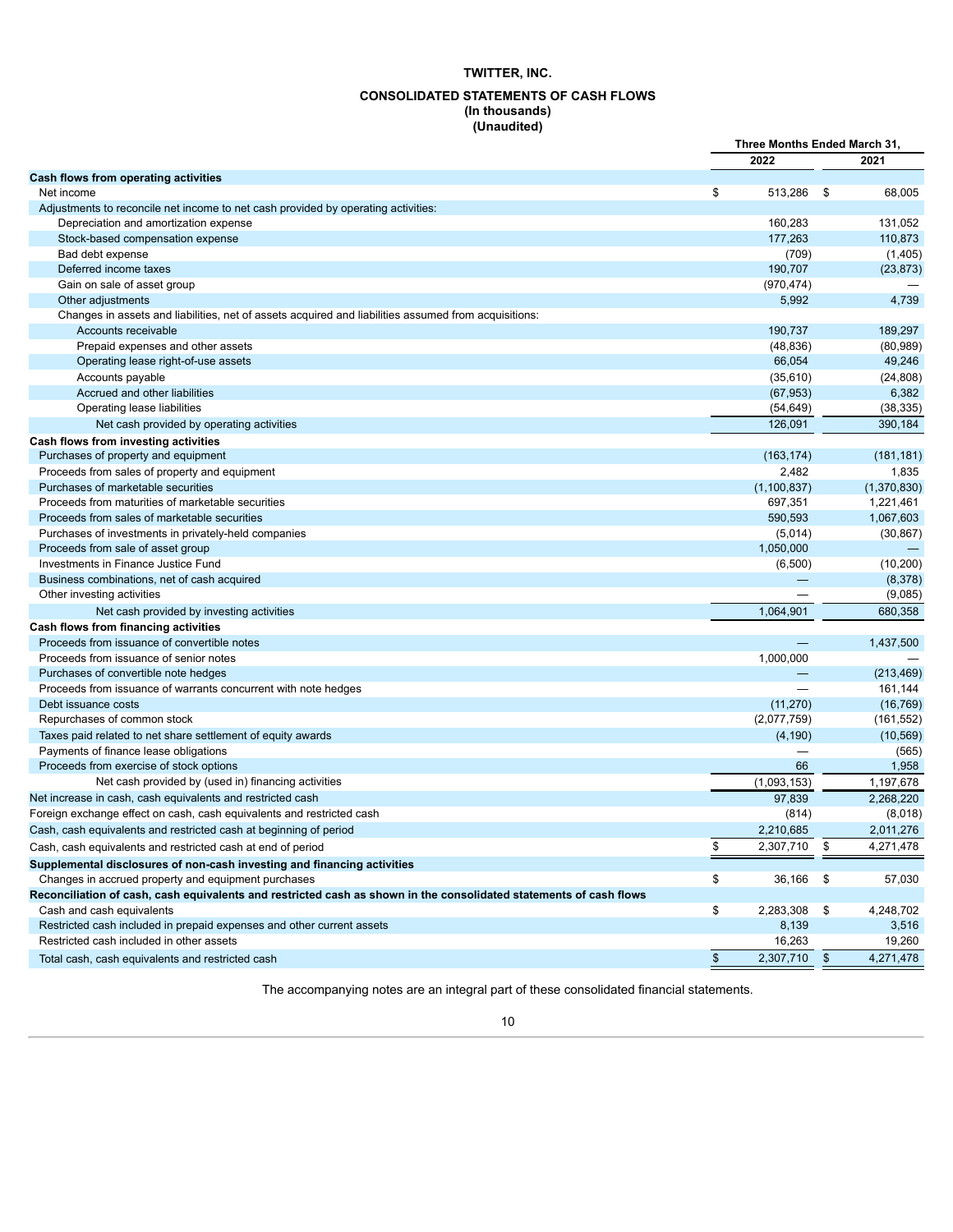## **NOTES TO CONSOLIDATED FINANCIAL STATEMENTS**

## **(Unaudited)**

#### **Note 1. Summary of Significant Accounting Policies**

#### *Basis of Presentation*

The consolidated financial statements include the accounts of Twitter, Inc. and its wholly-owned subsidiaries (collectively, "Twitter" or the "Company"). All intercompany accounts and transactions have been eliminated in consolidation.

The unaudited consolidated financial statements have been prepared in accordance with generally accepted accounting principles in the United States of America (GAAP). The unaudited interim consolidated financial statements have been prepared on the same basis as the audited consolidated financial statements and reflect, in management's opinion, all adjustments of a normal, recurring nature that are necessary for the fair statement of the Company's financial position, results of operations and cash flows for the interim periods, but are not necessarily indicative of the results expected for the full fiscal year or any other period.

The interim consolidated financial statements and these related notes should be read in conjunction with the consolidated financial statements and related notes included in the Company's Annual Report on Form 10-K for the year ended December 31, 2021.

#### *Prior Period Reclassifications*

Certain prior period amounts have been reclassified to conform to the current period presentation.

#### *Use of Estimates*

The preparation of the Company's consolidated financial statements in conformity with GAAP requires management to make estimates and assumptions that affect the reported amounts of assets, liabilities, revenue and expenses, as well as related disclosure of contingent assets and liabilities. Actual results could differ materially from the Company's estimates due to risks and uncertainties, including uncertainty in the current economic environment due to the global impact of the COVID-19 pandemic. To the extent that there are material differences between these estimates and actual results, the Company's financial condition or operating results will be affected. The Company bases its estimates on past experience and other assumptions that the Company believes are reasonable under the circumstances, and the Company evaluates these estimates on an ongoing basis.

#### *Recent Accounting Pronouncements*

There have been no recent accounting pronouncements or changes in accounting pronouncements during the three months ended March 31, 2022, as compared to the recent accounting pronouncements described in the Company's Annual Report on Form 10-K for the fiscal year ended December 31, 2021, that are of significance or potential significance to the Company.

#### *Significant Accounting Policies*

There have been no material changes to the Company's significant accounting policies from its Annual Report on Form 10-K for the fiscal year ended December 31, 2021.

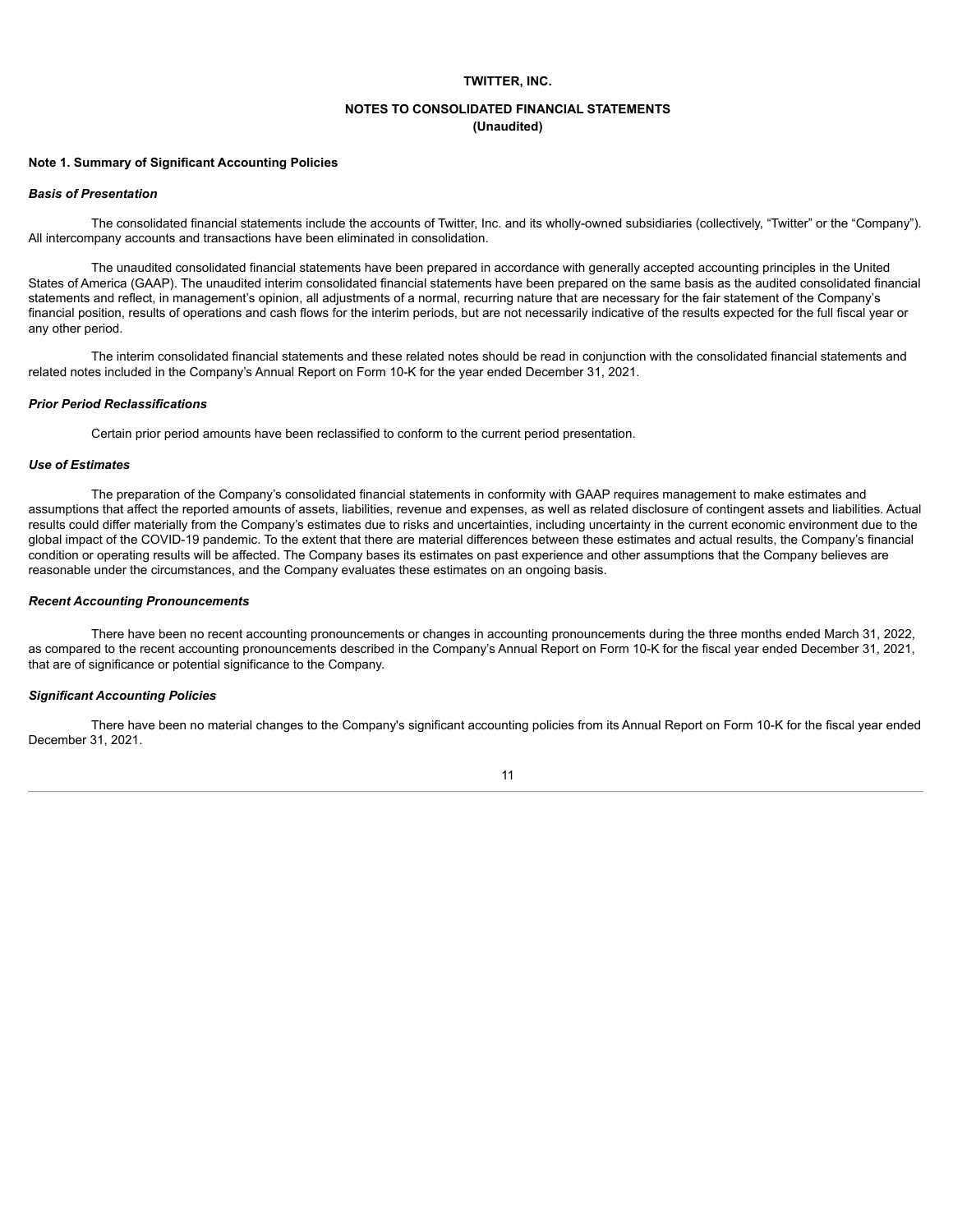#### **Note 2. Revenue**

#### *Revenue Recognition*

Revenue is recognized when the control of promised goods or services is transferred to customers at an amount that reflects the consideration to which the Company expects to be entitled to in exchange for those goods or services. The Company identifies its contracts with customers and all performance obligations within those contracts. The Company then determines the transaction price and allocates the transaction price to the performance obligations within the Company's contracts with customers, recognizing revenue when, or as the Company satisfies its performance obligations. While the majority of the Company's revenue transactions are based on standard business terms and conditions, the Company also enters into sales agreements with advertisers and data partners that sometimes involve multiple performance obligations and occasionally include non-standard terms or conditions.

Revenue by geography is based on the billing address of the customers. The following tables set forth revenue by services and revenue by geographic area (in thousands):

|                                       | Three Months Ended March 31, |           |
|---------------------------------------|------------------------------|-----------|
|                                       | 2022                         | 2021      |
| Revenue by services:                  |                              |           |
| Advertising services                  | 1.106.578                    | 898.840   |
| Subscription and other <sup>(1)</sup> | 94.406                       | 137.178   |
| Total revenue                         | .200.984                     | 1.036.018 |

<sup>(1)</sup> To better reflect the Company's business opportunities, including the sale of MoPub and the launch of Twitter Blue, the name of "Data Licensing and Other Revenue" has been updated to "Subscription and Other Revenue". This revenue line includes subscription revenue from the Twitter Developer Platform, Twitter Blue, and other subscription-related offerings.

|                             | Three Months Ended March 31, |  |           |
|-----------------------------|------------------------------|--|-----------|
|                             | 2022                         |  | 2021      |
| Revenue by geographic area: |                              |  |           |
| <b>United States</b>        | 671.500                      |  | 556.220   |
| Japan                       | 179.593                      |  | 169.964   |
| Rest of World               | 349.891                      |  | 309.834   |
| Total revenue               | 1.200.984                    |  | 1,036,018 |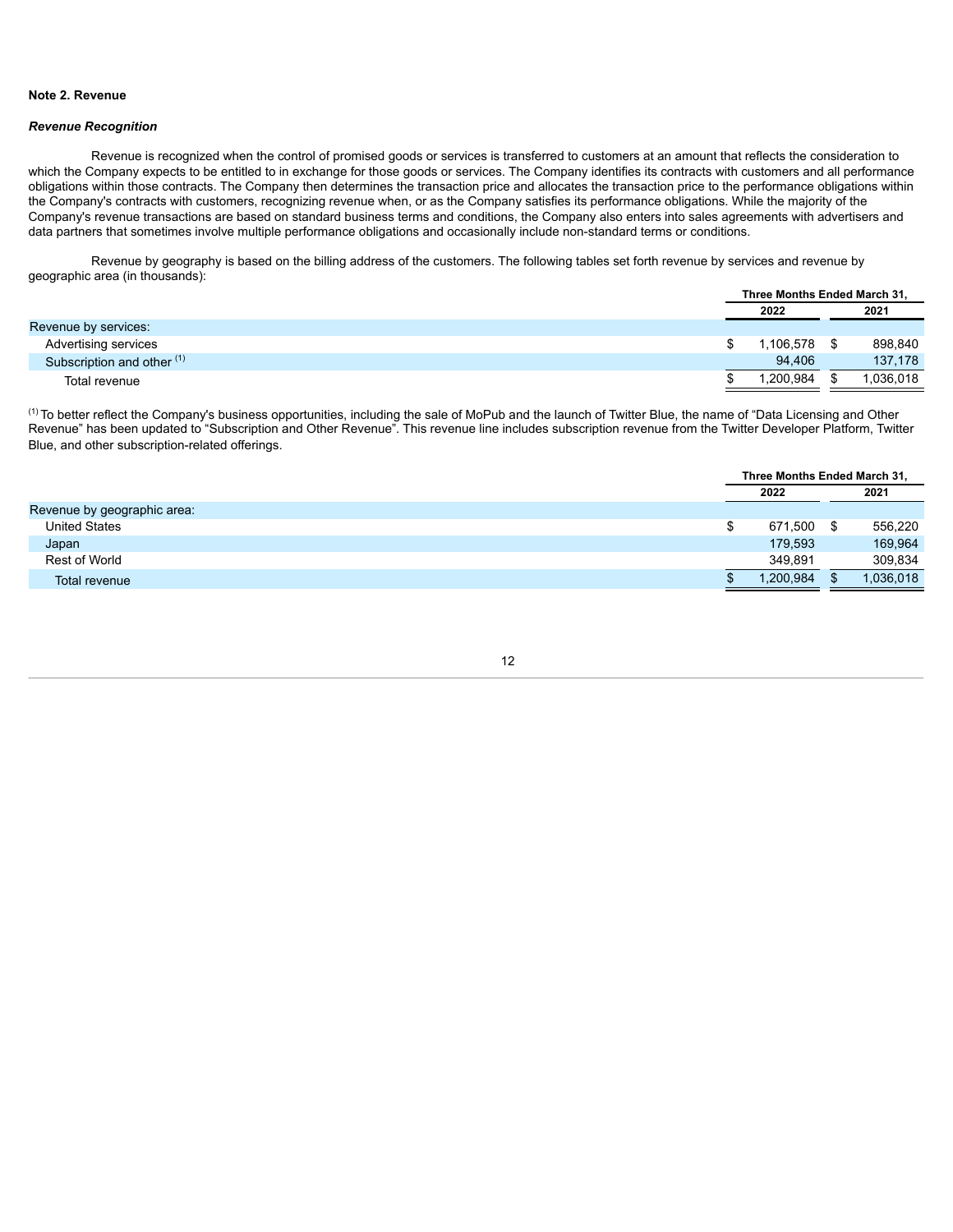#### *Contract Balances*

The Company enters into contracts with its customers, which may give rise to contract liabilities (deferred revenue) and contract assets (unbilled revenue). The payment terms and conditions within the Company's contracts vary by the type and location of its customer and products or services purchased, the substantial majority of which are due in less than one year. When the timing of revenue recognition differs from the timing of payments made by customers, the Company recognizes either unbilled revenue (its performance precedes the billing date) or deferred revenue (customer payment is received in advance of performance).

#### *Unbilled Revenue (Contract Assets)*

The Company presents unbilled revenue on the consolidated balance sheets within prepaid expenses and other current assets and within other assets. The Company's contracts do not contain material financing components. The Company's unbilled revenue primarily consists of amounts that have yet to be billed under contracts with escalating fee structures. Specifically, because the Company generally recognizes revenue on a straight-line basis for data licensing arrangements with escalating fee structures, revenue recognized represents amounts to which the Company is contractually entitled; however, the revenue recognized exceeds the amounts the Company has a right to bill as of the period end, thus resulting in unbilled revenue.

#### *Deferred Revenue (Contract Liabilities)*

The Company presents deferred revenue primarily within accrued and other current liabilities on the consolidated balance sheets and there is not expected to be any material non-current contract liabilities given the Company's contracting provisions. The Company's deferred revenue balance primarily consists of cash payments due in advance of satisfying its performance obligations relating to data licensing contracts and performance obligations given to customers based on their spend relating to advertising contracts, for which the Company defers, as they represent material rights. The Company recognizes deferred revenue relating to its data licensing contracts on a straight-line basis over the period in which the Company provides data. The Company recognizes deferred revenue relating to its advertising contracts based on the amount of customer spend and the relative standalone selling price of the material rights.

The following table presents contract balances (in thousands):

|                  | March 31,<br>2022 |        | December 31,<br>2021 |        |
|------------------|-------------------|--------|----------------------|--------|
| Unbilled revenue |                   | 35.930 |                      | 44,880 |
| Deferred revenue |                   | 67,194 |                      | 79,414 |

The amount of revenue recognized in the three months ended March 31, 2022 that was included in the deferred revenue balance as of December 31, 2021 was \$52.7 million. This revenue consists primarily of revenue recognized as a result of the utilization of bonus ads inventory earned by and material rights provided to customers in prior periods and the satisfaction of the Company's performance obligations relating to data licensing contracts with advance cash payments.

The amount of revenue recognized from obligations satisfied (or partially satisfied) in prior periods was not material.

The decrease in the unbilled revenue balance from December 31, 2021 to March 31, 2022 was primarily attributable to differences between revenue recognized and amounts billed in the Company's data licensing arrangements with escalating fee structures due to recognizing such fees as revenue on a straight-line basis.

The decrease in the deferred revenue balance from December 31, 2021 to March 31, 2022 was primarily due to the delivery of bonus ads inventory and the satisfaction of the Company's performance obligations relating to data licensing contracts with advance cash payments, offset by bonus ads inventory offered to customers during the period for meeting certain spend targets and the receipt of advance payments for data licensing contracts.

#### *Remaining Performance Obligations*

As of March 31, 2022, the aggregate amount of the transaction price allocated to remaining performance obligations in contracts with an original expected duration exceeding one year is \$627.2 million. This total amount primarily consists of long-term data licensing contracts and excludes deferred revenue related to the Company's short-term advertising service arrangements. The Company expects to recognize this amount as revenue over the following time periods (in thousands):

|                                                                        | <b>Remaining Performance Obligations</b> |         |  |                   |  |         |  |                               |
|------------------------------------------------------------------------|------------------------------------------|---------|--|-------------------|--|---------|--|-------------------------------|
|                                                                        |                                          | Total   |  | Remainder of 2022 |  | 2023    |  | 2024 and<br><b>Thereafter</b> |
| Revenue expected to be recognized on remaining performance obligations |                                          | 627.164 |  | 182.862           |  | 194.894 |  | 249.408                       |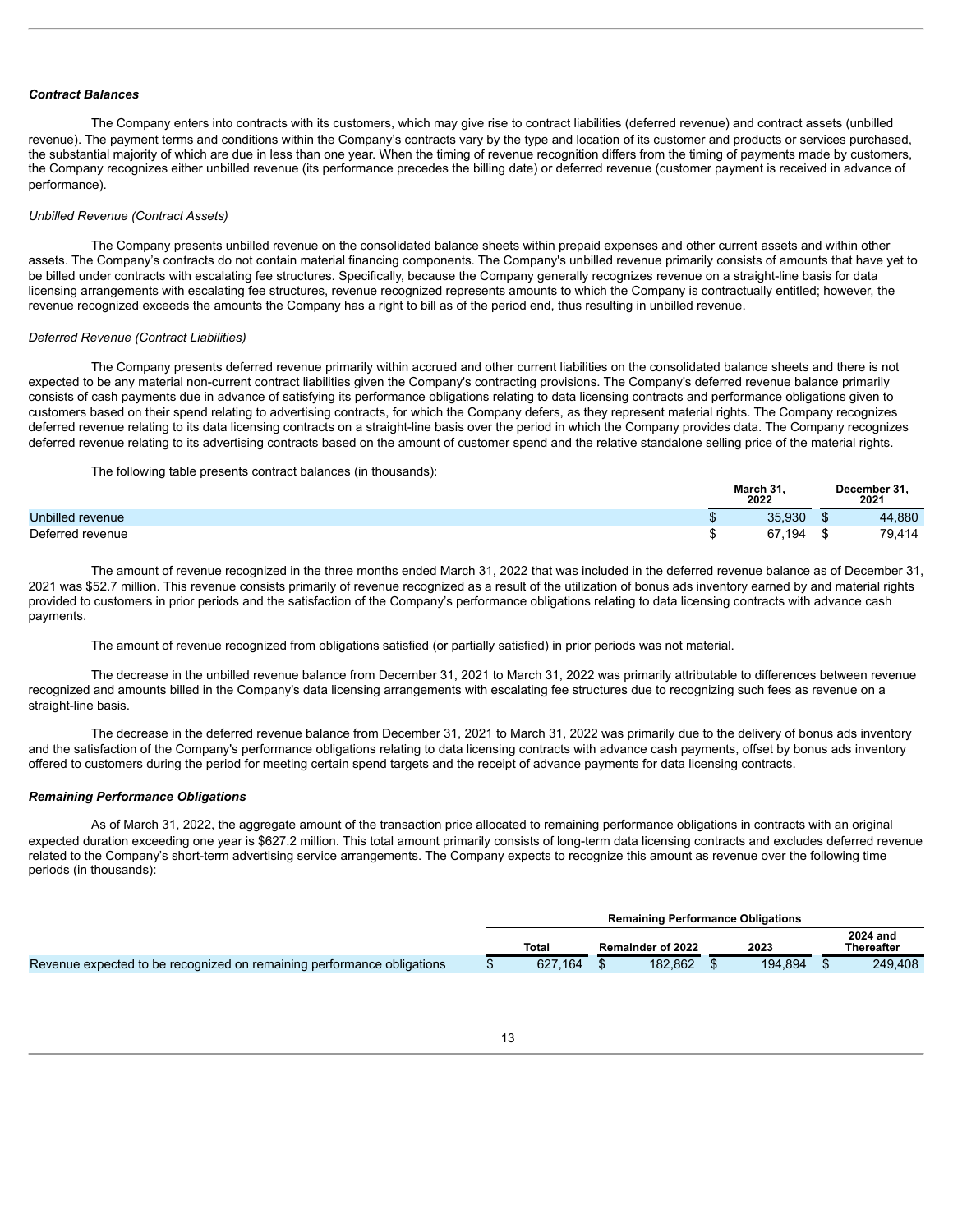#### **Note 3. Cash, Cash Equivalents and Short-term Investments**

Cash, cash equivalents and short-term investments consist of the following (in thousands):

|    | 2022      |     | December 31.<br>2021 |
|----|-----------|-----|----------------------|
|    |           |     |                      |
| \$ | 334.478   | \$. | 336,958              |
|    | 760.677   |     | 1,000,671            |
|    | 99.972    |     |                      |
|    | 1,088,181 |     | 848,920              |
|    | 2.283.308 |     | 2,186,549            |
|    |           |     |                      |
| œ  | 306.805   | -S  | 374.868              |
|    | 3,669,368 |     | 3,829,123            |
|    | 2,472     |     | 3,142                |
|    | 3,978,645 |     | 4,207,133            |
|    |           |     | March 31.            |

The contractual maturities of debt securities classified as available-for-sale as of March 31, 2022 were as follows (in thousands):

|                                       | March 31,<br>2022 |
|---------------------------------------|-------------------|
| Due within one year                   | 2,504,096         |
| Due after one year through five years | 1.472.077         |
| <b>Total</b>                          | 3,976,173         |

The following tables summarize unrealized gains and losses related to available-for-sale debt securities classified as short-term investments on the Company's consolidated balance sheets (in thousands):

|                                                                               | March 31, 2022 |                            |                              |     |                                             |              |  |                                              |  |
|-------------------------------------------------------------------------------|----------------|----------------------------|------------------------------|-----|---------------------------------------------|--------------|--|----------------------------------------------|--|
|                                                                               |                | Gross<br>Amortized<br>Cost | Gross<br>Unrealized<br>Gains |     | <b>Gross</b><br><b>Unrealized</b><br>Losses |              |  | Aggregated<br>Estimated<br><b>Fair Value</b> |  |
| U.S. government and agency securities                                         |                | 311.105                    |                              | $-$ |                                             | $(4,300)$ \$ |  | 306,805                                      |  |
| Corporate notes, commercial paper and certificates of deposit                 |                | 3.703.202                  |                              | 498 |                                             | (34, 332)    |  | 3.669.368                                    |  |
| Total available-for-sale debt securities classified as short-term investments |                | 4,014,307                  |                              | 498 |                                             | (38, 632)    |  | 3,976,173                                    |  |

|                                                                               | December 31, 2021 |                                                            |  |                               |  |           |                                                     |           |  |
|-------------------------------------------------------------------------------|-------------------|------------------------------------------------------------|--|-------------------------------|--|-----------|-----------------------------------------------------|-----------|--|
|                                                                               |                   | Gross<br>Gross<br>Amortized<br>Unrealized<br>Gains<br>Cost |  | Gross<br>Unrealized<br>Losses |  |           | Aggregated<br><b>Estimated</b><br><b>Fair Value</b> |           |  |
| U.S. government and agency securities                                         |                   | 376.966                                                    |  | $12 \overline{ }$             |  | (2, 110)  |                                                     | 374.868   |  |
| Corporate notes, commercial paper and certificates of deposit                 |                   | 3.832.983                                                  |  | 4.873                         |  | (8.733)   |                                                     | 3.829.123 |  |
| Total available-for-sale debt securities classified as short-term investments |                   | 4.209.949                                                  |  | 4.885                         |  | (10, 843) |                                                     | 4.203.991 |  |

The gross unrealized loss on available-for-sale debt securities in a continuous loss position for 12 months or longer was not material as of March 31, 2022 and December 31, 2021.

The Company evaluates whether the unrealized loss on available-for-sale debt securities is the result of the credit worthiness of the corporate notes it held, or other non-credit-related factors such as liquidity, by reviewing a number of factors such as the implied yield of the corporate note based on the market price, the nature of the invested entity's business or industry, market capitalization relative to debt, changes in credit ratings, and the market prices of the corporate notes subsequent to period end. As of March 31, 2022, the gross unrealized loss on available-for-sale debt securities was \$38.6 million. The unrealized losses were not determined to be credit-related, and there were no expected credit losses related to the Company's available-for-sale debt securities. As of March 31, 2022, no allowance for credit losses in short-term investments was recorded.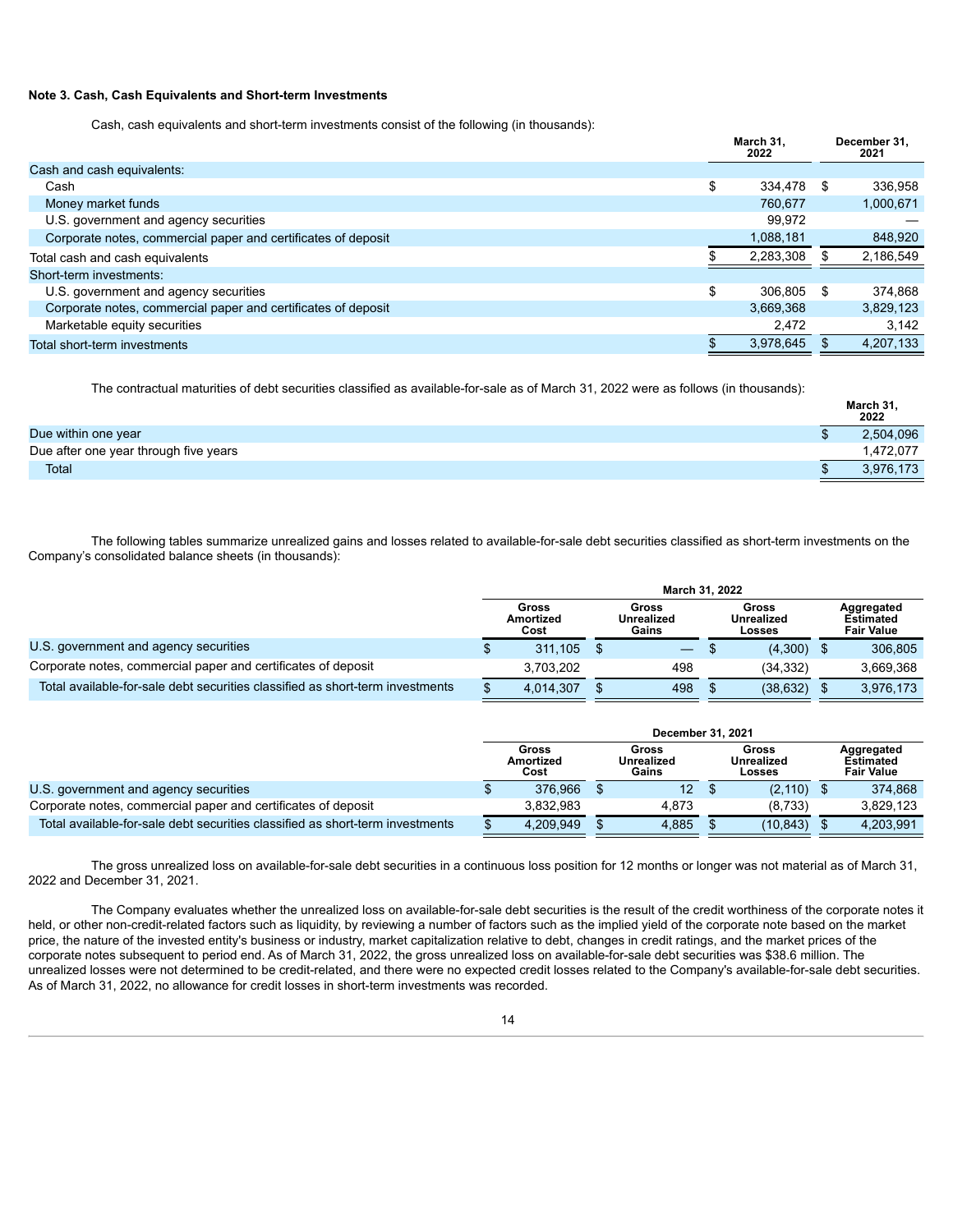### **Note 4. Fair Value Measurements**

The Company measures its cash equivalents, short-term investments and derivative financial instruments at fair value. The Company classifies its cash equivalents, short-term investments and derivative financial instruments within Level 1 or Level 2 because the Company values these investments using quoted market prices or alternative pricing sources and models utilizing market observable inputs. The fair value of the Company's Level 1 financial assets is based on quoted market prices of the identical underlying security. The fair value of the Company's Level 2 financial assets is based on inputs that are directly or indirectly observable in the market, including the readily-available pricing sources for the identical underlying security that may not be actively traded.

The following tables set forth the fair value of the Company's financial assets and liabilities measured at fair value on a recurring basis as of March 31, 2022 and December 31, 2021 based on the three-tier fair value hierarchy (in thousands):

|                                       | March 31, 2022     |      |           |    |              |  |
|---------------------------------------|--------------------|------|-----------|----|--------------|--|
|                                       | Level 2<br>Level 1 |      |           |    | <b>Total</b> |  |
| <b>Assets</b>                         |                    |      |           |    |              |  |
| Cash equivalents:                     |                    |      |           |    |              |  |
| Money market funds                    | \$<br>760,677      | - \$ |           | \$ | 760,677      |  |
| U.S. government and agency securities |                    |      | 99,972    |    | 99,972       |  |
| Commercial paper                      |                    |      | 1,076,175 |    | 1,076,175    |  |
| Certificates of deposit               |                    |      | 12,006    |    | 12,006       |  |
| Short-term investments:               |                    |      |           |    |              |  |
| U.S. government and agency securities |                    |      | 306,805   |    | 306,805      |  |
| Corporate notes                       |                    |      | 2,163,942 |    | 2,163,942    |  |
| Commercial paper                      |                    |      | 1,146,247 |    | 1,146,247    |  |
| Certificates of deposit               |                    |      | 359,179   |    | 359,179      |  |
| Marketable equity securities          | 2,472              |      |           |    | 2,472        |  |
| Other current assets:                 |                    |      |           |    |              |  |
| Foreign currency contracts            |                    |      | 8,630     |    | 8,630        |  |
| <b>Total</b>                          | 763,149            | \$.  | 5,172,956 | \$ | 5,936,105    |  |
| <b>Liabilities</b>                    |                    |      |           |    |              |  |
| Other current liabilities:            |                    |      |           |    |              |  |
| Foreign currency contracts            | \$                 | \$   | 5,322     | \$ | 5,322        |  |
| Total                                 |                    |      | 5,322     | S  | 5,322        |  |
|                                       |                    |      |           |    |              |  |

|                                       |    | Level 2<br>Level 1 |      |           |     | Total     |
|---------------------------------------|----|--------------------|------|-----------|-----|-----------|
| <b>Assets</b>                         |    |                    |      |           |     |           |
| Cash equivalents:                     |    |                    |      |           |     |           |
| Money market funds                    | \$ | 1,000,671          | - \$ |           | \$  | 1,000,671 |
| Commercial paper                      |    |                    |      | 843,919   |     | 843,919   |
| Certificates of deposit               |    |                    |      | 5,001     |     | 5,001     |
| Short-term investments:               |    |                    |      |           |     |           |
| U.S. government and agency securities |    |                    |      | 374,868   |     | 374,868   |
| Corporate notes                       |    |                    |      | 2,633,777 |     | 2,633,777 |
| Commercial paper                      |    |                    |      | 953,103   |     | 953,103   |
| Certificates of deposit               |    |                    |      | 242,243   |     | 242,243   |
| Marketable equity securities          |    | 3,142              |      |           |     | 3,142     |
| Other current assets:                 |    |                    |      |           |     |           |
| Foreign currency contracts            |    |                    |      | 7,849     |     | 7,849     |
| Total                                 |    | 1,003,813          | \$   | 5,060,760 | \$. | 6,064,573 |
| <b>Liabilities</b>                    |    |                    |      |           |     |           |
| Other current liabilities:            |    |                    |      |           |     |           |
| Foreign currency contracts            | \$ |                    |      | 2,125     | \$  | 2,125     |
| Total                                 |    |                    |      | 2,125     | \$  | 2,125     |
|                                       |    |                    |      |           |     |           |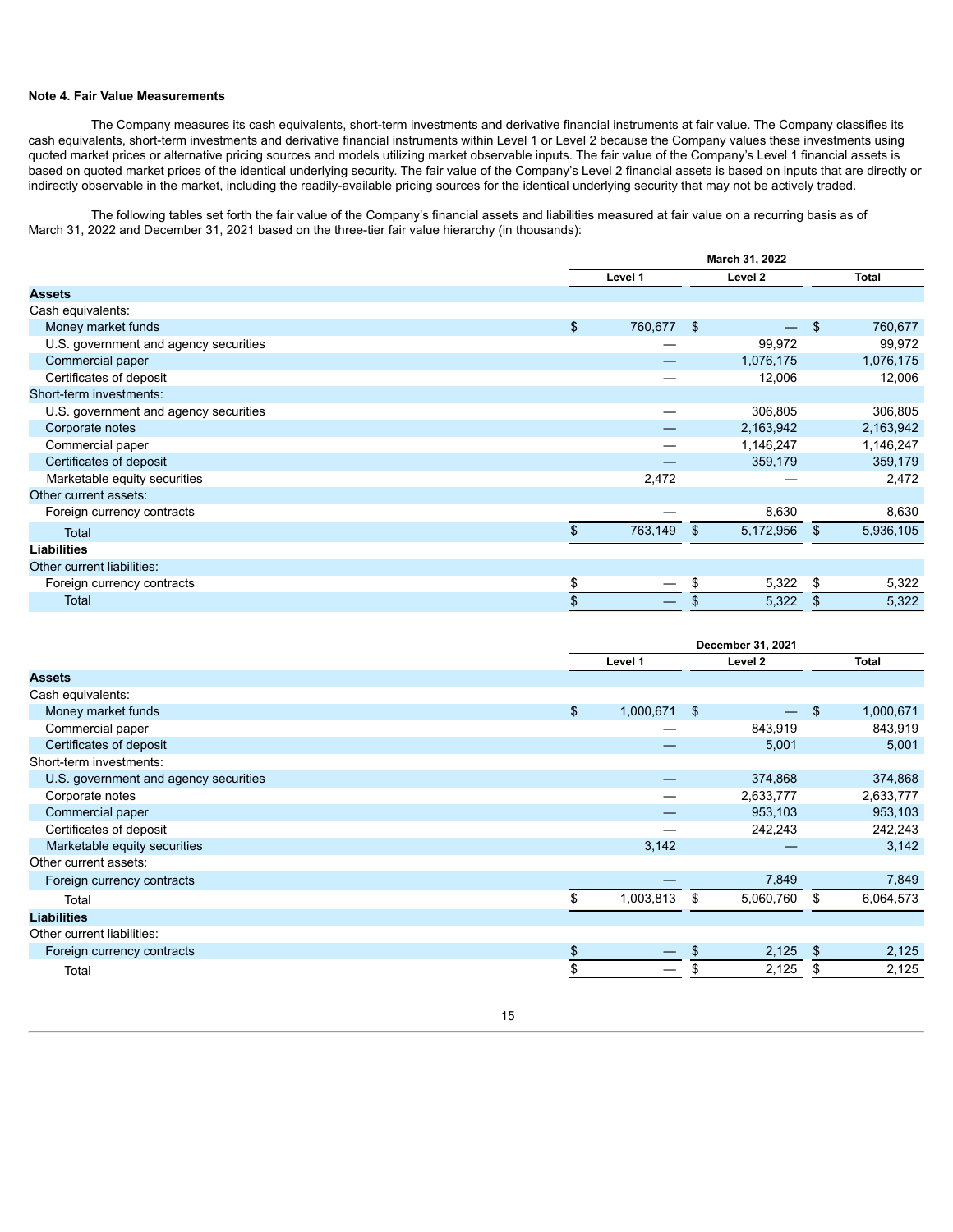The following table sets forth the estimated fair value of the Company's convertible and senior notes outstanding as of March 31, 2022 based on the three-tier fair value hierarchy (in thousands):

|                                                                                                                | March 31, 2022 |           |         |           |  |           |
|----------------------------------------------------------------------------------------------------------------|----------------|-----------|---------|-----------|--|-----------|
|                                                                                                                | Level 2        |           | Level 3 |           |  | Total     |
| \$1.15 billion in aggregate principal amount of 0.25% convertible senior notes due in 2024 (the 2024<br>Notes) |                | 1.179.555 |         | $-$       |  | 1.179.555 |
| \$1.0 billion in aggregate principal amount of 0.375% convertible senior notes due in 2025 (the 2025<br>Notes) |                |           |         | 1.130.060 |  | 1.130.060 |
| \$1.44 billion in aggregate principal amount of 0% convertible senior notes due in 2026 (the 2026<br>Notes)    |                | 1.220.438 |         |           |  | 1,220,438 |
| \$700.0 million in aggregate principal amount of 3.875% senior notes due in 2027 (the 2027 Notes)              |                | 679.875   |         |           |  | 679.875   |
| \$1.0 billion in aggregate principal amount of 5.000% senior notes due in 2030 (the 2030 Notes)                |                | 993,750   |         |           |  | 993,750   |
| Total                                                                                                          |                | 4.073.618 |         | .130.060  |  | 5.203.678 |

The estimated fair value of the 2024 Notes, the 2026 Notes, the 2027 Notes, and the 2030 Notes is determined based on a market approach, using the estimated or actual bids and offers of the respective notes in an over-the-counter market on the last business day of the period. The estimated fair value of the 2025 Notes is determined based on a binomial model, using inputs including risk free rate, volatility and discount yield. Refer to Note 11 – Convertible Notes and Senior Notes for further details on the Notes.

#### *Derivative Financial Instruments*

The Company enters into foreign currency forward contracts with financial institutions to reduce the risk that its earnings may be adversely affected by the impact of exchange rate fluctuations on monetary assets or liabilities denominated in currencies other than the functional currency of a subsidiary. These contracts do not subject the Company to material balance sheet risk due to exchange rate movements because gains and losses on these derivatives are intended to offset gains and losses on the hedged foreign currency denominated assets and liabilities. These foreign currency forward contracts are not designated as hedging instruments.

The Company recognizes these derivative instruments as either assets or liabilities on the consolidated balance sheets at fair value based on a Level 2 valuation. The Company records changes in the fair value (i.e., gains or losses) of the derivatives in other income (expense), net in the consolidated statements of income. The notional principal of foreign currency contracts outstanding was equivalent to \$786.0 million and \$910.5 million as of March 31, 2022 and December 31, 2021, respectively.

The fair values of outstanding derivative instruments for the periods presented on a gross basis are as follows (in thousands):

|                                                                  | <b>Balance Sheet Location</b> | March 31.<br>2022 | December 31.<br>2021 |
|------------------------------------------------------------------|-------------------------------|-------------------|----------------------|
| <b>Assets</b>                                                    |                               |                   |                      |
| Foreign currency contracts not designated as hedging instruments | Other current assets          | 8.630             | 7.849                |
| <b>Liabilities</b>                                               |                               |                   |                      |
| Foreign currency contracts not designated as hedging instruments | Other current liabilities     | 5.322             | 2.125                |

The Company recognized \$3.9 million and \$2.1 million of net losses on its foreign currency contracts in the three months ended March 31, 2022 and 2021, respectively.

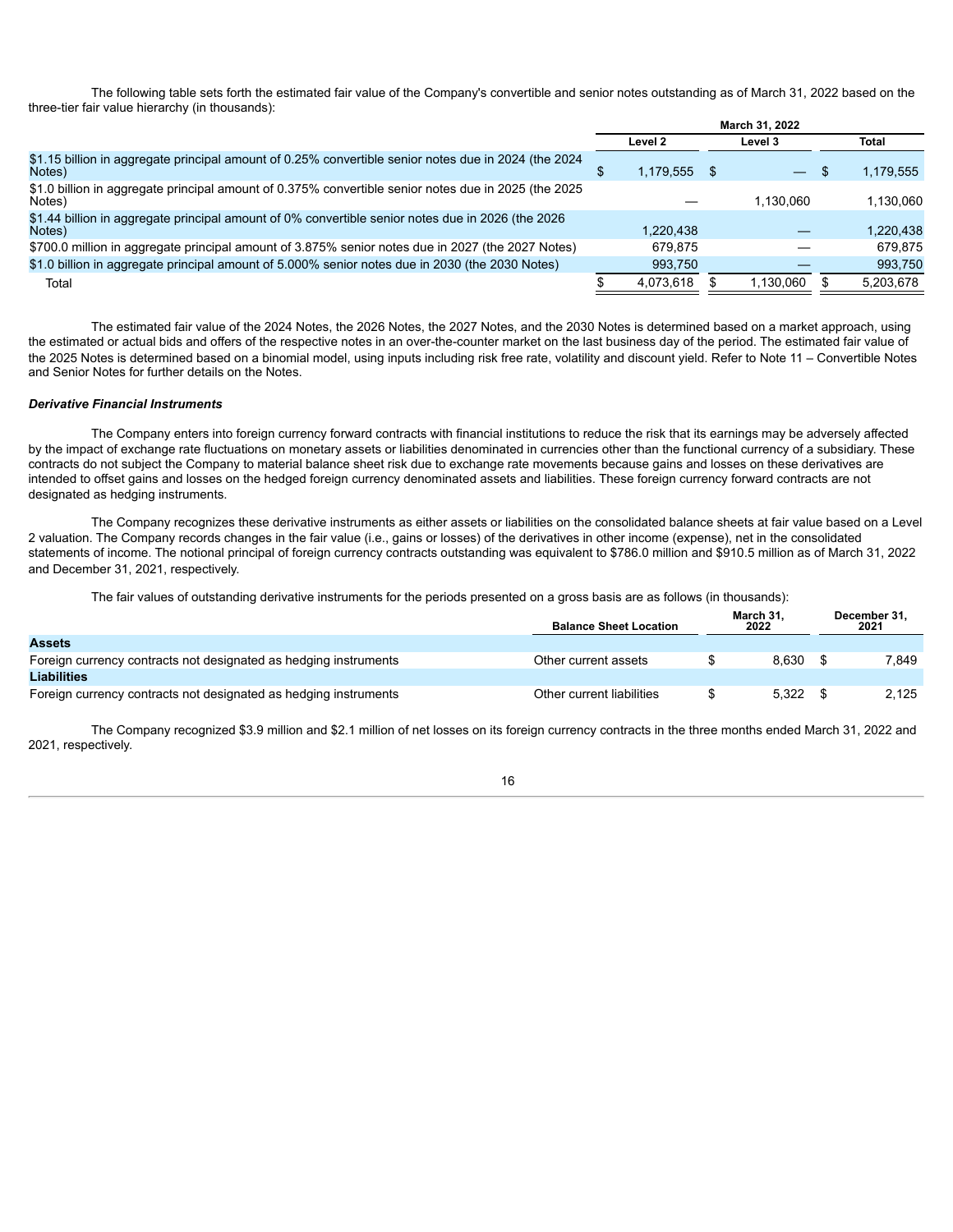## **Note 5. Property and Equipment, Net**

The following tables set forth property and equipment, net by type and by geographic area for the periods presented (in thousands):

|                                                 | March 31.<br>2022 |             |   | December 31,<br>2021 |
|-------------------------------------------------|-------------------|-------------|---|----------------------|
| Property and equipment, net                     |                   |             |   |                      |
| Equipment                                       |                   | 2.671.127   | S | 2,603,304            |
| Furniture and leasehold improvements            |                   | 517.020     |   | 470,678              |
| Capitalized software                            |                   | 1.051.084   |   | 948.710              |
| Construction in progress                        |                   | 225.472     |   | 261,267              |
| Total                                           |                   | 4.464.703   |   | 4.283.959            |
| Less: Accumulated depreciation and amortization |                   | (2,314,122) |   | (2,201,799)          |
| Property and equipment, net                     |                   | 2,150,581   |   | 2,082,160            |

|                                   |  | March 31,<br>2022 |  |           |  |  |  |  |  |  |  |  |  |  |  |  |  |  |  | December 31,<br>2021 |
|-----------------------------------|--|-------------------|--|-----------|--|--|--|--|--|--|--|--|--|--|--|--|--|--|--|----------------------|
| Property and equipment, net:      |  |                   |  |           |  |  |  |  |  |  |  |  |  |  |  |  |  |  |  |                      |
| <b>United States</b>              |  | 2.100.821         |  | 2.038.597 |  |  |  |  |  |  |  |  |  |  |  |  |  |  |  |                      |
| International                     |  | 49.760            |  | 43.563    |  |  |  |  |  |  |  |  |  |  |  |  |  |  |  |                      |
| Total property and equipment, net |  | 2.150.581         |  | 2.082.160 |  |  |  |  |  |  |  |  |  |  |  |  |  |  |  |                      |

#### **Note 6. Operating Leases**

The Company has operating leases primarily for office space and data center facilities. The Company subleases certain leased office space to third parties when it determines there is excess leased capacity. Operating lease right-of-use assets obtained in exchange for operating lease obligations were \$146.6 million and \$123.5 million in the three months ended March 31, 2022 and 2021, respectively.

Future lease payments under operating leases and sublease income as of March 31, 2022 were as follows (in thousands):

|                                                                                           |    | Operating<br>Leases | Sublease<br>Income |
|-------------------------------------------------------------------------------------------|----|---------------------|--------------------|
| Year Ending December 31,                                                                  |    |                     |                    |
| Remainder of 2022                                                                         | \$ | 210,209             | \$<br>(3,302)      |
| 2023                                                                                      |    | 234,934             | (3, 187)           |
| 2024                                                                                      |    | 234,902             | (1,725)            |
| 2025                                                                                      |    | 229,758             | (120)              |
| 2026                                                                                      |    | 207,427             |                    |
| <b>Thereafter</b>                                                                         |    | 686,129             |                    |
| Total future lease payments (receipts)                                                    |    | 1,803,359           | (8, 334)           |
| Less: leases not yet commenced                                                            |    | (229, 432)          |                    |
| Less: imputed interest                                                                    |    | (191, 643)          |                    |
| Total operating lease liabilities                                                         |    | 1,382,284           |                    |
| Reconciliation of operating lease liabilities as shown on the consolidated balance sheets |    |                     |                    |
| Operating lease liabilities, short-term                                                   | \$ | 208,405             |                    |
| Operating lease liabilities, long-term                                                    |    | 1,173,879           |                    |
| Total operating lease liabilities                                                         | S  | 1,382,284           |                    |

There were no other material changes in the Company's operating leases in the three months ended March 31, 2022, as compared to the disclosure in the Company's Annual Report on Form 10-K for the fiscal year ended December 31, 2021.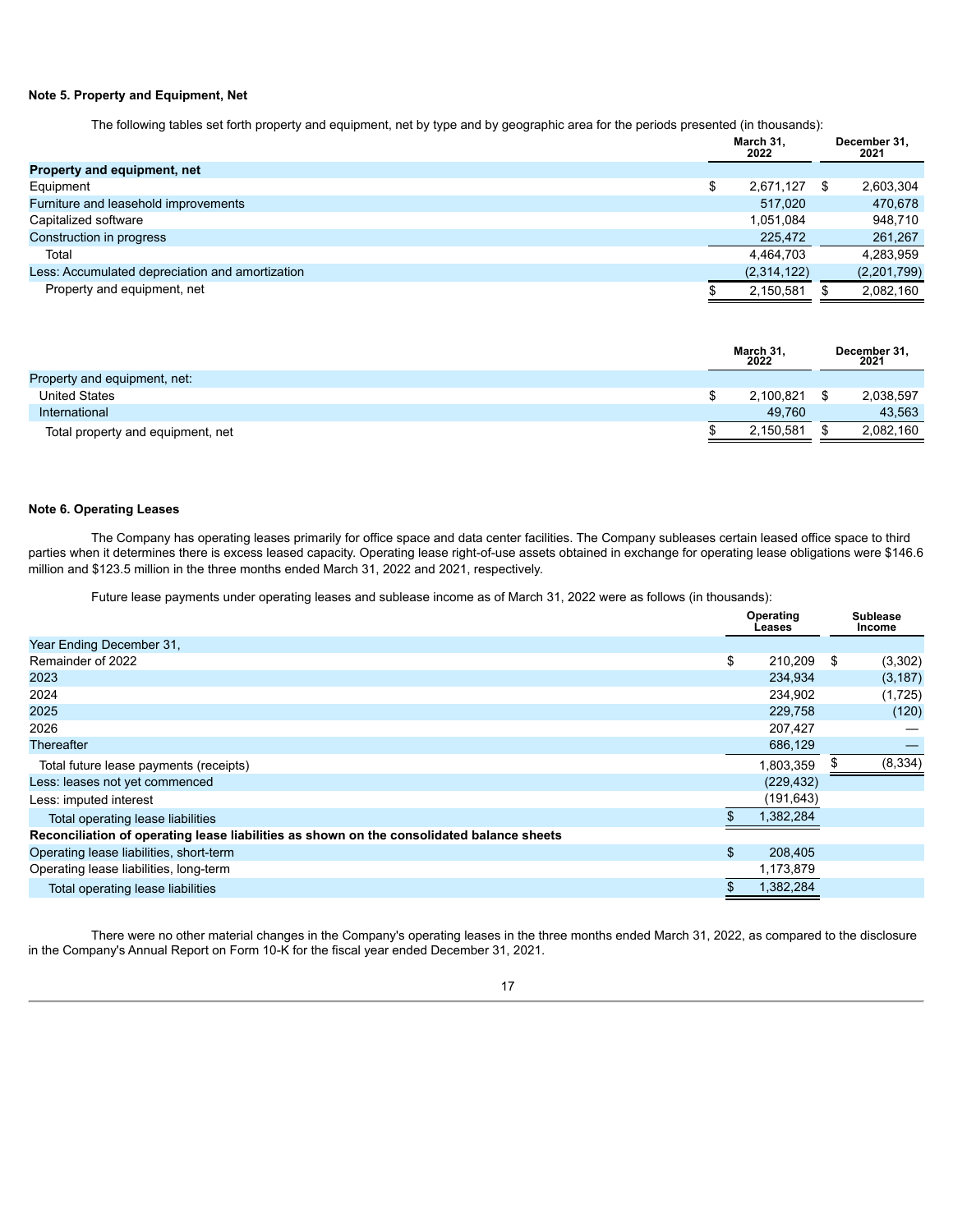### **Note 7. Goodwill and Intangible Assets**

The following table presents the goodwill activities for the periods presented (in thousands):

| Goodwill                        |           |
|---------------------------------|-----------|
| Balance as of December 31, 2021 | 1.301.520 |
| Other                           | (3,058)   |
| Balance as of March 31, 2022    | 1.298.462 |

For each of the periods presented, gross goodwill balance equaled the net balance since no impairment charges have been recorded.

The following table presents the detail of intangible assets for the periods presented (in thousands):

|                                    |   | <b>Gross Carrying</b><br>Value |      |                |  |        |  |  |  |  |  |  |  |  |  | Accumulated<br>Amortization |  | <b>Net Carrying</b><br>Value |
|------------------------------------|---|--------------------------------|------|----------------|--|--------|--|--|--|--|--|--|--|--|--|-----------------------------|--|------------------------------|
| March 31, 2022:                    |   |                                |      |                |  |        |  |  |  |  |  |  |  |  |  |                             |  |                              |
| Patents and developed technologies | J | 106.261                        | - \$ | $(64, 650)$ \$ |  | 41,611 |  |  |  |  |  |  |  |  |  |                             |  |                              |
| Other                              |   | 23.500                         |      | (5,386)        |  | 18,114 |  |  |  |  |  |  |  |  |  |                             |  |                              |
| Total                              |   | 129.761                        |      | $(70,036)$ \$  |  | 59,725 |  |  |  |  |  |  |  |  |  |                             |  |                              |
| December 31, 2021:                 |   |                                |      |                |  |        |  |  |  |  |  |  |  |  |  |                             |  |                              |
| Patents and developed technologies |   | 106.261                        | - \$ | $(57,988)$ \$  |  | 48.273 |  |  |  |  |  |  |  |  |  |                             |  |                              |
| Assembled workforce                |   | 23,500                         |      | (2, 449)       |  | 21,051 |  |  |  |  |  |  |  |  |  |                             |  |                              |
| Total                              |   | 129,761                        | - \$ | $(60, 437)$ \$ |  | 69,324 |  |  |  |  |  |  |  |  |  |                             |  |                              |

Amortization expense associated with intangible assets was \$9.6 million and \$8.1 million for the three months ended March 31, 2022 and 2021, respectively.

Estimated future amortization expense as of March 31, 2022 is as follows (in thousands):

| Remainder of 2022 | \$<br>21,667 |
|-------------------|--------------|
| 2023              | 19,467       |
| 2024              | 6,673        |
| 2025              | 2,510        |
| 2026              | 2,410        |
| Thereafter        | 6,998        |
| Total             | 59,725       |

#### **Note 8. Accrued and Other Current Liabilities**

The following table presents the detail of accrued and other current liabilities for the periods presented (in thousands):

|                                                 | March 31,<br>2022 |     | December 31,<br>2021 |
|-------------------------------------------------|-------------------|-----|----------------------|
| Accrued compensation                            | 261,051           | \$. | 325,113              |
| Federal Trade Commission accrual (see Note 15)  |                   |     | 150.000              |
| Deferred revenue                                | 64,404            |     | 78.541               |
| Accrued operations and engineering costs        | 58,705            |     | 55,682               |
| Accrued professional services                   | 57,809            |     | 41.321               |
| Accrued tax liabilities                         | 54.294            |     | 47.830               |
| Accrued publisher, content and ad network costs | 46.083            |     | 45,025               |
| Accrued other                                   | 196,432           |     | 174,838              |
| Total                                           | 738.778           |     | 918,350              |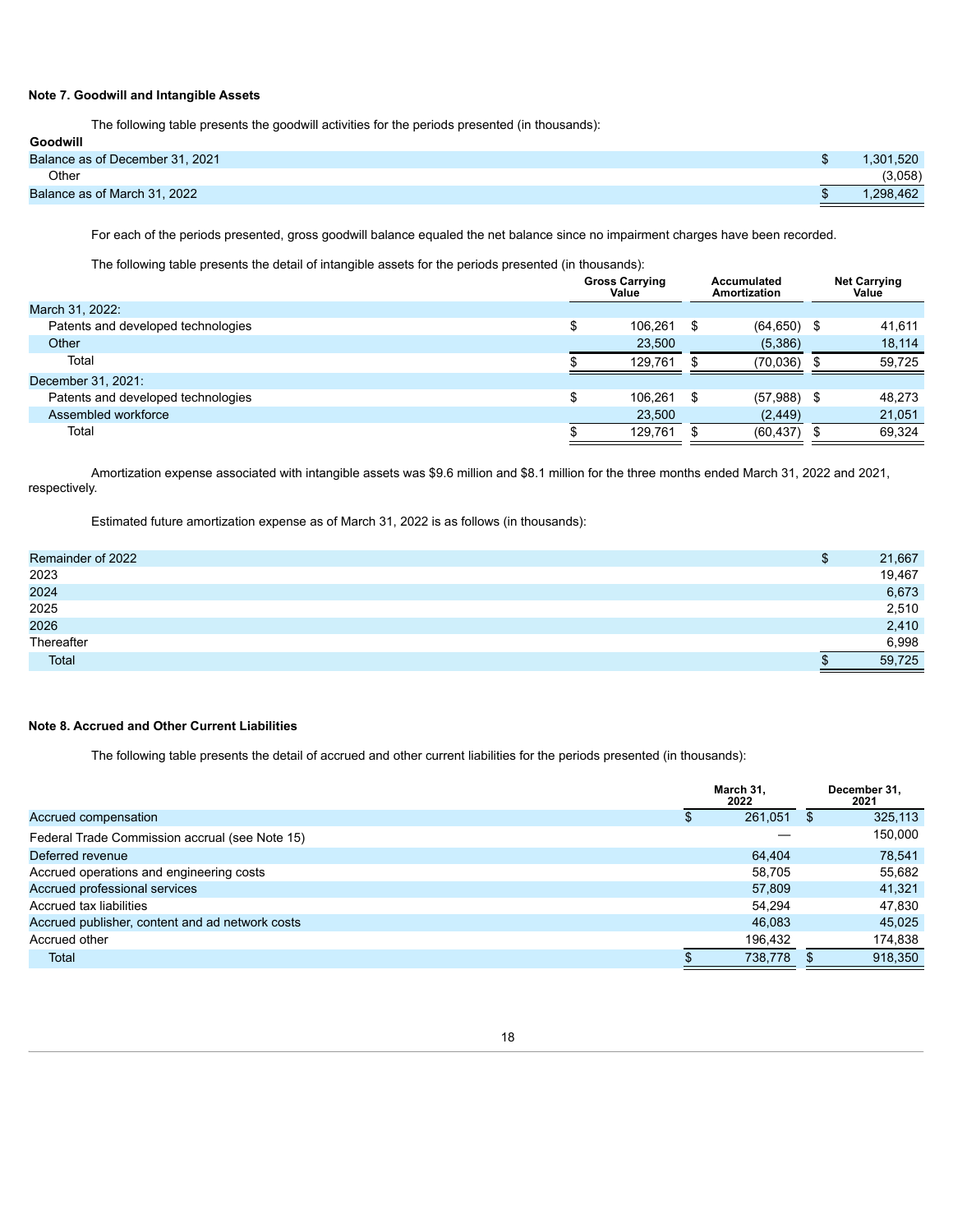#### **Note 9. Investments in Privately-Held Companies**

The Company makes strategic investments in privately-held companies that primarily consist of non-marketable equity securities without readily determinable fair values. The Company evaluates each investee to determine if the investee is a variable interest entity and, if so, whether the Company is the primary beneficiary of the variable interest entity. The Company has determined, as of March 31, 2022, there were no variable interest entities required to be consolidated in the Company's consolidated financial statements. The Company's non-marketable equity securities had a combined carrying value of \$213.1 million and \$207.4 million as of March 31, 2022 and December 31, 2021, respectively. The maximum loss the Company can incur for its investments is their carrying value.

The Company periodically evaluates the carrying value of its investments in privately-held companies when events and circumstances indicate that the carrying amount of the investment may not be recovered. No impairment charges were recorded in the three months ended March 31, 2022 and 2021. The Company records upward adjustments for the difference between the fair value and carrying value of its investments in privately-held companies resulting from observable price changes in orderly transactions for identical or similar investments. No upward adjustments were recorded in the three months ended March 31, 2022 and 2021. As of March 31, 2022, the Company recorded cumulative upward adjustments of \$85.7 million on its investments in privately-held companies.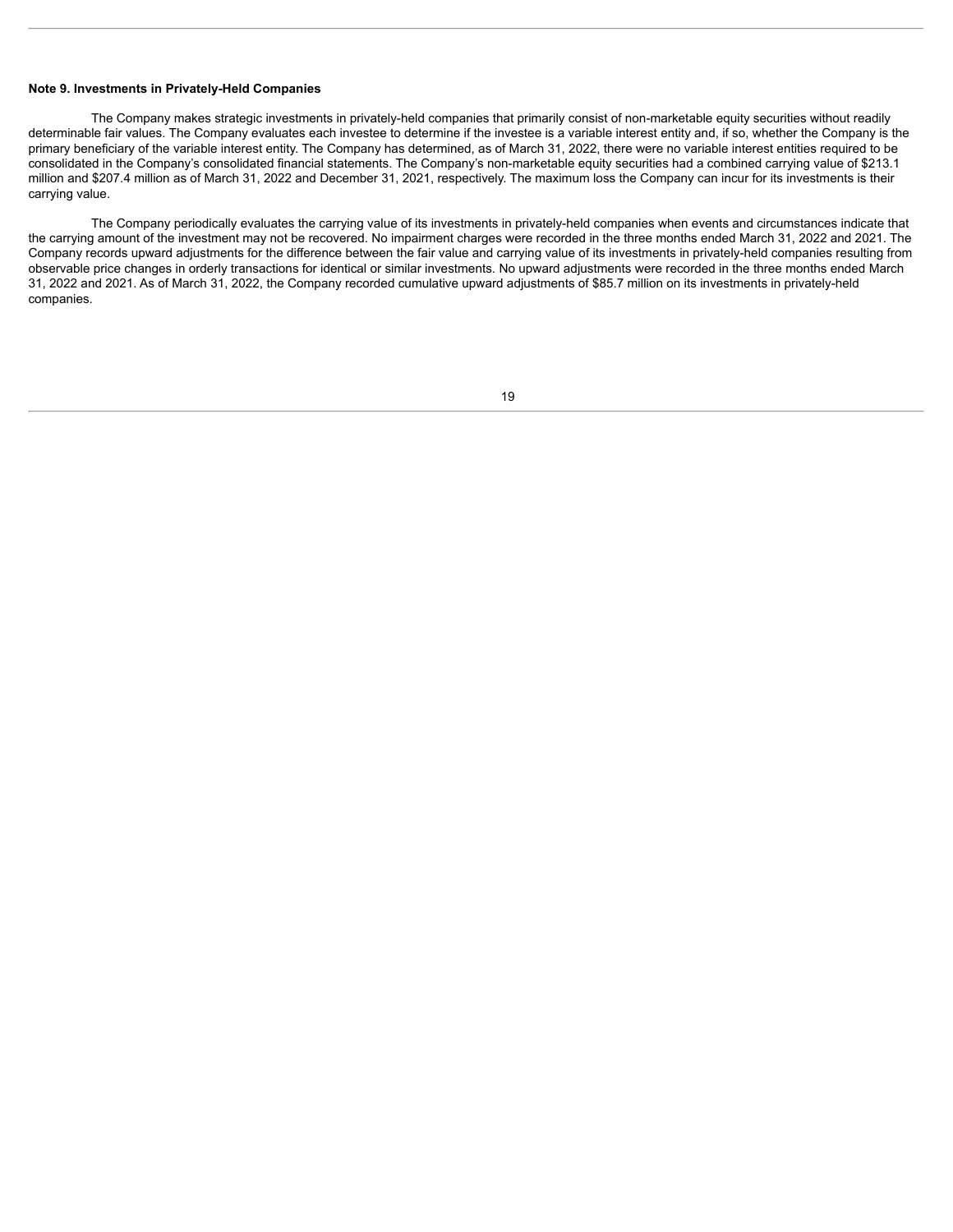#### **Note 10. Sale of Asset Group**

On January 1, 2022, the Company completed the sale of certain assets that comprised its MoPub business to AppLovin Corporation for a total consideration of \$1.05 billion in cash. The assets sold, which were classified as assets held for sale on the consolidated balance sheets as of December 31, 2021, consisted only of goodwill. No liabilities were transferred in the transaction. The Company recorded a pre-tax gain of \$970.5 million on the sale of its MoPub asset group in the consolidated statements of income in the three months ended March 31, 2022. The gain represents the excess of the proceeds from the sale less the carrying value of the net assets sold and closing and transition service costs. The sale of MoPub enables the Company to focus on key areas of the business, including performance-based advertising, SMB offerings, and commerce initiatives on Twitter. The sale did not represent a strategic shift that would have a major effect on the Company's operations and financial results, and therefore did not qualify for reporting as a discontinued operation.

#### **Note 11. Convertible Notes and Senior Notes**

#### *Senior Notes*

In February 2022, the Company issued \$1.0 billion aggregate principal amount of 5.000% senior notes due 2030 (the 2030 Notes) in a private placement to qualified institutional buyers pursuant to Rule 144A under the Securities Act of 1933, as amended, and outside the United States pursuant to Regulation S under the Securities Act of 1933, as amended. The total net proceeds from this offering was approximately \$988.7 million, after deducting \$11.3 million of debt issuance costs.

The 2030 Notes represent senior unsecured obligations of the Company. The interest rate is fixed at 5.000% per annum and interest is payable semiannually in arrears on March 1 and September 1 of each year, commencing on September 1, 2022. The 2030 Notes mature on March 1, 2030.

The Company may redeem the 2030 Notes, in whole or in part, at any time prior to December 1, 2029, at a price equal to 100% of the principal amount of the 2030 Notes plus a "make-whole" premium and accrued and unpaid interest, if any. On and after December 1, 2029, the Company may redeem the 2030 Notes at 100% of the principal amount of the 2030 Notes to be redeemed, plus accrued and unpaid interest, if any, to, but excluding, the redemption date.

In 2019, the Company issued \$700.0 million aggregate principal amount of 3.875% senior notes due 2027 (the 2027 Notes, which we refer to together with the 2030 Notes as the Senior Notes) in a private placement to qualified institutional buyers pursuant to Rule 144A under the Securities Act of 1933, as amended, and outside the United States pursuant to Regulation S under the Securities Act of 1933, as amended. The total net proceeds from this offering were approximately \$691.9 million, after deducting \$8.1 million of debt issuance costs in connection with the issuance of the 2027 Notes. The 2027 Notes represent senior unsecured obligations of the Company. The interest rate is fixed at 3.875% per annum and interest is payable semi-annually in arrears on June 15 and December 15 of each year, which commenced on June 15, 2020. The 2027 Notes mature on December 15, 2027.

If the Company experiences a change of control triggering event (as defined in the indenture governing the applicable series of Senior Notes), the Company must offer to repurchase such Senior Notes at a repurchase price equal to 101% of the principal amount of the Senior Notes to be repurchased, plus accrued and unpaid interest, if any, to, but excluding, the applicable repurchase date. A change of control triggering event occurs when a change of control (as defined in the indenture governing the applicable Senior Notes), including the Merger (as defined below), occurs accompanied or followed by a downgrade of the rating by each of Moody's Investors Service, Inc. and S&P Global Ratings of the applicable series of Senior Notes between the first public announcement of such change of control and ends on the 60th day following consummation of such change of control.

Pursuant to the terms of the Merger Agreement as defined below, the Company is required to use its commercially reasonable best efforts to, solely at the Parent's (as defined below) expense, cause the payoff, redemption, defeasance, discharge or other satisfaction of the Senior Notes on or subsequent to the effective time of the Merger.

#### *Convertible Notes*

In 2018, the Company issued \$1.15 billion aggregate principal amount of 0.25% convertible senior notes due 2024 (the 2024 Notes) in a private placement to qualified institutional buyers pursuant to Rule 144A under the Securities Act of 1933, as amended. The total net proceeds from this offering was approximately \$1.14 billion, after deducting \$12.3 million of debt issuance costs in connection with the 2024 Notes.

In 2020, the Company entered into an investment agreement (the Investment Agreement) with Silver Lake Partners V DE (AIV), L.P. (Silver Lake) relating to the issuance and sale to Silver Lake of \$1.0 billion in aggregate principal amount of the Company's 0.375% convertible senior notes due 2025 (the 2025 Notes). The total net proceeds from this offering was approximately \$985.3 million, after deducting \$14.7 million of debt issuance costs in connection with the 2025 Notes.

In 2021, the Company issued \$1.44 billion in aggregate principal amount of 0% convertible senior notes due 2026 (the 2026 Notes, which we refer to together with the 2024 Notes and the 2025 Notes as the Convertible Notes) in a private placement to qualified institutional buyers pursuant to Rule 144A under the Securities Act of 1933, as amended. The total net proceeds from this offering was approximately \$1.42 billion, after deducting \$16.8 million of debt issuance costs in connection with the 2026 Notes.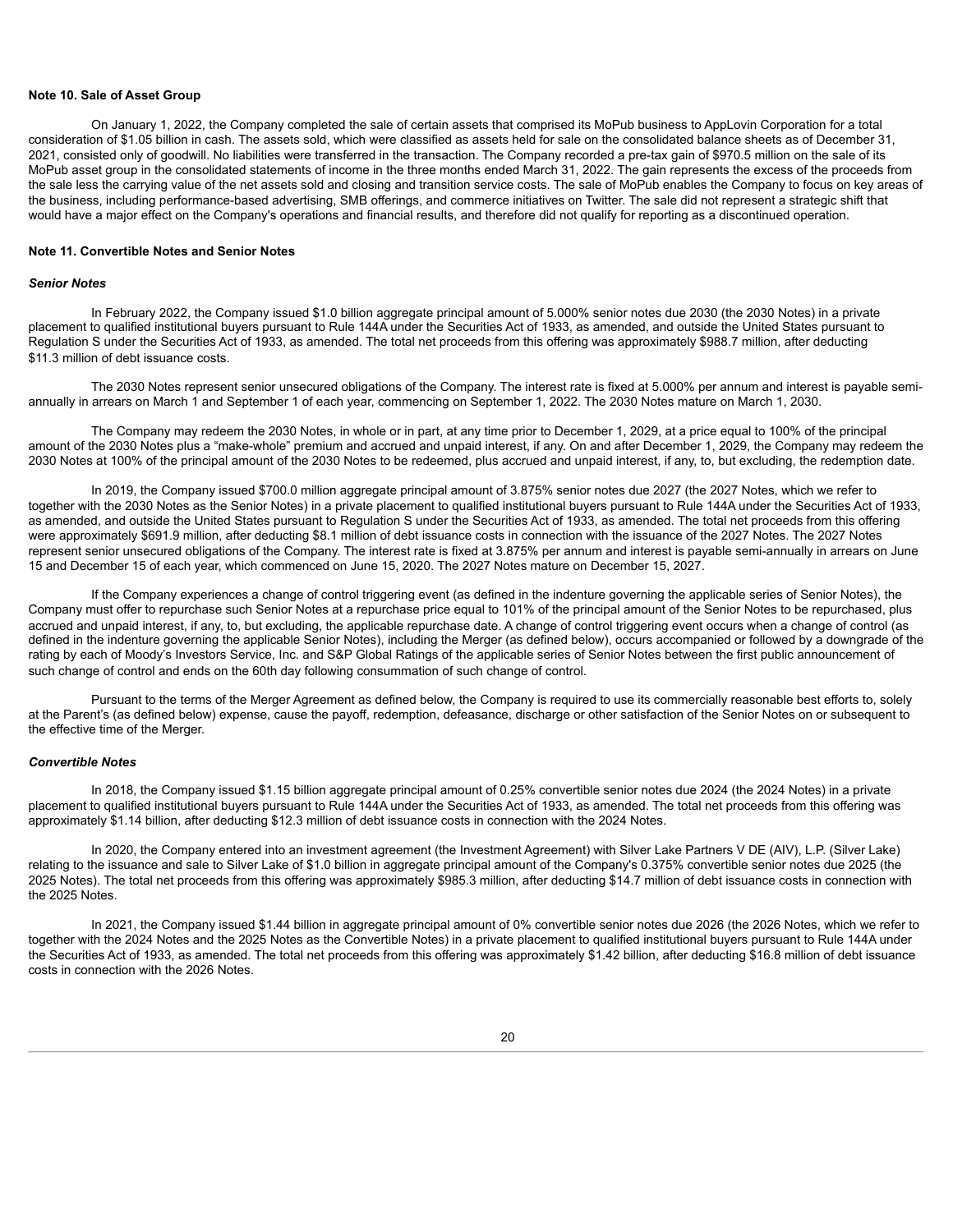As described below, at the effective time of the Merger, holders of the Convertible Notes can require the Company (the surviving entity following the Merger) to repurchase their Notes at a repurchase price equal to 100% of the principal amount thereof, plus accrued and unpaid interest. Holders may also elect to surrender their Notes for conversion upon effectiveness of the Merger.

The Convertible Notes represent senior unsecured obligations of the Company. The interest rate of the 2024 Notes is fixed at 0.25% per annum and interest is payable semi-annually in arrears on June 15 and December 15 of each year. The interest rate of the 2025 Notes is fixed at 0.375% per annum and interest is payable semi-annually in arrears on March 15 and September 15 of each year. The 2026 Notes do not bear interest except in special circumstances described below, and the principal amount of the 2026 Notes does not accrete. The 2024 Notes, 2025 Notes, and 2026 Notes mature on June 15, 2024, March 15, 2025, and March 15, 2026, respectively.

Each \$1,000 of principal of the 2024 Notes, 2025 Notes, and 2026 Notes will initially be convertible into 17.5001 shares, 24.0964 shares, and 7.6905 shares, respectively, of the Company's common stock, which is equivalent to an initial conversion price of approximately \$57.14, \$41.50, and \$130.03 per share, respectively, in each case, subject to adjustment upon the occurrence of specified events set forth in the indenture governing such series of Convertible Notes.

Holders of the 2024 Notes may convert their 2024 Notes at their option at any time on or after March 15, 2024 until close of business on the second scheduled trading day immediately preceding the maturity date of June 15, 2024. Holders of the 2026 Notes may convert their 2026 Notes at their option at any time on or after December 15, 2025 until close of business on the second scheduled trading day immediately preceding the maturity date of March 15, 2026. The 2025 Notes are convertible at the option of the holder at any time until the scheduled trading day prior to the maturity date.

Holders of the 2024 Notes and 2026 Notes may convert all or any portion of their 2024 Notes or 2026 Notes at the option of such holder prior to March 15, 2024 for the 2024 Notes, and prior to the close of business on the business day immediately preceding December 15, 2025 for the 2026 Notes, under the following circumstances:

1) during any calendar quarter, if the last reported sale price of the common stock for at least 20 trading days (whether or not consecutive) during a period of 30 consecutive trading days ending on the last trading day of the immediately preceding calendar quarter is greater than or equal to 130% of the conversion price for the applicable series of Convertible Notes on each applicable trading day;

2) during the five business day period after any five consecutive trading day period (the measurement period) in which the trading price (as defined in the indenture governing the applicable series of Convertible Notes) per \$1,000 principal amount of such series of Convertible Notes for each trading day of the applicable measurement period was less than 98% of the product of the last reported sale price of Twitter's common stock and the conversion rate for the applicable series of Convertible Notes on each such trading day; or

upon the occurrence of certain specified corporate events, including fundamental changes (as defined in the indenture governing the applicable series of Convertible Notes) such as the Merger, as described below.

Upon conversion of the Convertible Notes, the Company will pay or deliver, as the case may be, cash, shares of its common stock or a combination of cash and shares of its common stock, at the Company's election. If the Company satisfies its conversion obligation solely in cash or through payment and delivery of a combination of cash and shares of its common stock, the amount of cash and shares of common stock, if any, due upon conversion, will be based on a daily conversion value (as defined in the indenture governing the applicable series of Convertible Notes) calculated on a proportionate basis for each trading day in the applicable 30 trading day observation period.

Upon delivery of a notice of a fundamental change, such as the Merger, holders of the Convertible Notes may surrender all or any portion of their Convertible Notes for conversion at any time after the effective date of the Merger or such other transaction until the related fundamental change repurchase

date of such series of Convertible Notes. In addition, if specific corporate events, including the Merger, occur prior to the applicable maturity date of the 2024 Notes, 2025 Notes, or the 2026 Notes, the Company will be required to increase the conversion rate for holders who elect to convert their Convertible Notes in connection with such corporate events.

If a fundamental change, including the Merger, occurs prior to the applicable maturity date, holders of the 2024 Notes, 2025 Notes, or 2026 Notes, as applicable, will also have the right to require the Company to repurchase all or a portion of their Convertible Notes for cash at a repurchase price equal to 100% of the principal amount of such Convertible Notes, plus any accrued and unpaid interest to, but excluding, the repurchase date of such series of Convertible Notes.

On or after March 20, 2022, the 2025 Notes will be redeemable by the Company in the event that the closing sale price of the Company's common stock has been at least 130% of the conversion price then in effect for at least 20 trading days (whether or not consecutive) during any 30 consecutive trading day period (including the last trading day of such period) ending on, and including, the trading day immediately preceding the date on which the Company provides the redemption notice at a redemption price of 100% of the principal amount of such 2025 Notes, plus accrued and unpaid interest to, but excluding, the redemption date.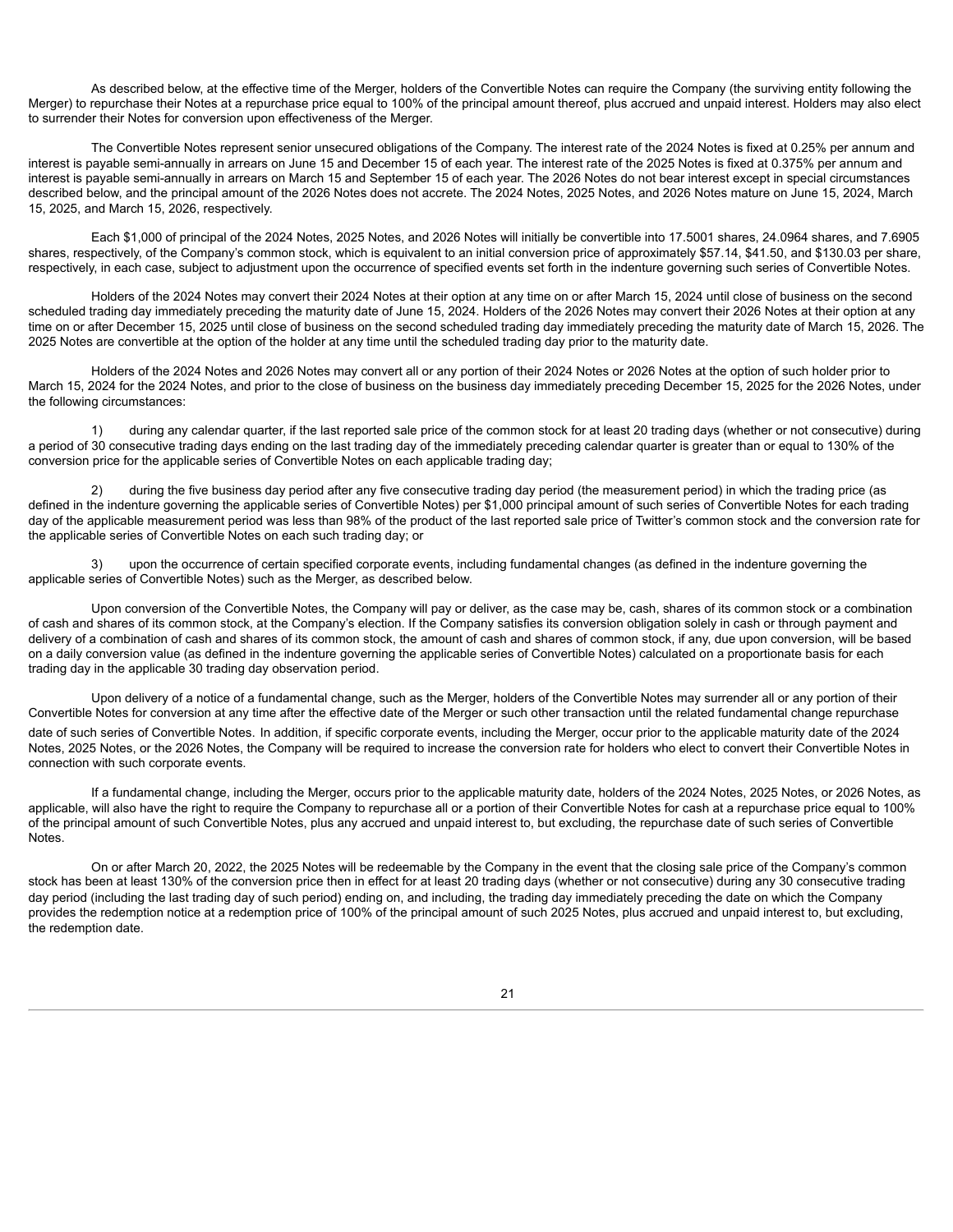Concurrent with the offering of the 2024 Notes and 2026 Notes, the Company entered into convertible note hedge transactions with certain bank counterparties whereby the Company has the option to purchase initially (subject to adjustment for certain specified events) a total of approximately 20.1 million shares of its common stock at a price of approximately \$57.14 per share for the 2024 Notes, and a total of approximately 11.1 million shares of its common stock at a price of approximately \$130.03 per share for the 2026 Notes. The total cost of the convertible note hedge transactions associated was \$268.0 million and \$213.5 million for the 2024 Notes and the 2026 Notes, respectively. In addition, the Company sold warrants to certain bank counterparties whereby the holders of the warrants have the option to purchase initially (subject to adjustment for certain specified events) a total of approximately 20.1 million shares of the Company's common stock at an initial strike price of \$80.20 per share for the 2024 Notes and a total of approximately 11.1 million shares of the Company's common stock at a price of \$163.02 per share for the 2026 Notes. The Company received \$186.8 million and \$161.1 million in cash proceeds from the sale of these warrants in connection with the 2024 Notes and 2026 Notes offerings, respectively.

Taken together, the purchase of the convertible note hedges and the sale of warrants are intended to offset any actual dilution from the conversion of the 2024 Notes and 2026 Notes and to effectively increase the overall conversion price from \$57.14 to \$80.20 per share for the 2024 Notes and from \$130.03 to \$163.02 per share for the 2026 Notes. As these transactions meet certain accounting criteria, the convertible note hedges and warrants are recorded in stockholders' equity and are not accounted for as derivatives. The net cost incurred in connection with the convertible note hedge and warrant transactions was recorded as a reduction to additional paid-in capital on the consolidated balance sheets as of March 31, 2022.

#### *Convertible Notes and Senior Notes*

The Notes consisted of the following (in thousands):

|                                              | March 31, 2022    |  |                   |  |            |  |            |                   |
|----------------------------------------------|-------------------|--|-------------------|--|------------|--|------------|-------------------|
|                                              | <b>2024 Notes</b> |  | <b>2025 Notes</b> |  | 2026 Notes |  | 2027 Notes | <b>2030 Notes</b> |
| Principal amounts:                           |                   |  |                   |  |            |  |            |                   |
| Principal                                    | 1.150.000         |  | 1.000.000         |  | 1.437.500  |  | 700.000    | 1.000.000         |
| Unamortized debt discount and issuance costs | (4,547)           |  | (8,679)           |  | (13.207)   |  | (5,756)    | (11, 130)         |
| Net carrying amount                          | 145.453           |  | 991.321           |  | 424.293    |  | 694.244    | 988.870           |

|                                              | December 31, 2021 |  |                   |  |            |  |            |
|----------------------------------------------|-------------------|--|-------------------|--|------------|--|------------|
|                                              | <b>2024 Notes</b> |  | <b>2025 Notes</b> |  | 2026 Notes |  | 2027 Notes |
| Principal amounts:                           |                   |  |                   |  |            |  |            |
| Principal                                    | \$<br>1.150.000   |  | 0.000.000         |  | 1.437.500  |  | 700.000    |
| Unamortized debt discount and issuance costs | (5,052)           |  | (9,399)           |  | (14.026)   |  | (6,004)    |
| Net carrying amount                          | 1.144.948         |  | 990.601           |  | .423.474   |  | 693.996    |

In the three months ended March 31, 2022, the effective interest rate for the 2030 Notes was 5.24%. In the three months ended March 31, 2022 and 2021, the effective interest rate for the 2024 Notes, 2025 Notes, 2026 Notes, and 2027 Notes was 0.43%, 0.67%, 0.23%, and 4.08%, respectively. During the three months ended March 31, 2022 and 2021, the Company recognized \$2.4 million and \$2.2 million, respectively, of interest expense related to the amortization of debt discount and issuance costs prior to capitalization of interest. During the three months ended March 31, 2022 and 2021, the Company recognized \$13.3 million and \$10.7 million, respectively, of coupon interest expense. Future interest payments associated with the Notes total \$583.9 million, with \$59.5 million payable within the next 12 months.

As of March 31, 2022, the remaining life of the 2024 Notes, the 2025 Notes, the 2026 Notes, the 2027 Notes, and the 2030 Notes is approximately 26 months, 35 months, 47 months, 68 months, and 95 months, respectively.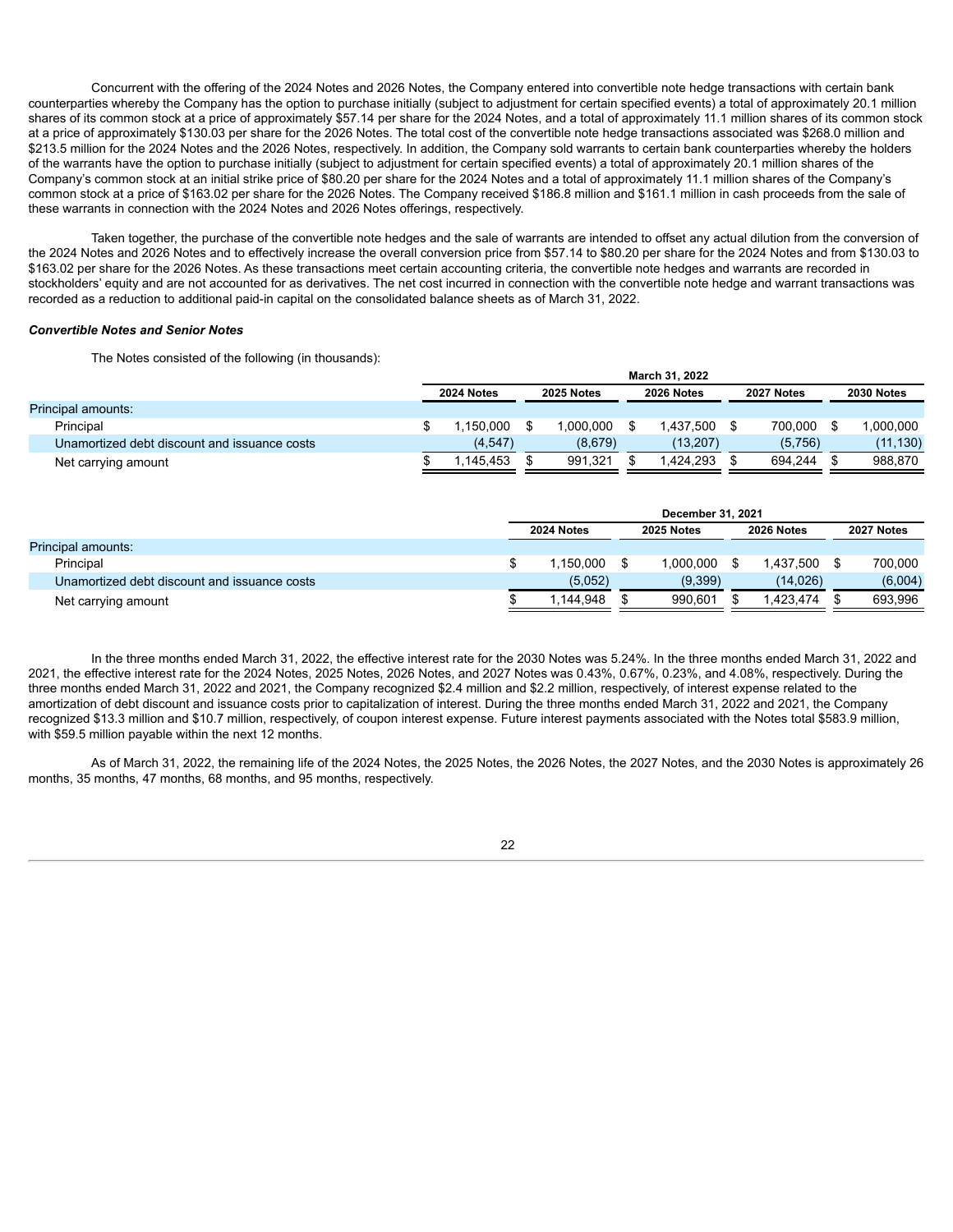The following table summarizes the aggregate future principal payments on the Company's Notes as of March 31, 2022 (in thousands):

|                   | <b>Convertible Notes</b> |    | <b>Senior Notes</b> |
|-------------------|--------------------------|----|---------------------|
| Remainder of 2022 | –                        | Æ  |                     |
| 2023              |                          |    |                     |
| 2024              | 1,150,000                |    |                     |
| $2025^{(1)}$      | 1,000,000                |    |                     |
| 2026              | 1,437,500                |    |                     |
| Thereafter        |                          |    | 1,700,000           |
| Total             | 3,587,500                | \$ | 1,700,000           |
|                   |                          |    |                     |

 $(1)$  The 2025 Notes are convertible at the option of the holder at any time until the scheduled trading day prior to the maturity date, including in connection with a redemption by the Company.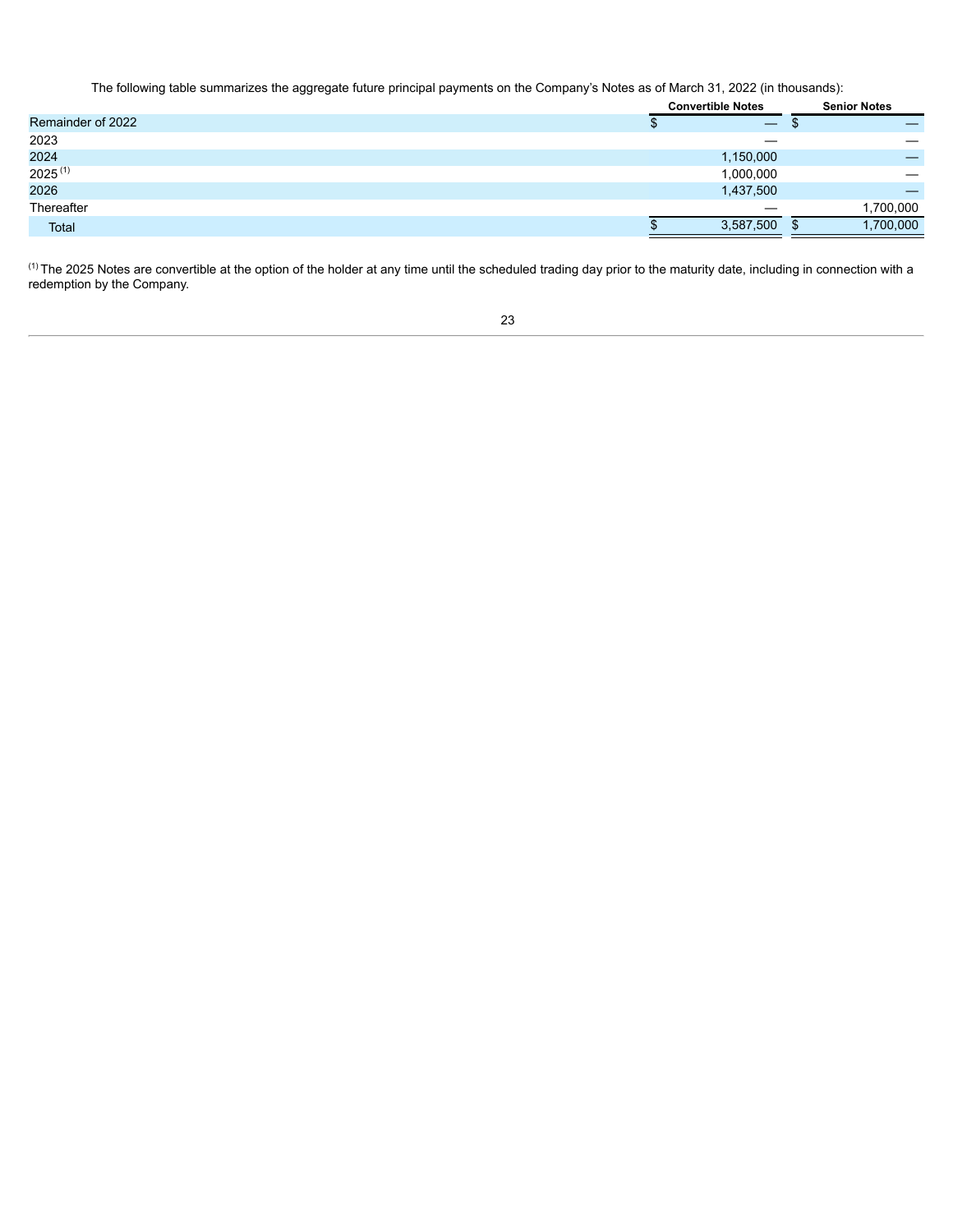#### **Note 12. Net Income per Share**

Basic net income per share is computed by dividing net income by the weighted-average common shares outstanding during the period. The weighted-average common shares outstanding is adjusted for shares subject to repurchase such as unvested restricted stock granted to employees in connection with acquisitions, contingently returnable shares and escrowed shares supporting indemnification obligations that are issued in connection with acquisitions and unvested stock options exercised.

Diluted net income per share is computed by dividing net income by the weighted-average number of common shares outstanding during the period, including potential dilutive securities. When the convertible notes are dilutive, interest expense, net of tax, is added back to net income to calculate diluted net income per share.

The following table presents the calculation of basic and diluted net income per share for periods presented (in thousands, except per share data):

|                                                                      | Three Months Ended March 31. |            |      |         |
|----------------------------------------------------------------------|------------------------------|------------|------|---------|
|                                                                      | 2022                         |            |      | 2021    |
| Basic net income per share:                                          |                              |            |      |         |
| Numerator                                                            |                              |            |      |         |
| Net income                                                           | \$                           | 513,286 \$ |      | 68,005  |
| Denominator                                                          |                              |            |      |         |
| Weighted-average common shares outstanding                           |                              | 780,534    |      | 797,667 |
| Weighted-average restricted stock subject to repurchase              |                              | (1,597)    |      | (2,034) |
| Weighted-average shares used to compute basic net income per share   |                              | 778,937    |      | 795,633 |
| Basic net income per share                                           |                              | 0.66       |      | 0.09    |
| Diluted net income per share:                                        |                              |            |      |         |
| Numerator                                                            |                              |            |      |         |
| Net income                                                           | $\mathfrak{s}$               | 513,286    | - \$ | 68,005  |
| Interest expense on convertible notes, net of tax                    |                              | 2,027      |      |         |
| Numerator used to compute diluted net income per share               |                              | 515,313    |      | 68,005  |
| Denominator                                                          |                              |            |      |         |
| Number of shares used in basic computation                           |                              | 778,937    |      | 795,633 |
| Weighted-average effect of dilutive securities:                      |                              |            |      |         |
| Convertible notes                                                    |                              | 55,277     |      | 55,277  |
| <b>RSUs</b>                                                          |                              | 3,571      |      | 17,575  |
| Stock options                                                        |                              | 224        |      | 756     |
| Other                                                                |                              | 581        |      | 2,946   |
| Weighted-average shares used to compute diluted net income per share |                              | 838,590    |      | 872,187 |
| Diluted net income per share                                         |                              | 0.61       |      | 0.08    |

The following numbers of potential common shares at the end of each period were excluded from the calculation of diluted net income per share because their effect would have been anti-dilutive for the periods presented (in thousands):

|                                         | Three Months Ended March 31, |        |
|-----------------------------------------|------------------------------|--------|
|                                         | 2022                         | 2021   |
| <b>Warrants</b>                         | 31,180                       | 43,467 |
| Convertible notes                       |                              | 12,287 |
| <b>RSUs</b>                             | 56,237                       | 2,354  |
| Shares subject to repurchase and others | 43,119                       | 392    |

In the three months ended March 31, 2022 and 2021, the 2024 Notes, the 2025 Notes, and the 2026 Notes were included in the computation of diluted income per share as the effect of including these shares in the calculation is dilutive. The 2021 Notes were not included in the computation of diluted income per share in the three months ended March 31, 2021 as the effect of including these shares in the calculation would have been anti-dilutive. The 2021 Notes were repaid at maturity in September 2021 and were not included in the calculation in the three months ended March 31, 2022.

If the average market price of the common stock exceeds the exercise price of the warrants, \$80.20 for the 2024 Notes and \$163.02 for the 2026 Notes, the warrants will have a dilutive effect on the earnings per share if the Company is profitable. Since the average market price of the common stock is below \$80.20 for all periods presented, the warrants are anti-dilutive.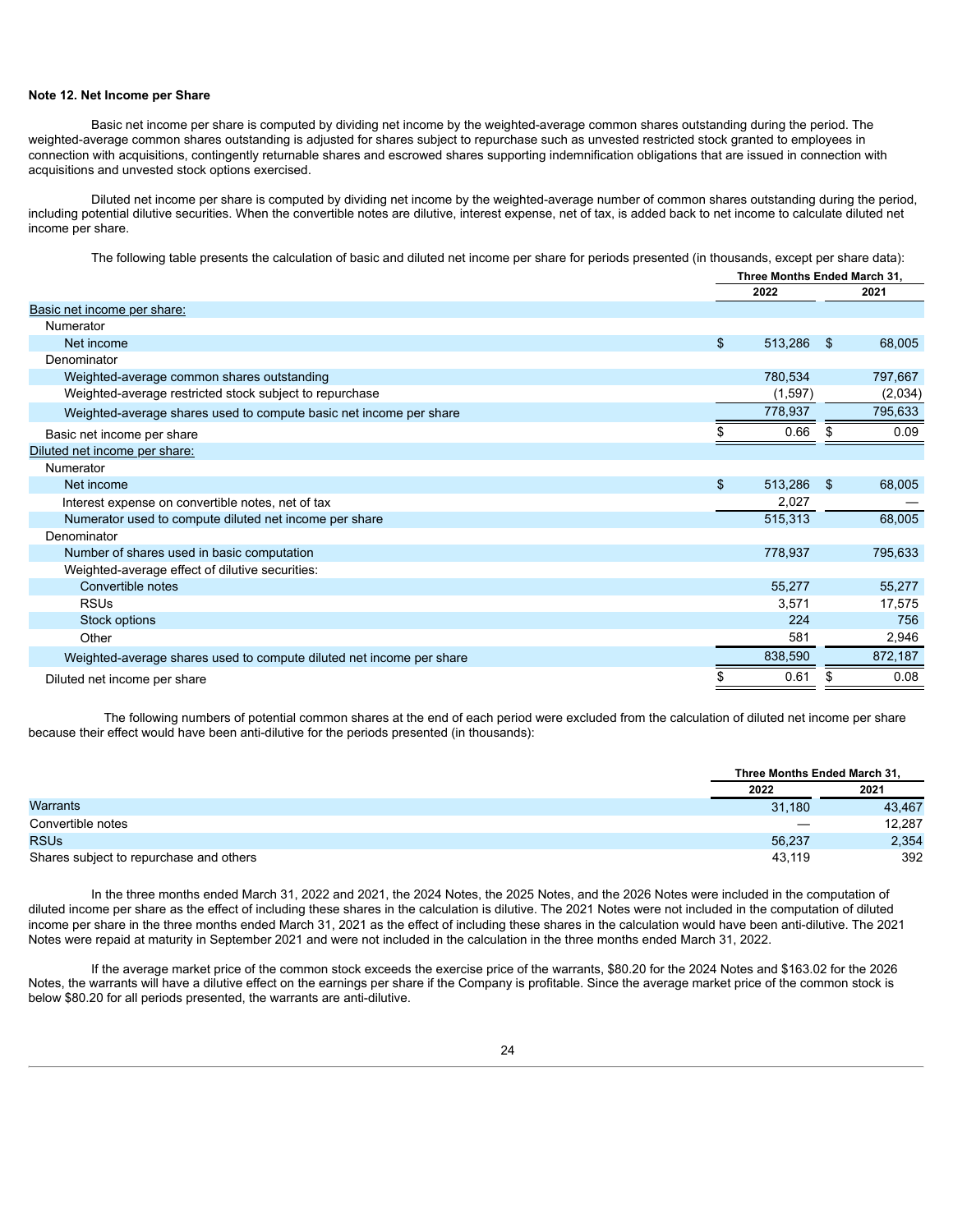#### **Note 13. Stockholders' Equity**

#### *Equity Incentive Plans*

The Company's 2013 Equity Incentive Plan serves as the successor to the 2007 Equity Incentive Plan. The number of shares of the Company's common stock available for issuance under the 2013 Equity Incentive Plan have been and will be increased on the first day of each fiscal year beginning with the 2014 fiscal year, in an amount equal to the least of (i) 60,000,000 shares, (ii) 5% of the outstanding shares on the last day of the immediately preceding fiscal year, or (iii) such number of shares determined by the Company's Board of Directors.

#### *Share Repurchases*

In March 2020, the Company's Board of Directors authorized a program to repurchase up to \$2.0 billion of the Company's common stock over time (the 2020 Repurchase Program). In February 2022, the Company's Board of Directors authorized a new \$4.0 billion share repurchase program (the 2022 Repurchase Program). The program became effective immediately and replaced the 2020 Repurchase Program. As part of the 2022 Repurchase Program, the Company entered into accelerated share repurchase agreements (the ASR Agreements) to repurchase \$2.0 billion of its common stock. The Company records the excess of the purchase price over par value to additional paid-in capital subject to certain limitations, with any remaining purchase price recorded to accumulated deficit.

In the three months ended March 31, 2022, the Company repurchased 1.9 million shares for an aggregate amount of \$71.5 million under the 2020 Repurchase Program. In connection with the ASR Agreements, the Company made a prepayment of \$2.0 billion and received an initial delivery of approximately 37.8 million shares of its common stock. The repurchased shares were immediately retired upon settlement and treated as a repurchase of common stock for purposes of calculating earnings per share. \$600.0 million of the prepayment was evaluated as an unsettled forward contract, classified within stockholders' equity. Under the terms of the ASR Agreements, the remaining shares, if any, are expected to be delivered in the third quarter of 2022. The number of shares that the Company will ultimately repurchase will be determined based on the volume-weighted average price of the Company's common stock over the term of the ASR Agreements, less an agreed upon discount.

Repurchases under the remaining authorization may be made from time to time through open market purchases or through privately negotiated transactions subject to market conditions, applicable legal requirements and other relevant factors. The 2022 Repurchase Program does not obligate the Company to acquire any particular amount of its common stock and may be suspended at any time at its discretion. The 2022 Repurchase Program does not have an expiration date.

#### *Employee Stock Purchase Plan*

The number of shares available for sale under the Employee Stock Purchase Plan (ESPP) has been and will be increased on the first day of each fiscal year beginning with the 2014 fiscal year, in an amount equal to the least of (i) 11.3 million shares; (ii) 1% of the outstanding shares of the Company's common stock as of the last day of the immediately preceding fiscal year; or (iii) such other amount as determined by the Company's Board of Directors.

#### *Restricted Common Stock Activity*

The Company has granted restricted common stock to certain continuing employees in connection with certain of its acquisitions. Vesting of this stock is dependent on the respective employee's continued employment at the Company during the requisite service period, which is generally up to four years from the issuance date, and the Company has the right to repurchase the unvested shares upon termination of employment. The fair value of the restricted common stock issued to employees is recorded as compensation expense on a straight-line basis over the requisite service period.

The Company had 1.4 million and 1.6 million shares of unvested restricted common stock as of March 31, 2022 and December 31, 2021, respectively. The Company's restricted common stock activity was not material during the three months ended March 31, 2022.

#### *Stock Option Activity*

The Company had 1.0 million shares of stock options outstanding each as of March 31, 2022 and December 31, 2021. The Company's stock option activity was not material during the three months ended March 31, 2022.

#### *Performance Restricted Stock Units Activity*

The Company grants restricted stock units to certain of its executive officers periodically that vest based on the Company's attainment of the annual financial performance goals and the executives' continued employment through the vesting date (PRSUs). These PRSUs are granted when the annual performance targets are set and the awards are approved by the Compensation Committee of the Board of Directors, generally in the first half of each financial year. The Company grants PRSUs with a vesting period of three years.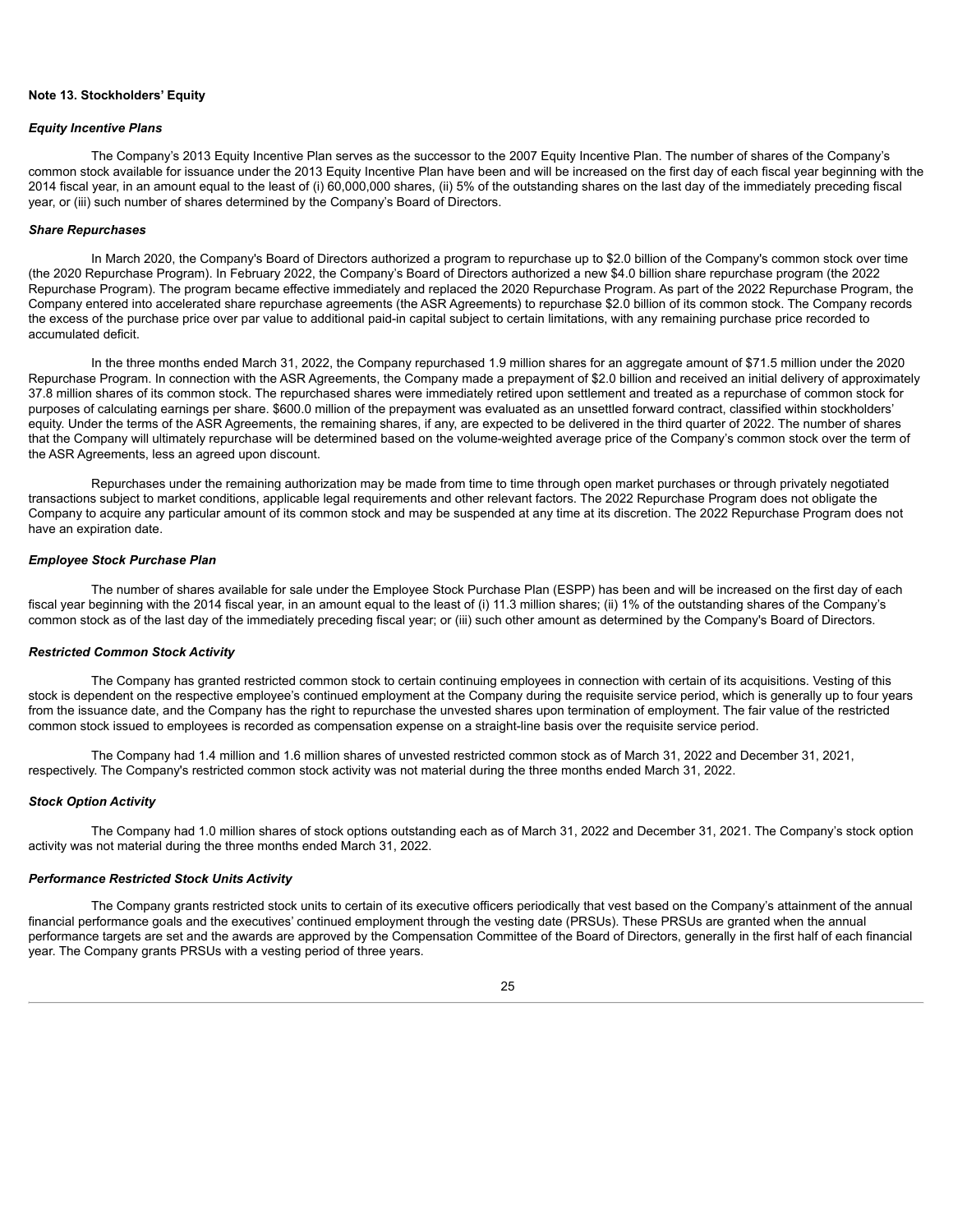The following table summarizes the activity related to the Company's PRSUs for the three months ended March 31, 2022 (in thousands, except per share data):

|                                                             | <b>PRSUs Outstanding</b> |      |                                                                    |  |  |
|-------------------------------------------------------------|--------------------------|------|--------------------------------------------------------------------|--|--|
|                                                             | <b>Shares</b>            |      | Weighted-<br><b>Average Grant-</b><br>Date Fair Value<br>Per Share |  |  |
| Unvested and outstanding at December 31, 2021               | 456                      | - 56 | 52.89                                                              |  |  |
| Additional earned performance shares related to 2021 grants | 4 \$                     |      | 71.22                                                              |  |  |
| Vested                                                      | $(202)$ \$               |      | 48.36                                                              |  |  |
| Forfeited or canceled                                       | $(22)$ \$                |      | 71.22                                                              |  |  |
| Unvested and outstanding at March 31, 2022                  | 236                      |      | 55.38                                                              |  |  |

The total fair value of PRSUs vested during the three months ended March 31, 2022 and 2021 was \$7.2 million and \$9.4 million, respectively.

#### *Market-based Restricted Stock Units Activity*

The Company grants market-based restricted stock units to certain of its executive officers that vest based on Twitter stock price performance relative to a broad-market index or upon achievement of certain Twitter stock price targets over a performance period of up to five years and the executives' continued employment through the vesting date. The Company granted market-based RSUs with a vesting period of three to six years.

The following table summarizes the activity related to the Company's market-based restricted stock units for the three months ended March 31, 2022 (in thousands, except per share data):

|                                               | <b>Market-based RSUs Outstanding</b> |  |                                                                           |  |
|-----------------------------------------------|--------------------------------------|--|---------------------------------------------------------------------------|--|
|                                               | <b>Shares</b>                        |  | Weighted-<br><b>Average Grant-</b><br>Date Fair Value<br><b>Per Share</b> |  |
| Unvested and outstanding at December 31, 2021 | 2.921                                |  | 31.64                                                                     |  |
| Forfeited or canceled                         | (256)                                |  | 34.85                                                                     |  |
| Unvested and outstanding at March 31, 2022    | 2,665                                |  | 31.33                                                                     |  |

The total fair value of market-based RSUs vested during the three months ended March 31, 2021 was \$17.2 million. The 2.7 million shares of marketbased RSUs unvested and outstanding at March 31, 2022 represent the awards at the target level of achievement for the respective performance periods.

### *RSU Activity*

The following table summarizes the activity related to the Company's restricted stock units (RSUs), excluding PRSUs and market-based RSUs, for the three months ended March 31, 2022. For purposes of this table, vested RSUs represent the shares for which the service condition had been fulfilled as of each respective date (in thousands, except per share data):

|                                               | RSUS Outstanding |      |                                                                    |  |  |
|-----------------------------------------------|------------------|------|--------------------------------------------------------------------|--|--|
|                                               | <b>Shares</b>    |      | Weighted-<br><b>Average Grant-</b><br>Date Fair Value<br>Per Share |  |  |
| Unvested and outstanding at December 31, 2021 | 37,394           | - \$ | 48.14                                                              |  |  |
| Granted                                       | 35,846           | - \$ | 38.35                                                              |  |  |
| Vested                                        | $(3,919)$ \$     |      | 43.53                                                              |  |  |
| Canceled                                      | $(1,746)$ \$     |      | 48.23                                                              |  |  |
| Unvested and outstanding at March 31, 2022    | 67,575           | - \$ | 43.22                                                              |  |  |

The total fair value of RSUs vested during the three months ended March 31, 2022 and 2021 was \$149.8 million and \$220.7 million, respectively.



**RSUs Outstanding**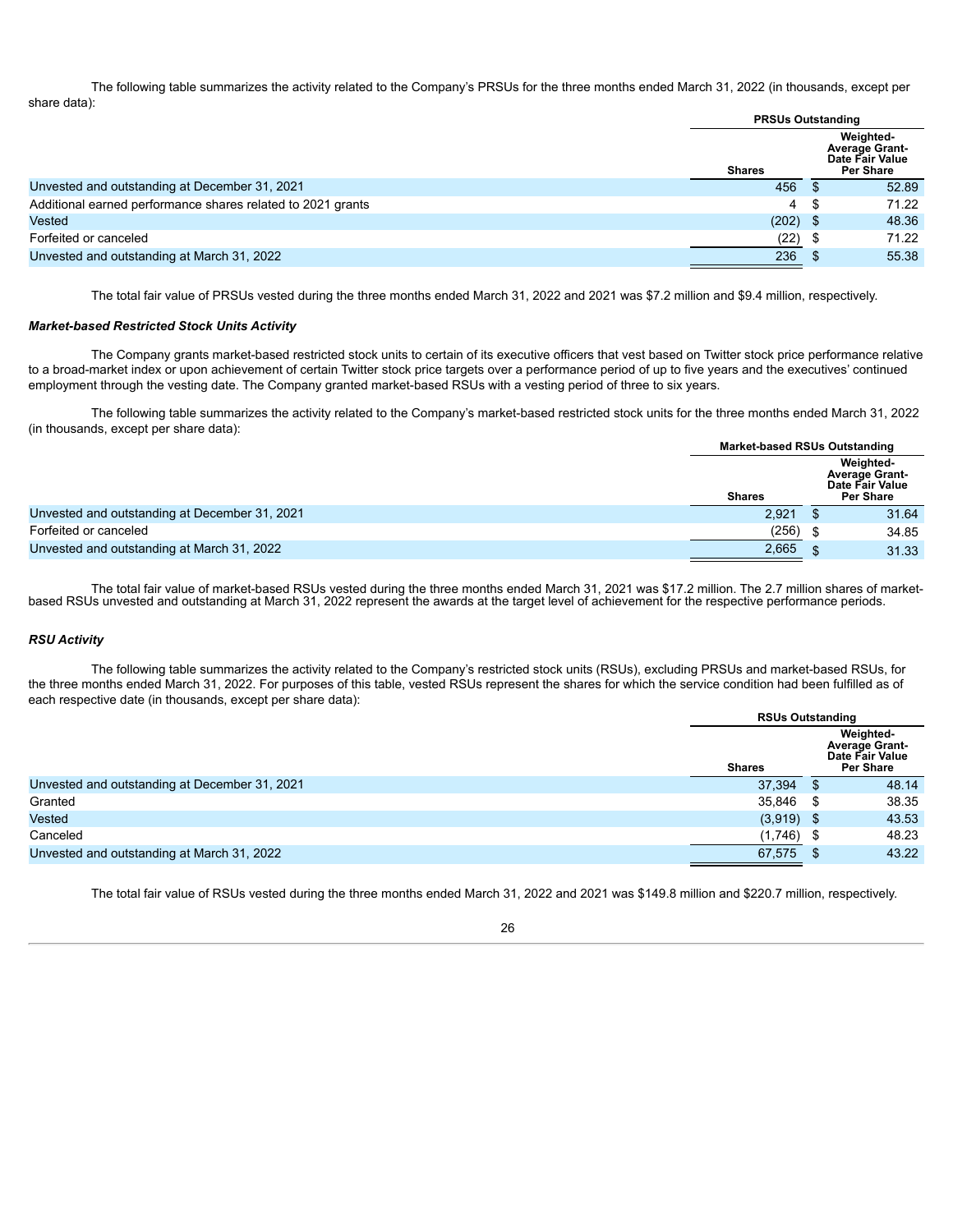#### *Stock-Based Compensation Expense*

Stock-based compensation expense is allocated based on the cost center to which the award holder belongs. Total stock-based compensation expense by function is as follows (in thousands):

|                                        | Three Months Ended March 31. |  |         |  |
|----------------------------------------|------------------------------|--|---------|--|
|                                        | 2022                         |  | 2021    |  |
| Cost of revenue                        | 12.880                       |  | 8,732   |  |
| Research and development               | 106.604                      |  | 65,156  |  |
| Sales and marketing                    | 29,164                       |  | 21,171  |  |
| General and administrative             | 28.615                       |  | 15.814  |  |
| Total stock-based compensation expense | 177.263                      |  | 110.873 |  |
|                                        |                              |  |         |  |

The Company capitalized \$18.7 million and \$14.5 million of stock-based compensation expense associated with the cost for developing software for internal use in the three months ended March 31, 2022 and 2021, respectively.

As of March 31, 2022, there was \$2.89 billion of gross unamortized stock-based compensation expense related to unvested awards which is expected to be recognized over a weighted-average period of 3.2 years. The Company accounts for forfeitures as they occur.

#### **Note 14. Income Taxes**

The Company's tax provision or benefit for income taxes for interim periods has generally been determined using an estimate of its annual effective tax rate, adjusted for discrete items, if any. Under certain circumstances where the Company is unable to make a reliable estimate of the annual effective tax rate, the accounting guidance permits the use of the actual effective tax rate for the year-to-date period. In the three months ended March 31, 2022, the Company used this approach because it was unable to reasonably estimate its annual effective tax rate due to the variability of the rate as a result of fluctuations in forecasted income and the effects of being taxed in multiple tax jurisdictions.

The Company recorded a provision for income taxes of \$315.4 million and a benefit from income taxes of \$18.0 million for the three months ended March 31, 2022 and 2021, respectively. For the three months ended March 31, 2022, the primary difference between the effective tax rate and the federal statutory tax rate relates to the gain on the sale of MoPub, described in Note 10 - Sale of Asset Group, being subject to higher foreign tax rates and U.S. global intangible low-taxed income. For the three months ended March 31, 2021, the primary difference between the effective tax rate and the federal statutory tax rate relates to foreign tax rate differences, tax deductions for stock-based compensation, and research and development credits.

As of March 31, 2022, the Company had \$941.9 million of deferred tax assets for which it had not established a valuation allowance. The Company had a valuation allowance of \$1.42 billion, primarily related to deferred tax assets of a foreign subsidiary, California and Massachusetts, and U.S. federal unrealized capital losses. The Company continues to reassess the ability to realize the deferred tax assets quarterly and, if future evidence allows for a partial or full release of the valuation allowance, a tax benefit will be recorded accordingly.

As of March 31, 2022, the Company had \$413.0 million of unrecognized tax benefits, of which \$317.5 million could result in a reduction of the Company's effective tax rate, if recognized. The remainder of the unrecognized tax benefits would not affect the effective tax rate due to the full valuation allowance recorded for California and Massachusetts deferred tax assets.

The Company is subject to taxation in the United States and various foreign jurisdictions. Earnings from non-U.S. activities are subject to local country income tax. The material jurisdictions where the Company is subject to potential examination by tax authorities include the United States, California and Ireland. The Company believes that it has reserved adequate amounts for these jurisdictions.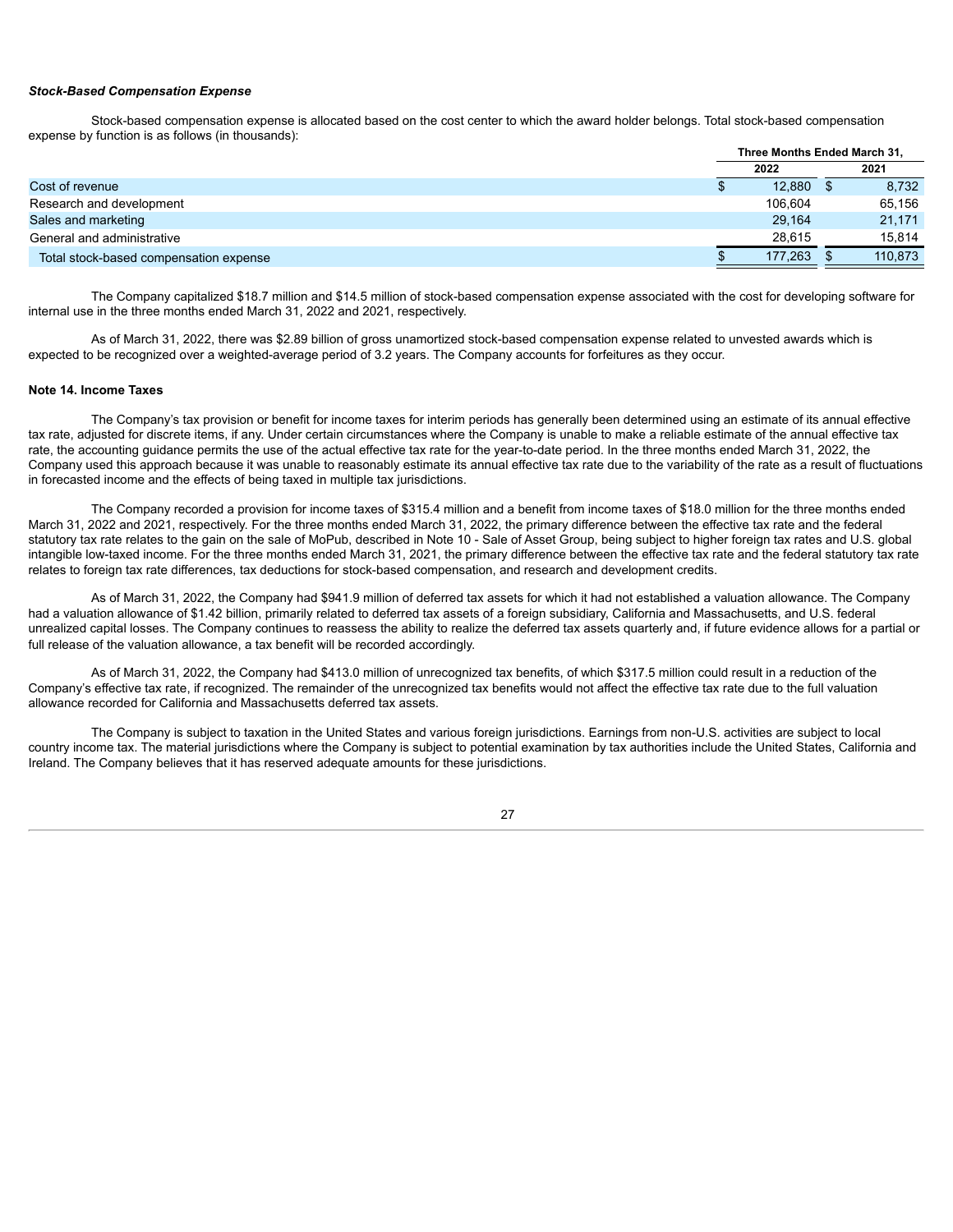#### **Note 15. Commitments and Contingencies**

#### *Credit Facility*

The Company has a revolving credit agreement with certain lenders, which provides for a \$500.0 million unsecured revolving credit facility maturing on August 7, 2023. The Company is obligated to pay interest on loans under the credit facility and other customary fees for a credit facility of this size and type, including an upfront fee and an unused commitment fee. The interest rate for the credit facility is determined based on calculations using certain market rates as set forth in the credit agreement. In addition, the credit facility contains restrictions on payments including cash payments of dividends. In February 2022, the Company amended its existing revolving credit agreement to permit repurchases by the Company of its common stock in an aggregate amount not to exceed \$4.0 billion. As of March 31, 2022, no amounts had been drawn under the credit facility.

#### *Contractual Obligations*

The Company's principal commitments consist of obligations under the Notes (including principal and coupon interest), operating and finance leases for equipment, office space and co-located data center facilities, as well as non-cancellable contractual commitments.

During the three months ended March 31, 2022, the Company issued \$1.0 billion in aggregate principal amount of the 2030 Notes. As of March 31, 2022, the Company's contractual obligation to settle commitments related to the 2030 Notes is \$25.8 million for the remainder of the year ended December 31, 2022, \$50.0 million for each of the years ended December 31, 2023, 2024, 2025, and 2026, and \$1.18 billion in aggregate thereafter until the notes are repaid at maturity in the year ended December 31, 2030. Refer to Note 11 - Convertible Notes and Senior Notes for additional detail.

Other than as described above, there were no material changes outside the Company's normal course of business in its commitments under contractual obligations from those disclosed in the Company's Annual Report on Form 10-K for the fiscal year ended December 31, 2021.

#### *Legal Proceedings*

Beginning in September 2016, multiple putative class actions and derivative actions were filed in state and federal courts in the United States against the Company and the Company's directors and/or certain former officers alleging that false and misleading statements, made in 2015, are in violation of securities laws and breached fiduciary duty. The derivative actions were settled and fully resolved in 2021. The putative class actions were consolidated in the U.S. District Court for the Northern District of California and were scheduled for trial on September 20, 2021. In September 2021, prior to the start of the trial, the Company negotiated and entered into a binding agreement to settle the shareholder class action lawsuit. The proposed class action settlement resolves all claims asserted against the Company and the other named defendants in the shareholder class action lawsuit without any liability or wrongdoing attributed to them personally or to the Company. Under the terms of the proposed settlement, the Company paid the settlement amount of \$809.5 million from cash on hand in the fourth quarter of 2021. The settlement agreement is subject to final approval by the U.S. District Court for the Northern District of California.

Beginning in October 2019, putative class actions were filed in the U.S. District Court for the Northern District of California against the Company and certain of the Company's officers alleging violations of securities laws in connection with the Company's announcements that it had discovered and taken steps to remediate issues related to certain user settings designed to target advertising that were not working as expected and seeking unspecified damages. The Company disputes the claims and intends to defend the lawsuit vigorously. In December 2020, the district court dismissed the plaintiffs' claims. On March 23, 2022, the United States Court of Appeals for the Ninth Circuit affirmed the district court's decision dismissing the plaintiffs' claims.

From time to time the Company notifies the Irish Data Protection Commission, its designated European privacy regulator under the European Union General Data Protection Regulation (GDPR) and other regulators, of certain personal data breaches and privacy issues, and is subject to inquiries and investigations regarding various aspects of the Company's regulatory compliance. The Company is currently the subject of inquiries by the Irish Data Protection Commission with respect to its compliance with the GDPR.

On July 28, 2020, the Company received a draft complaint from the Federal Trade Commission (FTC) alleging violations of the Company's 2011 consent order with the FTC and the Federal Trade Commission Act. The allegations relate to the Company's use of phone number and/or email address data provided for safety and security purposes for targeted advertising during periods between 2013 and 2019. The Company estimated that the range of probable loss in the matter was \$150.0 million to \$250.0 million and recorded an accrual of \$150.0 million in the three months ended June 30, 2020. In March 2022, the Company and the FTC agreed in principle upon a penalty of \$150.0 million and the Company deposited this amount into escrow from cash on hand.

On January 15, 2021, a derivative action was filed in the Delaware Chancery Court against certain directors of the Company alleging that the directors violated their fiduciary duties in deciding to enter into the Cooperation Agreement with certain affiliates of Elliott Management Corporation, to enter into the Investment Agreement with an affiliate of Silver Lake Partners, and to authorize a program to repurchase up to \$2.0 billion of the Company's common stock. The Company and the directors dispute the claims and intend to defend the lawsuit vigorously. The defendants moved to dismiss the complaint on March 19, 2021 and on September 10, 2021, the Court denied defendants' motion to dismiss. On November 9, 2021, the Court granted a motion to stay the case for six months while a Special Litigation Committee of the Company's Board of Directors investigates the claims.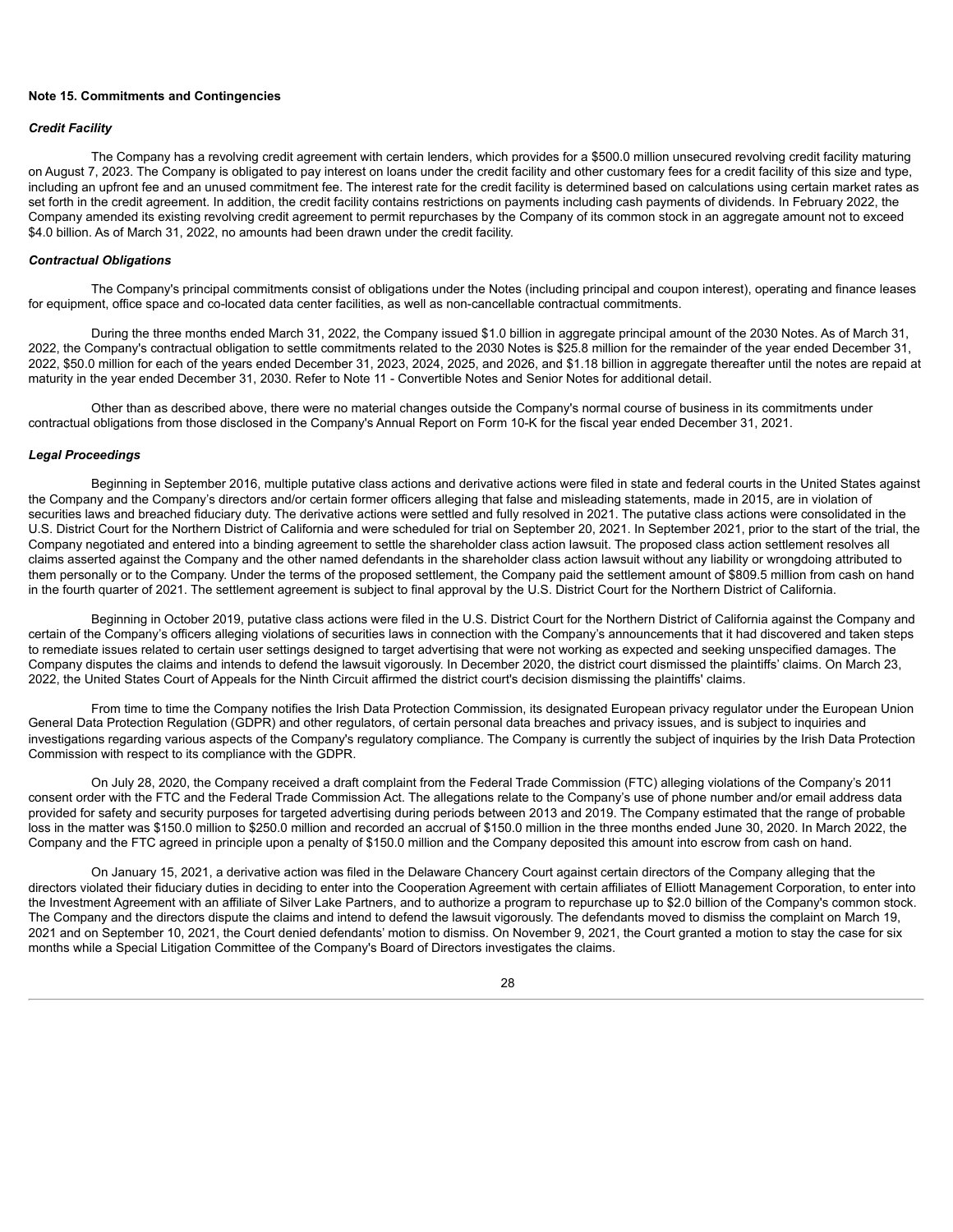On February 22, 2021, a derivative action was filed in the Delaware Chancery Court against Jack Dorsey alleging that Mr. Dorsey violated his fiduciary duties relating to various alleged privacy and cybersecurity issues. The parties have agreed to a stay of this action pending the outcome of the Company's Board of Directors' investigation of the claims.

The Company is also currently involved in, and may in the future be involved in, legal proceedings, claims, investigations, and government inquiries and investigations arising in the ordinary course of business. These proceedings, which include both individual and class action litigation and administrative proceedings, have included, but are not limited to matters involving content on the platform or the Company's actions related thereto, intellectual property, privacy, data protection, consumer protection, securities, employment, and contractual rights. Legal fees and other costs associated with such actions are expensed as incurred.

The Company assesses, in conjunction with its legal counsel, the need to record a liability for litigation and contingencies. With respect to the cases, actions, and inquiries described above, the Company evaluates the associated developments on a regular basis and will accrue a liability when it believes a loss is probable and the amount can be reasonably estimated. In addition, the Company believes there is a reasonable possibility that it may incur a loss in some of these matters and the loss may be material or exceed its estimated ranges of possible loss. With respect to the matters described above that do not include an estimate of the amount of loss or range of possible loss, such losses or range of possible losses either are not material or may be material but cannot be estimated.

The outcomes of the matters described in this section, such as whether the likelihood of loss is remote, reasonably possible, or probable, or if and when the reasonably possible range of loss is estimable, are inherently uncertain. If one or more of these matters were resolved against the Company for amounts above management's estimates, the Company's financial condition and results of operations, including in a particular reporting period in which any such outcome becomes probable and estimable, could be materially adversely affected.

#### *Non-Income Taxes*

The Company is under various non-income tax audits by domestic and foreign tax authorities. These audits primarily revolve around routine inquiries, refund requests, and employee benefits. The Company accrues non-income taxes that may result from these audits when they are probable and can be reasonably estimated. Due to the complexity and uncertainty of some of these matters, however, as well as the judicial process in certain jurisdictions, the final outcome of these audits may be materially different from the Company's expectations.

#### *Indemnification*

In the ordinary course of business, the Company often includes standard indemnification provisions in its arrangements with its customers, partners, suppliers and vendors. Pursuant to these provisions, the Company may be obligated to indemnify such parties for losses or claims suffered or incurred in connection with its service, breach of representations or covenants, intellectual property infringement or other claims made against such parties. These provisions may limit the time within which an indemnification claim can be made. It is not possible to determine the maximum potential amount under these indemnification obligations due to the limited history of prior indemnification claims and the unique facts and circumstances involved in each particular agreement. The Company has never incurred significant expense defending its licensees against third-party claims, nor has it ever incurred significant expense under its standard service warranties or arrangements with its customers, partners, suppliers and vendors. Accordingly, the Company had no liabilities recorded for these provisions as of March 31, 2022 and December 31, 2021.

#### **Note 16. Subsequent Events**

#### *Rights Plan*

On April 15, 2022, the Company's Board of Directors authorized and declared a dividend distribution of one right (each, a "Right") for each outstanding share of the Company's common stock to stockholders of record as of the close of business on April 25, 2022). Each Right entitles the registered holder to purchase from the Company one one-thousandth of a share of Series A Participating Preferred Stock, par value \$0.000005 per share, of the Company at an exercise price of \$210.00, subject to adjustment. The complete terms of the Rights are set forth in a Preferred Stock Rights Agreement, dated as of April 15, 2022, between the Company and Computershare Trust Company, N.A., as rights agent (the Rights Agreement). The Rights expire on the earliest of (1) April 14, 2023, unless such date is extended, or (2) the redemption or exchange of the Rights as described above.

The Company's Board of Directors adopted the Rights Agreement to protect stockholders from coercive or otherwise unfair takeover tactics. In general terms, it works by imposing a significant penalty upon any person or group that acquires 15 percent or more of the shares of Common Stock without the approval of the Company's Board of Directors. As a result, the overall effect of the Rights Agreement and the issuance of the Rights may be to render more difficult or discourage a merger, tender or exchange offer or other business combination involving the Company that is not approved by the Company's Board of Directors. However, neither the Rights Agreement nor the Rights should interfere with any merger, tender or exchange offer or other business combination approved by the Company's Board of Directors.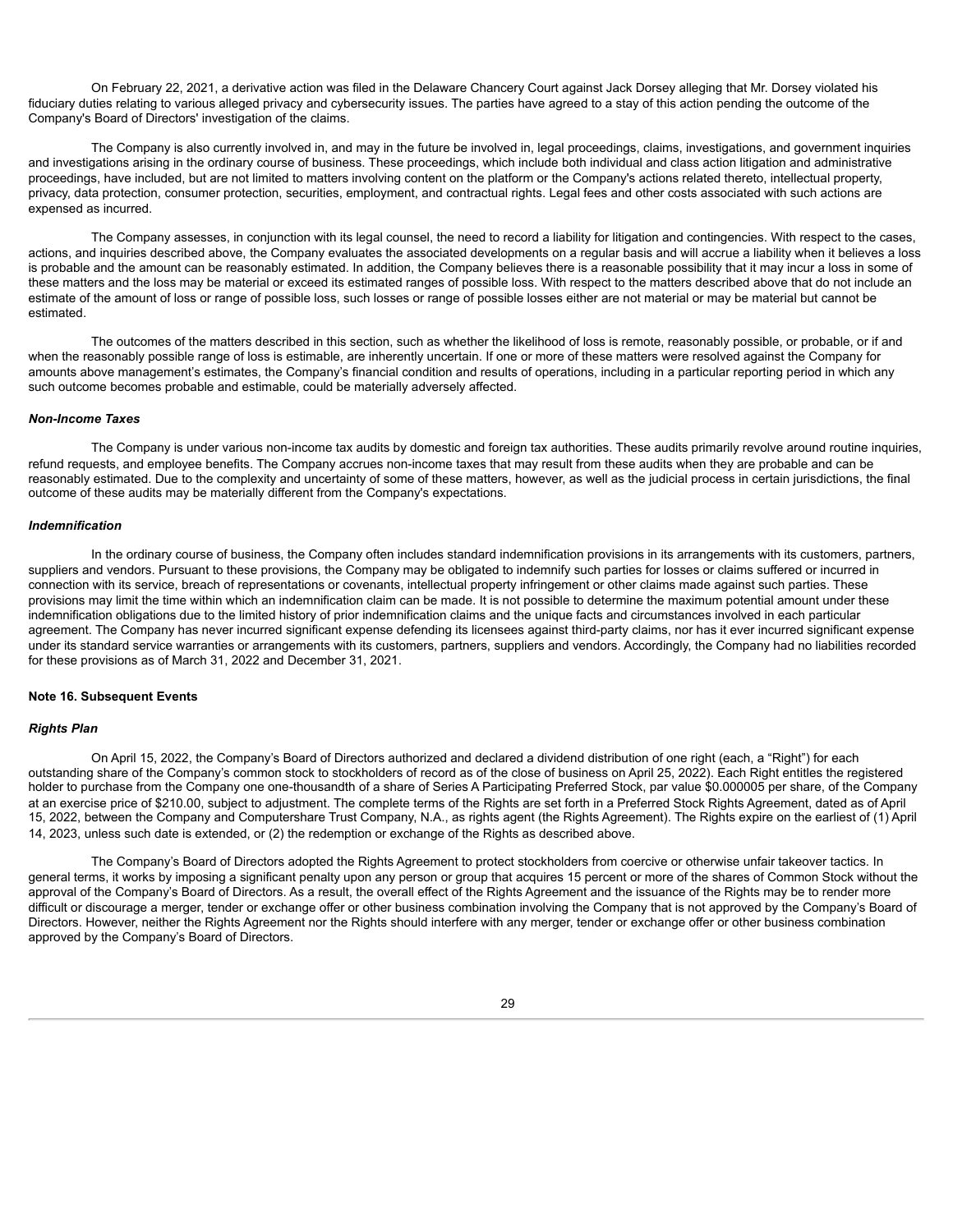On April 25, 2022, in connection with the execution of the Merger Agreement as described below, the Board approved Amendment No. 1 to the Rights Agreement (Amendment No. 1). Amendment No. 1 exempts the approval, execution, delivery or performance of the Merger Agreement, or the consummation prior to the termination of the Merger Agreement, of the Merger or any of the other transactions contemplated by the Merger Agreement in accordance with its terms, from, among other things, (i) resulting in a Distribution Date (as defined by the Rights Agreement) or permitting the Rights (as defined by the Rights Agreement) to be exercised or exchanged, and (ii) causing Parent, Acquisition Sub or their respective affiliates to be deemed an Acquiring Person (as defined by the Rights Agreement) for any purpose under the Rights Agreement.

As a result of the Amendment, the completion of the Merger in accordance with the terms of the Merger Agreement, will not trigger the terms of the Rights Plan.

#### *Merger Agreement*

On April 25, 2022, the Company entered into an Agreement and Plan of Merger (the Merger Agreement) with X Holdings I, Inc. (Parent), X Holdings II, Inc., a wholly owned subsidiary of Parent (Acquisition Sub), and, solely for the purpose of certain provisions of the Merger Agreement, Elon Musk. Parent and Acquisition Sub are affiliates of Elon Musk. The Merger Agreement provides that, subject to the terms and conditions set forth in the Merger Agreement, Acquisition Sub will merge with and into the Company (the Merger), with the Company surviving the Merger and becoming a wholly owned subsidiary of Parent (the Surviving Corporation). Under the Merger Agreement, at the effective time of the Merger, each issued and outstanding share of the Company's common stock (subject to certain exceptions set forth in the Merger Agreement) will be canceled and converted into the right to receive \$54.20 in cash, without interest (the Merger Consideration).

Consummation of the Merger is subject to the satisfaction or waiver of customary closing conditions, including: (1) approval of the Merger Agreement by the Company's stockholders; (2) the expiration or termination of the waiting period under the United States Hart-Scott-Rodino Antitrust Improvements Act of 1976, as amended, and clearance under the antitrust and foreign investment laws of the United States and certain non-United States jurisdictions; and (3) the absence of any law or order by a governmental authority of the United States or certain non-United States jurisdictions that has the effect of rendering illegal or prohibiting the consummation of the Merger, or causing the Merger to be rescinded following the completion thereof.

The Merger Agreement contains certain termination rights for the Company and Parent. Upon termination of the Merger Agreement under specified limited circumstances, the Company will be required to pay Parent a termination fee of \$1.0 billion. Specifically, this termination fee is payable by the Company to Parent because (1) the Company terminates the Merger Agreement to allow the Company to enter into a definitive agreement for a competing acquisition proposal that constitutes a Superior Proposal (as defined in the Merger Agreement); or (2) Parent terminates the Merger Agreement because the Company's board of directors recommends that the Company's stockholders vote against the adoption of the Merger Agreement or in favor of any competing acquisition proposal. This termination fee will also be payable by the Company to Parent in the event that, generally, (1) a competing acquisition proposal for 50% or more of the stock or consolidated assets of the Company has been publicly announced and not withdrawn, (2) the Merger Agreement is terminated because the Company's stockholders fail to adopt the Merger Agreement or because the Company materially breaches the Merger Agreement, and (3) within twelve months of such termination of the Merger Agreement, the Company enters into a definitive agreement providing for a competing acquisition proposal for 50% or more of the stock or consolidated assets of the Company and such acquisition is subsequently consummated. Upon termination of the Merger Agreement under other specified limited circumstances, Parent will be required to pay the Company a termination fee of \$1.0 billion. Specifically, this termination fee is payable by Parent to the Company if the Merger Agreement is terminated by the Company because (1) the conditions to Parent's obligations to consummate the Merger are satisfied and the Parent fails to consummate the Merger as required pursuant to, and in the circumstances specified in, the Merger Agreement; or (2) Parent breaches of its representations, warranties or covenants in a manner that would cause the related closing conditions to not be satisfied. Mr. Musk has provided the Company with a limited guarantee in favor of the Company, which guarantees, among other things, the payment of the termination fee payable by Parent to the Company, subject to the conditions set forth therein.

<span id="page-29-0"></span>In addition to the foregoing termination rights, and subject to certain limitations, either party may terminate the Merger Agreement if the Merger is not consummated by October 24, 2022, which date will be extended for six months if the closing conditions related to applicable antitrust and foreign investment clearances and the absence of any applicable law or order making illegal or prohibiting the Merger have not been satisfied as of such date.

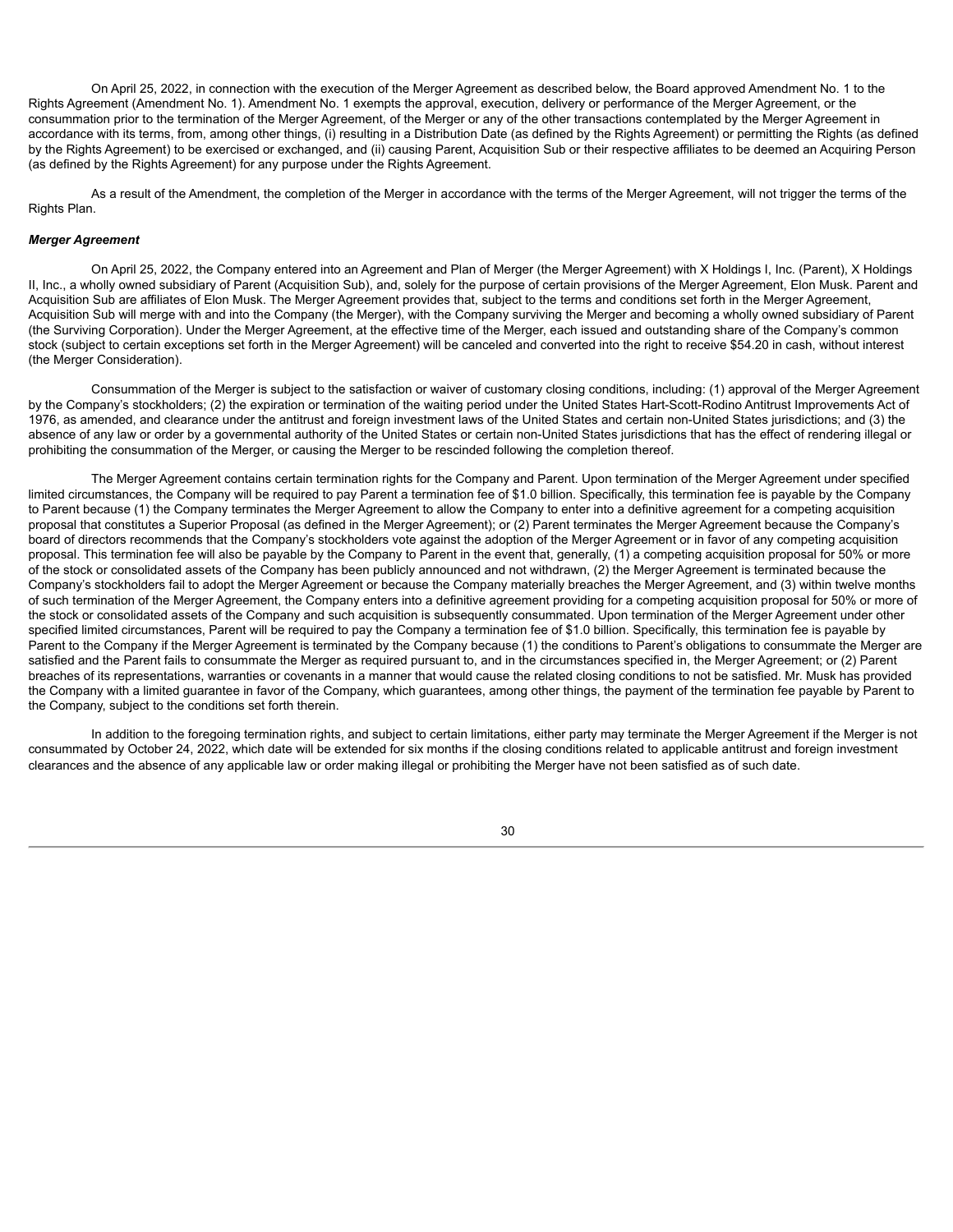#### **Item 2. MANAGEMENT'S DISCUSSION AND ANALYSIS OF FINANCIAL CONDITION AND RESULTS OF OPERATIONS**

*The following discussion and analysis of our financial condition and results of operations should be read in conjunction with the consolidated financial statements and related notes thereto included in Item 1 "Financial Statements" in this Quarterly Report on Form 10-Q. This discussion contains forward-looking statements that involve risks and uncertainties. Our actual results could differ materially from those discussed below. Factors that could cause or contribute to such differences include, but are not limited to, those identified below and those discussed in the section titled "Risk Factors" included elsewhere in this Quarterly Report on Form 10-Q.*

#### **Highlights of Quarterly Results**

Revenue for the three months ended March 31, 2022 totaled \$1.20 billion, an increase of 16% year over year.

- Advertising revenue totaled \$1.11 billion, an increase of 23% year over year.
- Subscription and other revenue totaled \$94.4 million, a decrease of 31% year over year.
- U.S. revenue totaled \$671.5 million, an increase of 21% year over year.
- International revenue totaled \$529.5 million, an increase of 10% year over year.
- Total ad engagements increased 12% year over year.
- Cost per engagement increased 10% year over year.

Average monetizable daily active usage (mDAU)<sup>(1)</sup> for the three months ended March 31, 2022 was 229.0 million, an increase of 15.9% year over

year.

Loss from operations was \$127.8 million, or 11% of total revenue, for the three months ended March 31, 2022, compared to income from operations of \$52.2 million, or 5% of total revenue, for the three months ended March 31, 2021.

Net income was \$513.3 million for the three months ended March 31, 2022 compared to net income of \$68.0 million for the three months ended March 31, 2021.

Cash, cash equivalents and short-term investments in marketable securities totaled \$6.26 billion as of March 31, 2022.

#### *Pending Merger*

On April 25, 2022, we entered into an agreement and plan of merger (the Merger Agreement) with X Holdings I, Inc. (Parent), X Holdings II, Inc. (Acquisition Sub), and, solely for the purpose of certain provisions of the Merger Agreement, Elon Musk. Parent and Acquisition Sub are affiliates of Elon Musk. The Merger Agreement provides that, subject to the terms and conditions set forth in the Merger Agreement, Acquisition Sub will merge with and into Twitter, with Twitter surviving the merger and becoming a wholly owned subsidiary of Parent. Under the Merger Agreement, at the effective time of the merger, each issued and outstanding share of our common stock (subject to certain exceptions set forth in the Merger Agreement) will be canceled and converted into the right to receive \$54.20 in cash, without interest.

Consummation of the merger is subject to the satisfaction or waiver of customary closing conditions, including: (1) approval of the Merger Agreement by our stockholders; (2) the expiration or termination of the waiting period under the United States Hart-Scott-Rodino Antitrust Improvements Act of 1976, as amended, and clearance under the antitrust and foreign investment laws of the United States and certain non-United States jurisdictions; and (3) the absence of any law or order by a governmental authority of the United States or certain non-United States jurisdictions that has the effect of rendering illegal or prohibiting the consummation of the merger, or causing the merger to be rescinded following the completion thereof.

We are subject to customary restrictions on our ability to solicit alternative acquisition proposals from third parties and to provide non-public information to, and participate in discussions and engage in negotiations with, third parties regarding alternative acquisition proposals, subject to customary exceptions.

For a summary of the transaction, see Note 16 - Subsequent Events of the Notes to Consolidated Financial Statements included in Part I, Item 1 of this Quarterly Report on Form 10-Q and to our Form 8-K filed with the SEC on April 26, 2022.

 $^{(1)}$  In March of 2019, we launched a feature that allowed people to link multiple separate accounts together in order to conveniently switch between accounts. An error was made at that time, such that actions taken via the primary account resulted in all linked accounts being counted as mDAU. This resulted in an overstatement of mDAU from the first quarter of 2019 through the fourth quarter of 2021. See the section titled, "mDAU Recast" after "Key Metrics" below for more information.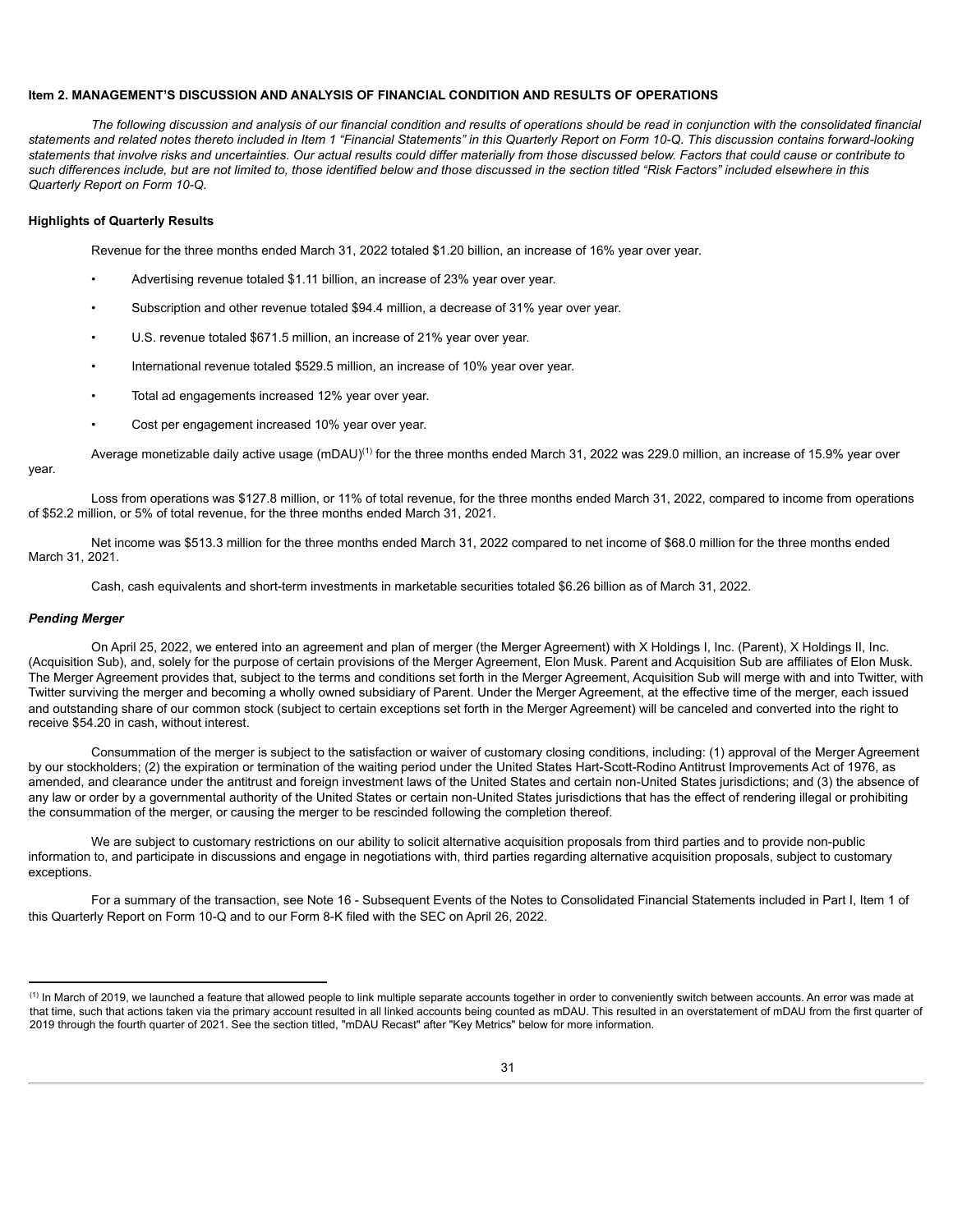#### *COVID-19*

The COVID-19 pandemic has had, and continues to have, a significant impact around the world and has impacted our business, operations, and financial performance in different ways. The impacts of the COVID-19 pandemic, including supply chain constraints, labor shortages, and inflation, have caused advertisers in a variety of industries to be cautious in their spending, and in 2021 and the first quarter of 2022 had a modest negative impact on, and may negatively impact in future periods, our advertising revenue. The extent of the ongoing impact of the COVID-19 pandemic on our business and on global economic activity is uncertain and may again in the future adversely affect our business, operations and financial results. Our past results may not be indicative of our future performance, and historical trends in revenue, income (loss) from operations, net income (loss), and net income (loss) per share may differ materially. The risks related to the COVID-19 pandemic on our business are further described in Part II, Item 1A - Risk Factors of this Quarterly Report on Form 10-Q.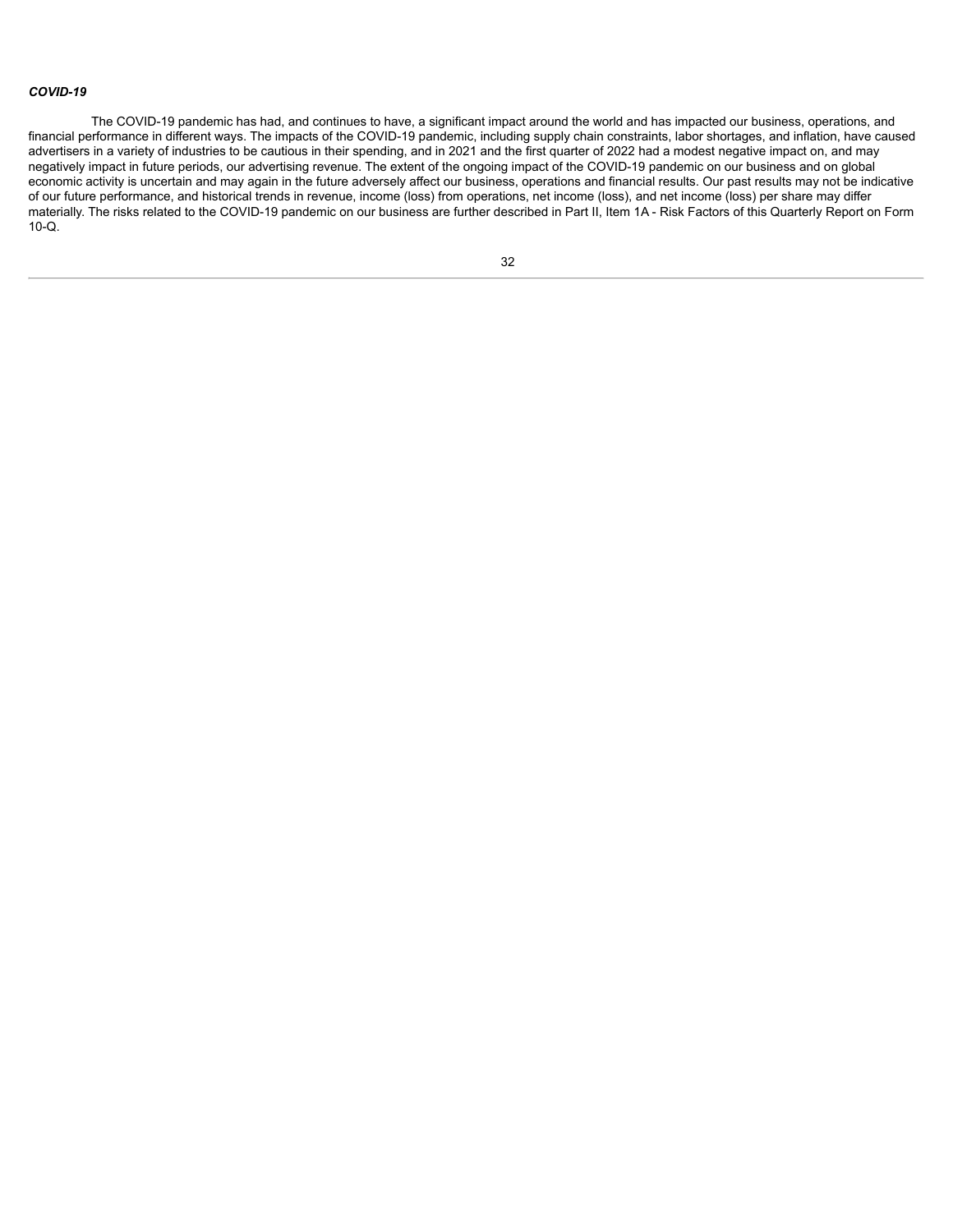#### **Key Metrics**

We review a number of metrics, including the following key metrics, to evaluate our business, measure our performance, identify trends affecting our business, formulate business plans and make strategic decisions.

*Monetizable Daily Active Usage or Users (mDAU)*. We define mDAU as people, organizations, or other accounts who logged in or were otherwise authenticated and accessed Twitter on any given day through twitter.com or Twitter applications that are able to show ads, or paid Twitter products, including subscriptions. We believe that mDAU, and its related growth, is the best way to measure our success against our objectives and to show the size of our audience and engagement. Average mDAU for a period represents the number of mDAU on each day of such period divided by the number of days for such period. Changes in mDAU are a measure of changes in the size of our daily logged in or otherwise authenticated active total accounts. To calculate the yearover-year change in mDAU, we subtract the average mDAU for the three months ended in the previous year from the average mDAU for the same three months ended in the current year and divide the result by the average mDAU for the three months ended in the previous year. Additionally, our calculation of mDAU is not based on any standardized industry methodology and is not necessarily calculated in the same manner or comparable to similarly titled measures presented by other companies.

In the three months ended March 31, 2022, we had 229.0 million average mDAU(1), which represents an increase of 15.9% from the three months ended March 31, 2021. The increase was driven by strong seasonality in the first quarter of 2022, product improvements, and increased usage due to the war in Ukraine as people turned to Twitter to organize, share news, find sources of support, and stay connected. In the three months ended March 31, 2022, we had 39.6 million average mDAU in the United States and 189.4 million average mDAU in the rest of the world, which represent increases of 6.4% and 18.1%, respectively, from the three months ended March 31, 2021.

For additional information on how we calculate changes in mDAU and factors that can affect this metric, see the section titled "Note Regarding Key Metrics."



Monetizable Daily Active Usage: Worldwide (quarterly average in millions)\*









\* Please note the sum of average mDAU in the United States and average mDAU in the rest of the world may not equal the total average mDAU indicated due to rounding.

\*\* An error introduced in March of 2019 resulted in an overstatement of mDAU from the first quarter of 2019 through the fourth quarter of 2021. The charts above provide updated values for mDAU from the fourth quarter of 2020 to the fourth quarter of 2021. See the section titled "mDAU Recast" below for additional information.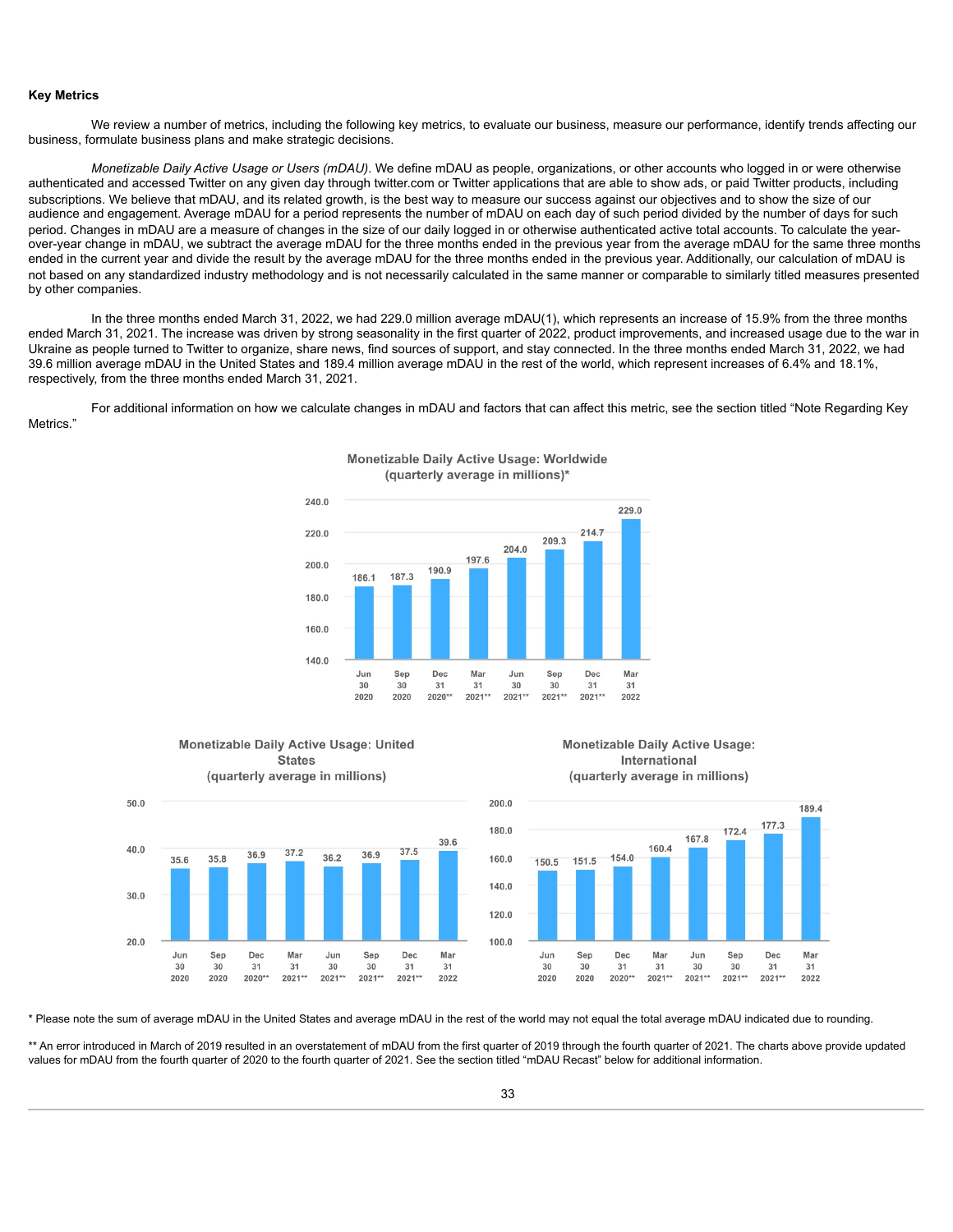#### mDAU Recast

In March of 2019, we launched a feature that allowed people to link multiple separate accounts together in order to conveniently switch between accounts. An error was made at that time, such that actions taken via the primary account resulted in all linked accounts being counted as mDAU. This resulted in an overstatement of mDAU from the first quarter of 2019 through the fourth quarter of 2021. The table below provides updated values for mDAU from the fourth quarter of 2020 to the fourth quarter of 2021 alongside historical reported values for those same time periods. We are including one decimal place for both the absolute values and growth rates to give more detail around the magnitude of the changes. Note that recast data is not available prior to the fourth quarter of 2020 due to data retention policies, but our estimates suggest the prior period adjustments are not likely to be greater than those in the fourth quarter of 2020.

#### **Recast mDAU (In millions) (1)**

|               |                      | <b>Three Months Ended</b> |                         |                   |                      |  |
|---------------|----------------------|---------------------------|-------------------------|-------------------|----------------------|--|
|               | December 31,<br>2021 | September 30,<br>2021     | <b>June 30,</b><br>2021 | March 31,<br>2021 | December 31,<br>2020 |  |
| <b>US</b>     | 37.5                 | 36.9                      | 36.2                    | 37.2              | 36.9                 |  |
| International | 177.3                | 172.4                     | 167.8                   | 160.4             | 154.0                |  |
| Global        | 214.7                | 209.3                     | 204.0                   | 197.6             | 190.9                |  |

#### **Previously reported mDAU (In millions) (1)**

|               |                      | <b>Three Months Ended</b> |                         |                   |                      |
|---------------|----------------------|---------------------------|-------------------------|-------------------|----------------------|
|               | December 31,<br>2021 | September 30,<br>2021     | <b>June 30,</b><br>2021 | March 31,<br>2021 | December 31,<br>2020 |
| <b>US</b>     | 37.8                 | 37.2                      | 36.5                    | 37.6              | 37.2                 |
| International | 178.8                | 173.8                     | 169.2                   | 161.7             | 155.2                |
| Global        | 216.6                | 211.0                     | 205.7                   | 199.3             | 192.3                |

#### **Difference (In millions) (1)**

|               | Three Months Ended   |                       |                         |                   |                      |
|---------------|----------------------|-----------------------|-------------------------|-------------------|----------------------|
|               | December 31,<br>2021 | September 30,<br>2021 | <b>June 30,</b><br>2021 | March 31,<br>2021 | December 31,<br>2020 |
| <b>US</b>     | $-0.3$               | -0.3                  | $-0.3$                  | $-0.3$            | $-0.3$               |
| International | . ن. ا               | - 1                   |                         | ن. ا              | . L.                 |
| Global        | 1.9<br>- 1           | - 1<br>.              | - 1                     | 1.C               | $-1.5$               |

 $<sup>(1)</sup>$  The sum of individual metrics may not always equal total amounts indicated due to rounding.</sup>

**Three Months Ended**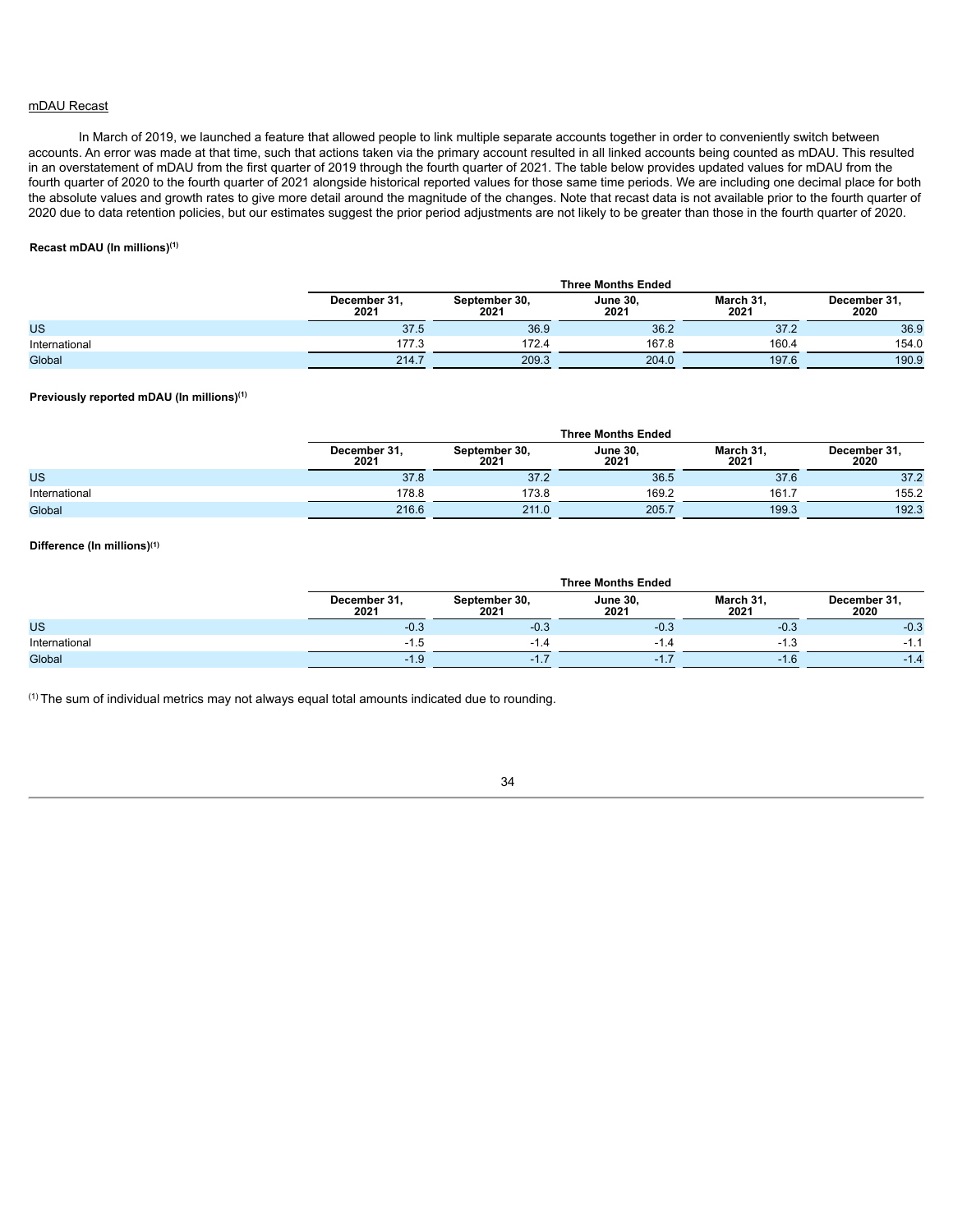*Changes in Ad Engagements and Changes in Cost per Ad Engagement*. We define an ad engagement as an interaction with one of our pay-forperformance advertising products. Ad engagements with our advertising products are based on the completion of an objective set out by an advertiser such as expanding, Retweeting, liking or replying to a Promoted Ad, viewing an embedded video, downloading or engaging with a promoted mobile application, clicking on a website link, signing up for marketing emails from advertisers, following the account that Tweets a Promoted Ad, or completing a transaction on an external website. We believe changes in ad engagements is one way to measure engagement with our advertising products. Cost per ad engagement is an output of our ads auction process, and will vary from one period to another based on geographic performance, auction dynamics, the strength of demand for various ad formats, and campaign objectives.

In the three months ended March 31, 2022, ad engagements increased 12% from the three months ended March 31, 2021, due to our growing audience and increased demand for video ads on a year-over-year basis, offset in part by a mix shift to lower funnel ad formats which generally have lower engagement rates and higher cost per ad engagement. In the three months ended March 31, 2022, cost per ad engagement increased by 10% compared to the three months ended March 31, 2021, primarily driven by a mix shift toward performance products, which are lower funnel ad formats, and 15-second video views, as well as slower like-for-like price increases across most ad formats.



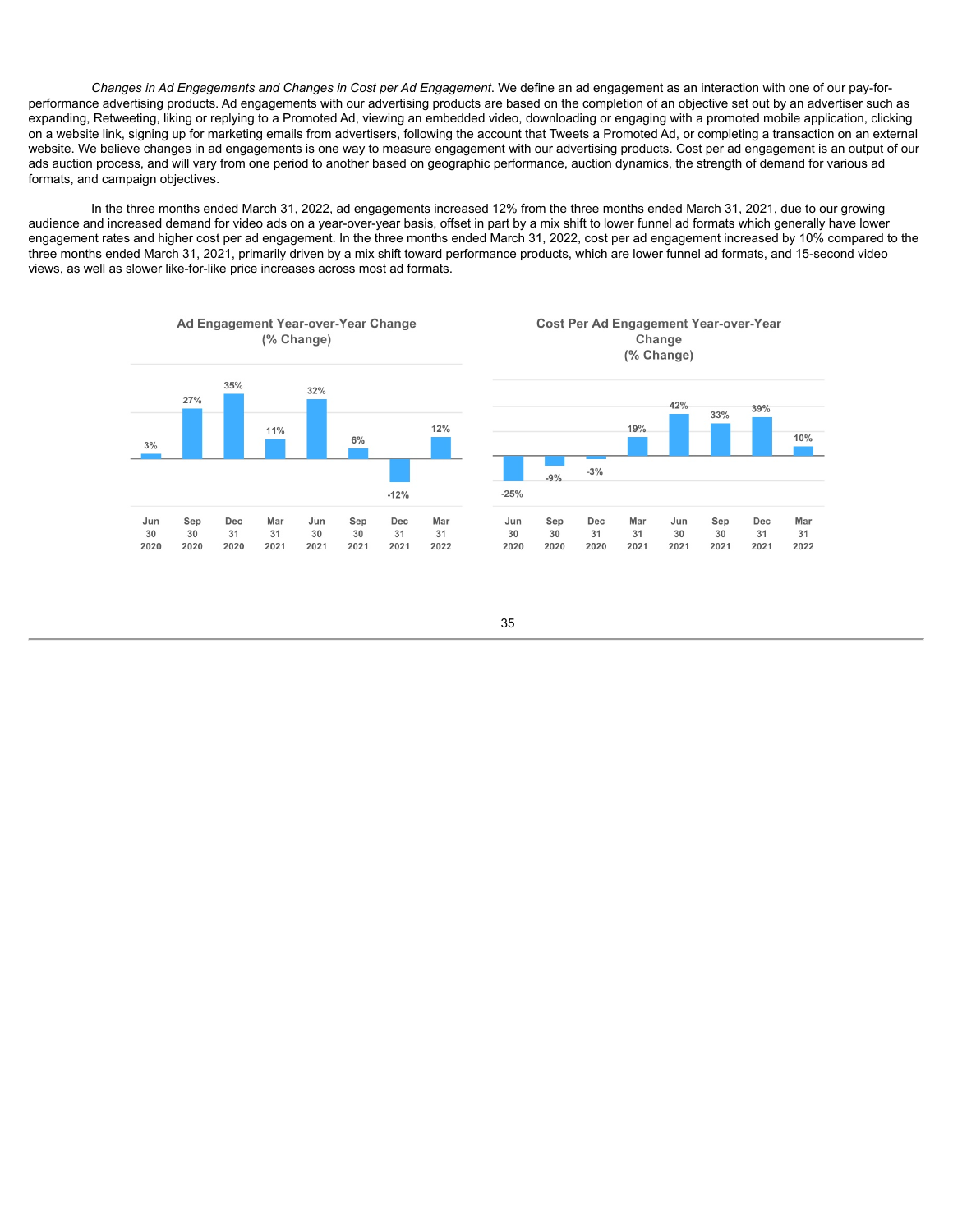## **Results of Operations**

The following tables set forth our consolidated statements of income data for each of the periods presented (in thousands):

|                                      | Three Months Ended March 31, |      |           |
|--------------------------------------|------------------------------|------|-----------|
|                                      | 2022                         |      | 2021      |
| Revenue                              |                              |      |           |
| Advertising services                 | \$<br>1,106,578              | - \$ | 898,840   |
| Subscription and other               | 94,406                       |      | 137,178   |
| Total revenue                        | 1,200,984                    |      | 1,036,018 |
| Costs and expenses (1)               |                              |      |           |
| Cost of revenue                      | 507,450                      |      | 381,008   |
| Research and development             | 371,695                      |      | 250,709   |
| Sales and marketing                  | 299,809                      |      | 234,592   |
| General and administrative           | 149,863                      |      | 117,527   |
| Total costs and expenses             | 1,328,817                    |      | 983,836   |
| Income (loss) from operations        | (127, 833)                   |      | 52,182    |
| Interest expense                     | (15, 444)                    |      | (13, 185) |
| Interest income                      | 7,962                        |      | 11,001    |
| Other income (expense), net          | (6,506)                      |      | 6         |
| Gain on sale of asset group          | 970,474                      |      |           |
| Income before income taxes           | 828,653                      |      | 50,004    |
| Provision (benefit) for income taxes | 315,367                      |      | (18,001)  |
| Net income                           | \$<br>513,286                | \$   | 68,005    |

Costs and expenses include stock-based compensation expense as follows (in thousands): (1)

| Three Months Ended March 31, |         |      |         |
|------------------------------|---------|------|---------|
| 2022                         |         | 2021 |         |
|                              | 12,880  |      | 8,732   |
|                              | 106.604 |      | 65,156  |
|                              | 29.164  |      | 21,171  |
|                              | 28.615  |      | 15.814  |
|                              | 177.263 |      | 110.873 |
|                              |         |      |         |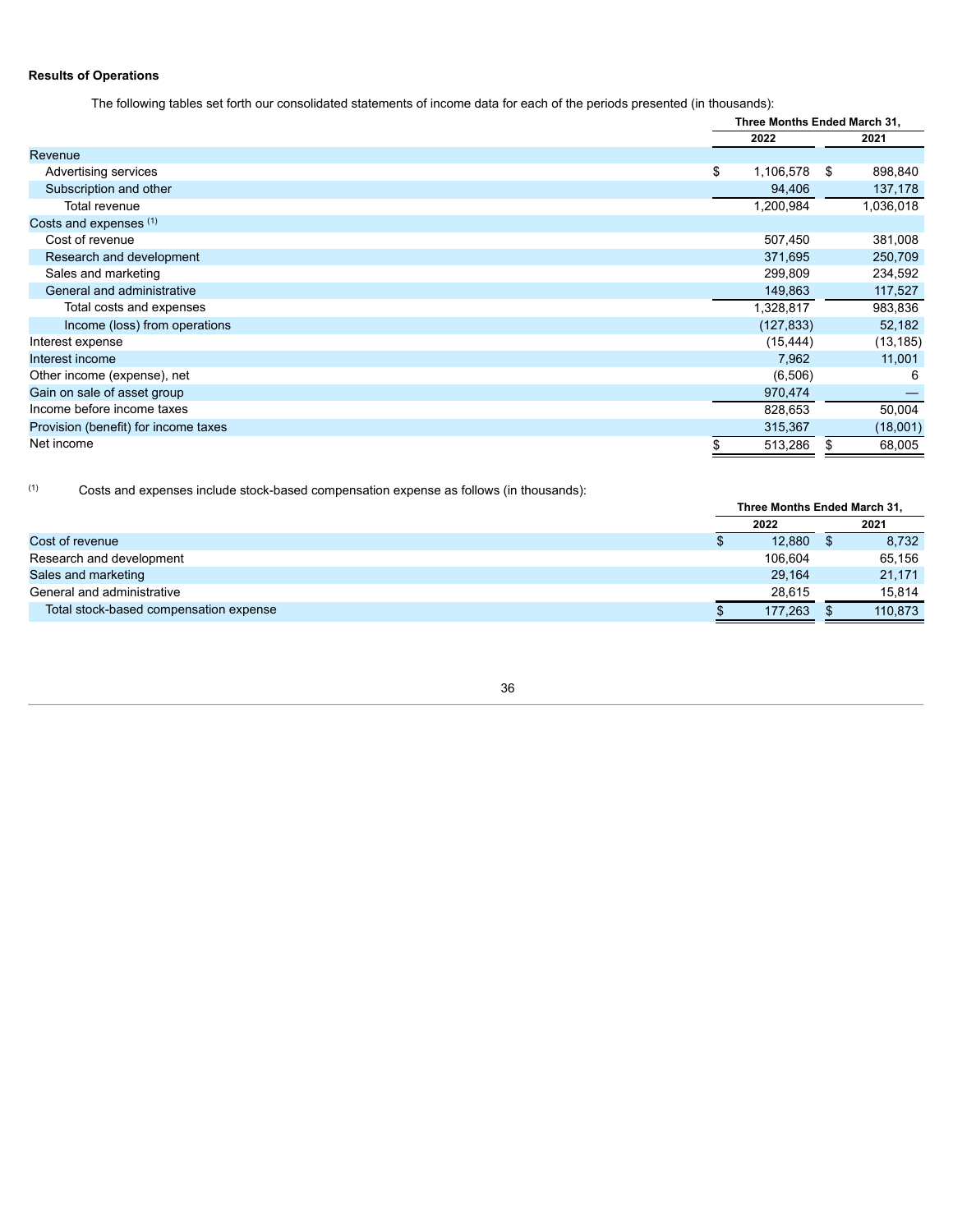The following table sets forth our consolidated statements of income data for each of the periods presented as a percentage of revenue:

|                                      | Three Months Ended March 31, |      |
|--------------------------------------|------------------------------|------|
|                                      | 2022                         | 2021 |
| Revenue                              |                              |      |
| Advertising services                 | 92 %                         | 87 % |
| Subscription and other               | 8                            | 13   |
| Total revenue                        | 100                          | 100  |
| Costs and expenses                   |                              |      |
| Cost of revenue                      | 42                           | 37   |
| Research and development             | 31                           | 24   |
| Sales and marketing                  | 25                           | 23   |
| General and administrative           | 12                           | 11   |
| Total costs and expenses             | 111                          | 95   |
| Income (loss) from operations        | (11)                         | 5    |
| Interest expense                     | (1)                          | (1)  |
| Interest income                      |                              |      |
| Other income (expense), net          | (1)                          |      |
| Gain on sale of asset group          | 81                           |      |
| Income before income taxes           | 69                           | 5    |
| Provision (benefit) for income taxes | 26                           | (2)  |
| Net income                           | 43 %                         | 7%   |

#### *Revenue*

We generate the substantial majority of our revenue from the sale of advertising services. We also generate revenue by licensing our data to third parties and providing mobile advertising exchange services.

#### *Advertising Services*

We generate most of our advertising revenue by selling our Promoted Products. Currently, our Promoted Products consist of the following:

- *• Promoted Ads and Twitter Amplify*. Promoted Ads, which are labeled as "promoted," appear within a timeline, search results or profile pages just like an ordinary Tweet regardless of device, whether it be desktop or mobile. Using our proprietary algorithms and understanding of the interests of each account, we can deliver Promoted Ads that are intended to be relevant to a particular account. We enable our advertisers to target an audience based on an individual account's interest graph. Our Promoted Ads are pay-for-performance or pay-for-impression delivered advertising that are priced through an auction. Our Promoted Ads include objective-based features that allow advertisers to pay only for the types of engagement selected by the advertisers, such as Tweet engagements (e.g., Retweets, replies and likes), website clicks, mobile application installs or engagements, obtaining new followers, or video views.
- *• Follower Ads*. Follower Ads, which are labeled as "promoted," provide a way for our advertisers to build and grow an audience that is interested in their business, product or service. Our Follower Ads are pay-for-performance advertising priced through an auction.
- *• Twitter Takeover*. Twitter Takeover, which are labeled as "promoted," appear at the top of the list of trending topics or timeline for an entire day in a particular country or on a global basis. We sell our Twitter Takeover on a fixed-fee-per-day basis.

While the majority of the Promoted Products we sell to our advertisers are placed on Twitter, we also generate advertising revenue by placing advertising products that we sell to advertisers on third-party publishers' websites, applications or other offerings.

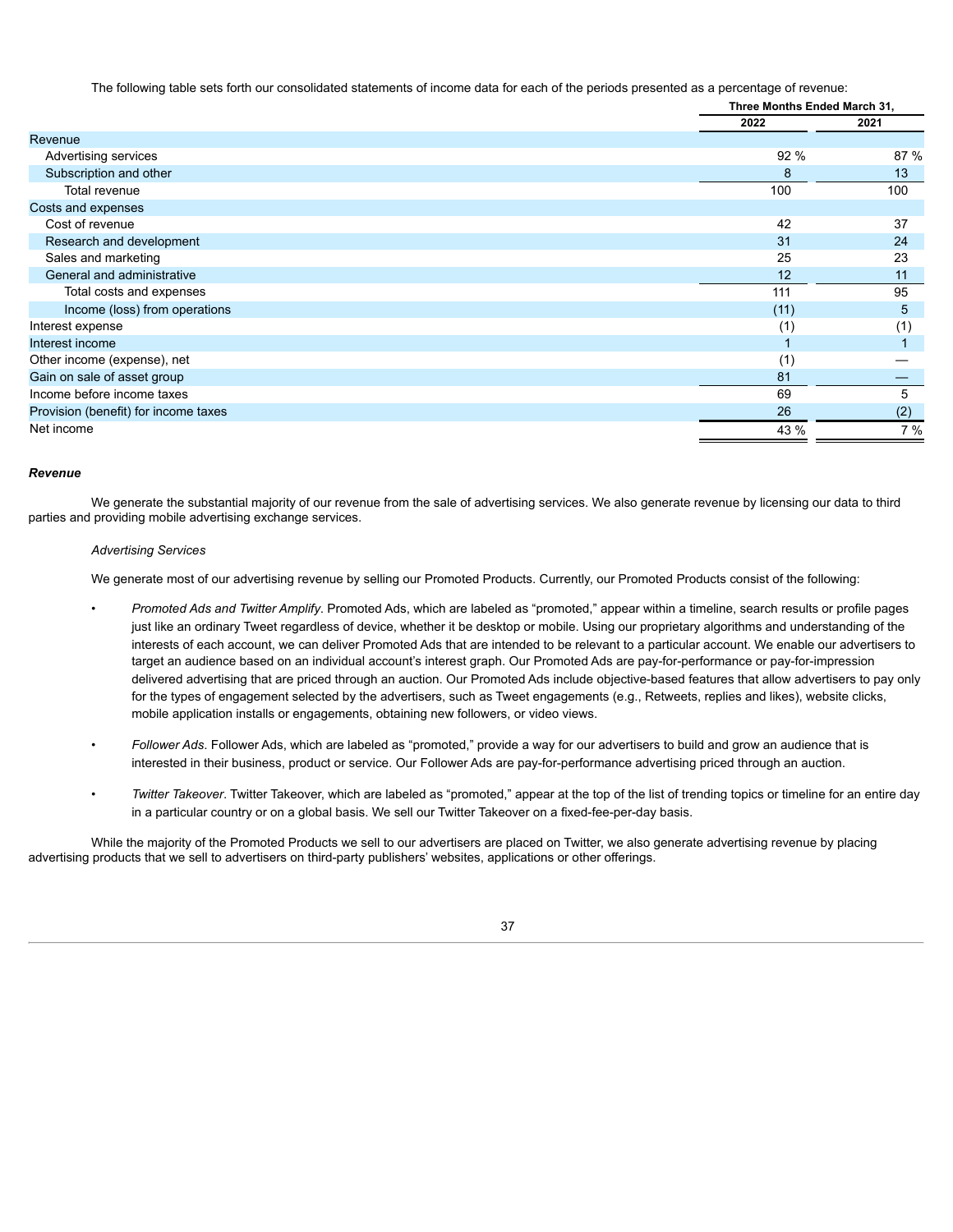#### *Subscription and other*

To better reflect our business opportunities, including the sale of MoPub and the launch of Twitter Blue, we have updated the name of "Data Licensing and Other Revenue" to "Subscription and Other Revenue". We generate subscription and other revenue by (i) offering data products and data licenses that allow our data partners to access, search and analyze historical and real-time data on our platform, which consists of public Tweets and their content, through the Twitter Developer Platform, and (ii) providing subscription-related offerings such as Twitter Blue, which allows accounts to pay for exclusive features on Twitter. Our data partners generally purchase licenses to access all or a portion of our data for a fixed period. We recognize data licensing revenue as our data partners consume and benefit from their use of the licensed data. "Subscription and Other Revenue" includes revenue from our mobile advertising exchange services through our MoPub exchange until the completion of its sale on January 1, 2022.

|                             | Three Months Ended March 31.                               |  |           |           |          |           |
|-----------------------------|------------------------------------------------------------|--|-----------|-----------|----------|-----------|
|                             | 2022                                                       |  | 2021      | \$ Change |          | % Change  |
|                             | (in thousands)<br>898.840<br>.106.578<br>94.406<br>137.178 |  |           |           |          |           |
| <b>Advertising services</b> |                                                            |  |           |           | 207.738  | 23 %      |
| Subscription and other      |                                                            |  |           |           | (42.772) | $(31) \%$ |
| Total revenue               | ,200,984                                                   |  | 1,036,018 |           | 164.966  | 16 %      |

Revenue in the three months ended March 31, 2022 increased by \$165.0 million or 16% compared to the three months ended March 31, 2021.

Advertising revenue in the three months ended March 31, 2022 increased by \$207.7 million or 23% compared to the three months ended March 31, 2021 despite the war in Ukraine, which caused some large advertisers to either pause or slow their campaigns in the first quarter of 2022. The increase in advertising revenue was driven by strong sales execution, ongoing product improvements, and a broad increase in advertiser demand as advertisers continue to come to Twitter to launch new products and services and to connect with the growing audience on Twitter. The increase in advertising revenue in the three months ended March 31, 2022 was attributable to increases in the number of ad engagements of 12%, and increases in cost per ad engagement of 10%, compared to the same periods in 2021. The increase in the number of ad engagements was due to our growing audience and increased demand for video ads on a year-over-year basis, offset in part by a mix shift to lower funnel ad formats which generally have lower engagement rates and higher cost per ad engagement. The increase in cost per ad engagement was primarily driven by a mix shift toward performance products, which are lower funnel ad formats, and 15-second video views, as well as slower like-for-like price increases across most ad formats.

In the three months ended March 31, 2022, subscription and other revenue decreased by 31% compared to the three months ended March 31, 2021. The decrease was primarily attributable to the sale of our MoPub business to AppLovin on January 1, 2022. MoPub and MoPub Acquire generated approximately \$51.2 million in revenue in the three months ended March 31, 2021, the significant majority of which was reflected in "Subscription and Other Revenue" (previously named "Data Licensing and Other Revenue").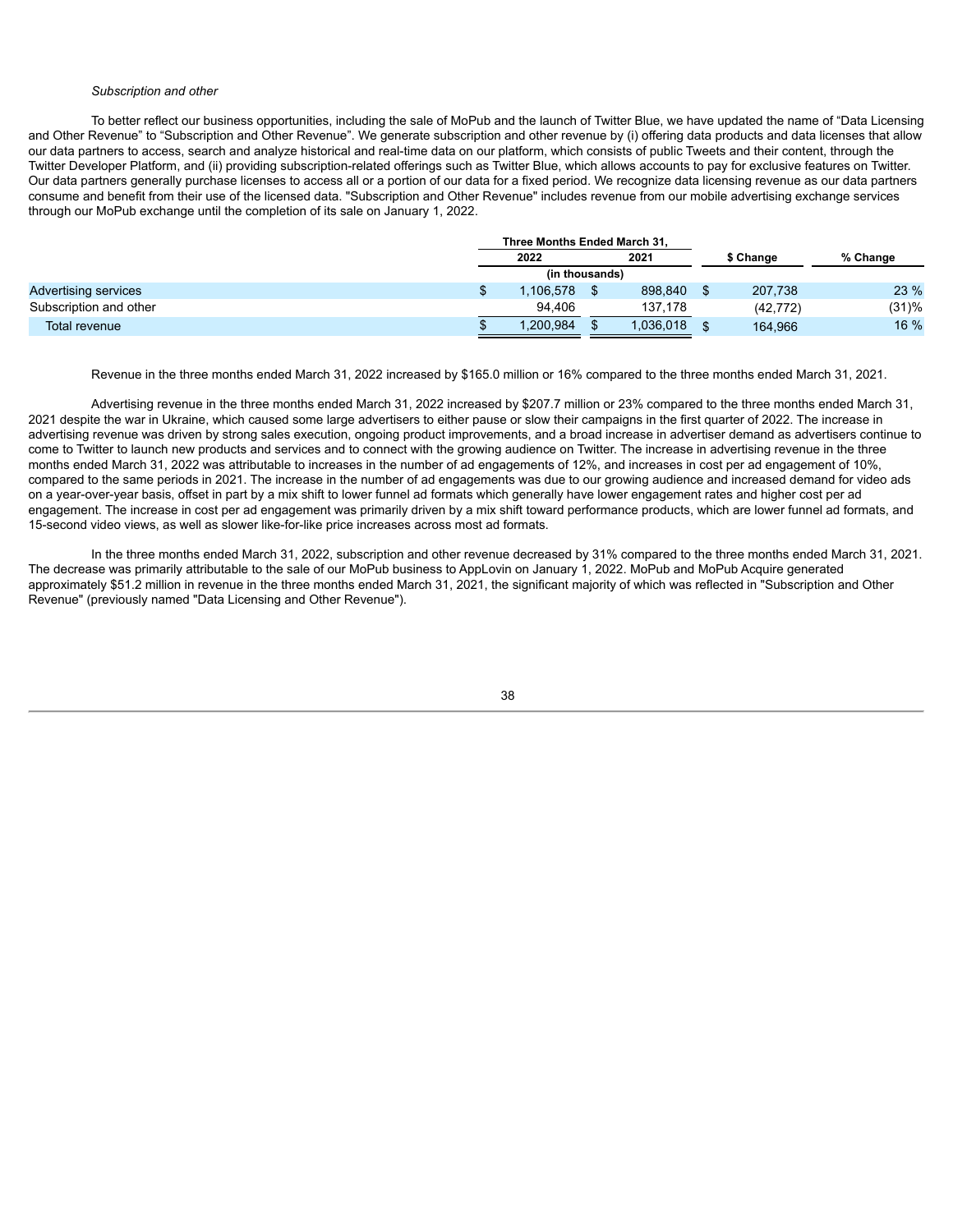# *Cost of Revenue*

Cost of revenue includes infrastructure costs, revenue share expenses, amortization of acquired intangible assets, amortization of capitalized labor costs for internally developed software, allocated facilities costs, as well as traffic acquisition costs (TAC). Infrastructure costs consist primarily of data center costs related to our co-located facilities, which include lease and hosting costs, related support and maintenance costs and energy and bandwidth costs, public cloud hosting costs, as well as depreciation of servers and networking equipment; and personnel-related costs, including salaries, benefits and stock-based compensation, for our operations teams. TAC consists of costs we incur with third parties in connection with the sale to advertisers of our advertising products that we place on third-party publishers' websites, and applications or other offerings collectively resulting from acquisitions. Certain elements of our cost of revenue are fixed and cannot be quickly reduced in the near term in response to market conditions.

|                                            | Three Months Ended March 31. |  |         |  |         |          |
|--------------------------------------------|------------------------------|--|---------|--|---------|----------|
|                                            | 2022                         |  | 2021    |  | Change  | % Change |
|                                            | (in thousands)               |  |         |  |         |          |
| Cost of revenue                            | 507.450                      |  | 381.008 |  | 126.442 | $33\%$   |
| Cost of revenue as a percentage of revenue | 42 %                         |  | 37%     |  |         |          |

In the three months ended March 31, 2022, cost of revenue increased by \$126.4 million compared to the three months ended March 31, 2021. The increase was attributable to a \$53.6 million increase in infrastructure costs, a \$46.9 million increase driven primarily by revenue share expenses and personnelrelated costs due to an increase in employee headcount, and a \$25.9 million increase in depreciation and amortization expense.

We plan to continue to scale the capacity and enhance the capability and reliability of our infrastructure to support mDAU growth and increased activity on our platform. We expect that cost of revenue will vary as a percentage of revenue over time.

# *Research and Development*

Research and development expenses consist primarily of personnel-related costs, including salaries, benefits and stock-based compensation, for our engineers and other employees engaged in the research and development of our products and services. In addition, research and development expenses include amortization of acquired intangible assets, allocated facilities costs, and other supporting overhead costs.

|                                                     | Three Months Ended March 31, |                |         |           |          |
|-----------------------------------------------------|------------------------------|----------------|---------|-----------|----------|
|                                                     | 2022                         |                | 2021    | \$ Chanɑe | % Change |
|                                                     |                              | (in thousands) |         |           |          |
| Research and development                            | 371.695                      |                | 250.709 | 120.986   | 48 %     |
| Research and development as a percentage of revenue | $31\%$                       |                | 24 %    |           |          |

In the three months ended March 31, 2022, research and development expenses increased by \$121.0 million compared to the three months ended March 31, 2021. The increase was attributable to a \$110.5 million increase in personnel-related costs mainly driven by an increase in employee headcount as we continue to focus investments in engineering, product, design, and research, and a \$22.1 million increase in facilities costs and other administrative expenses, offset by a \$11.6 million increase in the capitalization of costs associated with developing software for internal use.

We plan to continue to invest in key areas of our business to ensure that we have an appropriate level of engineering, product management and design personnel and related resources to support our research and development efforts on key priorities. We expect that research and development expenses will vary as a percentage of revenue over time.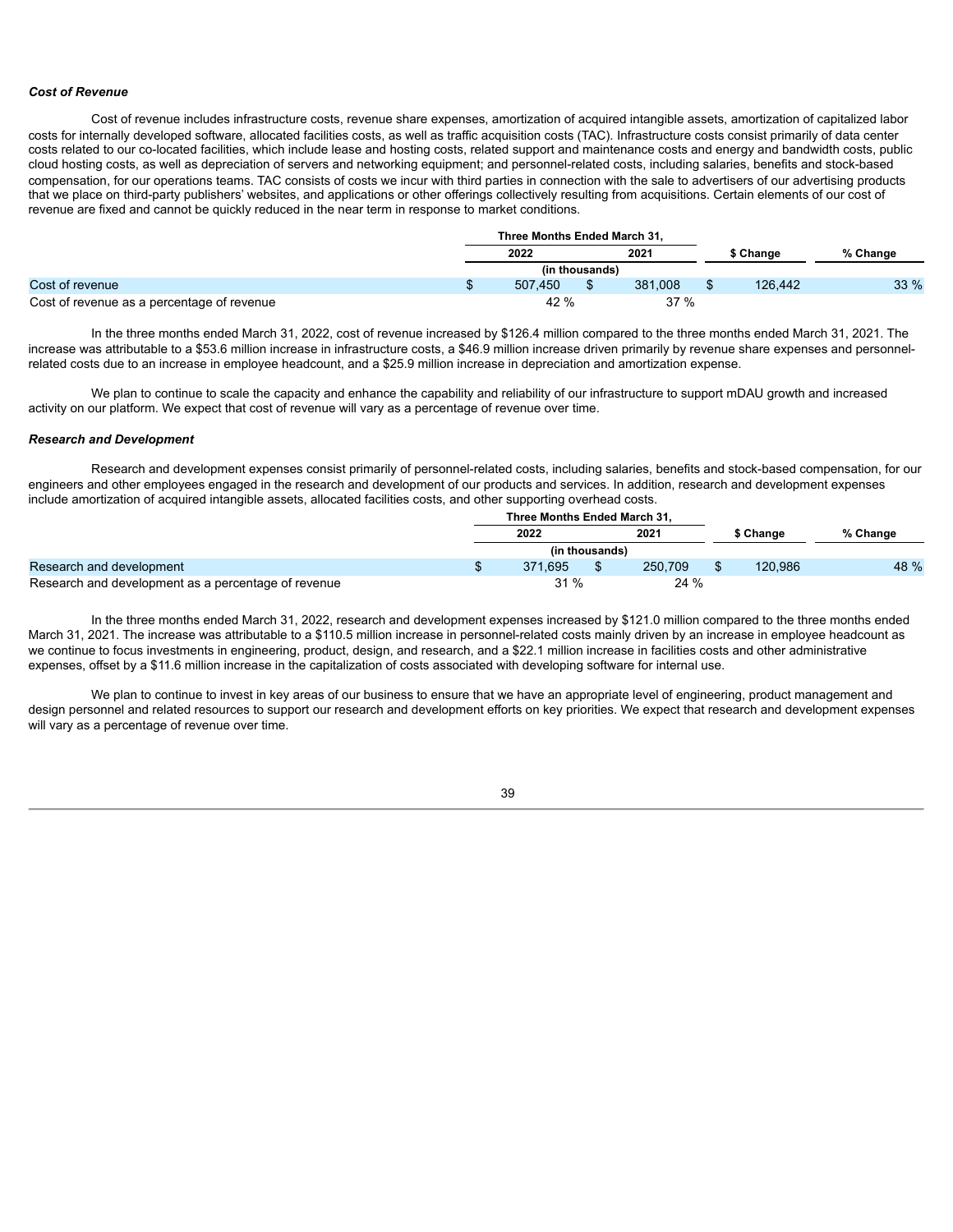## *Sales and Marketing*

Sales and marketing expenses consist primarily of personnel-related costs, including salaries, commissions, benefits and stock-based compensation for our employees engaged in sales, sales support, business development and media, marketing, corporate communications and customer service functions. In addition, marketing and sales-related expenses also include advertising costs, market research, trade shows, branding, marketing, public relations costs, amortization of acquired intangible assets, allocated facilities costs, and other supporting overhead costs.

|                                                | Three Months Ended March 31, |         |        |          |
|------------------------------------------------|------------------------------|---------|--------|----------|
|                                                | 2022                         | 2021    | Change | % Change |
|                                                | (in thousands)               |         |        |          |
| Sales and marketing                            | 299.809                      | 234.592 | 65.217 | 28 %     |
| Sales and marketing as a percentage of revenue | 25 %                         | 23 %    |        |          |

In the three months ended March 31, 2022, sales and marketing expenses increased by \$65.2 million compared to the three months ended March 31, 2021. The increase was attributable to a \$27.0 million increase in personnel-related costs mainly driven by an increase in employee headcount, a \$19.3 million increase in sales related expenses due to higher revenue as well as increased marketing expenses, and a \$18.9 million net increase in facilities costs and other administrative expenses.

We continue to evaluate key areas in our business to ensure we have an appropriate level of sales and marketing expenses to execute on our key priorities and objectives. We expect that sales and marketing expenses will vary as a percentage of revenue over time.

#### *General and Administrative*

General and administrative expenses consist primarily of personnel-related costs, including salaries, benefits and stock-based compensation, for our executive, finance, legal, information technology, human resources and other administrative employees. In addition, general and administrative expenses include fees and costs for professional services, including consulting, third-party legal and accounting services and facilities costs and other supporting overhead costs that are not allocated to other departments.

|                                                       | Three Months Ended March 31. |                |  |         |          |        |          |
|-------------------------------------------------------|------------------------------|----------------|--|---------|----------|--------|----------|
|                                                       |                              | 2022           |  | 2021    | Chanɑe ا |        | % Change |
|                                                       |                              | (in thousands) |  |         |          |        |          |
| General and administrative                            |                              | 149.863        |  | 117.527 |          | 32.336 | 28%      |
| General and administrative as a percentage of revenue |                              | 12%            |  | 11 $%$  |          |        |          |

In the three months ended March 31, 2022, general and administrative expenses increased by \$32.3 million compared to the three months ended March 31, 2021. The increase was attributable to a \$48.1 million increase in personnel-related costs, mainly driven by an increase in employee headcount, and a \$12.1 million increase in professional service fees, offset by a \$27.9 million net decrease in facilities costs and other administrative expenses.

We plan to continue to invest in general and administrative functions to ensure we have an appropriate level of support for our key objectives. We expect that general and administrative expenses will vary as a percentage of revenue over time.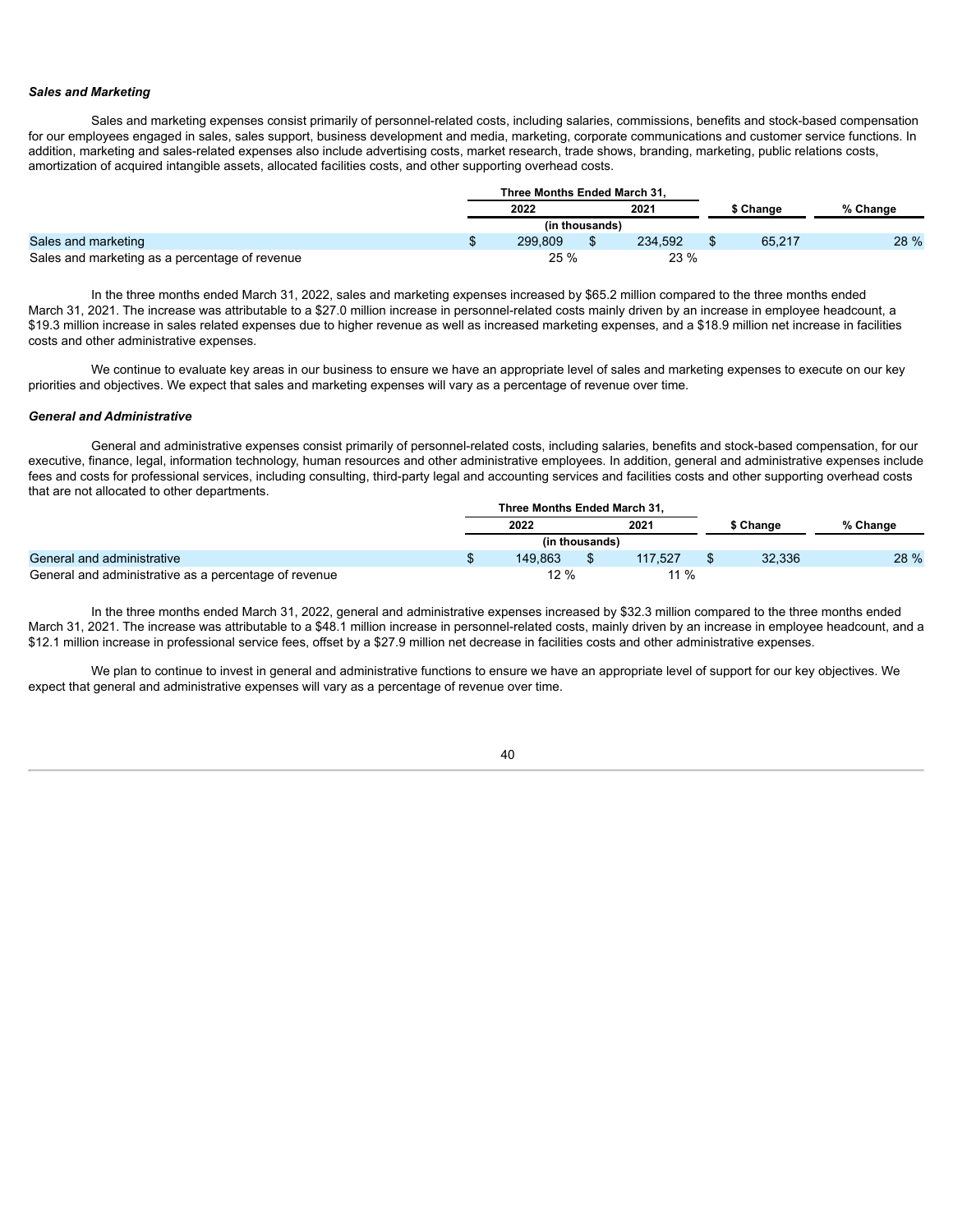### *Interest Expense*

Interest expense consists primarily of interest expense incurred in connection with the \$1.15 billion principal amount of 0.25% convertible senior notes due in 2024 (the 2024 Notes), the \$1.0 billion principal amount of 0.375% convertible senior notes due in 2025 (the 2025 Notes), the \$700.0 million principal amount of 3.875% senior notes due in 2027 (the 2027 Notes), and the \$1.0 billion principal amount of 5.000% senior notes due in 2030 (the 2030 Notes).

|                  | Three Months Ended March 31. |  |                |      |
|------------------|------------------------------|--|----------------|------|
|                  | 2021<br>2022                 |  | <b>SChange</b> |      |
|                  | (in thousands)               |  |                |      |
| Interest expense | 15.444                       |  | 13,185         | 17 % |

In the three months ended March 31, 2022, interest expense increased by \$2.3 million compared to the three months ended March 31, 2021. The increase was primarily attributable to the issuance of the 2030 Notes in February 2022, offset by the repayment of the 2021 Notes at their maturity in September 2021.

#### *Interest Income*

Interest income is generated from our cash equivalents and short-term investments net of the related amortization of premium paid on such investments.

|       |      | 2021   | % Change                                       |  |
|-------|------|--------|------------------------------------------------|--|
|       |      |        |                                                |  |
| 7,962 |      | 11,001 | (28)%                                          |  |
|       | 2022 |        | Three Months Ended March 31.<br>(in thousands) |  |

In the three months ended March 31, 2022, interest income decreased by \$3.0 million compared to the three months ended March 31, 2021. The decrease was primarily attributable to lower interest rates.

# *Other Income (Expense), Net*

Other income (expense), net, consists primarily of unrealized foreign exchange gains and losses due to re-measurement of monetary assets and liabilities denominated in non-functional currencies and realized foreign exchange gains and losses on foreign exchange transactions, and gains and losses on investments in privately-held companies. We expect our foreign exchange gains and losses will vary depending upon movements in the underlying exchange rates.

|  | Three Months Ended March 31, |                |      |
|--|------------------------------|----------------|------|
|  | 2022                         |                | 2021 |
|  |                              | (in thousands) |      |
|  |                              | $(6.506)$ \$   |      |
|  |                              |                |      |

In the three months ended March 31, 2022, other expense, net increased by \$6.5 million compared to the three months ended March 31, 2021. The change was primarily attributable to less favorable foreign currency exchange impacts from foreign currency-denominated assets and liabilities.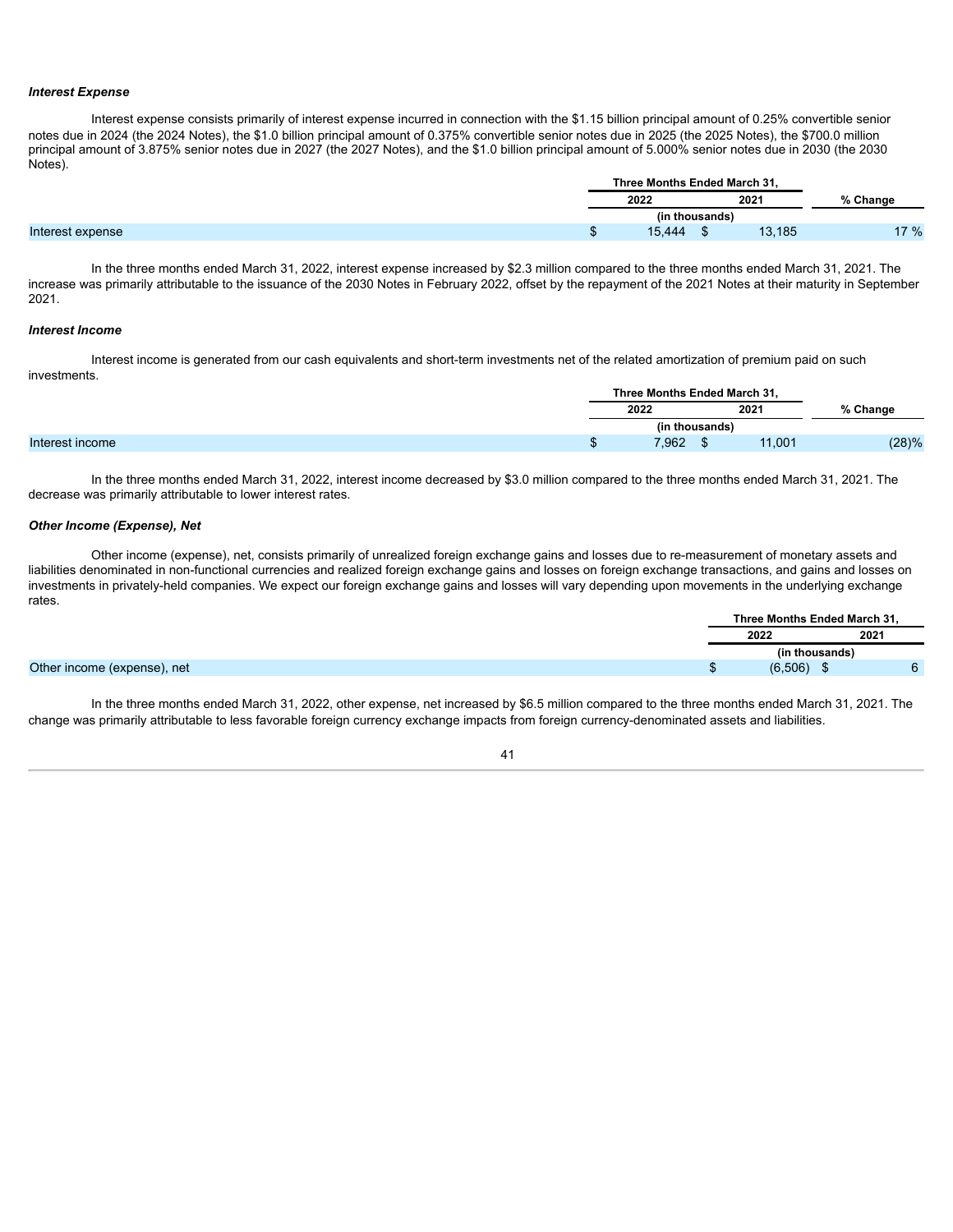# *Gain on Sale of Asset Group*

On January 1, 2022, we completed the sale of our MoPub business to AppLovin Corporation for \$1.05 billion in cash and recorded a pre-tax gain of \$970.5 million after closing and transition service costs in the consolidated statements of income in the three months ended March 31, 2022. The sale of MoPub enables the Company to focus on key areas of the business, including performance-based advertising, SMB offerings, and commerce initiatives on Twitter.

#### *Provision (Benefit) for Income Taxes*

Our provision (benefit) for income taxes consists of federal and state income taxes in the United States and income taxes in certain foreign jurisdictions. Our provision (benefit) for income taxes for interim periods has generally been determined using an estimate of our annual effective tax rate, adjusted for discrete items, if any. Under certain circumstances where we are unable to make a reliable estimate of the annual effective tax rate, the accounting guidance permits the use of the actual effective tax rate for the year-to-date period. In the three months ended March 31, 2022, we used this approach because we were unable to reasonably estimate our annual effective tax rate due to the variability of the rate as a result of fluctuations in forecasted income and the effects of being taxed in multiple tax jurisdictions.

| 2022<br>2021<br>(in thousands) |  |
|--------------------------------|--|
|                                |  |
|                                |  |
| 315.367<br>(18,001)            |  |

In the three months ended March 31, 2022, our provision for income taxes was \$315.4 million, compared to a benefit from income taxes of \$18.0 million for the three months ended March 31, 2021. The change was primarily due to the gain on the sale of MoPub, described in Note 10 - Sale of Asset Group, which was subject to higher foreign tax rates and tax on U.S. global intangible low-taxed income.

Our effective tax rate could be affected by our jurisdictional mix of income (loss) before taxes, including our allocation of centrally incurred costs to foreign jurisdictions, changes in tax rates and tax regulations, the impact of tax examinations, the impact of business combinations, changes in our corporate structure, changes in the geographic location of business functions or assets, tax effects of stock-based compensation, and changes in management's assessment of the ability to realize deferred tax assets. In addition, the provision is impacted by deferred income taxes reflecting the net tax effects of temporary differences between the carrying amounts of assets and liabilities for financial reporting purposes and the amounts used for income tax purposes.

#### **Liquidity and Capital Resources**

|                                                     | Three Months Ended March 31. |  |           |  |  |
|-----------------------------------------------------|------------------------------|--|-----------|--|--|
|                                                     | 2022                         |  | 2021      |  |  |
|                                                     | (in thousands)               |  |           |  |  |
| Net income                                          | 513.286                      |  | 68,005    |  |  |
| Net cash provided by operating activities           | 126.091                      |  | 390.184   |  |  |
| Net cash provided by investing activities           | 1.064.901                    |  | 680,358   |  |  |
| Net cash provided by (used in) financing activities | (1,093,153)                  |  | 1.197.678 |  |  |

Our principal sources of liquidity are our cash, cash equivalents, and short-term investments in marketable securities. Our cash equivalents and marketable securities are invested primarily in short-term fixed income securities, including government and investment-grade debt securities and money market funds. In February 2022, we received net proceeds of approximately \$988.7 million from the issuance of the 2030 Notes, after deducting the debt issuance costs.

In March 2020, our Board of Directors authorized a program to repurchase up to \$2.0 billion of our common stock over time (the 2020 Repurchase Program). In February 2022, our board of directors authorized a \$4.0 billion share repurchase program (the 2022 Repurchase Program), which replaces the 2020 Repurchase Program. In connection with the 2022 Repurchase Program, on February 10, 2022 we entered into accelerated share repurchase agreements (the ASR Agreements) to repurchase \$2.0 billion of our common stock. Repurchases may be made from time to time through open market purchases or through privately negotiated transactions subject to market conditions, applicable legal requirements and other relevant factors. The 2022 Repurchase Program does not obligate us to acquire any particular amount of our common stock and may be suspended at any time at our discretion. The 2022 Repurchase Program does not have an expiration date. In the three months ended March 31, 2022, we repurchased 1.9 million shares for an aggregate amount of \$71.5 million under the 2020 Repurchase Program. In connection with the ASR Agreements, we made a prepayment of \$2.0 billion and received an initial delivery of approximately 37.8 million shares of our common stock. The ASR Agreements are expected to settle during the third quarter of 2022.

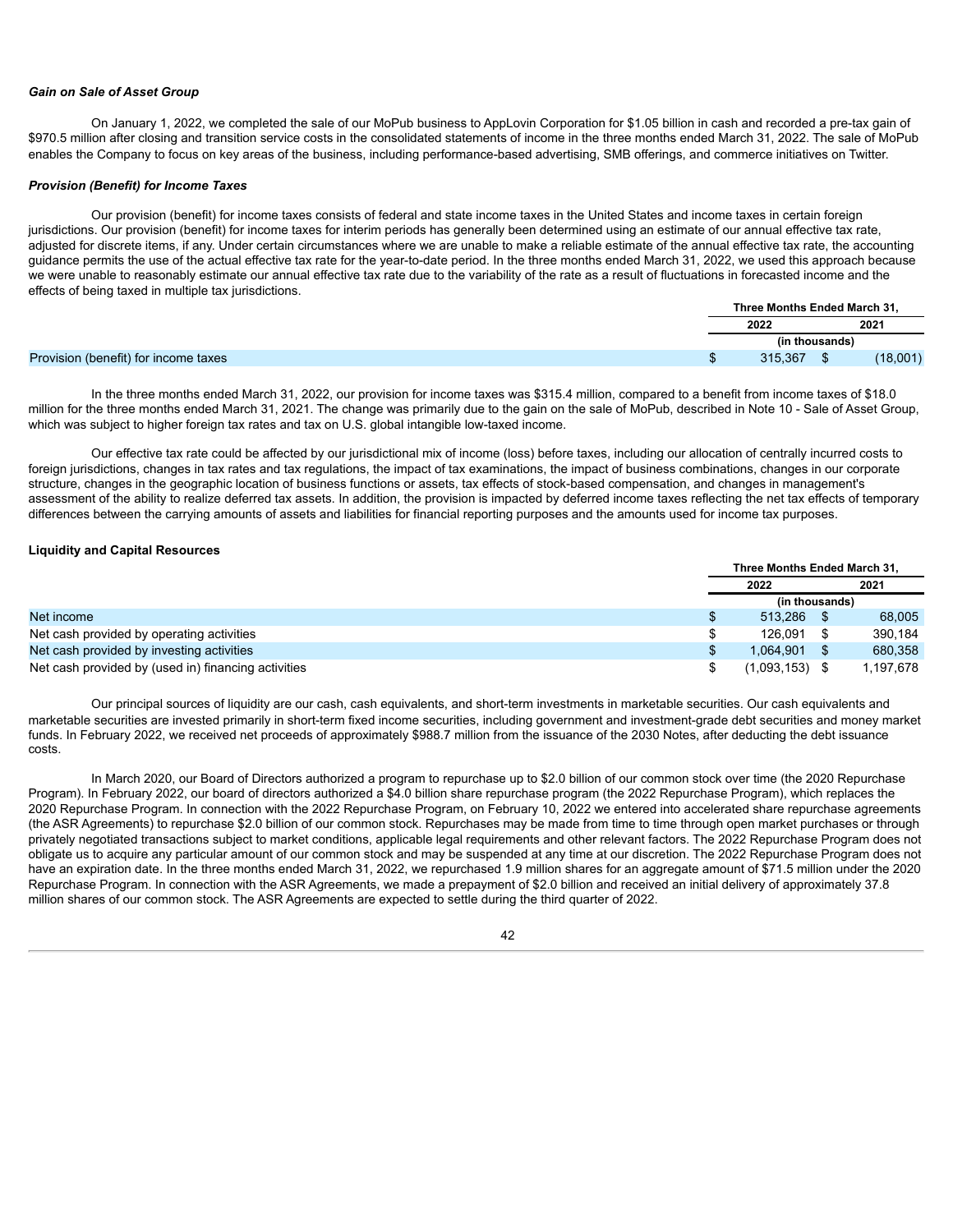As of March 31, 2022, we had \$6.26 billion of cash, cash equivalents and short-term investments in marketable securities, of which \$303.8 million was held by our foreign subsidiaries. We do not plan to indefinitely reinvest these funds held by our foreign subsidiaries and have accrued the incremental taxes due as part of repatriation. In connection with a draft complaint from the FTC we received in 2020 discussed in Note 15 - Commitments and Contingencies, we deposited a \$150.0 million penalty into escrow from cash on hand in March 2022. We believe that our existing cash, cash equivalents and short-term investment balances, and our credit facility, together with cash generated from operations will be sufficient to meet our working capital and capital expenditure requirements for at least the next 12 months.

#### *Merger Agreement*

On April 25, 2022, we entered into the Merger Agreement. The Merger Agreement contains customary covenants by us regarding the conduct of our business prior to the closing of the merger. In addition, pursuant to the Merger Agreement, we have agreed, subject to certain exceptions, not to take, authorize, agree or commit to do certain actions outside of the ordinary course of business, including incurring indebtedness (other than under existing credit facilities or to replace existing indebtedness) or materially amending the terms of existing indebtedness. We do not believe that the restrictions in the Merger Agreement will prevent us from meeting our debt obligations, ongoing costs of operations, working capital needs or capital expenditure requirements.

The Merger Agreement contains certain termination rights for the Company and Parent. Upon termination of the Merger Agreement under specified limited circumstances, the Company will be required to pay Parent a termination fee of \$1.0 billion. Specifically, this termination fee is payable by the Company to Parent because (1) the Company terminates the Merger Agreement to allow the Company to enter into a definitive agreement for a competing acquisition proposal that constitutes a Superior Proposal (as defined in the Merger Agreement); or (2) Parent terminates the Merger Agreement because the Company's board of directors recommends that the Company's stockholders vote against the adoption of the Merger Agreement or in favor of any competing acquisition proposal. This termination fee will also be payable by the Company to Parent in the event that, generally, (1) a competing acquisition proposal for 50% or more of the stock or consolidated assets of the Company has been publicly announced and not withdrawn, (2) the Merger Agreement is terminated because the Company's stockholders fail to adopt the Merger Agreement or because the Company materially breaches the Merger Agreement, and (3) within twelve months of such termination of the Merger Agreement, the Company enters into a definitive agreement providing for a competing acquisition proposal for 50% or more of the stock or consolidated assets of the Company and such acquisition is subsequently consummated. Upon termination of the Merger Agreement under other specified limited circumstances, Parent will be required to pay the Company a termination fee of \$1.0 billion. Specifically, this termination fee is payable by Parent to the Company if the Merger Agreement is terminated by the Company because (1) the conditions to Parent's obligations to consummate the Merger are satisfied and the Parent fails to consummate the Merger as required pursuant to, and in the circumstances specified in, the Merger Agreement; or (2) Parent breaches of its representations, warranties or covenants in a manner that would cause the related closing conditions to not be satisfied. Mr. Musk has provided the Company with a limited guarantee in favor of the Company, which guarantees, among other things, the payment of the termination fee payable by Parent to the Company, subject to the conditions set forth therein.

In addition to the foregoing termination rights, and subject to certain limitations, either party may terminate the Merger Agreement if the Merger is not consummated by October 24, 2022, which date will be extended for six months if the closing conditions related to applicable antitrust and foreign investment clearances and the absence of any applicable law or order making illegal or prohibiting the Merger have not been satisfied as of such date.

#### *Credit Facility*

We have a revolving credit agreement with certain lenders which provides for a \$500.0 million revolving unsecured credit facility maturing on August 7, 2023. We are obligated to pay interest on loans under the credit facility and other customary fees for a credit facility of this size and type, including an upfront fee and an unused commitment fee. The interest rate for the credit facility is determined based on calculations using certain market rates as set forth in the credit agreement. In addition, the credit facility contains restrictions on payments including cash payments of dividends. In March 2021, we entered into an amendment to the revolving credit agreement to increase the amount of indebtedness we may incur from \$4.5 billion to \$6.0 billion and to permit the convertible note issuance and hedge transactions associated with the 2026 Notes. In February 2022, we entered into an additional amendment to the revolving credit facility to permit the repurchase of our common stock in an aggregate amount not to exceed \$4.0 billion. As of March 31, 2022, no amounts had been drawn under the credit facility.

#### *Operating Activities*

Cash provided by operating activities consists of net income adjusted for certain non-cash items including depreciation and amortization, stock-based compensation, deferred income taxes, impairment of (gain on) on investments in privately-held companies, gain on the sale of an asset group, as well as the effect of changes in working capital and other activities. We expect that cash provided by operating activities will fluctuate in future periods as a result of a number of factors, including fluctuations in our revenue, increases in operating expenses and costs related to acquisitions. For additional discussion, see "Part II —Other Information, Item 1A. Risk Factors."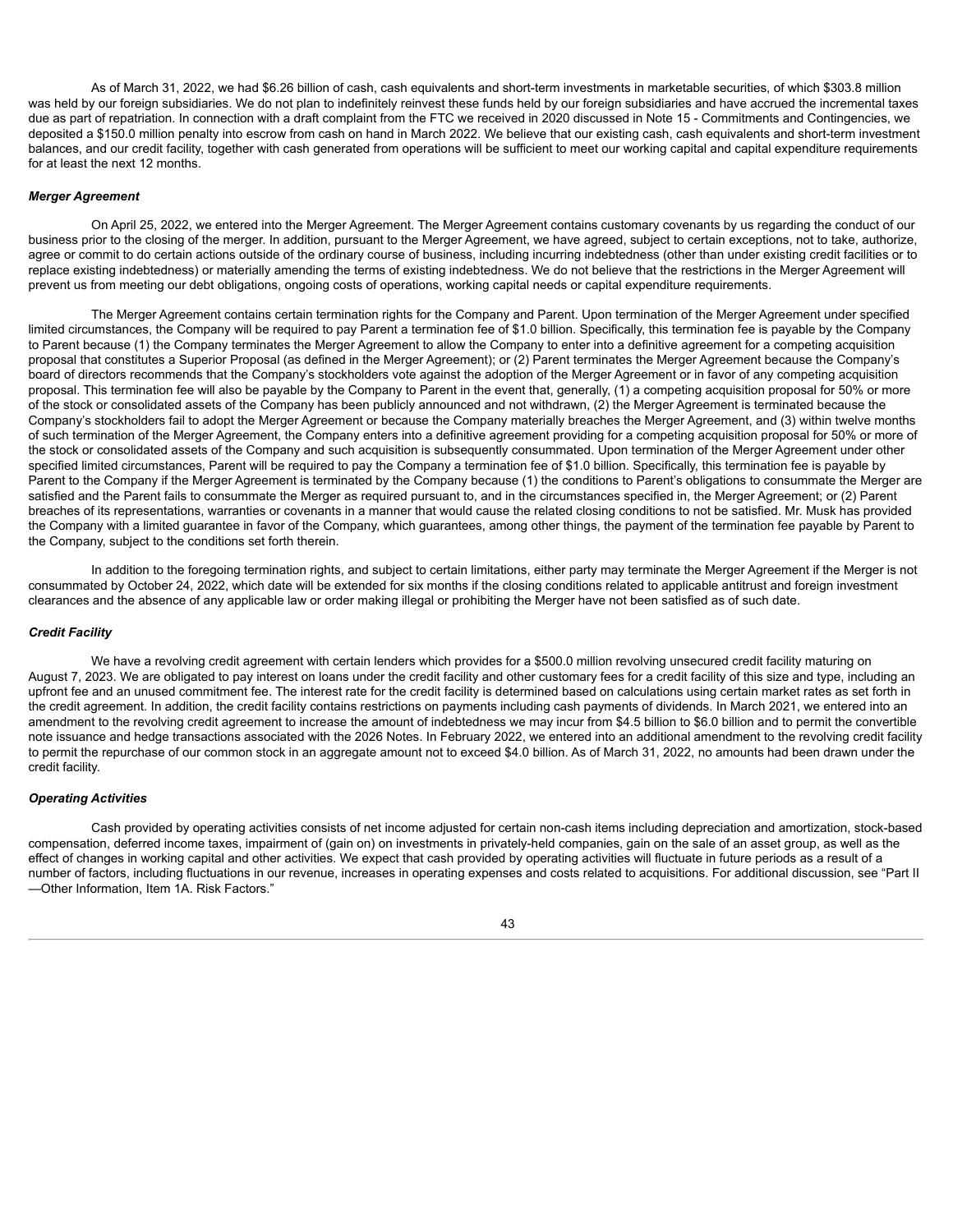Cash provided by operating activities in the three months ended March 31, 2022 was \$126.1 million, a decrease of \$264.1 million compared to the three months ended March 31, 2021. Cash provided by operating activities was driven by net income of \$513.3 million, as adjusted for the exclusion of non-cash expenses and other adjustments totaling \$436.9 million, including a gain on the sale of our MoPub asset group of \$970.5 million, deferred income taxes of \$190.7 million, stock-based compensation expense of \$177.3 million, and depreciation and amortization expense of \$160.3 million, and the effect of changes in assets and liabilities, net of asset acquired and liabilities assumed from acquisitions, that resulted in cash inflows of \$49.7 million.

#### *Investing Activities*

Our primary investing activities consist of purchases of property and equipment, particularly purchases of servers and networking equipment, leasehold improvements for our facilities, purchases and disposals of marketable securities, strategic investments in privately-held companies, acquisitions of businesses and other activities.

Cash provided by investing activities in the three months ended March 31, 2022 increased by \$384.5 million compared to the three months ended March 31, 2021. The increase was primarily due to \$1.05 billion of proceeds from the sale of our MoPub asset group, a \$270.0 million decrease in purchases of marketable securities, a \$25.9 million decrease in purchases of investments in privately-held companies, a \$18.0 million decrease in purchases of property and equipment, a \$9.1 million absence of other investing activities, an \$8.4 million absence of business combinations, a \$3.7 million decrease in investments in the Finance Justice Fund, and a \$0.5 million increase in proceeds from sales of property and equipment, offset by a \$524.1 million decrease in proceeds from maturities of marketable securities and a \$477.0 million decrease in proceeds from sales of marketable securities.

### *Financing Activities*

Our primary financing activities consist of issuances of securities, including common stock issued under our employee stock purchase plan and issuances of our Notes, repurchases of common stock under our share repurchase program, repayment of Convertible Notes, payments of finance lease obligations, and stock option exercises by employees and other service providers.

Cash used in financing activities in the three months ended March 31, 2022 was \$1.09 billion, compared to cash provided by financing activities of \$1.20 billion in the three months ended March 31, 2021. The change was primarily due to a \$1.92 billion increase in repurchases of common stock, including a \$2.0 billion prepayment we made in connection with accelerated share repurchase agreements in February 2022, \$988.7 million of net proceeds from the issuance of the 2030 Notes net of issuance costs in the three months ended March 31, 2022, compared to \$1.42 billion of net proceeds from the issuance of the 2026 Notes net of issuance costs, which was reduced by a net cash outflow of \$52.3 million for the purchase of convertible note hedges and sale of warrants entered into in connection with the issuance of the 2026 Notes in the three months ended March 31, 2021, and a \$1.9 million decrease in proceeds from option exercises, offset by a \$6.4 million decrease in tax payments related to net share settlements of equity awards and the absence of \$0.6 million of payments of finance lease obligations.

#### **Contractual Obligations**

Our principal commitments consist of obligations under the Notes (including principal and coupon interest), finance and operating leases for equipment, office space and co-located data center facilities, as well as non-cancelable contractual commitments. In addition, under the Merger Agreement, we may in certain circumstances be obligated to pay a termination fee of \$1.0 billion. Refer to Note 6 - Leases; Note 11 - Convertible Notes and Senior Notes; Note 15 - Commitments and Contingencies; and Note 16 - Subsequent Events, of the Notes to Consolidated Financial Statements under Part I, Item 1 of this Quarterly Report on Form 10-Q for more details.

# **Off Balance Sheet Arrangements**

We do not have any off-balance sheet arrangements and did not have any such arrangements as of March 31, 2022.

#### **Critical Accounting Policies and Estimates**

We prepare our consolidated financial statements and related notes in accordance with GAAP. In doing so, we make estimates and assumptions that affect our reported amounts of assets, liabilities, revenue and expenses, as well as related disclosure of contingent assets and liabilities. To the extent that there are material differences between these estimates and actual results, our financial condition or operating results would be affected. We base our estimates on past experience and other assumptions that we believe are reasonable under the circumstances, and we evaluate these estimates on an ongoing basis. We refer to accounting estimates of this type as critical accounting policies and estimates. Please refer to "Management's Discussion and Analysis of Financial Condition and Results of Operations" contained in Part II, Item 7 of our Annual Report on Form 10-K for the fiscal year ended December 31, 2021 for a more complete discussion of our critical accounting policies and estimates.

There have been no material changes to our critical accounting policies and estimates as compared to the critical accounting policies and estimates described in our Annual Report on Form 10-K for the fiscal year ended December 31, 2021.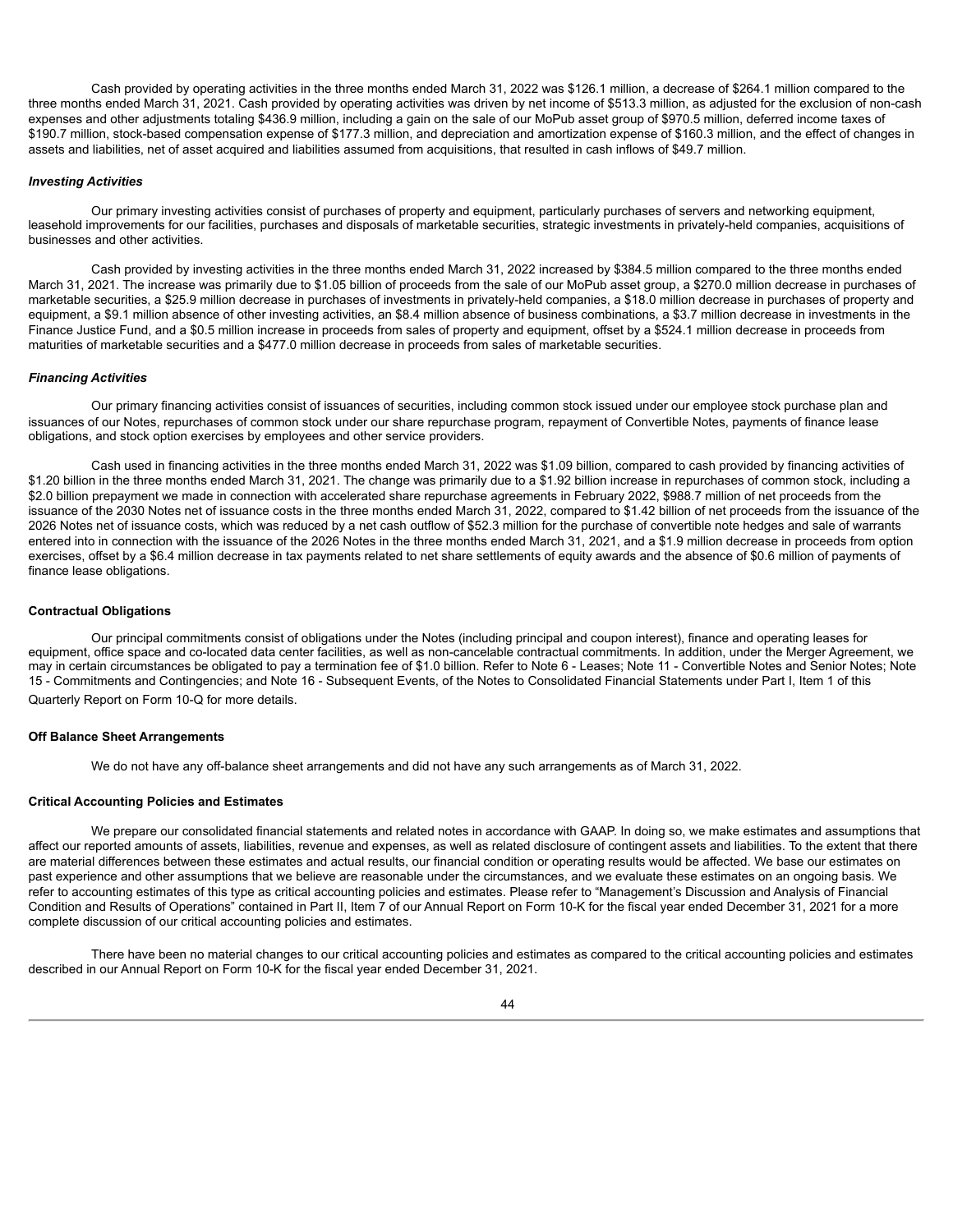# *Recent Accounting Pronouncements*

For information with respect to recent accounting pronouncements and the impact of these pronouncements on our consolidated financial statements, see Note 1 – "Summary of Significant Accounting Policies" in the notes to the consolidated financial statements included in Part I of this Quarterly Report on Form 10-Q.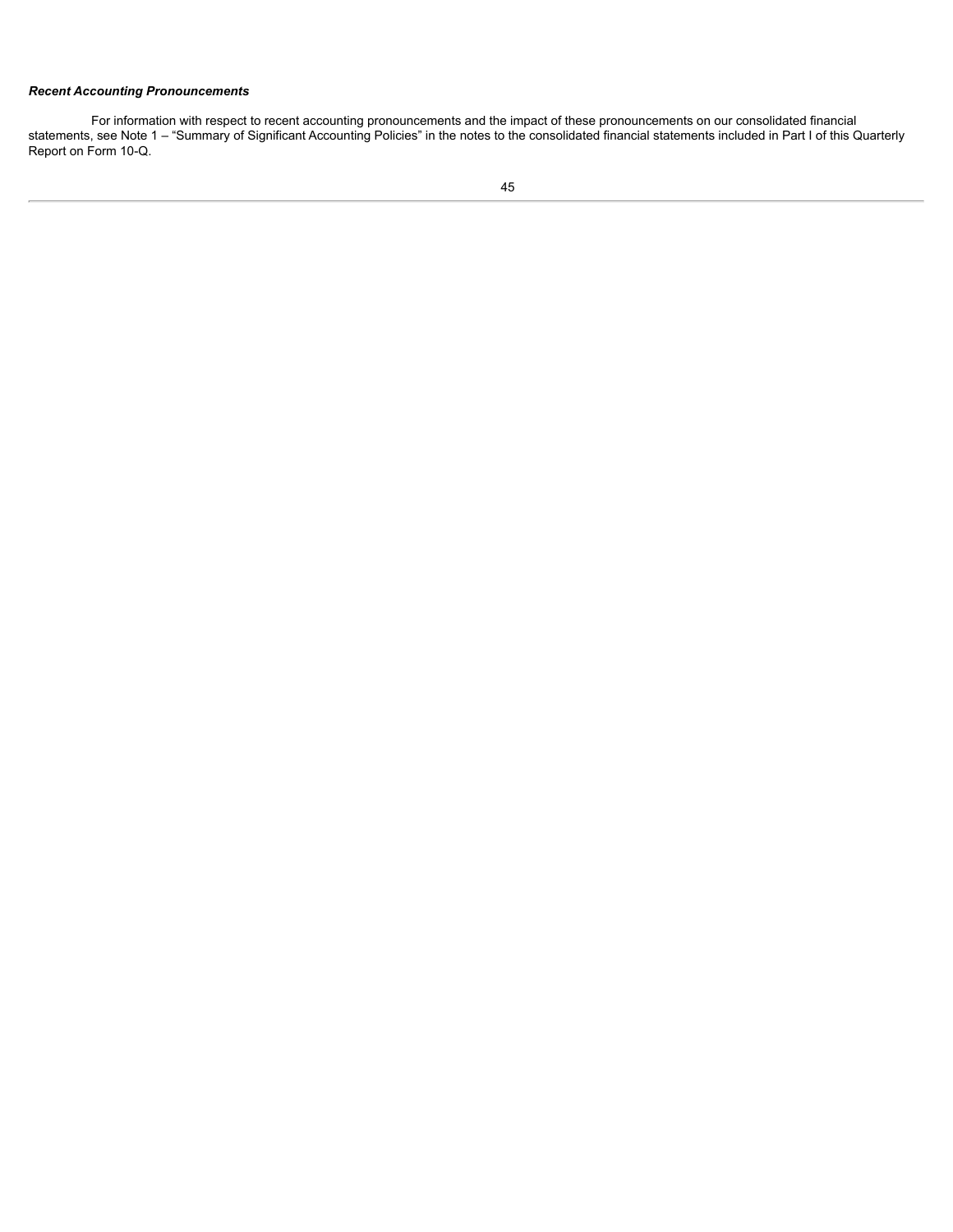# **Item 3. QUANTITATIVE AND QUALITATIVE DISCLOSURES ABOUT MARKET RISK**

We have operations both within the United States and internationally, and we are exposed to market risks in the ordinary course of our business. These risks include primarily interest rate and foreign exchange risks.

#### *Interest Rate Fluctuation Risk*

Our investment portfolio mainly consists of short-term fixed-income securities, including government and investment-grade debt securities and money market funds. These securities are classified as available-for-sale and, consequently, are recorded on the consolidated balance sheets at fair value with unrealized gains or losses, net of tax reported as a separate component of accumulated other comprehensive loss. Our investment policy and strategy is focused on the preservation of capital and supporting our liquidity requirements. We do not enter into investments for trading or speculative purposes.

A rise in interest rates could have a material adverse impact on the fair value of our investment portfolio. Based on our investment portfolio balance as of March 31, 2022, a hypothetical increase in interest rates of 100 basis points would result in a decrease of approximately \$27.3 million in the fair value of our available-for-sale securities. We currently do not hedge these interest rate exposures.

As of March 31, 2022, we had \$3.59 billion aggregate principal amount of Convertible Notes outstanding and \$1.70 billion aggregate principal amount of Senior Notes outstanding. We carry the Notes at face value less amortized discount on the consolidated balance sheets. Since the 2024 Notes, 2025 Notes, 2027 Notes, and 2030 Notes bear interest at fixed rates, we have no financial statement risk associated with changes in interest rates. However, the fair value of the Notes changes when the market price of our stock fluctuates or interest rates change.

#### *Foreign Currency Exchange Risk*

#### *Transaction Exposure*

We transact business in various foreign currencies and have international revenue, as well as costs denominated in foreign currencies, primarily the Euro, British Pound, Singapore Dollar and Japanese Yen. This exposes us to the risk of fluctuations in foreign currency exchange rates. Accordingly, changes in exchange rates, and in particular a continuing strengthening of the U.S. dollar, would negatively affect our revenue and other operating results as expressed in U.S. dollars.

We have experienced and will continue to experience fluctuations in our net income as a result of transaction gains or losses related to revaluing and ultimately settling certain asset and liability balances that are denominated in currencies other than the functional currency of the entities in which they are recorded. Foreign currency gains and losses were immaterial for the three months ended March 31, 2022 and 2021. We currently utilize foreign currency forward contracts with financial institutions to reduce the risk that our earnings may be adversely affected by the impact of exchange rate fluctuations on monetary assets or liabilities denominated in currencies other than the local currency of a subsidiary. These contracts are not designated as hedging instruments. We may in the future enter into other derivative financial instruments if it is determined that such hedging activities are appropriate to further reduce our foreign currency exchange risk. Based on our foreign currency exposures from monetary assets and liabilities net of our open hedge position, we estimated that a 10% change in exchange rates against the U.S. dollar would have resulted in a gain or loss of approximately \$6.4 million as of March 31, 2022.

# *Translation Exposure*

We are also exposed to foreign exchange rate fluctuations as we translate the financial statements of our foreign subsidiaries into U.S. dollars in consolidation. If there is a change in foreign currency exchange rates, the translating adjustments resulting from the conversion of our foreign subsidiaries' financial statements into U.S. dollars would result in a gain or loss recorded as a component of accumulated other comprehensive loss which is part of stockholders' equity.

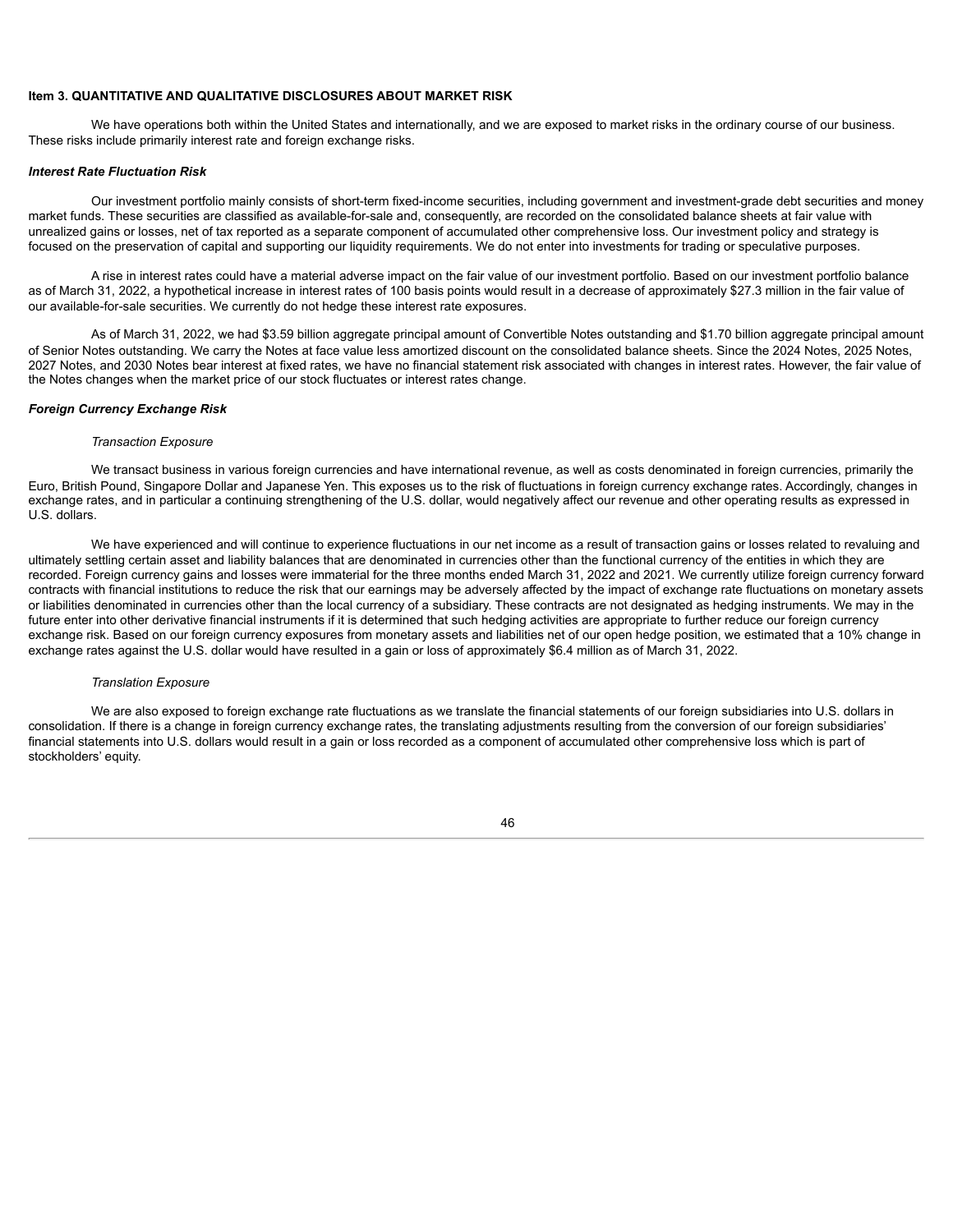### **Item 4. CONTROLS AND PROCEDURES**

### *Evaluation of Disclosure Controls and Procedures*

Our management, with the participation of our Chief Executive Officer and our Chief Financial Officer, has evaluated the effectiveness of our disclosure controls and procedures as of the end of the period covered by this Quarterly Report on Form 10-Q. The term "disclosure controls and procedures," as defined in Rules 13a-15(e) and 15d-15(e) under the Securities Exchange Act of 1934, as amended (the "Exchange Act"), means controls and other procedures of a company that are designed to ensure that information required to be disclosed by a company in the reports that it files or submits under the Exchange Act is recorded, processed, summarized and reported, within the time periods specified in the Securities and Exchange Commission's rules and forms. Disclosure controls and procedures include, without limitation, controls and procedures designed to ensure that information required to be disclosed by a company in the reports that it files or submits under the Exchange Act is accumulated and communicated to the company's management, including its principal executive and principal financial officers, or persons performing similar functions, as appropriate to allow timely decisions regarding required disclosure. Management recognizes that any controls and procedures, no matter how well designed and operated, can provide only reasonable assurance of achieving their objectives and management necessarily applies its judgment in evaluating the cost-benefit relationship of possible controls and procedures. The design of disclosure controls and procedures and internal control over financial reporting must reflect the fact that there are resource constraints and that management is required to apply judgment in evaluating the benefits of possible controls and procedures relative to their costs. Based on such evaluation, our Chief Executive Officer and Chief Financial Officer have concluded that, as of March 31, 2022, our disclosure controls and procedures were effective at the reasonable assurance level.

# *Changes in Internal Control over Financial Reporting*

There was no change in our internal control over financial reporting identified in connection with the evaluation required by Rule 13a-15(d) or 15d-15(d) of the Exchange Act that occurred during the period covered by this Quarterly Report on Form 10-Q that has materially affected, or is reasonably likely to materially affect, our internal control over financial reporting.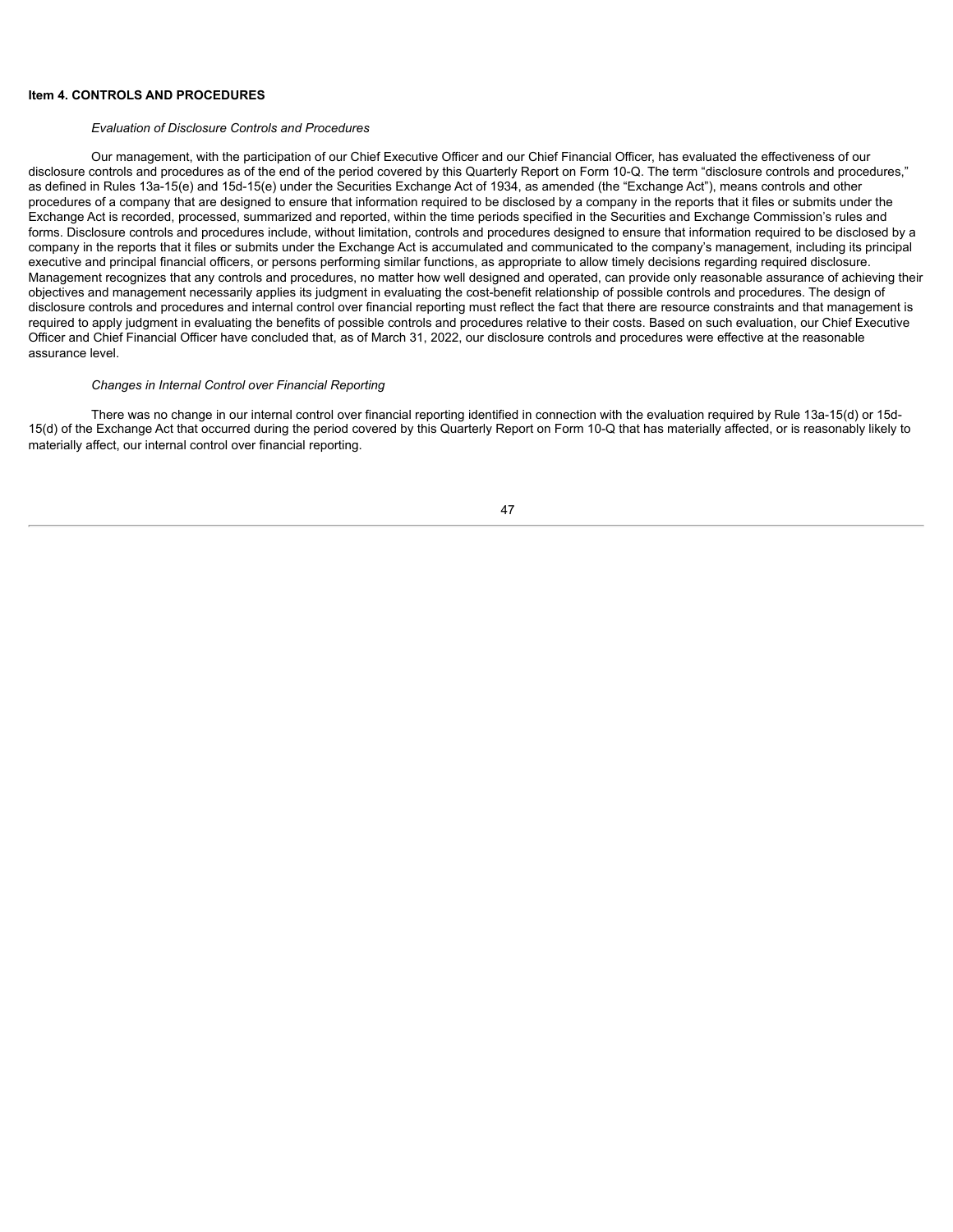# **PART II – OTHER INFORMATION**

#### **Item 1. LEGAL PROCEEDINGS**

We are currently involved in, and may in the future be involved in, legal proceedings, claims, investigations, and government inquiries and investigations arising in the ordinary course of business. These proceedings, which include both individual and class action litigation and administrative proceedings, have included, but are not limited to matters involving content on the platform or our actions related thereto, intellectual property, privacy, data protection, consumer protection, securities, employment, and contractual rights. Legal risk may be enhanced in jurisdictions outside the United States where our protection from liability for content published on our platform by third parties may be unclear, and where we may be less protected under local laws than we are in the United States. Future litigation may be necessary, among other things, to defend ourselves, and the people on Twitter or to establish our rights. For information regarding legal proceedings in which we are involved, see "Legal Proceedings" in Note 15 of the notes to our consolidated financial statements, which is incorporated herein by reference.

### **Item 1A. RISK FACTORS**

*Investing in our common stock involves a high degree of risk. You should carefully consider the risks and uncertainties described below, together with all of the other information in this Quarterly Report on Form 10-Q, including the section titled "Management's Discussion and Analysis of Financial Condition and Results of Operations" and our consolidated financial statements and related notes, before making a decision to invest in our common stock. The risks and uncertainties described below may not be the only ones we face. If any of the risks actually occurs, our business, financial condition, operating results, cash flows and prospects could be materially and adversely affected. In that event, the market price of our common stock could decline, and you could lose part or all of your investment.*

#### **Risk Factor Summary**

Our business operations are subject to numerous risks and uncertainties, including those outside of our control, that could cause our business, financial condition or operating results to be harmed, including risks regarding the following:

#### *Risks Related to our Pending Acquisition by Affiliates of Elon Musk*

- the announcement and pendency of the merger or a failure to complete the merger;
- business uncertainties and contractual restrictions while the merger is pending;
- litigation that may arise in connection with the merger;

#### *Business and Operational Factors*

- our ability to increase our mDAU, ad engagement or other general engagement on our platform;
- the loss of advertising revenue;
- competition for people to use our platform and for content and data partners;
- competition for advertising spend;
- our prioritization of the long-term health of our service;
- our prioritization of product innovation;
- our ability to maintain and promote our brand;
- our ability to hire, retain and motivate highly skilled personnel;
- the interoperability of our products and services across third-party services and systems;
- the impact of spam and fake accounts on our platform experience;
- actual or perceived security breaches or incidents, as well as errors, vulnerabilities or defects in our software and in products of third-party providers;
- our international operations;
- the impact of the COVID-19 pandemic and responsive measures;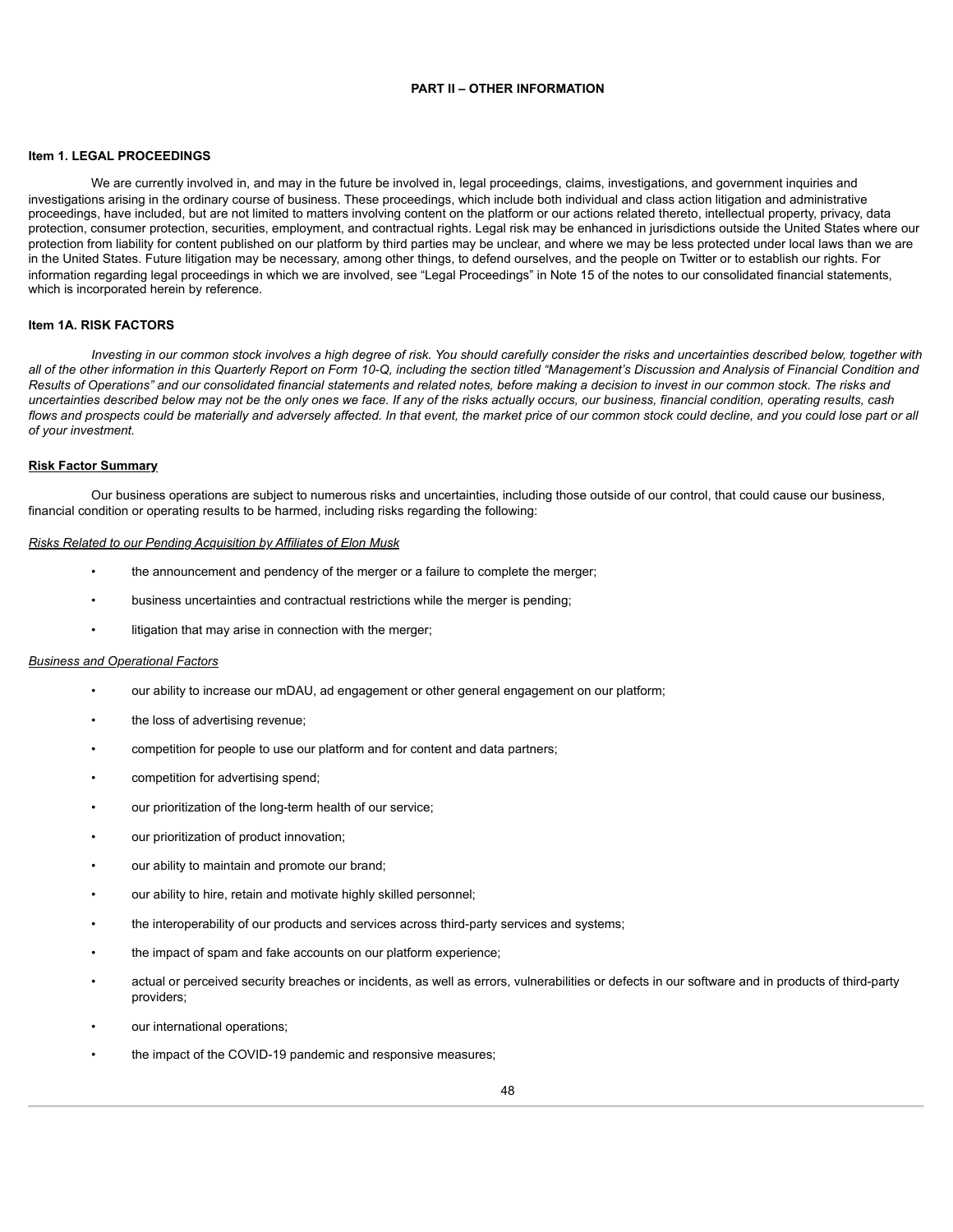- our significant past operating losses and any inability to maintain profitability or accurately predict fluctuations in the future;
- our reliance on assumptions and estimates to calculate certain key metrics;
- catastrophic events and interruptions by man-made problems;

# *Intellectual Property and Technology*

- our ability to scale our existing technology and infrastructure;
- our failure to protect our intellectual property rights;
- our use of open source software;
- current and future litigation related to intellectual property rights;

# *Regulatory and Legal*

- complex and evolving U.S. and foreign laws and regulations;
- regulatory investigations and adverse settlements;
- lawsuits or liability as a result of content published through our products and services;
- our ability to maintain an effective system of disclosure controls and internal control over financial reporting;
- our ability to obtain adequate insurance coverage or self-insure for potential exposures;

# *Financial and Transactional Risks*

- our ability to make and successfully integrate acquisitions and investments or complete divestitures;
- our debt obligations;
- our tax liabilities;
- our ability to realize the anticipated benefits of our share repurchase programs;
- our ability to use our net operating loss carryforwards;
- the impairment of our goodwill or intangible assets;

# *Governance Risks and Risks related to Ownership of our Capital Stock*

- provisions of Delaware law and our certificate of incorporation and bylaws could impair a takeover attempt if deemed undesirable by our board of directors;
- the volatility of the trading price of our common stock; and
- our note hedge and warrant transactions.

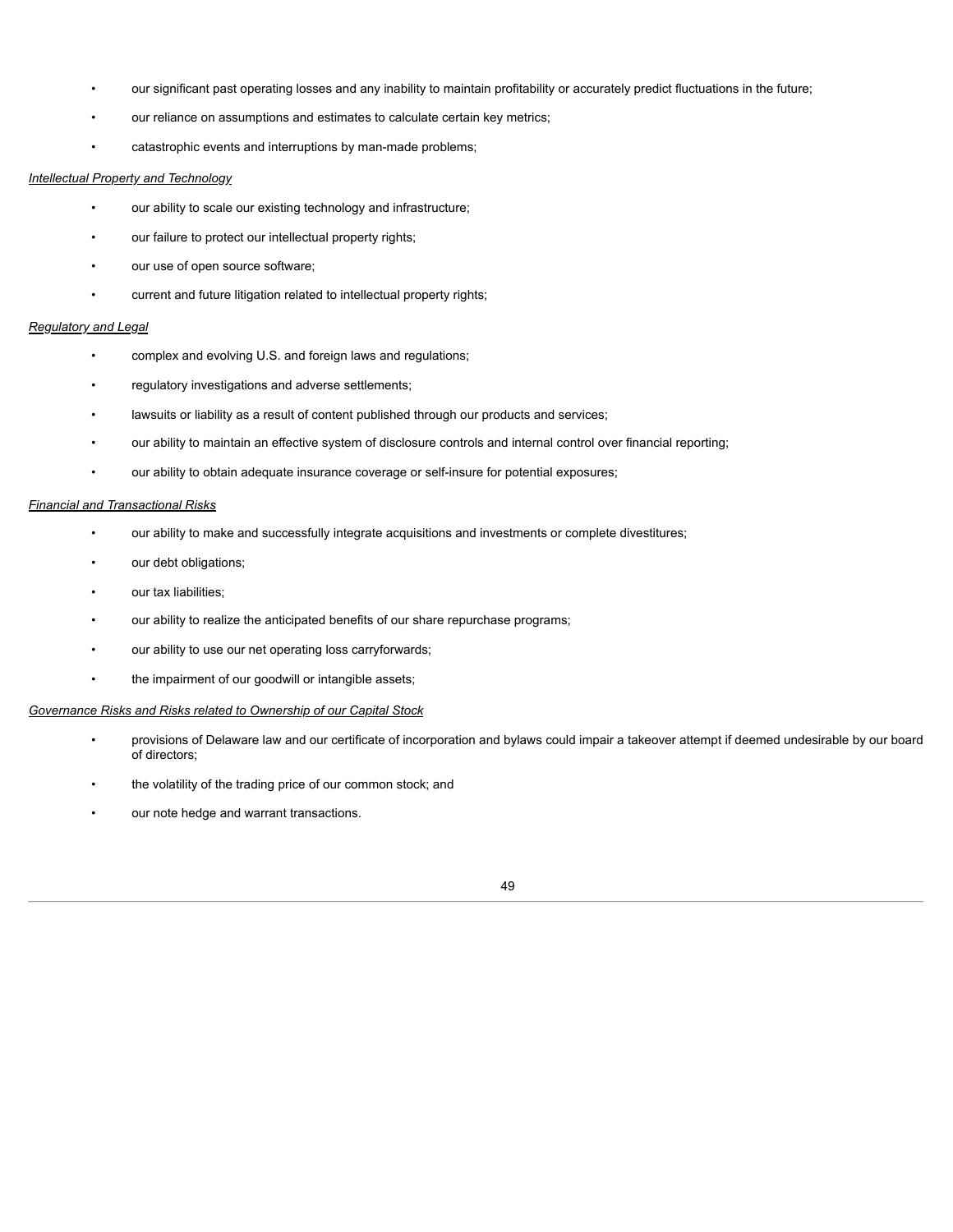# **Risks Related to the Pending Acquisition by Affiliates of Elon Musk**

### *The announcement and pendency of our agreement to be acquired by affiliates of Elon Musk may have an adverse effect on our business results, and a failure to complete the merger could have a material and adverse effect on our business, results of operations, financial condition, cash flows, and stock price.*

On April 25, 2022, we entered into the Merger Agreement with certain affiliates of Elon Musk. The Merger Agreement provides for our acquisition by an entity that is wholly owned by Mr. Musk. Consummation of the merger is subject to the satisfaction or waiver of customary closing conditions, including: (1) approval of the Merger Agreement by our stockholders; (2) the expiration or termination of the waiting period under the United States Hart-Scott-Rodino Antitrust Improvements Act of 1976, as amended, and clearance under the antitrust and foreign investment laws of the United States and certain non-United States jurisdictions; and (3) the absence of any law or order by a governmental authority of the United States or certain non-United States jurisdictions that has the effect of rendering illegal or prohibiting consummation of the merger, or causing the merger to be rescinded following the completion thereof. There is no assurance that all of the various conditions will be satisfied, or that the merger will be completed on the proposed terms, within the expected timeframe, or at all.

The merger may be delayed, and may ultimately not be completed, due to a number of factors, including:

- the failure to obtain requisite stockholder approval to approve the merger;
- the failure to obtain regulatory approvals from various governmental entities;
- potential future stockholder litigation and other legal and regulatory proceedings, which could delay or prevent the merger; and
- the failure to satisfy the other conditions to the completion of the merger, including the possibility that a Company Material Adverse Effect (as defined in the Merger Agreement) would permit Parent not to close the merger.

If the merger does not close, we may suffer other consequences that could adversely affect our business, financial condition, operating results, cash flows, and stock price, and our stockholders would be exposed to additional risks, including:

- to the extent that the current market price of our stock reflects an assumption that the merger will be completed, the price of our common stock could decrease if the merger is not completed;
- investor confidence in us could decline, stockholder litigation could be brought against us, relationships with existing and prospective advertisers and other business partners may be adversely impacted, we may be unable to retain key personnel, and our operating results and cash flows may be adversely impacted due to costs incurred in connection with the merger;
- any disruptions to our business resulting from the announcement and pendency of the merger, including adverse changes in our relationships with employees, advertisers and other business partners, may continue or intensify in the event the merger is not consummated or is significantly delayed; and
- the requirement that we pay Parent a termination fee of up to \$1.0 billion under certain circumstances that give rise to the termination of the Merger Agreement.

There can be no assurance that our business, relationships with other parties, liquidity or financial condition will not be adversely affected, as compared to the condition prior to the announcement of the merger, if the merger is not consummated. Even if successfully completed, there are certain risks to our stockholders from the merger, including:

- we may experience a departure of employees, prior to the closing of the merger;
- the amount of cash to be paid under the Merger Agreement is fixed and will not be adjusted for changes in our business, assets, liabilities, prospects, outlook, financial condition or operating results or in the event of any change in the market price of, analyst estimates of, or projections relating to, our common stock;
- receipt of the all-cash per share merger consideration under the Merger Agreement is taxable to stockholders that are treated as U.S. holders for U.S. federal income tax purposes; and
- if the merger is completed, our stockholders will forego the opportunity to realize the potential long-term value of the successful execution of our current strategy as an independent company.

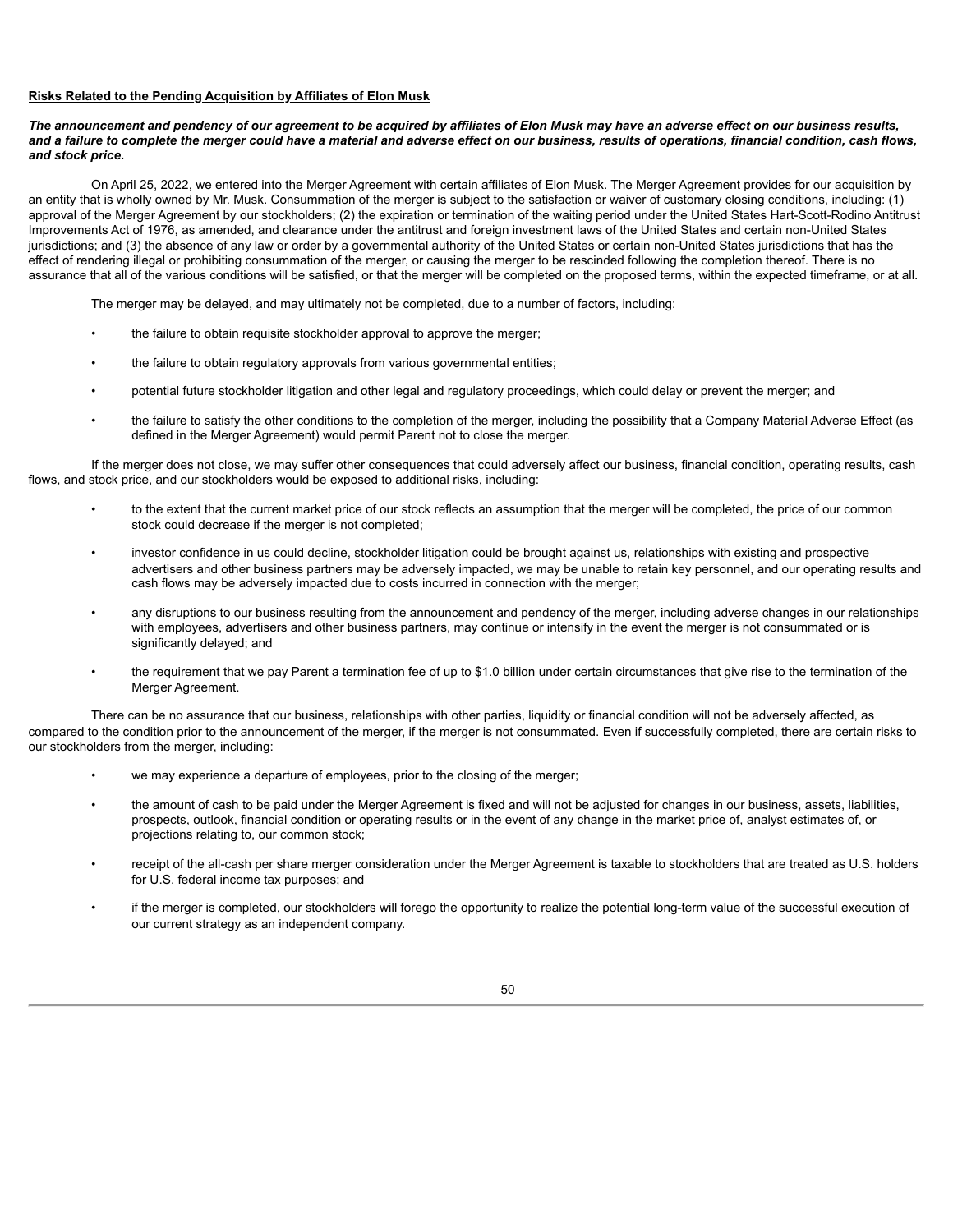# *While the merger is pending, we are subject to business uncertainties and contractual restrictions that could harm our business relationships, financial condition, operating results, cash flows, and business.*

During the period prior to the closing of the merger, our business is exposed to certain inherent risks and certain restrictions on our business under the terms of the Merger Agreement that could harm our business relationships, financial condition, operating results, cash flows, and business, including:

- potential uncertainty regarding our future plans and strategy, including business model changes and transformation;
- whether advertisers continue their spending on our platform;
- our inability to attract and retain people on Twitter and increase their level of engagement, including ad engagement, and its impact on revenue;
- our inability to develop or acquire new products, product features and services, improve our existing products and services, including with respect to Promoted Products, video and performance advertising, or increase or maintain the value of our products and services;
- the possibility of disruption to our business and operations resulting from the announcement and pendency of the merger, including diversion of management attention and resources;
- our inability to attract and retain key personnel and recruit prospective employees, and the possibility that our current employees could be distracted, and their productivity decline as a result, due to uncertainty regarding the merger;
- the inability to pursue alternative business opportunities or make changes to our business pending the completion of the merger, and other restrictions on our ability to conduct our business;
- our inability to freely issue securities, incur indebtedness (subject to certain exceptions), or declare or authorize any dividend or distribution without Parent's approval;
- our inability to solicit other acquisition proposals during the pendency of the merger;
- the amount of the costs, fees, expenses and charges related to the Merger Agreement and the merger, which may materially and adversely affect our financial condition and cash flows;
- negative impacts arising from global and domestic economic and geopolitical trends and events, including the conflict in Ukraine and the COVID-19 pandemic; and
- other developments beyond our control that may affect the timing or success of the merger.

If any of these effects were to occur, it could materially and adversely impact our business, cash flows, results of operations or financial condition, as well as the market price of our common stock and our perceived value, regardless of whether the merger is completed.

# *Litigation may arise in connection with the merger, which could be costly, prevent consummation of the merger, divert management's attention and otherwise materially harm our business.*

Regardless of the outcome of any future litigation related to the merger, such litigation may be time-consuming and expensive and may distract our management from running the day-to-day operations of our business. The litigation costs and diversion of management's attention and resources to address the claims and counterclaims in any litigation related to the merger may materially adversely affect our business, results of operations, prospects, cash flows, and financial condition. If the merger is not consummated for any reason, litigation could be filed in connection with the failure to consummate the merger. Any litigation related to the merger may result in negative publicity or an unfavorable impression of us, which could adversely affect the price of our common stock, impair our ability to recruit or retain employees, damage our relationships with our advertisers and other business partners, or otherwise materially harm our operations and financial performance.

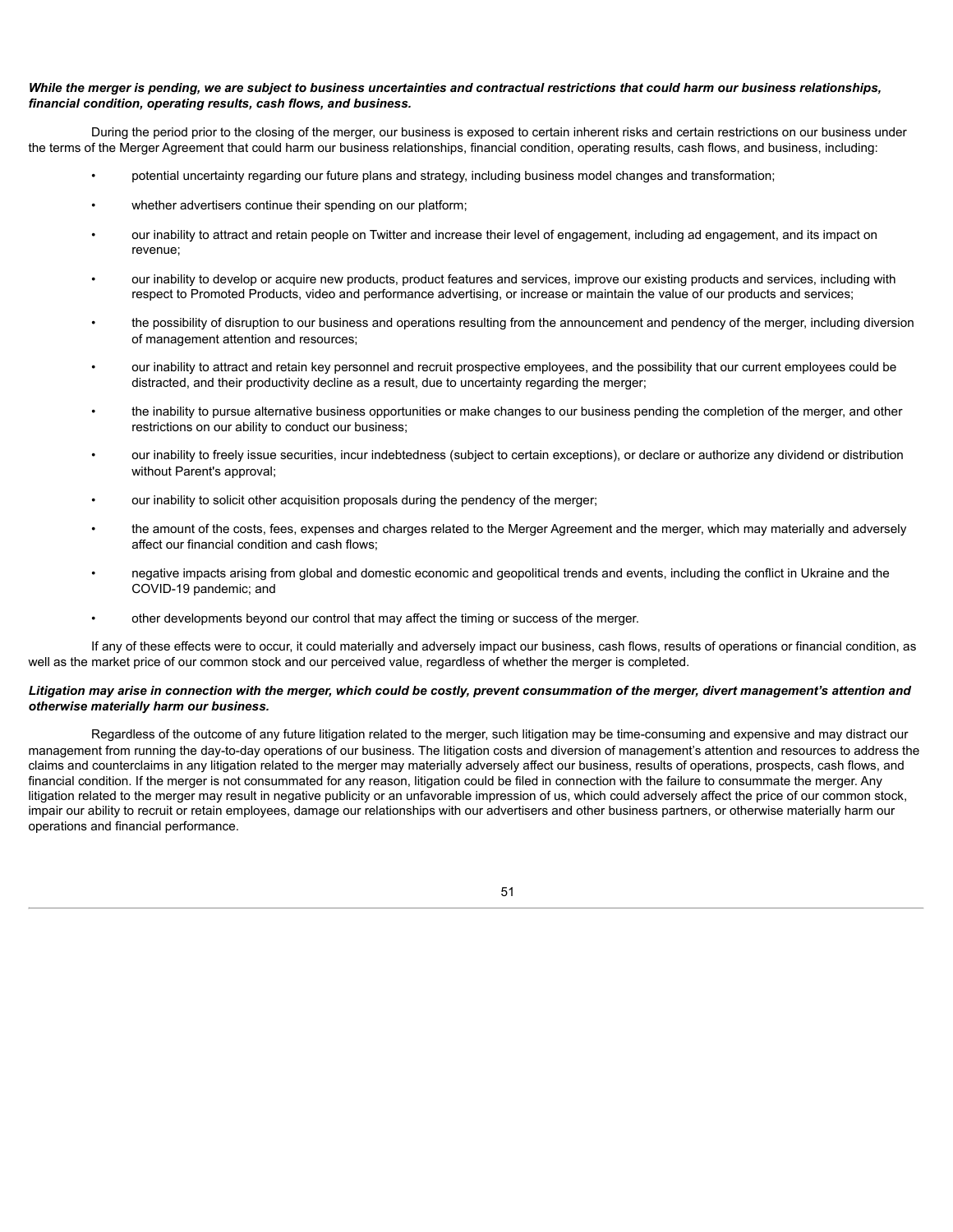# **Business and Operational Factors**

# *If we fail to increase our mDAU, ad engagement or other general engagement on our platform, our revenue, business and operating results may be harmed.*

Our mDAU and their level of engagement with advertising are critical to our success and our long-term financial performance will continue to be significantly determined by our success in increasing the growth rate of our mDAU as well as the number of ad engagements. Our mDAU growth rate has fluctuated over time, and it may slow or decline in general or in certain geographies or among certain groups. To the extent our mDAU growth rate slows or the absolute number of mDAU declines, our revenue growth will become dependent on our ability to increase levels of engagement on Twitter, generate advertiser demand, and increase revenue growth from third-party publishers' websites and applications, data licensing and other offerings. We generate a substantial majority of our revenue based upon engagement with the ads that we display. A number of factors have affected and could potentially negatively affect mDAU growth and engagement, including if:

- accounts, including influential accounts, such as those of world leaders, government officials, celebrities, athletes, journalists, sports teams, media outlets and brands or certain age demographics, do not contribute unique or engaging content, or engage with other products, services or activities as an alternative to ours;
- we are unable to convince people of the value and usefulness of our products and services;
- there is a decrease in the perceived quality, usefulness, trustworthiness or relevance of the content generated by people on Twitter or by our content partners;
- the actions we take to better foster a healthy conversation or to improve relevancy negatively impact, or are perceived to negatively impact, people's experiences on the platform;
- there are concerns related to communication, privacy, data protection, safety, cybersecurity, spam, manipulation or other hostile or inappropriate usage or other factors, or our health efforts result in the removal of certain accounts;
- we remove certain influential accounts from our platform for violations of our terms of service or otherwise;
- our content partners terminate their relationships with us or do not renew their agreements on economic or other terms that are favorable to us;
- technical or other problems prevent us from delivering our products or services in a rapid and reliable manner or otherwise affect people's experiences on Twitter;
- people have difficulty installing, updating, or otherwise accessing our products or services on mobile devices as a result of actions by us or third parties that we rely on to distribute our products and deliver our services;
- changes in our products or services that are mandated by, or that we elect to make to address, laws (such as the General Data Protection Regulation (GDPR) and the California Consumer Protection Act (CCPA)) or legislation, inquiries from legislative bodies, regulatory authorities or litigation (including settlements or consent decrees) adversely affect our products or services;
- we fail to provide adequate customer service; or
- we do not maintain our brand image or reputation.

We have made certain projections regarding our mDAU growth. If we are unable to achieve these projections, or to generally increase our mDAU or engagement, or if these metrics decline, our products and services could be less attractive to people on Twitter, as well as to advertisers, content partners and platform partners, which would have a material and adverse impact on our business, financial condition and operating results.

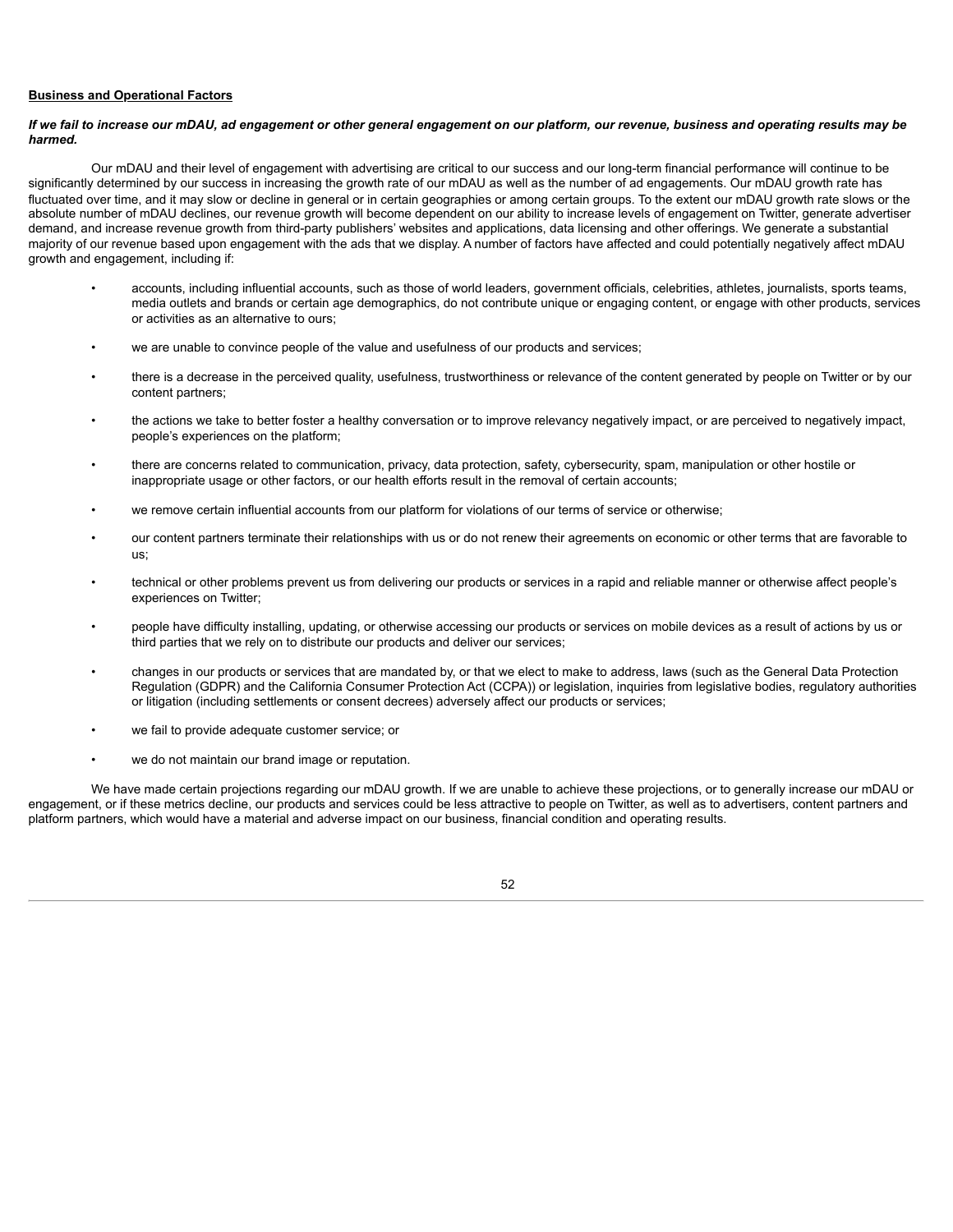#### *We generate the substantial majority of our revenue from advertising. The loss of advertising revenue could harm our business.*

The substantial majority of our revenue is currently generated from third parties advertising on Twitter. We generate substantially all of our advertising revenue through the sale of our Promoted Products: Promoted Ads, Twitter Amplify, Follower Ads and Twitter Takeover. As is common in our industry, our advertisers do not have long-term advertising commitments with us.

In addition, many of our advertisers purchase our advertising services through one of several large advertising agencies' holding companies. To sustain or increase our revenue, we must add new advertisers and encourage existing advertisers to maintain or increase the amount of advertising inventory purchased through our platform and adopt new features and functionalities that we add to our platform. However, advertising agencies and potential new advertisers may view our Promoted Products or any new products or services we offer as experimental and unproven, and we may need to devote additional time and resources to educate them about our products and services. Further, our advertisers' ability to effectively target their advertising to our audience's interests may be impacted by the degree to which people on Twitter agree in our settings to certain types of personalization or ad targeting, which could have an impact on our revenue. People that already have accounts may change their choices as a result of changes to our privacy control settings that we have implemented or may implement in the future, and people new to Twitter may choose varied levels of personalization, whether in connection with future changes we make to product privacy settings, regulations, regulatory actions, the customer experience, or otherwise.

Changes to operating systems' practices and policies, such as Apple's changes related to its App Tracking Transparency policy, have reduced and may continue to reduce the quantity and quality of the data and metrics that can be collected or used by us and our partners or harm our ability to target advertising. These limitations have affected and may continue to adversely affect both our and our advertisers' ability to effectively target advertisements and measure their performance, thereby reducing the demand and pricing for our advertising products and harming our business, and have led to us to retool some of our revenue products and adjust our product roadmap in light of Apple's changes. Additionally, in February 2022, Google announced it planned to adopt similar restrictions on tracking activity across Android devices. The impact of these changes on the overall mobile advertising ecosystem, our business, and the developers, partners, and advertisers in the ecosystem are evolving and their ultimate impact is not yet clear. Over time, personalization rates will impact our ability to grow our performance advertising business. Advertisers also may choose to use our free products and services instead of our Promoted Products. Advertisers will not continue to do business with us, or they will reduce the prices they are willing to pay to advertise with us, if we do not deliver ads in an effective manner, or if they do not believe that their investment in advertising with us will generate a competitive return on investment relative to alternatives, including online, mobile and traditional advertising platforms. In addition, competition for advertising is becoming increasingly more intense, and our advertising revenue could be further impacted by escalating competition for digital ad spending.

Our advertising revenue growth is primarily driven by increases in mDAU, increases in ad pricing or number of ads shown and increases in our clickthrough rate. To date, our available advertising inventory has been greater than demand. Our future revenue growth, however, may be limited by available advertising inventory for specific ad types on certain days if we do not increase our mDAU or monetize our larger global audience. Our advertising revenue also could be affected by a number of other factors, including advertiser reaction to content published on our platform or our policies and responses thereto, bugs or other product issues that may impact our ability to effectively help advertisers target ads or share data with our measurement and ad partners. In addition, macroeconomic factors, such as supply chain disruptions, inflation, and the impacts of the war in Ukraine, have caused advertisers to reduce or delay ad spending and may continue to do so. The occurrence of any of these factors could result in a reduction in demand for our ads, which may reduce the prices we receive for our ads, either of which would adversely impact our revenue, business, financial condition and operating results.

# *If we are unable to compete effectively for people to use our platform, and for content and data partners, our business and operating results could be harmed.*

We face intense competition for people to use our platform, and for content and data partners. We compete for our audience against a variety of social networking platforms, messaging companies and media companies, some of which have greater financial resources, larger audiences or more established relationships with advertisers, such as Meta (including Facebook, Instagram and WhatsApp), Alphabet (including Google and YouTube), Microsoft (including LinkedIn), Snapchat, TikTok, Pinterest, and Yahoo, or in certain regions WeChat, Kakao and Line. New or existing competitors may draw people towards their products or services and away from ours by introducing new product features, including features similar to those we offer, investing their greater resources in audience acquisition efforts or otherwise developing products or services that audiences choose to engage with rather than Twitter, any of which could decrease mDAU growth or engagement and negatively affect our business.

We also compete with respect to content generated by our content partners and the availability of applications developed by platform partners. We may not establish and maintain relationships with content partners who publish on our platform or platform partners who develop applications that integrate with our platform. Our content and platform partners may choose to publish content on, or develop applications for, other platforms, and if they cease to utilize our platform or decrease their use of our platform, then mDAU, engagement, and advertising revenue may decline.

We believe that our ability to compete effectively for audiences and content partners depends upon many factors both within and beyond our control, including:

• the popularity, usefulness, ease of use, performance and reliability of our products and services compared to those of our competitors, as well as our reputation and brand, and our ability to adapt to continuously evolving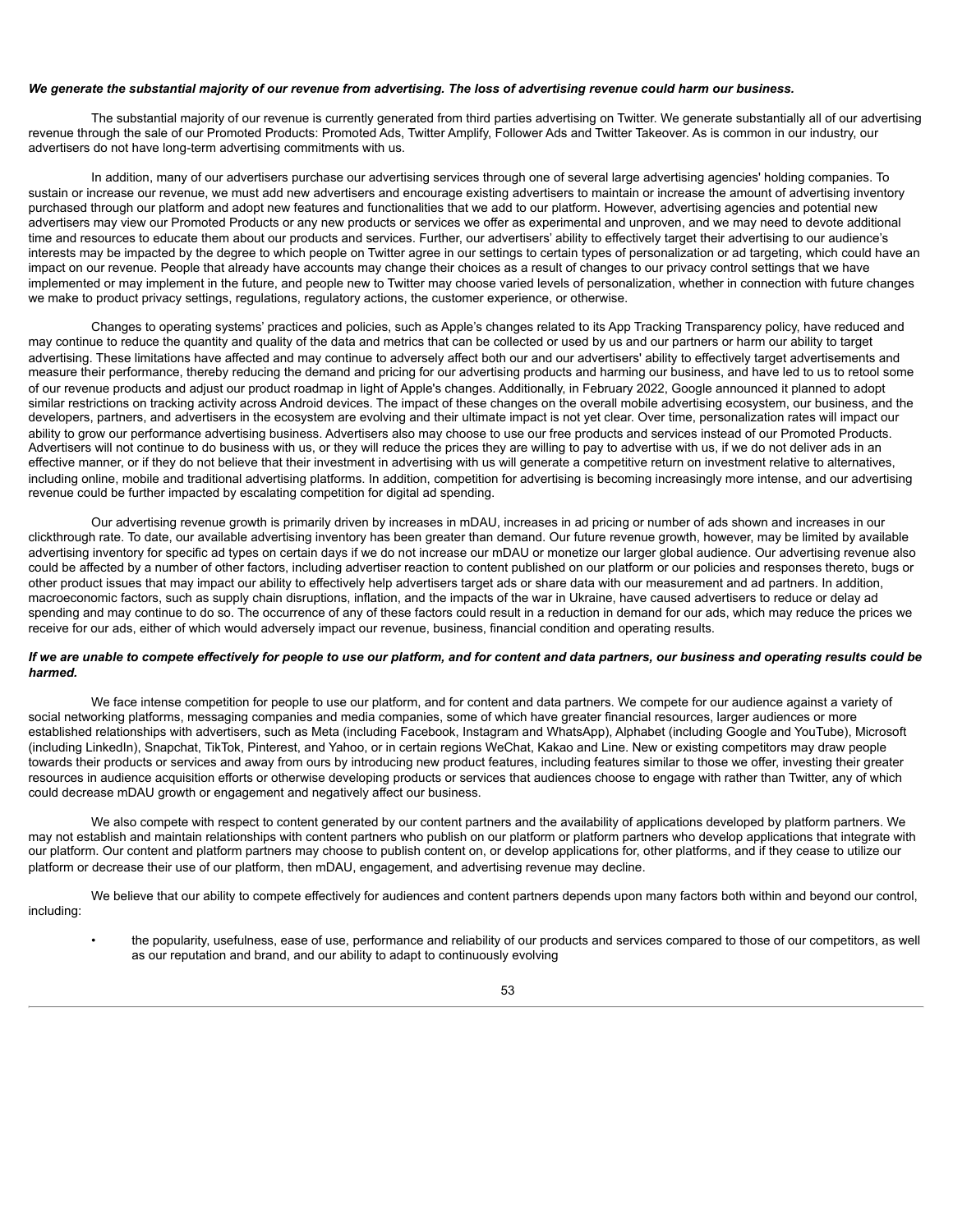preferences and expectations of people on Twitter, advertisers, content partners, platform partners and developers;

- the amount, quality and timeliness of content generated on our platform, including the relative mix of ads;
- the timing and market acceptance of our products and services;
- the prominence of our applications in application marketplaces and of our content in search engine results, as well as those of our competitors;
- our ability, in and of itself, and in comparison to the ability of our competitors, to develop new products and services and enhancements to existing products and services, and to maintain the reliability and security of our products and services as usage increases globally;
- changes mandated by, or that we elect to make to address legislation, regulatory authorities or litigation, including settlements, antitrust matters, consent decrees and privacy, data protection and cybersecurity laws and regulations, some of which may have a disproportionate effect on us compared to our competitors; and
- the continued adoption and monetization of our products and services internationally.

Additionally, there have been significant acquisitions and consolidation by and among our actual and potential competitors. We anticipate this trend of consolidation will continue, which will present heightened competitive challenges for our business. Acquisitions by our competitors may result in reduced functionality of our products and services. For example, following Facebook's acquisition of Instagram, Facebook disabled Instagram's photo integration with Twitter such that Instagram photos were no longer viewable within Tweets and people are instead re-directed to Instagram to view Instagram photos through a link within a Tweet. As a result, people who use Twitter may be less likely to click on links to Instagram photos in Tweets, and people who use Instagram may be less likely to Tweet or remain active on Twitter. Any similar elimination of integration with Twitter in the future, whether by Facebook or other competitors, may adversely impact our business and operating results. Consolidation may also enable our larger competitors to offer bundled or integrated products that feature alternatives to our platform and provide alternative opportunities for advertisers.

If we are not able to compete effectively for audience, content and platform partners, our mDAU and engagement would decline and our business and operating results would be materially and adversely impacted.

# *If we are unable to compete effectively for advertising spend, our business and operating results could be harmed.*

We face significant competition for advertiser spend. We compete against online and mobile businesses and traditional media outlets, such as television, radio and print, for advertising budgets. In order to grow our revenue and improve our operating results, we must increase our share of spending on advertising relative to our competitors, many of which are larger companies that offer more traditional and widely accepted advertising products. In addition, some of our larger competitors have substantially broader product or service offerings and leverage their relationships based on other products or services to gain additional share of advertising budgets.

We believe that our ability to compete effectively for advertiser spend depends upon many factors both within and beyond our control, including:

- the size and composition of our audience relative to those of our competitors;
- our ad targeting and measurement capabilities, and those of our competitors;
- the timing and market acceptance of our advertising services, and those of our competitors, including our ability to demonstrate to advertisers the value of our advertising services, particularly during the periods in which they are determining their budgets, which may be annually or biannually;
- our marketing and selling efforts, and those of our competitors;
- the pricing of our advertising services, including the actual or perceived return our advertisers receive from our advertising services, and those of our competitors; and
- our reputation and the strength of our brand relative to our competitors, including advertisers' perception of the health and safety of our platform.

If we are not able to compete effectively for advertiser spend, our mDAU and engagement would decline and our business and operating results would be materially and adversely impacted.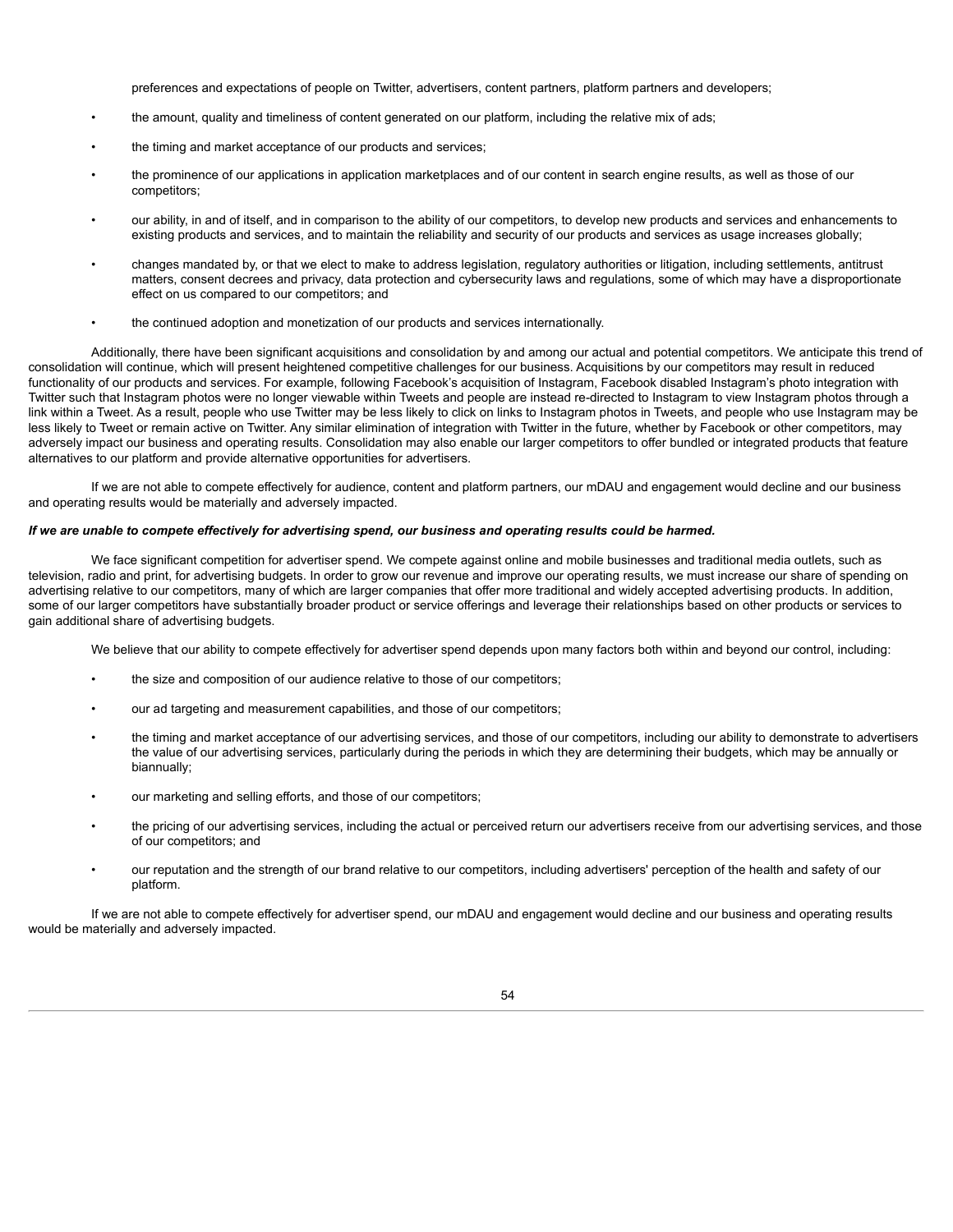#### *Our prioritization of the long-term health of our service may adversely impact our short-term operating results.*

We believe that our long-term success depends on our ability to improve the health of the public conversation on Twitter. We have made this one of our top priorities and have focused our efforts on improving the quality of that conversation, including by devoting substantial internal resources to our strategy. These efforts include the reduction of abuse, harassment, spam, manipulation and malicious automation on the platform, as well as a focus on improving information quality (including information around elections, the COVID-19 pandemic, and the war in Ukraine), and the health of conversation on Twitter. Some of the health initiatives that we have implemented as part of our ongoing commitment to a healthy public conversation have negatively impacted, and may in the future negatively impact, our publicly reported metrics in a few ways.

First, our health efforts include the removal of accounts pursuant to our terms and services that are abusive, spammy, fake or malicious, and these accounts may have been included in our mDAU, as well as actions taken to detect and challenge potentially automated, spammy or malicious accounts during the sign-up process. If we make a sudden improvement to one of the algorithms we use to detect spammy or suspicious behavior, we may remove a larger number of accounts as a result and impact the year-over-year average of mDAU growth. Additionally, we may remove certain influential accounts for violations of our terms of service and the removal of such accounts has in the past reduced and may in the future reduce our mDAU growth and engagement.

Second, we are also making active decisions to prioritize certain health-related initiatives over other near-term product improvements that may drive more usage of Twitter as a daily utility. These decisions may not be consistent with the short-term expectations of our advertising customers or investors and may not produce the long-term benefits that we expect, in which case our mDAU growth and engagement, our relationships with advertisers and our business and operating results could be harmed.

Our decision to invest in the long-term health of our service may not produce the long-term benefits that we expect, in which case our mDAU growth and engagement, our relationships with advertisers and our business and operating results would be adversely impacted, and may not be consistent with the expectations of investors, which could have a negative effect on the trading price of our common stock.

# *Our prioritization of innovations to improve the experience of people using our products and services and performance for advertisers in the long term may adversely impact our short-term operating results and our new or enhanced products, product features or services may fail to increase engagement on our platform or generate revenue.*

We encourage employees to quickly develop and help us launch new and innovative features. We focus on improving the experience for people using our products and services, which includes measures to help protect the privacy of people on Twitter. Similarly, we prioritize developing new and improved products and services for advertisers on our platform. We frequently make product, product feature and service decisions that may reduce our short-term operating results if we believe that the decisions are consistent with our goals to improve the long-term experience for people on Twitter and/or performance for advertisers, which we believe will improve our operating results over the long term. For example, in January 2022, we completed the sale of our MoPub business. The sale of MoPub enables us to focus on key areas of the business, including performance-based advertising, small and medium-sized business (SMB) offerings, and commerce initiatives on Twitter.

Our industry is subject to rapid and frequent changes in technology, evolving customer needs and the frequent introduction by our competitors of new and enhanced offerings. We must constantly assess the playing field and determine whether we need to improve or re-allocate resources amongst our existing products and services or create new ones (independently or in conjunction with third parties). Our ability to increase mDAU and engagement, attract content partners, advertisers and platform partners and generate revenue will depend on those decisions. We may introduce significant changes to our existing products and services or develop and introduce new and unproven products and services, including technologies with which we have little or no prior development or operating experience. For example, we are in the early stages of exploring additional potential revenue product opportunities that could, if successful, complement our advertising business in the future, although we do not expect any significant revenue attributable to these opportunities in the near-term and these opportunities may not prove successful at all. We are also continuing our work to increase the stability, performance and scale of our ads platform and our Mobile Application Promotion (MAP) product, and such work will take place over multiple quarters, and any positive revenue impact will be gradual in its impact.

If our decisions to invest in product innovations rather than short-term results do not produce the long-term benefits that we expect, and if our new or enhanced products, product features or services fail to engage people on Twitter, content partners and advertisers, we may fail to attract or retain mDAU or to generate sufficient revenue or operating profit to justify our investments, and our business, financial condition and operating results would be adversely impacted.

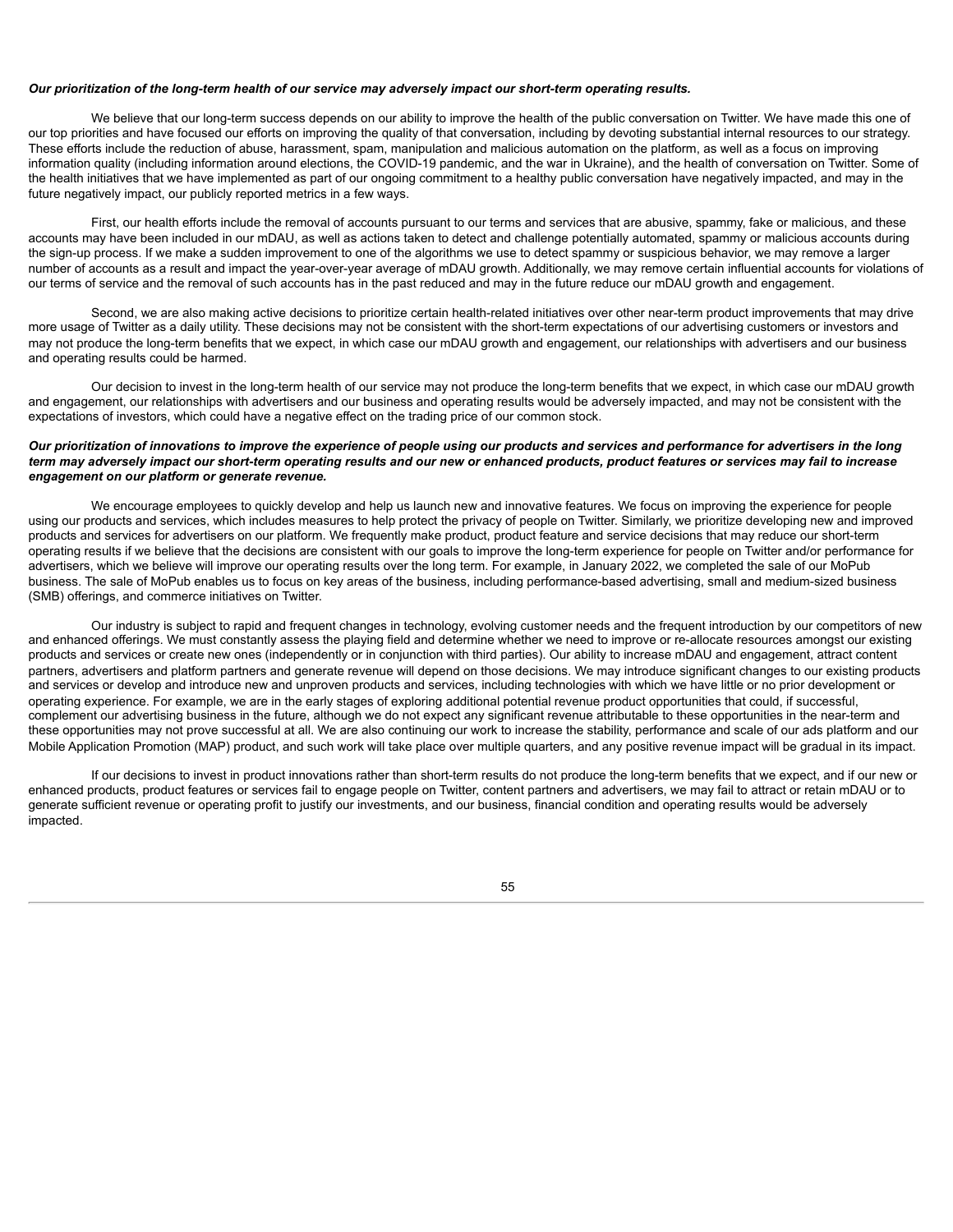# *If we are unable to maintain and promote our brand, our business and operating results may be harmed.*

We believe that maintaining and promoting our brand is critical to increasing mDAU, content partners and advertiser spend. Maintaining and promoting our brand will depend largely on our ability to continue to provide timely, useful, reliable and innovative products and services with a focus on a positive experience on Twitter, which we may not do successfully. We may introduce new features, products, services or terms of service that people on Twitter, content partners, advertisers or platform partners do not like, which may negatively affect our brand. Additionally, the actions of content partners may affect our brand if people do not have a positive experience using third-party applications or websites integrated with Twitter or that make use of Twitter content. We will also continue to experience media, legislative or regulatory scrutiny of our decisions regarding privacy, data protection, cybersecurity, content (including our removal of certain influential accounts for violations of our terms of service) and other issues, which may adversely affect our reputation and brand. Our brand may also be negatively affected by the actions of people that are hostile or inappropriate to other people, by accounts impersonating other people, by accounts identified as spam, by use or perceived use, directly or indirectly, of our products or services by people (including governments and government-sponsored actors) to disseminate information that may be viewed as misleading (or intended to manipulate people's opinions), by accounts introducing excessive amounts of spam on our platform, by third parties obtaining control over people's accounts, such as the security breach in July 2020 whereby attackers gained control of certain highly-visible accounts, or by other security or cybersecurity incidents. Maintaining and enhancing our brand may require us to make substantial investments and these investments may not achieve the desired goals.

Additionally, we and our executive leadership receive a high degree of media coverage around the world. Negative publicity about our company or executives, including about the quality and reliability of our products or of content shared on our platform, changes to our products, policies and services, our privacy, data protection, policy enforcement and cybersecurity practices (including actions taken or not taken with respect to certain accounts or reports regarding government surveillance or compliance with government legal requests), litigation, regulatory activity, the actions of certain accounts (including actions taken by prominent accounts on our platform or the dissemination of information that may be viewed as misleading or manipulative), even if inaccurate, could adversely affect our reputation. Such negative publicity and reputational harm could adversely affect mDAU and their confidence in and loyalty to our platform and could result in decreased revenue or increased costs to reestablish our brand, which would adversely impact our business, financial condition and operating results.

### *We depend on highly skilled personnel to grow and operate our business. If we are unable to hire, retain and motivate our personnel, we may not be able to grow effectively.*

Our future success and strategy will depend upon our continued ability to identify, hire, develop, motivate and retain highly skilled personnel. We depend on contributions from our employees, and, in particular, our senior management team, to execute efficiently and effectively. We do not have employment agreements other than offer letters with any member of our senior management or other key employees, and we do not maintain key person life insurance for any employee. We also face significant competition for experienced employees, whose talents are in high demand. As a result, we may not be able to retain our existing employees or hire new employees quickly enough to meet our needs.

From time to time, we have also experienced high voluntary attrition, and in those times, the resulting influx of new leaders and other employees has required us to expend time, attention and resources to recruit and retain talent, restructure parts of our organization and train and integrate new employees. In addition, to attract and retain skilled personnel, we have had to offer, and believe we will need to continue to offer, highly competitive compensation packages. We may need to invest significant amounts of cash and equity to attract and retain employees. and we may not realize sufficient return on these investments. In addition, changes to U.S. immigration and work authorization laws and regulations can be significantly affected by political forces and levels of economic activity. Our business may be materially and adversely affected if legislative or administrative changes to immigration or visa laws and regulations impair our hiring processes or projects involving personnel who are not citizens of the country where the work is to be performed. If we are not able to effectively attract and retain employees, we may not be able to innovate or execute quickly on our strategy and our ability to achieve our strategic objectives will be adversely impacted, and our business will be harmed.

We also believe that our culture and core values have been, and will continue to be, a key contributor to our success and our ability to foster the innovation, creativity and teamwork we believe we need to support our operations. We allow most of our employees to work where they feel most productive, whether that is working full-time from home, from a Twitter office or splitting their time between their home and a Twitter office. If we fail to effectively manage our hiring needs and successfully integrate our new hires, our efficiency and ability to meet our forecasts, as well as our culture, employee morale, productivity and retention, could suffer, and our business and operating results would be adversely impacted.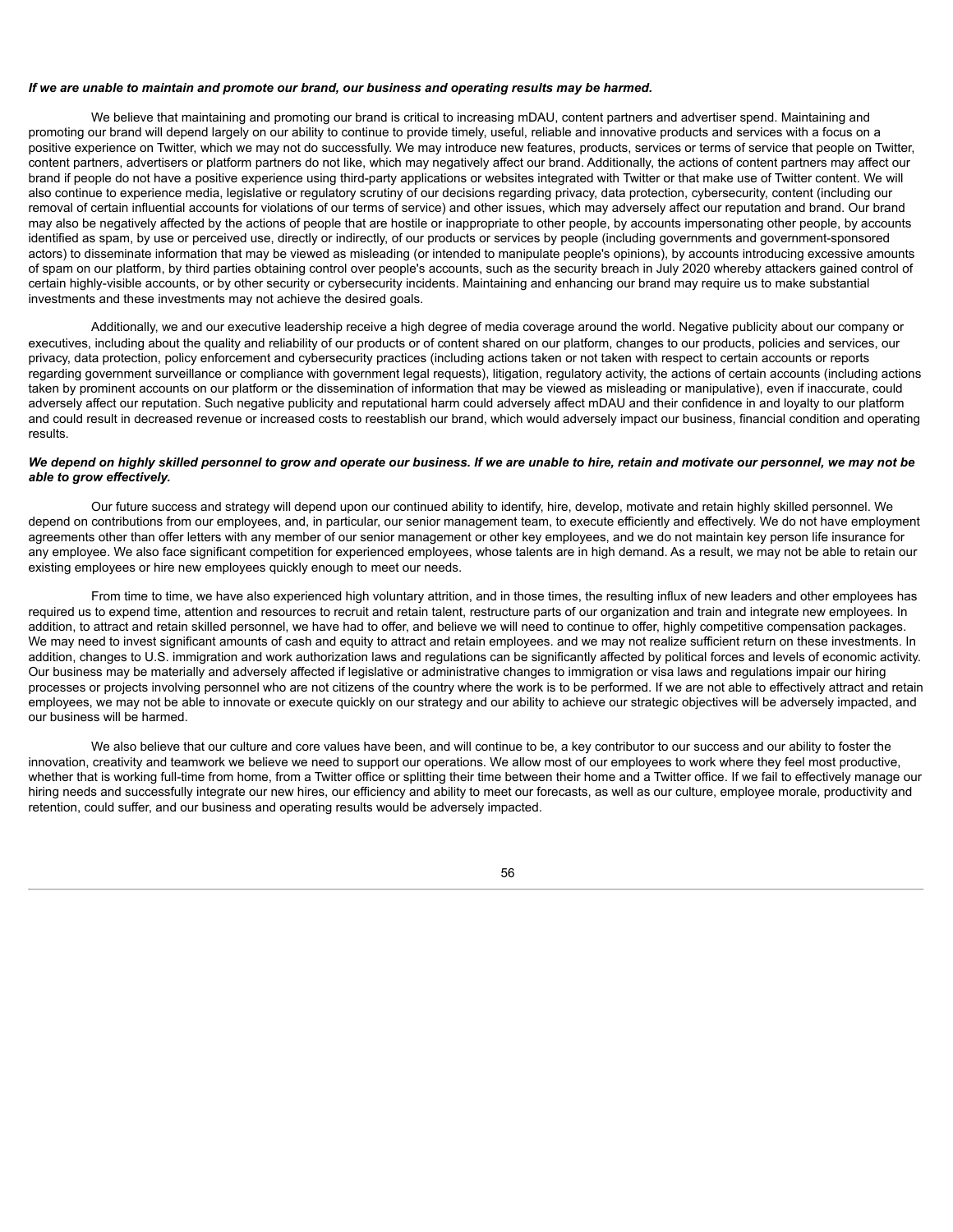# *Our products, mDAU growth, and engagement depend upon the availability of a variety of third-party services and systems and the effective interoperation with operating systems, networks, devices, web browsers and standards. We do not control all of these systems and cannot guarantee their availability, and we cannot guarantee that third parties will not take actions that harm our products or profitability.*

One of the reasons people come to Twitter every day is for real-time information, and our products and the success of our business is dependent upon the ability of people to access the Internet and the proper functioning of the various operating systems, platforms, and services upon which we rely. These systems are provided and controlled by factors outside of our control, including nation-state actors who may suppress or censor our products, and broadband and Internet access marketplace, including incumbent telephone companies, cable companies, mobile communications companies, government-owned service providers, device manufacturers and operating system providers. Any of these actors could take actions that degrade, disrupt or increase the cost of access to our products or services, which would, in turn, negatively impact our business. The adoption or repeal of any laws or regulations that adversely affect the growth, popularity or use of the Internet, including laws or practices limiting Internet neutrality, could decrease the demand for, or the usage of, our products and services, increase our cost of doing business and adversely affect our operating results. For example, access to Twitter is blocked in China, is restricted in Russia and has been intermittently blocked in Turkey in the past.

We also rely on other companies to maintain reliable network systems that provide adequate speed, data capacity and security. We utilize third-party cloud computing services in connection with certain aspects of our business and operations, and any disruption of, or interference with, our use of such cloud services could adversely impact our business and operations. As the Internet continues to experience growth in the number of consumers, frequency of use and amount of data transmitted, the Internet infrastructure that we rely on may be unable to support the demands placed upon it. The failure of the Internet infrastructure that we rely on, even for a short period of time, could undermine our operations and harm our operating results.

Furthermore, these systems, devices or software or services may experience changes, bugs or technical issues that may affect the availability of services or the accessibility of our products. We have experienced, and may in the future experience, service disruptions, outages and other performance problems due to a variety of factors, including infrastructure changes, human or software errors, hardware failure, capacity constraints due to an overwhelming number of people accessing our products and services simultaneously, computer viruses and denial of service or fraud or security attacks. In the past, we have experienced brief service outages during which Twitter.com and Twitter mobile clients were inaccessible as a result, in part, of software misconfigurations. Additionally, although we are investing significantly to improve the capacity, capability and reliability of our infrastructure, we are not currently serving traffic equally through our co-located data centers that support our platform. Accordingly, in the event of a significant issue at the data center supporting most of our network traffic, some of our products and services may become inaccessible to the public or the public may experience difficulties accessing our products and services. Any disruption or failure in our infrastructure could hinder our ability to handle existing or increased traffic on our platform, which could significantly harm our business.

The availability of these services are also dependent upon our relationships with third parties, which may change, including if they change their terms of service or policies that diminish the functionality of our products and services, make it difficult for people to access our content, limit our ability to target or measure the effectiveness of ads, impose fees related to our products or services or give preferential treatment to competitive products or services could adversely affect usage of our products and services. Additionally, some of our mobile carriers have experienced infrastructure issues due to natural disasters, which have caused deliverability errors or poor quality communications with our products. Because a majority of people on Twitter access our products and services through mobile devices, we are particularly dependent on the interoperability of our products and services with mobile devices and operating systems in order to deliver our products and services. We also may not be successful in developing relationships with key participants in the mobile industry or in developing products or services that operate effectively with these operating systems, networks, devices, web browsers and standards. Further, if the number of platforms for which we develop our product expands, it will result in an increase in our operating expenses. In order to deliver high quality products and services, it is important that our products and services work well with a range of operating systems, networks, devices, web browsers and standards that we do not control. In the event that it is difficult for people to access and use our products and services, particularly on their mobile devices, our mDAU growth and engagement could be harmed, and our business and operating results could be adversely impacted.

Our release of new products, product features and services on mobile devices is dependent upon and can be impacted by digital storefront operators, such as the Apple App Store and Google Play Store review teams, which decide what guidelines applications must operate under and how to enforce such guidelines. Such review processes can be difficult to predict and certain decisions may harm our business. Additionally, changes to operating systems' practices and policies, such as Apple's changes related to its App Tracking Transparency policy, have reduced and may continue to reduce the quantity and quality of the data and metrics that can be collected or used by us and our partners or our ability to target advertising. In February 2022, Google announced it planned to adopt similar restrictions on tracking activity across Android devices. These limitations have affected and may continue to adversely affect both our and our advertisers' ability to effectively target advertisements and measure their performance, thereby reducing the demand and pricing for our advertising products and harming our business.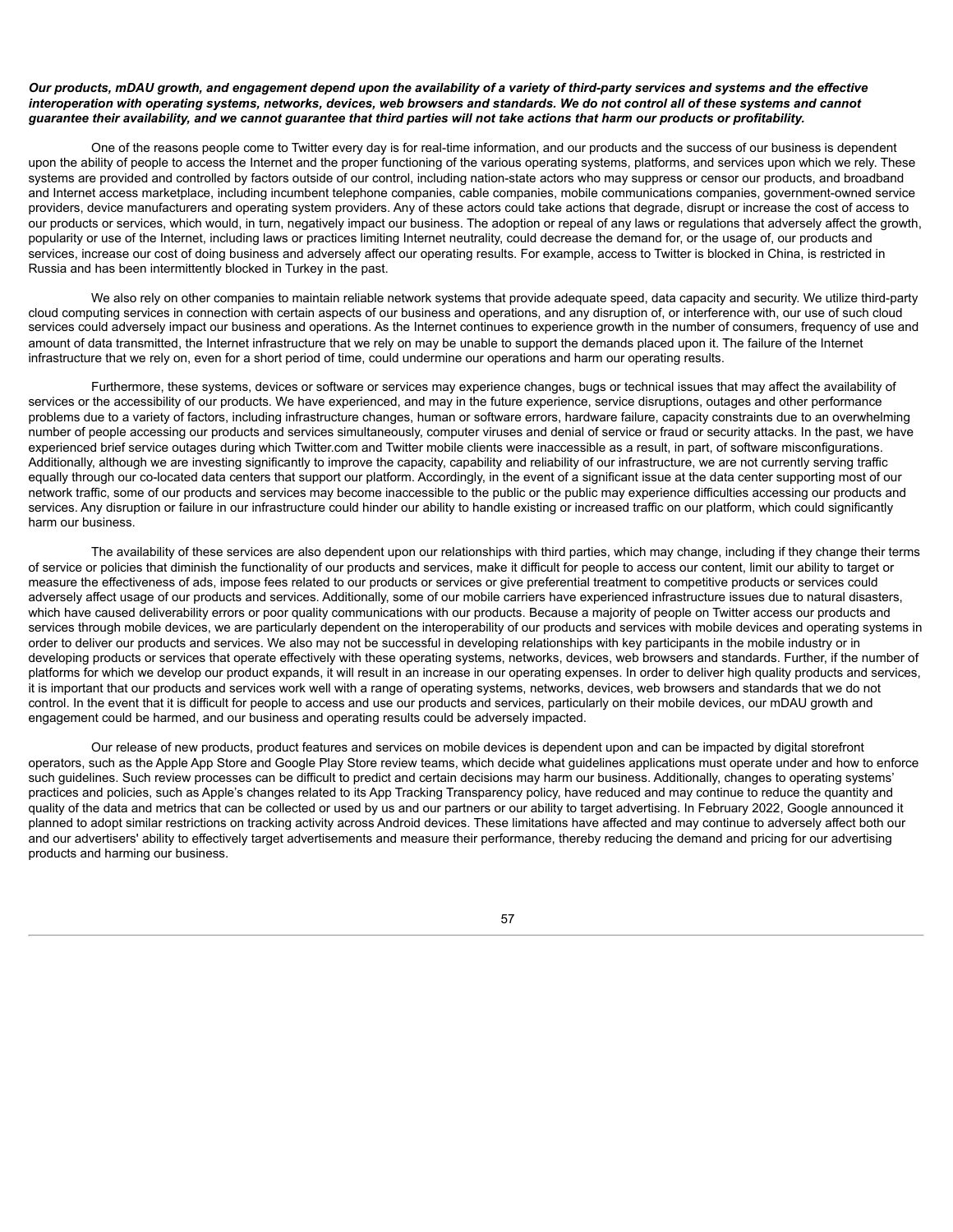#### *Spam and fake accounts could diminish the experience on our platform, which could damage our reputation and deter people from using our products and services.*

"Spam" on Twitter refers to a range of abusive activities that are prohibited by our terms of service and is generally defined as unsolicited, repeated actions that negatively impact other people with the general goal of drawing attention to a given account, site, product or idea. This includes posting large numbers of unsolicited mentions of an account, duplicate Tweets, malicious automation, misleading links (e.g., to malware or "click-jacking" pages) or other false or misleading content, and aggressively following and unfollowing accounts, adding accounts to lists, sending invitations, Retweeting and liking Tweets to inappropriately attract attention. Our terms of service prohibit the creation of serial or bulk accounts, both manually or using automation, for disruptive or abusive purposes, such as to Tweet spam or to artificially inflate the popularity of accounts seeking to promote themselves on Twitter. Although we continue to invest resources to reduce spam and fake accounts on Twitter, which includes our investments to improve the health of the public conversation on Twitter, we expect spammers will continue to seek ways to act inappropriately on our platform. In addition, we expect that increases in the number of accounts on our platform will result in increased efforts by spammers to misuse our platform. We continuously combat spam and fake accounts, including by suspending or terminating accounts we believe to be spammers and launching algorithmic changes focused on curbing abusive activities. Our actions to combat spam and fake accounts require significant resources and time. If spam and fake accounts increase on Twitter, this could hurt our reputation for delivering relevant content or reduce mDAU growth rate and mDAU engagement and result in continuing operational cost to us.

### *Our products may contain errors or our security measures may be breached, resulting in the exposure of private information. Our products and services may be subject to attacks that degrade or deny the ability of people to access our products and services. These issues may result in the perception that our products and services are not secure, and people on Twitter and advertisers may curtail or stop using our products and services and our business and operating results could be harmed.*

Our products and services involve the storage and transmission of people's and advertisers' information, and security incidents, including those caused by unintentional errors and those intentionally caused by third parties, may expose us to a risk of loss of this information, litigation, increased security costs and potential liability. We and our third-party service providers experience cyber-attacks of varying degrees on a regular basis. We expect to incur significant costs in an effort to detect and prevent security breaches and other security-related incidents, including those that our third-party suppliers and service providers may suffer, and we may face increased costs in the event of an actual or perceived security breach or other security-related incident. In particular, the COVID-19 pandemic has increased the opportunities available to criminals, as more companies and individuals work online, and as such, the risk of a cybersecurity incident potentially occurring has increased. In addition, the risk of state-supported and geopolitical-related cybersecurity incidents may increase in connection with the war in Ukraine. We cannot provide assurances that our preventative efforts will be successful. If an actual or perceived breach of our security occurs, the market perception of the effectiveness of our security measures could be harmed, people on Twitter and our advertisers may be harmed, lose trust and confidence in us, decrease the use of our products and services or stop using our products and services in their entirety. We may also incur significant legal and financial exposure, including legal claims, higher transaction fees and regulatory fines and penalties. Any of these actions could have a material and adverse effect on our business, reputation and operating results. While our insurance policies include liability coverage for certain of these matters, if we experienced a significant security incident, we could be subject to liability or other damages that exceed our insurance coverage.

Our products and services incorporate complex software and we encourage employees to quickly develop and help us launch new and innovative features. Our software, including any open source software that is incorporated into our code, has contained, and may now or in the future contain, errors, bugs or vulnerabilities. For example, in 2019, we discovered, and took steps to remediate, bugs that primarily affected our legacy MAP product, impacting our ability to target ads and share data with our measurement and ad partners. We also discovered that certain personalization and data settings were not operating as expected. As was the case with these errors, errors in our software code may only be discovered after the product or service has been released. Errors, vulnerabilities, or other design defects within the software on which we rely may result in a negative experience for people on Twitter, partners and advertisers who use our products, delay product introductions or enhancements, result in targeting, measurement, or billing errors, compromise our ability to protect the data of the people on Twitter and/or our intellectual property or lead to reductions in our ability to provide some or all of our services. We have policies and procedures in place to address security as part of our software development, testing, evaluation, and deployment process. Additionally, we have implemented and maintain vulnerability scanning and management policies and procedures, including a bug bounty program. However, these measures may not be sufficient in all cases. Any errors, bugs or vulnerabilities discovered in our code after release could result in damage to our reputation, loss of accounts, loss of content or platform partners, loss of advertisers or advertising revenue or liability for damages or other relief sought in lawsuits, regulatory inquiries or other proceedings, any of which could adversely impact our business and operating results.

Our products operate in conjunction with, and we are dependent upon, third-party products and components across a broad ecosystem. There have been and may continue to be significant attacks on certain third-party providers, and we cannot guarantee that our or our third-party providers' systems and networks have not been breached or that they do not contain exploitable defects or bugs that could result in a breach of or disruption to our systems and networks or the systems and networks of third parties that support us and our services. If there is a security vulnerability, error, or other bug in one of these thirdparty products or components and if there is a security exploit targeting them, we could face increased costs, liability claims, reduced revenue, or harm to our reputation or competitive position. The natural sunsetting of third-party products and operating systems that we use requires that our infrastructure teams reallocate time and attention to migration and updates, during which period potential security vulnerabilities could be exploited.

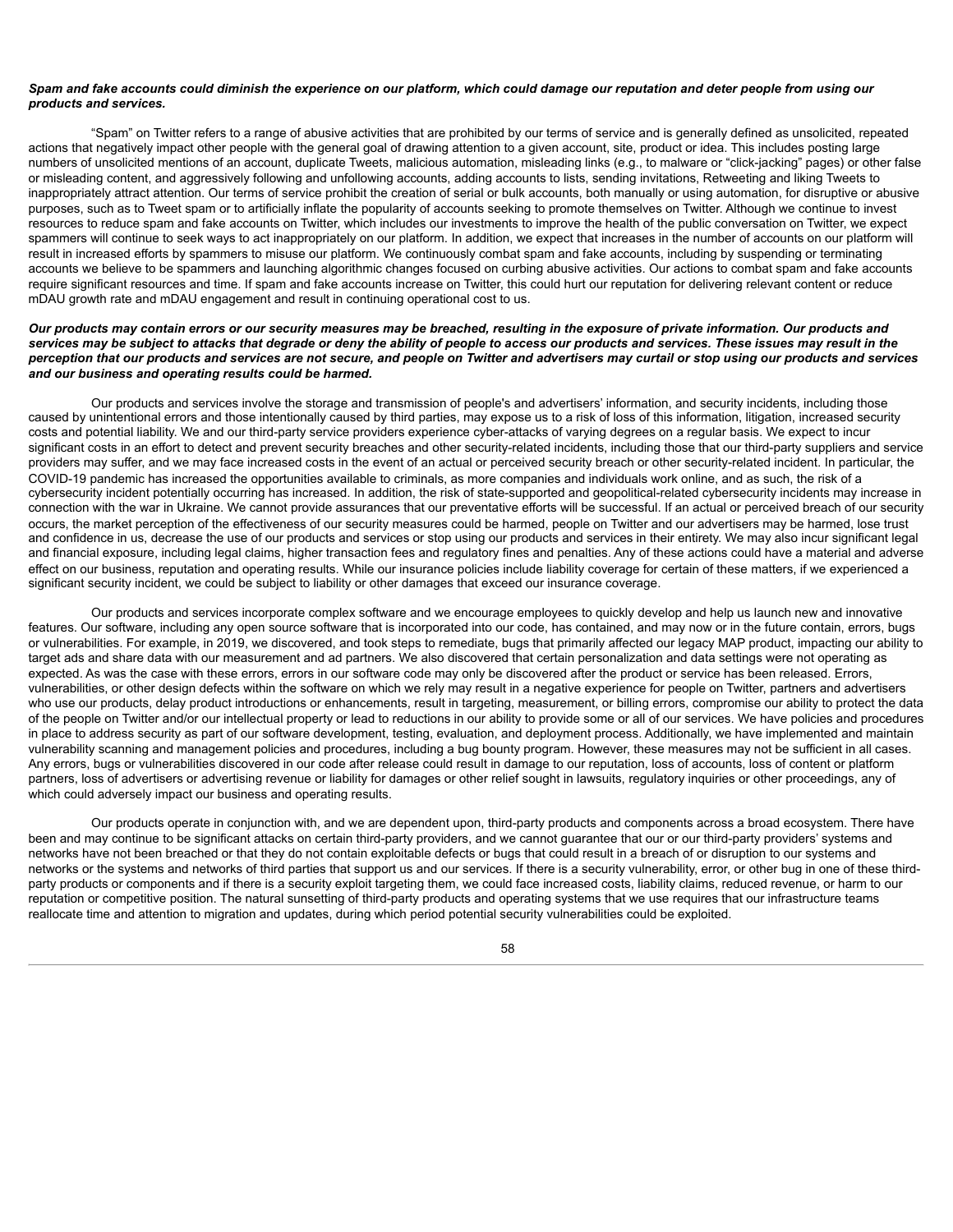Unauthorized parties may also gain access to Twitter handles and passwords without attacking Twitter directly and, instead, access people's accounts by using credential information from other recent breaches, using malware on victim machines that are stealing passwords for all sites, or a combination of both. In addition, some of our developers or other partners, such as third-party applications to which people have given permission to Tweet on their behalf, may receive or store information provided by us or by people on Twitter through mobile or web applications integrated with us. If these third parties or developers fail to adopt or adhere to adequate data security practices, or in the event of a breach of their networks, our data or data of people on Twitter may be improperly accessed, used or disclosed. Unauthorized parties have obtained, and may in the future obtain, access to our data, data of people on Twitter or our advertisers' data. Any systems failure or actual or perceived compromise of our security that results in the unauthorized access to or release of data of people on Twitter or our advertisers' data, such as credit card data, could significantly limit the adoption of our products and services, as well as harm our reputation and brand and, therefore, our business.

Our security measures may also be breached due to employee error, malfeasance or otherwise. Additionally, outside parties may attempt to fraudulently induce employees, people on Twitter, or advertisers to disclose sensitive information in order to gain access to our data, data of people on Twitter or advertisers' data, or may otherwise obtain access to such data or accounts. Since people on Twitter and our advertisers may use Twitter to establish and maintain online identities, unauthorized communications from Twitter accounts that have been compromised may damage their personal security, reputations and brands as well as our reputation and brand. Because the techniques used to obtain unauthorized access, disable or degrade service or sabotage systems change frequently and often are not recognized until launched against a target, we may be unable to anticipate these techniques or to implement adequate preventative measures.

For example, in July 2020, we became aware of what we believe to be a coordinated social engineering attack by people who successfully targeted one or more of our employees with access to internal systems and tools. The attackers used this access to target a small group of accounts (130) and to gain control of a subset of these accounts and send Tweets from those accounts and access non-public information relating to at least some of those accounts. This security breach may have harmed the people and accounts affected by it. It may also impact the market perception of the effectiveness of our security measures, and people may lose trust and confidence in us, decrease the use of our products and services or stop using our products and services in their entirety. It may also result in damage to our reputation, loss of accounts, loss of content or platform partners, loss of advertisers or advertising revenue, or legal and financial exposure, including legal claims, regulatory inquiries or other proceedings. Any of these effects could have a material and adverse impact on our business, reputation and operating results.

#### *Our international operations are subject to increased challenges and risks.*

We have offices and employees around the world and our products and services are available in multiple languages. However, our ability to manage our business, monetize our products and services and conduct our operations internationally requires considerable management attention and resources and is subject to the particular challenges of supporting a rapidly growing business in an environment of multiple languages, cultures, customs, legal and regulatory systems, alternative dispute systems and commercial markets. Our international operations have required and will continue to require us to invest significant funds and other resources. Operating internationally subjects us to new risks and may increase risks that we currently face, including risks associated with:

- recruiting and retaining talented and capable employees in foreign countries and maintaining our company culture across all geographies;
- providing our products and services and operating across a significant distance, in different languages and among different cultures, including the potential need to modify our products, services, content and features to ensure that they are culturally relevant in different countries;
- increased competition from largely regional websites, mobile applications and services that provide real-time communications and have strong positions in particular countries, which have expanded and may continue to expand their geographic footprint;
- differing and potentially lower levels of mDAU growth, engagement and ad engagement in new and emerging geographies;
- different levels of advertiser demand, including fluctuations in advertiser demand due to regional activities, regional economic effects of the COVID-19 pandemic and political upheaval;
- greater difficulty in monetizing our products and services, including costs to adapt our products and services in light of the manner in which people access Twitter in such jurisdictions, such as the use of feature phones in certain emerging markets such as India and Pakistan, and challenges related to different levels of Internet access or mobile device adoption in different jurisdictions;
- compliance with applicable foreign laws and regulations, including laws and regulations with respect to privacy, data protection, data localization, cybersecurity, taxation, consumer protection, copyright, fake news, hate speech, spam and content, as well as laws regarding the environment and climate change, and the risk of penalties to the people who use our products and services and individual members of management if our practices are deemed to be out of compliance;

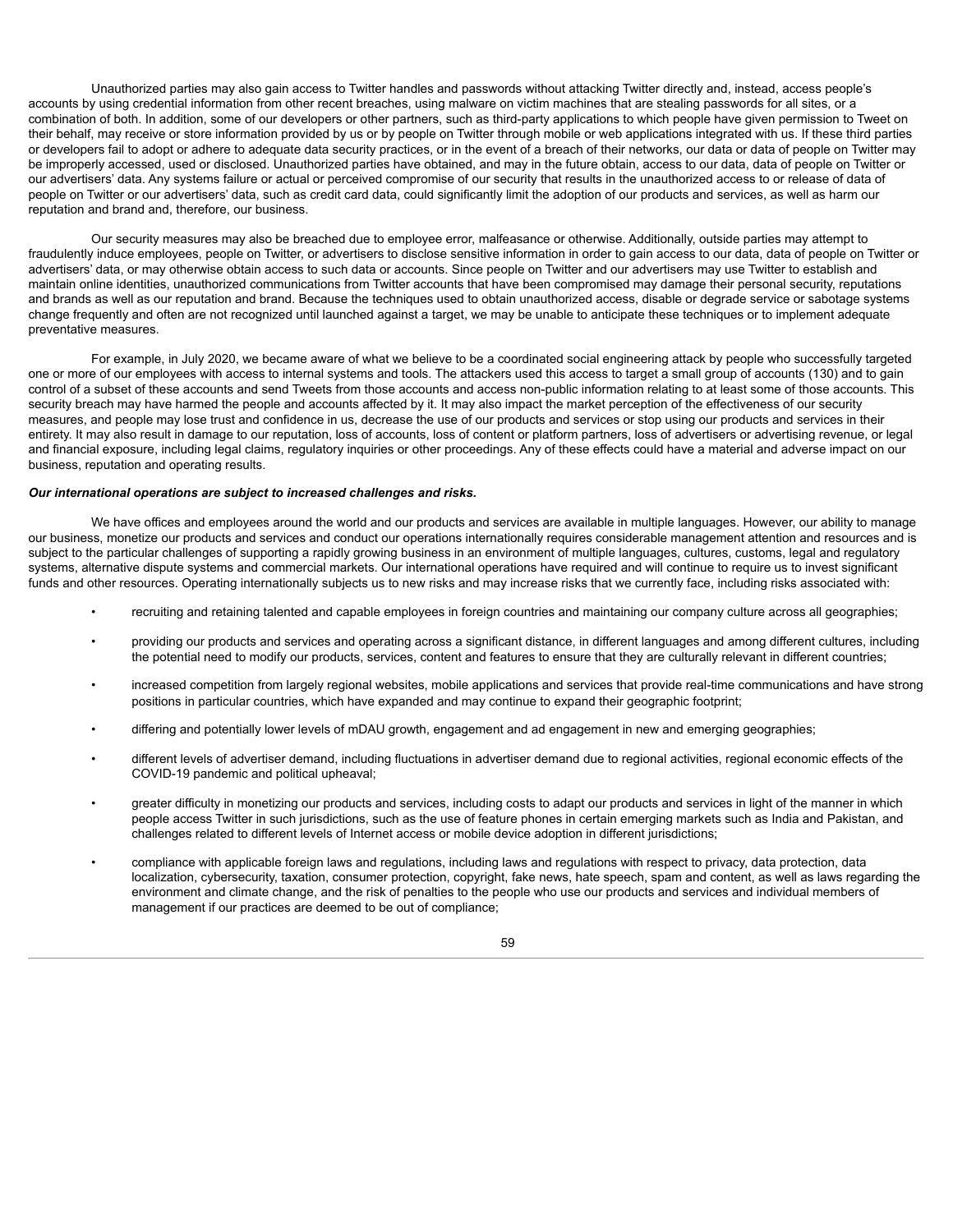- actions by governments or others to restrict access to Twitter or censor content on Twitter, such as how domestic Internet service providers in China have blocked access to Twitter and other countries, including Russia, Iran, Libya, Pakistan, Turkey, Syria and Nigeria, have intermittently restricted access to Twitter, whether these actions are taken for political reasons, in response to decisions we make regarding governmental requests or content generated by people on Twitter, or otherwise;
- actions by governments or others that may result in Twitter being unable or unwilling to continue to operate in a particular country or jurisdiction;
- longer payment cycles in some countries;
- credit risk and higher levels of payment fraud;
- operating in jurisdictions that do not protect intellectual property rights to the same extent as the United States;
- compliance with anti-bribery laws including, without limitation, compliance with the Foreign Corrupt Practices Act and the U.K. Bribery Act, including by our business partners;
- currency exchange rate fluctuations, as we conduct business in currencies other than U.S. dollars but report our operating results in U.S. dollars and any foreign currency forward contracts into which we enter may not mitigate the impact of exchange rate fluctuations;
- foreign exchange controls that might require significant lead time in setting up operations in certain geographic territories and might prevent us from repatriating cash earned outside the United States;
- political and economic instability in some countries, including the war in Ukraine;
- double taxation of our international earnings and potentially adverse tax consequences due to changes in the tax laws of the United States or the foreign jurisdictions in which we operate; and
- higher costs of doing business internationally, including increased accounting, travel, infrastructure and legal compliance costs.

If our revenue from our international operations, and particularly from our operations in the countries and regions where we have focused our spending, does not exceed the expense of establishing and maintaining these operations, our business and operating results will suffer. In addition, mDAU may grow more rapidly than revenue in international regions where our monetization of our products and services is not as developed. If we are unable to successfully expand our business, manage the complexity of our global operations or monetize our products and services internationally, it could adversely impact our business, financial condition and operating results.

# *The COVID-19 pandemic has disrupted and harmed, and may in the future disrupt and harm, our business, financial condition and operating results. We are unable to predict the extent to which it may impact our business, financial condition and operating results and the achievement of our strategic objectives in the future.*

Our business, operations and financial performance have been, and may in the future be, negatively impacted by the COVID-19 pandemic and related public health responses, such as travel bans, restrictions, social distancing requirements and shelter-in-place orders. The pandemic and these related responses have caused, and may in the future cause, decreased advertiser demand for our platform, global slowdown of economic activity, disruptions of major events, volatility and disruption of financial markets, and changes in consumer behavior.

Our past results may not be indicative of our future performance, and historical trends in revenue, income (loss) from operations, net income (loss), and net income (loss) per share may differ materially. For example, to the extent the pandemic continues to disrupt economic activity globally, it could adversely affect our business, financial condition and operating results through prolonged decreases in advertising spend, credit deterioration of our customers, depressed economic activity, or declines in capital markets. The impacts of the COVID-19 pandemic, including supply chain constraints, labor shortages and inflation, have caused advertisers in a variety of industries to be cautious in their spending, and in 2021 and the first quarter of 2022 had a modest negative impact on, and may negatively impact in future periods, our advertising revenue. While the economy is reopening in various parts of the world, some countries and locations are reinstating lockdowns and other restrictions that make a full recovery difficult to predict. We continue to monitor the evolving situation and guidance from international and domestic authorities, including federal, state and local public health authorities, and there may be developments outside our control requiring us to adjust our operating plan.

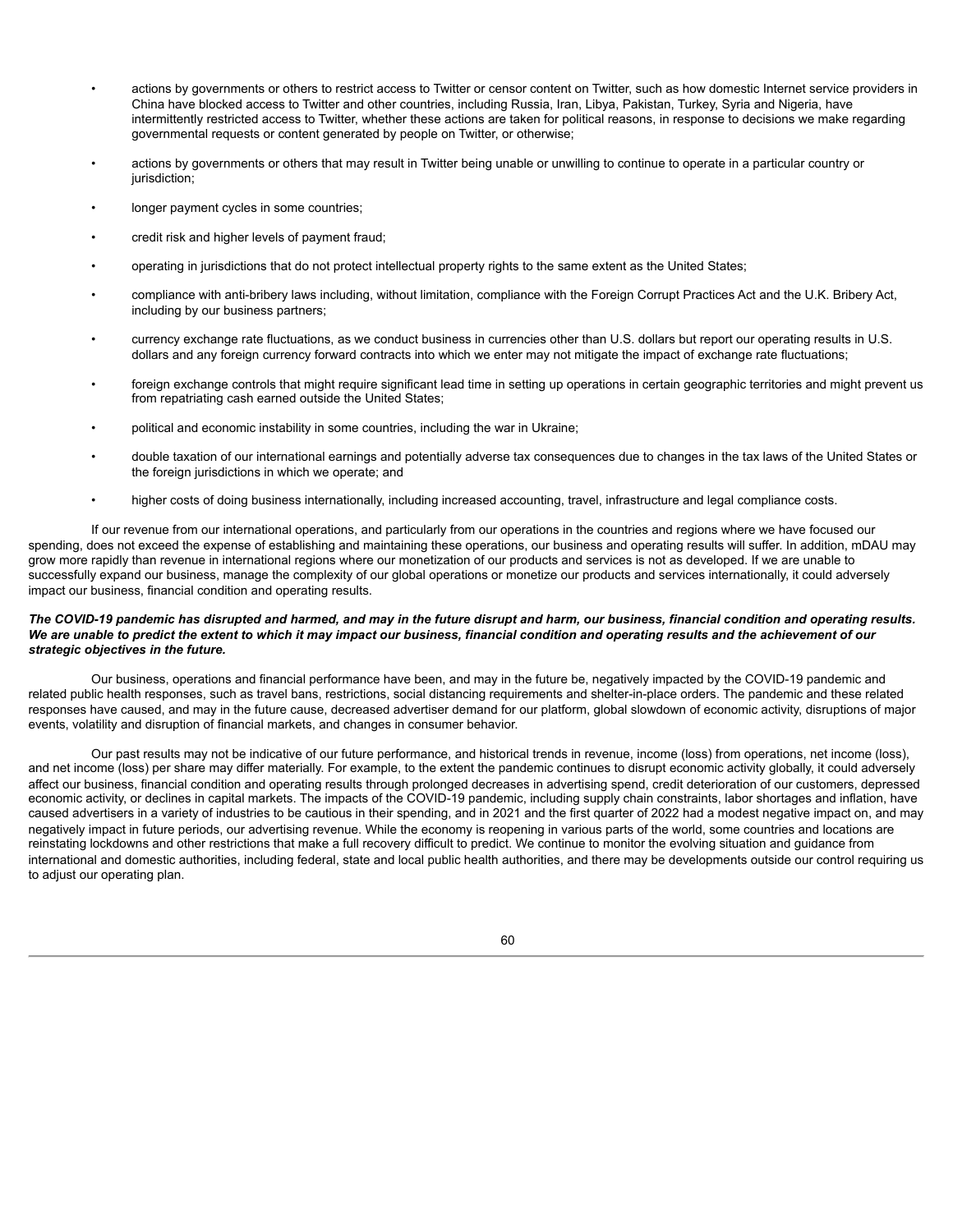## *We have incurred significant operating losses in the past, and we may not be able to maintain profitability or accurately predict fluctuations in our operating results from quarter to quarter.*

While we have been profitable on a generally accepted accounting principles in the United States (GAAP) basis at times, our quarterly operating results have fluctuated in the past and will fluctuate in the future. As a result, our past quarterly operating results are not necessarily indicators of future performance. Our operating results in any given quarter have been and can be influenced by numerous factors, many of which we are unable to predict or are outside of our control, including:

- our ability to attract and retain mDAU, advertisers, content partners and platform partners;
- the occurrence of planned significant events or changes to the timing of events, such as major sporting events, political elections, or awards shows, or unplanned significant events, such as natural disasters and political revolutions, as well as seasonality which may differ from our expectations;
- the impacts of the COVID-19 pandemic and governmental and business actions in response thereto on the global economy;
- the pricing of our advertising services or data licensing, and our ability to maintain or improve revenue and margins;
- the development and introduction of new products or services, changes in features of existing products or services or de-emphasis or termination of existing products, product features or services;
- the actions of our competitors;
- increases in research and development, marketing and sales and other operating expenses that we may incur to grow and expand our operations and to remain competitive, including stock-based compensation expense and costs related to our technology infrastructure;
- costs related to the acquisition or divestiture of businesses, talent, technologies or intellectual property, including potentially significant amortization costs;
- changes as a result of acquisitions or dispositions of assets or businesses;
- system failures resulting in the inaccessibility of our products and services;
- actual or perceived privacy or cybersecurity breaches or incidents, and the costs associated with remediating any such breaches or incidents;
- adverse litigation judgments, settlements or other litigation-related costs, and the fees associated with investigating and defending claims;
- changes in the legislative or regulatory environment, including with respect to security, tax, privacy, data protection, or content, or enforcement by government regulators, including fines, orders or consent decrees;
- changes in reserves or other non-cash credits or charges, such as establishment or releases of deferred tax assets valuation allowance, impairment charges or purchase accounting adjustments;
- changes in our expected estimated useful life of property and equipment and intangible assets;
- fluctuations in currency exchange rates and changes in the proportion of our revenue and expenses denominated in foreign currencies;
- changes in U.S. generally accepted accounting principles; and
- changes in global or regional business or macroeconomic conditions, including the impacts of the war in Ukraine.

In January 2022, we completed the sale of our MoPub business. The sale of MoPub enables us to concentrate more of our efforts on the significant opportunity for performance-based advertising, SMB offerings, and commerce initiatives on Twitter.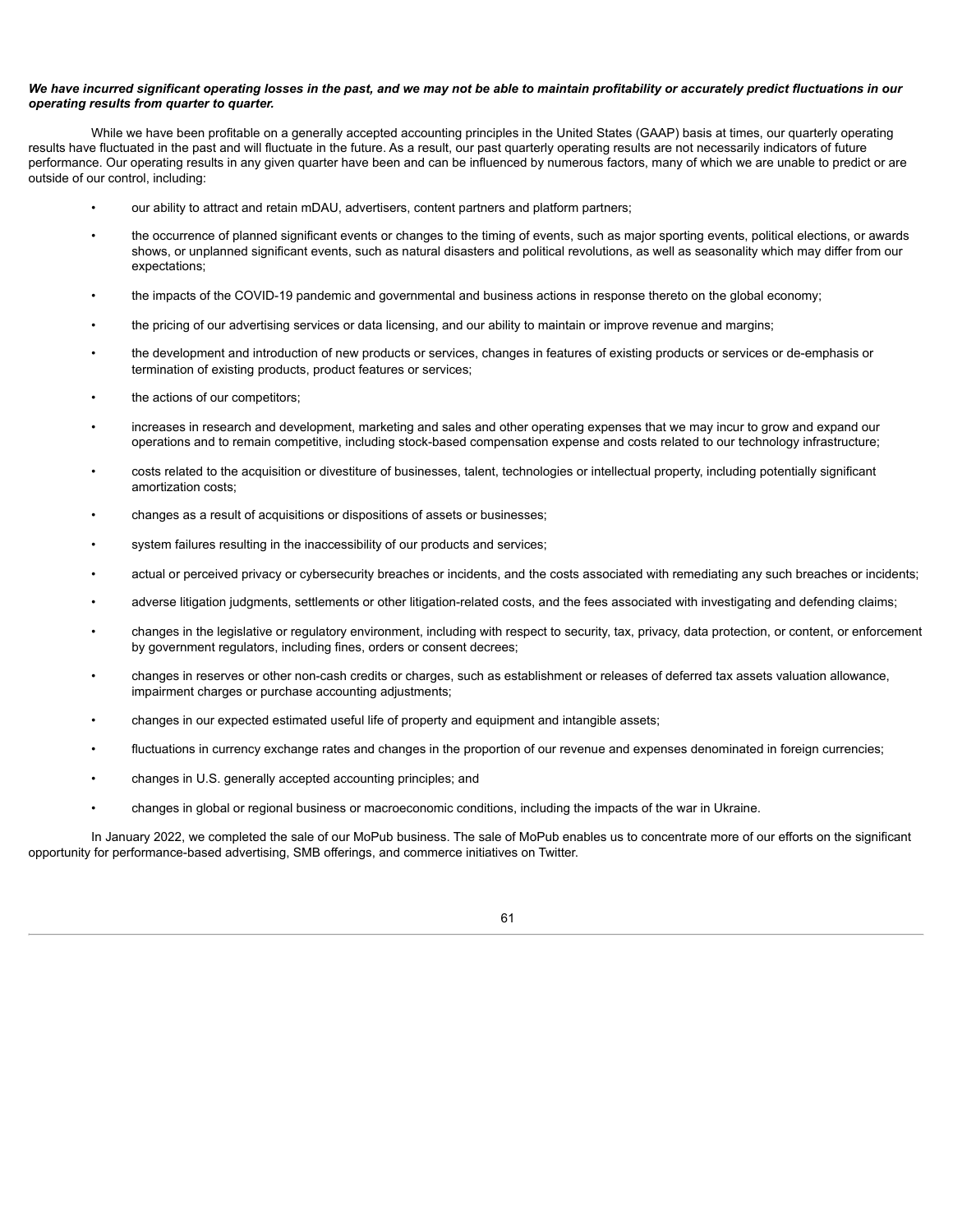Given the rapidly evolving markets in which we compete, our historical operating results may not be useful to you in predicting our future operating results. If our revenue growth rate slows, we expect that the seasonality in our business may become more pronounced and may in the future cause our operating results to fluctuate. For example, advertising spending is traditionally seasonally strong in the fourth quarter of each year, and we believe that this seasonality affects our quarterly results, which generally reflect higher sequential advertising revenue growth from the third to fourth quarter compared to sequential advertising revenue growth from the fourth quarter to the subsequent first quarter. Additionally, certain new revenue products or product features may carry higher costs relative to our other products, which may decrease our margins, and we may incur increased costs to scale our operations if mDAU and engagement on our platform increase. If we are unable to generate adequate revenue growth and to manage our expenses, we may incur significant losses in future periods and may not be able to maintain profitability.

# *We rely on assumptions and estimates to calculate certain of our key metrics, and real or perceived inaccuracies in such metrics may harm our reputation and negatively affect our business.*

We calculate our mDAU using internal company data that has not been independently verified. While these numbers are based on what we believe to be reasonable calculations for the applicable period of measurement, there are inherent challenges in measuring mDAU and mDAU engagement. For example, there are a number of false or spam accounts in existence on our platform. We estimate that the average of false or spam accounts during the first quarter of 2022 continued to represent fewer than 5% of our mDAU during the quarter. However, this estimate is based on an internal review of a sample of accounts and we apply significant judgment in making this determination. As such, our estimation of false or spam accounts may not accurately represent the actual number of such accounts, and the actual number of false or spam accounts could be higher than we have currently estimated. We are continually seeking to improve our ability to estimate the total number of spam accounts and eliminate them from the calculation of our mDAU, but we otherwise treat multiple accounts held by a single person or organization as multiple accounts for purposes of calculating our mDAU because we permit people and organizations to have more than one account. Additionally, some accounts used by organizations are used by many people within the organization. As such, the calculations of our mDAU may not accurately reflect the actual number of people or organizations using our platform. We regularly review and may adjust our processes for calculating our internal metrics to improve their accuracy. Our measures of mDAU growth and engagement may differ from estimates published by third parties or from similarly-titled metrics of our competitors due to differences in methodology. If advertisers, content or platform partners or investors do not perceive our metrics to be accurate representations of our total accounts or mDAU engagement, or if we discover material inaccuracies in our metrics, our reputation may be harmed and content partners, advertisers and platform partners may be less willing to allocate their budgets or resources to our products and services, which could negatively affect our business and operating results. Further, as our business develops, we may revise or cease reporting metrics if we determine that such metrics are no longer accurate or appropriate measures of our performance. If investors, analysts or customers do not believe our reported measures, such as mDAU, are sufficient or accurately reflect our business, we may receive negative publicity and our operating results may be adversely impacted.

# *Our business is subject to the risks of earthquakes, fire, power outages, floods and other catastrophic events, and to interruption by man-made problems such as terrorism.*

A significant natural disaster, such as the COVID-19 pandemic or an earthquake, fire, flood or significant power outage could have a material adverse impact on our business, operating results, and financial condition. For example, the COVID-19 pandemic led to certain business disruptions, including travel bans and restrictions, shelter-in-place orders and the postponement or cancellation of major events, which adversely affected demand for our advertising products and the economy as a whole, and which may have an adverse effect on our business, financial condition and operating results in the future. We have offices and a significant number of employees in the San Francisco Bay Area, a region known for seismic activity. Additionally, despite any precautions we may take, the occurrence of a natural disaster or other unanticipated problems at our data centers could result in lengthy interruptions in our services. In addition, our employees, offices, and infrastructure have recently been the subject of increased threats by extremists. Acts of terrorism and other geo-political unrest, including the ongoing war in Ukraine, could cause disruptions in our business. All of the aforementioned risks may be further increased if our disaster recovery plans prove to be inadequate. We have implemented a disaster recovery program, which allows us to move production to a back-up data center in the event of a catastrophe. Although this program is functional, we do not currently serve network traffic equally from each data center, so if our primary data center shuts down, there will be a period of time that our products or services, or certain of our products or services, will remain inaccessible or people may experience severe issues accessing our products and services. We do not carry business interruption insurance sufficient to compensate us for the potentially significant losses, including the potential harm to our business that may result from interruptions in our ability to provide our products and services. Any such natural disaster or man-made problem could adversely impact our business, financial condition and operating results.

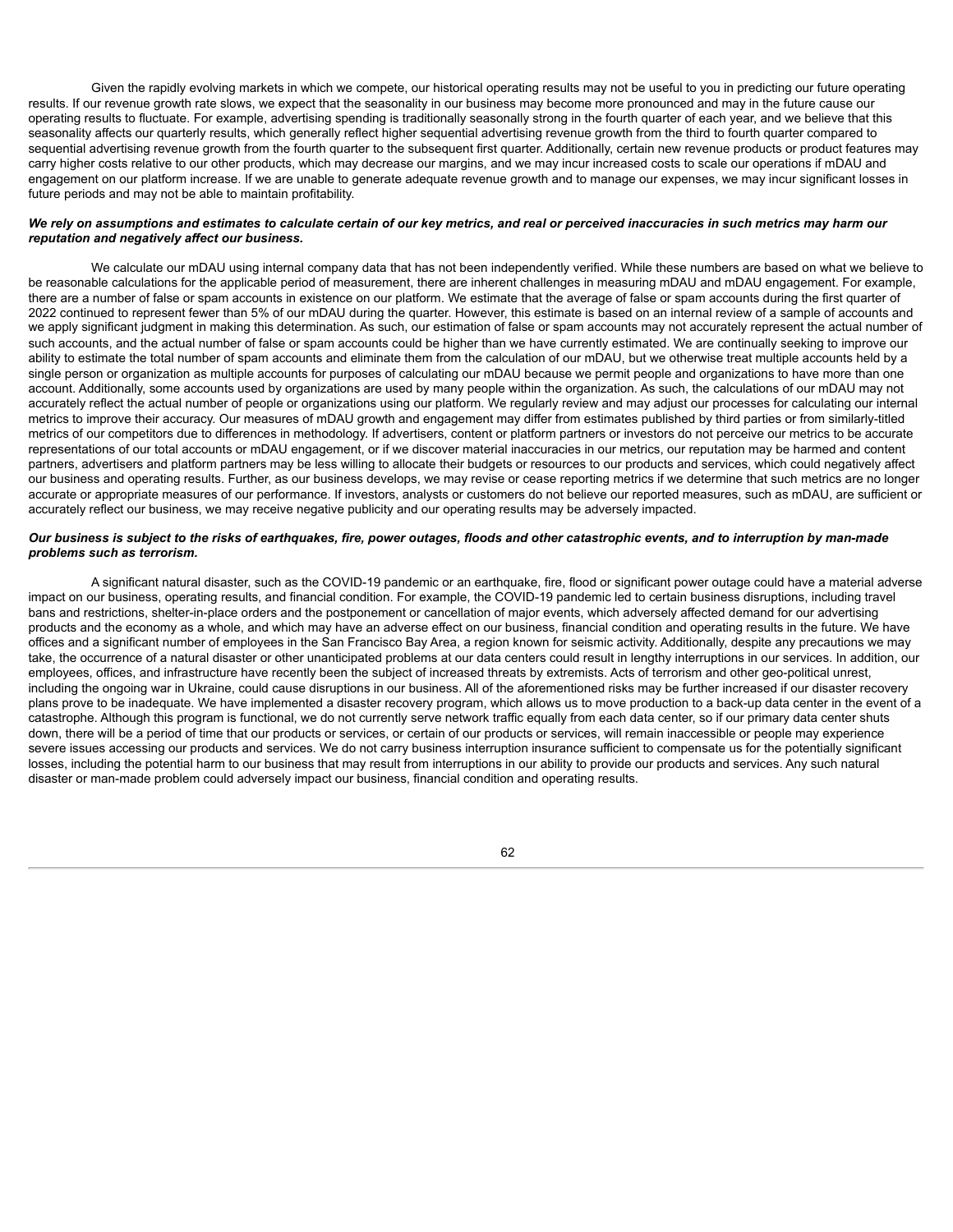# **Intellectual Property and Technology**

### *Our business and operating results may be harmed by our failure to timely and effectively scale and adapt our existing technology and infrastructure.*

As accounts generate more content, including photos and videos hosted by Twitter, we may be required to expand and adapt our technology and infrastructure to continue to reliably store, serve and analyze this content. It may become increasingly difficult to maintain and improve the performance of our products and services, especially during peak usage times, as our products and services become more complex and our account traffic increases. In addition, because we lease our data center facilities, we cannot be assured that we will be able to expand our data center infrastructure to meet demand in a timely manner, or on favorable economic terms. If people are unable to access Twitter or we are not able to make information available rapidly on Twitter, people may seek other channels to obtain the information, and may not return to Twitter or use Twitter as often in the future, or at all. This would negatively impact our ability to attract new people to Twitter, content partners and advertisers and increase the frequency of people returning to Twitter. We expect to continue to make significant investments to maintain and improve the capacity, capability and reliability of our infrastructure. To the extent that we do not effectively address capacity constraints, upgrade our systems as needed and continually develop our technology and infrastructure to accommodate actual and anticipated changes in technology, our business and operating results may be harmed.

We continue to scale the capacity of, and enhance the capability and reliability of, our infrastructure to support mDAU growth and increased activity on our platform. We expect that investments and expenses associated with our infrastructure will continue to grow, including the expansion and improvement of our data center operations and related operating costs, additional servers and networking equipment to increase the capacity of our infrastructure, increased utilization of third-party cloud computing and associated costs thereof, increased bandwidth costs and costs to secure our customers' data. The improvement of our infrastructure requires a significant investment of our management's time and our financial resources. If we fail to efficiently scale and manage our infrastructure, our business, financial condition and operating results would be adversely impacted.

# *Our intellectual property rights are valuable, and any inability to protect them could reduce the value of our products, services and brand.*

Intellectual property rights are important assets of our business and we seek protection for such rights as appropriate. To establish and protect our trade secrets, trademarks, copyrights, and patents as well as restrictions in confidentiality, license and intellectual property assignment agreements we enter into with our employees, consultants and third parties. Various circumstances and events outside of our control, however, pose threats to our intellectual property rights. We may fail to obtain effective intellectual property protection, effective intellectual property protection may not be available in every country in which our products and services are available, or such laws may provide only limited protection. Also, the efforts we have taken to protect our intellectual property rights may not be sufficient or effective, and any of our intellectual property rights may be challenged, circumvented, infringed or misappropriated which could result in them being narrowed in scope or declared invalid or unenforceable. There can be no assurance our intellectual property rights will be sufficient to protect against others offering products or services that are substantially similar to ours and compete with our business.

We rely on restrictions on the use and disclosure of our trade secrets and other proprietary information contained in agreements we sign with our employees, contractors, and other third parties to limit and control access to and disclosure of our trade secrets and confidential information. These agreements may be breached, or this intellectual property may otherwise be disclosed or become known to our competitors, including through hacking or theft, which could cause us to lose any competitive advantage resulting from these trade secrets and proprietary information.

We are pursuing registration of trademarks and domain names in the United States and in certain jurisdictions outside of the United States. Effective protection of trademarks and domain names is expensive and difficult to maintain, both in terms of application and registration costs as well as the costs of defending and enforcing those rights. We may be required to protect our rights in an increasing number of countries, a process that is expensive and may not be successful or which we may not pursue in every country in which our products and services are distributed or made available.

We are party to numerous agreements that grant licenses to third parties to use our intellectual property. For example, many third parties distribute their content through Twitter, or embed Twitter content in their applications or on their websites, and make use of our trademarks in connection with their services. We have a policy designed to assist third parties in the proper use of our trademarks, and an internal team dedicated to enforcing this policy and protecting our brand. This team routinely reviews reports of improper and unauthorized use of the Twitter trademarks and issues takedown notices or initiates discussions with the third parties to correct the issues. However, there can be no assurance that we will be able to protect against the unauthorized use of our brand or trademarks. If the licensees of our trademarks are not using our trademarks properly and we fail to maintain and enforce our trademark rights, we may limit our ability to protect our trademarks which could result in diminishing the value of our brand or in our trademarks being declared invalid or unenforceable. There is also a risk that one or more of our trademarks could become generic, which could result in such trademark being declared invalid or unenforceable. For example, there is a risk that the word "Tweet" could become so commonly used that it becomes synonymous with any short comment posted publicly on the Internet, and if this happens, we could lose protection of this trademark.

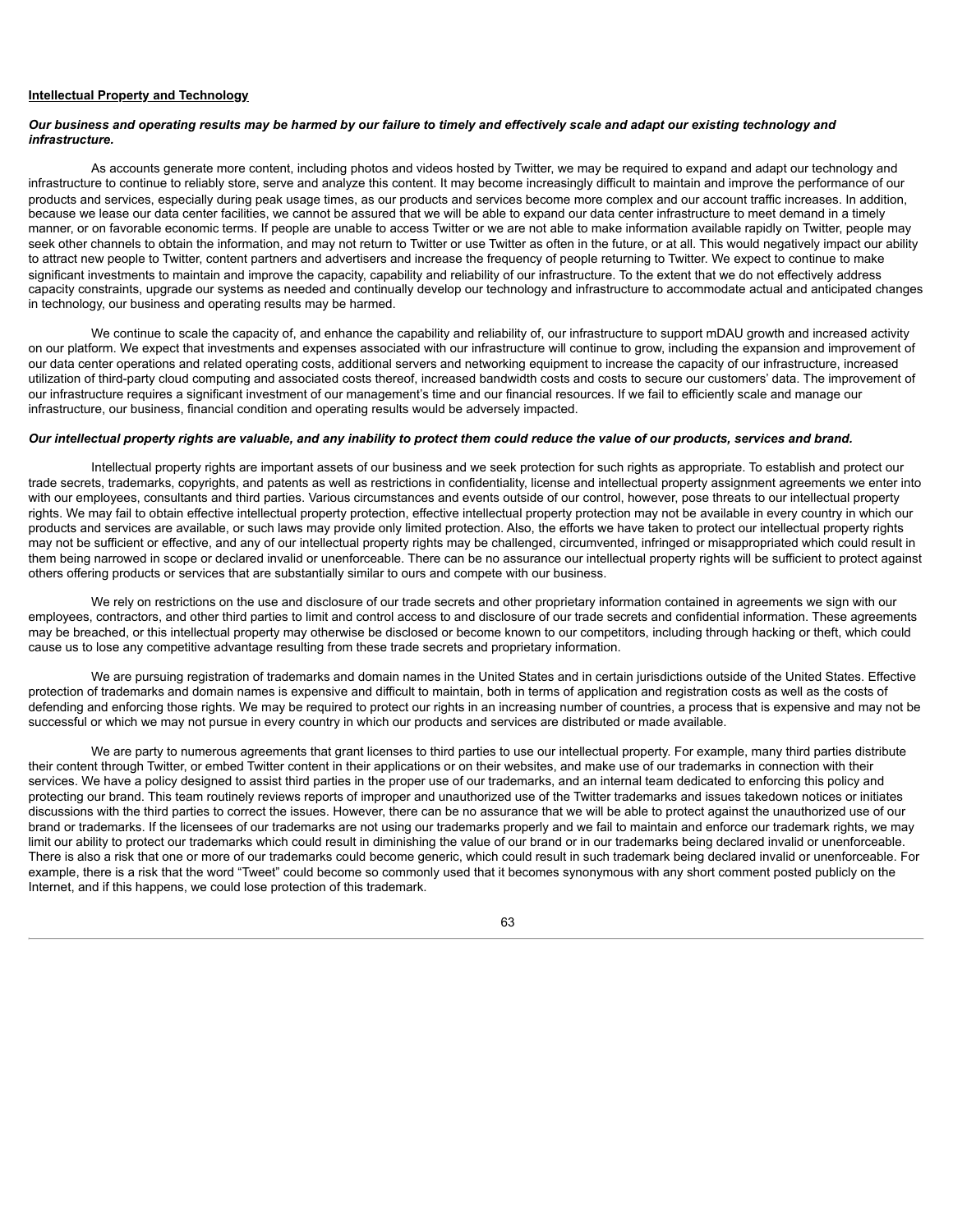We also seek to obtain patent protection for some of our technology. We may be unable to obtain patent protection for our technologies. Even if patents are issued from our patent applications, which is not certain, our existing patents, and any patents that may be issued in the future, may not provide us with competitive advantages or distinguish our products and services from those of our competitors. In addition, any patents may be contested, circumvented, or found unenforceable or invalid, and we may not be able to prevent third parties from infringing or otherwise violating them. Effective protection of patent rights is expensive and difficult to maintain, both in terms of application and maintenance costs, as well as the costs of defending and enforcing those rights.

Our Innovator's Patent Agreement (IPA) also can limit our ability to prevent infringement of our patents. In May 2013, we implemented the IPA, which we enter into with our employees and consultants, including our founders. The IPA, which applies to our current and future patents, allows us to assert our patents defensively. The IPA also allows us to assert our patents offensively with the permission of the inventors of the applicable patent. Under the IPA, an assertion of claims is considered to be for a defensive purpose if the claims are asserted: (i) against an entity that has filed, maintained, threatened or voluntarily participated in a patent infringement lawsuit against us or any people on Twitter, or any of our affiliates, customers, suppliers or distributors; (ii) against an entity that has used its patents offensively against any other party in the past ten years, so long as the entity has not instituted the patent infringement lawsuit defensively in response to a patent litigation threat against the entity; or (iii) otherwise to deter a patent litigation threat against us or people on Twitter, or any of our affiliates, customers, suppliers or distributors. In addition, the IPA provides that the above limitations apply to any future owner or exclusive licensee of any of our patents, which could limit our ability to sell or license our patents to third parties. In this case, while we may be able to claim protection of our intellectual property under other rights (such as trade secrets or contractual obligations with our employees not to disclose or use confidential information), we may be unable to assert our patent rights against third parties that we believe are infringing our patents, even if such third parties are developing products and services that compete with our products and services. For example, in the event that an inventor of one of our patents goes to work for another company and that company uses the inventor's patented invention to compete with us, we would not be able to assert that patent against such other company unless the assertion of the patent right is for a defensive purpose since it would be unlikely the employee would consent to offensive use of the patent against his or her current employer. In such event, we would need to rely on trade secret protection or the contractual obligation of the inventor to us not to disclose or use our confidential information. In addition, the terms of the IPA could affect our ability to monetize our intellectual property portfolio.

Significant impairments of our intellectual property rights, and limitations on our ability to assert our intellectual property rights against others, could harm our business and our ability to compete.

Also, obtaining, maintaining and enforcing our intellectual property rights is costly and time consuming. Any increase in the unauthorized use of our intellectual property would adversely impact our business, financial condition and operating results.

# *Many of our products and services contain open source software, and we license some of our software through open source projects, which may pose particular risks to our proprietary software, products, and services in a manner that could adversely impact our business.*

We use open source software in our products and services and will use open source software in the future. In addition, we regularly contribute software source code to open source projects under open source licenses or release internal software projects under open source licenses, and anticipate doing so in the future. The terms of many open source licenses to which we are subject have not been interpreted by U.S. or foreign courts, and there is a risk that open source software licenses could be construed in a manner that imposes unanticipated conditions or restrictions on our ability to provide or distribute our products or services. Additionally, under some open source licenses, if we combine our proprietary software with open source software in a certain manner, third parties may claim ownership of, or demand release of, the open source software or derivative works that we developed using such software, which could include our proprietary source code. Such third parties may also seek to enforce the terms of the applicable open source license through litigation which, if successful, could require us to make our proprietary software source code freely available, purchase a costly license or cease offering the implicated products or services unless and until we can re-engineer them to avoid infringement. This re-engineering process could require significant additional research and development resources, and we may not be able to complete it successfully. In addition to risks related to open source license requirements, use of certain open source software may pose greater risks than use of third-party commercial software, since open source licensors generally do not provide warranties or controls on the origin of software. Any of these risks could be difficult to eliminate or manage, and, if not addressed, could adversely impact our business, financial condition and operating results.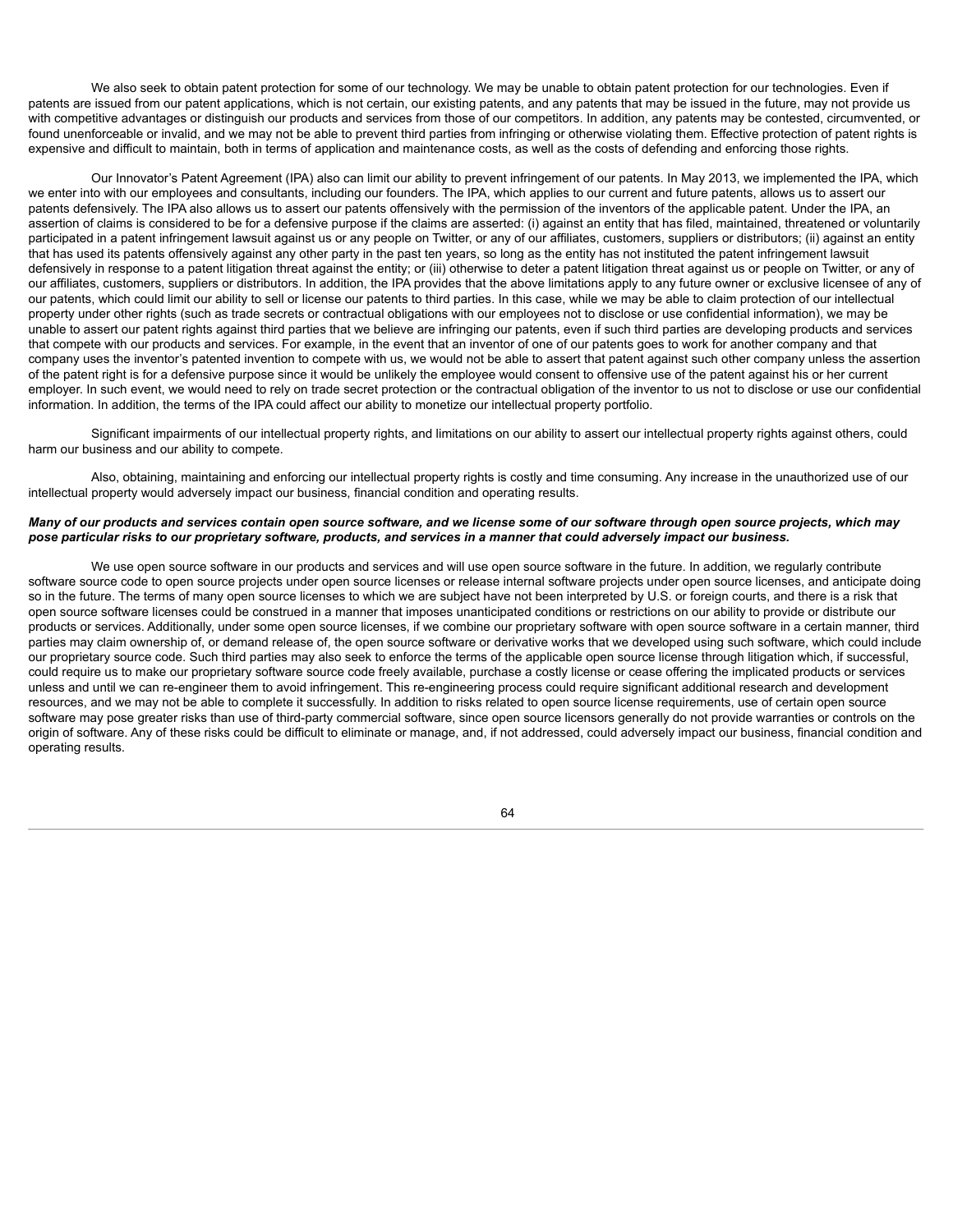#### *We are currently, and expect to be in the future, party to intellectual property rights claims that are expensive and time consuming to defend, and, if resolved adversely, would adversely impact our business, financial condition and operating results.*

Companies in the internet, technology and media industries are subject to litigation based on allegations of infringement, misappropriation or other violations of intellectual property rights. Many companies in these industries, including many of our competitors, have substantially larger patent and intellectual property portfolios than we do, which could make us a target for litigation as we may not be able to assert counterclaims against parties that sue us for patent, or other intellectual property infringement. In addition, various "non-practicing entities" that own patents and other intellectual property rights often attempt to assert claims in order to extract value from technology companies. From time to time we receive claims from third parties which allege that we have infringed upon their intellectual property rights. Further, from time to time we may introduce new products, product features and services, including in areas where we currently do not have an offering, which could increase our exposure to patent and other intellectual property claims from competitors and non-practicing entities. In addition, although our standard terms and conditions for our Promoted Products and public APIs do not provide advertisers and platform partners with indemnification for intellectual property claims against them, some of our agreements with advertisers, content partners, platform partners and data partners require us to indemnify them for certain intellectual property claims against them, which could require us to incur considerable costs in defending such claims, and may require us to pay significant damages in the event of an adverse ruling. Such advertisers, content partners, platform partners and data partners may also discontinue use of our products, services and technologies as a result of injunctions or otherwise, which could result in loss of revenue and adversely impact our business.

We presently are involved in a number of intellectual property lawsuits, and as we face increasing competition and develop new products, the number of patent and other intellectual property claims against us may grow. There may be intellectual property or other rights held by others, including issued or pending patents, that cover significant aspects of our products and services, and we cannot be sure that we are not infringing or violating, and have not infringed or violated, any third-party intellectual property rights or that we will not be held to have done so or be accused of doing so in the future. Any claim or litigation alleging that we have infringed or otherwise violated intellectual property or other rights of third parties, with or without merit, and whether or not settled out of court or determined in our favor, could be time-consuming and costly to address and resolve, and could divert the time and attention of our management and technical personnel. Some of our competitors have substantially greater resources than we do and are able to sustain the costs of complex intellectual property litigation to a greater degree and for longer periods of time than we could. The outcome of any litigation is inherently uncertain, and there can be no assurances that favorable final outcomes will be obtained in all cases. In addition, plaintiffs may seek, and we may become subject to, preliminary or provisional rulings in the course of any such litigation, including potential preliminary injunctions requiring us to cease some or all of our operations. We may decide to settle such lawsuits and disputes on terms that are unfavorable to us. Similarly, if any litigation to which we are a party is resolved adversely, we may be subject to an unfavorable judgment that may not be reversed upon appeal. The terms of such a settlement or judgment may require us to cease some or all of our operations or pay substantial amounts to the other party. In addition, we may have to seek a license to continue practices found to be in violation of a third-party's rights. If we are required, or choose to enter into royalty or licensing arrangements, such arrangements may not be available on reasonable terms, or at all, and may significantly increase our operating costs and expenses. As a result, we may also be required to develop or procure alternative non-infringing technology, which could require significant effort and expense or discontinue use of the technology. An unfavorable resolution of the disputes and litigation referred to above would adversely impact our business, financial condition and operating results.

## **Regulatory and Legal**

### *Our business is subject to complex and evolving U.S. and foreign laws and regulations. These laws and regulations are subject to change and uncertain interpretation, and could result in claims, changes to our business practices, monetary penalties, increased cost of operations or declines in mDAU growth, mDAU engagement or ad engagement, or otherwise harm our business.*

We are subject to a variety of laws and regulations in the United States and abroad that involve matters central to our business, including privacy, data protection, cybersecurity, advertising, rights of publicity, content regulation, intellectual property, competition, protection of minors, consumer protection, provision of online payment services and credit card processing, securities law compliance, and taxation, as well as laws and regulations regarding the environment and climate change. For example, new content regulation laws may affect our ability to operate in certain markets and/or subject us to significant fines or penalties. Compliance with these laws may be onerous and/or inconsistent with our work to serve the public conversation. Many of these laws and regulations are still evolving and being tested in courts and new laws and regulations are being proposed. As a result, it is possible that these laws and regulations may be interpreted and applied in a manner that is inconsistent from country to country and inconsistent with our current policies and practices and in ways that could harm our business, particularly in the new and rapidly evolving industry in which we operate. Additionally, the introduction of new products or services may subject us to additional laws and regulations.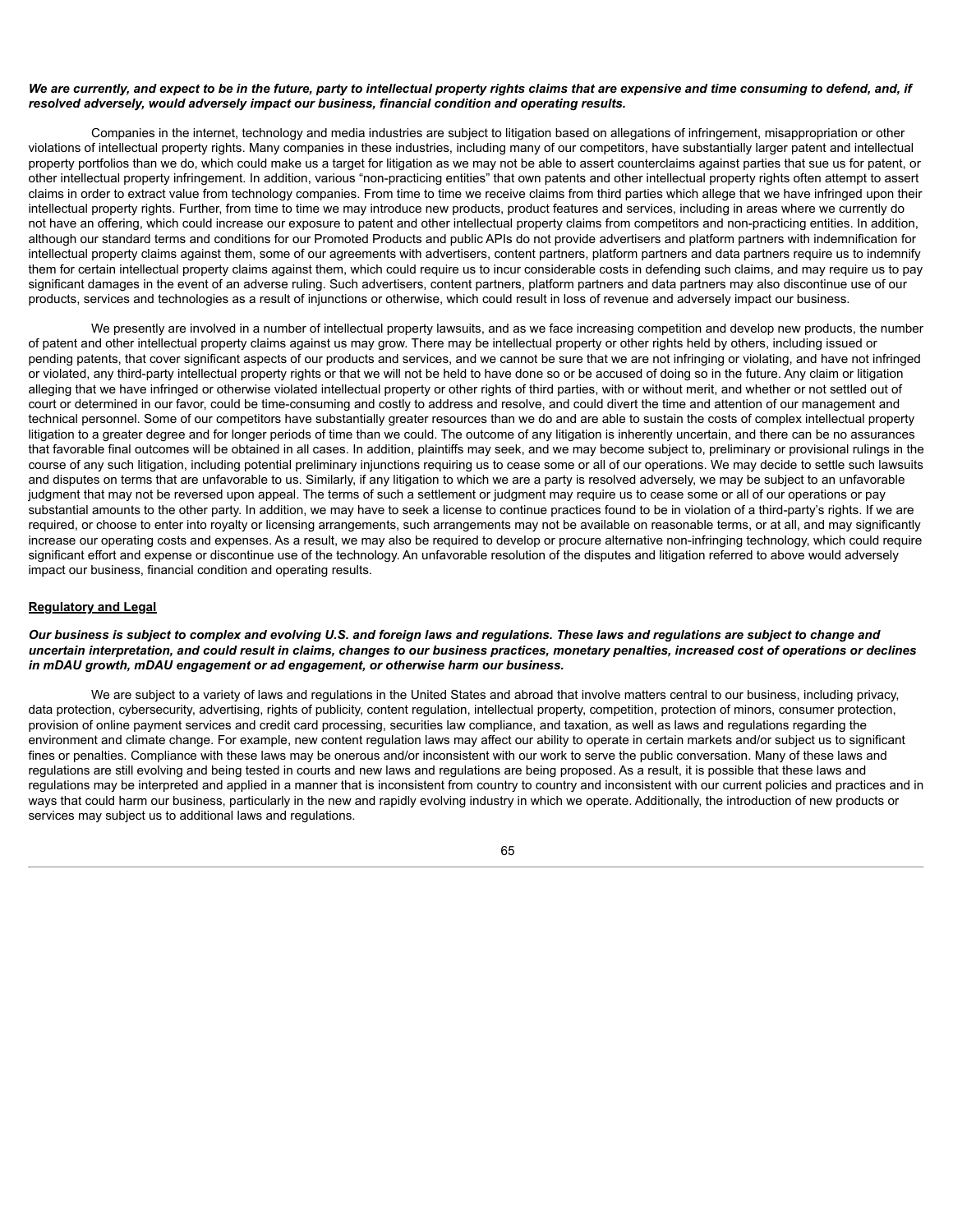From time to time, governments, regulators and others have expressed concerns about whether our products, services or practices compromise the privacy or data protection rights of the people on Twitter and others. While we strive to comply with applicable laws and regulations relating to privacy, data protection and cybersecurity, our privacy policies and other obligations we may have with respect to privacy, data protection and cybersecurity, the failure or perceived failure to comply may result, and in some cases has resulted, in inquiries and other proceedings or actions against us by governments, regulators or others. A number of proposals have recently been adopted or are currently pending before federal, state and foreign legislative and regulatory bodies that could significantly affect our business. For example, the California Consumer Privacy Act (CCPA) requires, among other things, covered companies to provide disclosures to California consumers and afford such consumers the ability to opt-out of certain sales of personal information. Similar legislation has been proposed or adopted in other states. Additionally, the California Privacy Rights Act (CPRA) created obligations relating to consumer data beginning on January 1, 2022, with implementing regulations expected on or before July 1, 2022, and enforcement beginning July 1, 2023. On March 2, 2021, Virginia enacted the Virginia Consumer Data Protection Act (CDPA), a comprehensive privacy statute that becomes effective on January 1, 2023, and on June 8, 2021, Colorado enacted the Colorado Privacy Act (CPA), which takes effect on July 1, 2023. Utah enacted the Utah Consumer Privacy Act (UCPA), on March 24, 2022, which takes effect on December 31, 2023. The CDPA, CPA, and UCPA share similarities with the CCPA, CPRA, and legislation proposed in other states. Aspects of the CCPA, the CPRA and these other state laws and regulations, as well as their enforcement, remain unclear, and we may be required to modify our practices in an effort to comply with them. Moreover, foreign data protection, privacy, cybersecurity, and other laws and regulations are often more restrictive or burdensome than those in the United States. For example, the GDPR imposes stringent operational requirements for entities processing personal information and significant penalties for non-compliance, including fines of up to €20 million or 4% of total worldwide revenue, whichever is higher. Additionally, we have historically relied upon a variety of legal bases to transfer certain personal information outside of the European Economic Area (EEA), including the EU-U.S. Privacy Shield Framework, the Swiss-U.S. Privacy Shield Framework, and EU Standard Contractual Clauses (SCCs). These legal bases all have been, and may be, the subject of legal challenges and on July 16, 2020, the Court of Justice of the European Union (CJEU) invalidated the U.S.-EU Privacy Shield framework and imposed additional obligations on companies when relying on the SCCs. The Swiss-U.S. Privacy Shield framework subsequently was invalidated by the Swiss Federal Data Protection and Information Commissioner. These developments may result in different EEA data protection regulators applying differing standards for, or require ad hoc verification of measures taken with respect to, certain data flows. The CJEU's decision, the European Commission's issuance of new SCCs in June 2021, the use of which was required in connection with new contracts and new personal data processing operations as of September 27, 2021, the UK's issuance of its own new standard contractual clauses that became effective on March 21, 2022, and which are required to be used for new contracts as of September 21, 2022, continued guidance from the European Commission and European Data Protection Board (EDPB), and other developments with regard to cross-border data transfers may require us to take additional steps to legitimize impacted personal data transfers, and we may find it necessary or desirable to modify our data handling practices in connection with these or future legal challenges or other developments relating to cross-border data transfers. This could result in additional contractual negotiations and increased costs of compliance and limitations on our customers, vendors, and us. This CJEU decision and related developments, or future legal challenges or other developments, also could result in us being required to implement duplicative, and potentially expensive, information technology infrastructure and business operations in Europe or could limit our ability to collect or process personal information in Europe, and may serve as a basis for our personal data handling practices, or those of our customers and vendors, to be challenged. Moreover, the GDPR and other similar regulations require companies to give specific types of notice and in some cases seek consent from consumers and other data subjects before collecting or using their data for certain purposes, including some marketing activities. In addition to the GDPR, the European Commission has another draft regulation in the approval process that focuses on a person's right to conduct a private life. The proposed legislation, known as the Regulation of Privacy and Electronic Communications (ePrivacy Regulation), would replace the current ePrivacy Directive. Originally planned to be adopted and implemented at the same time as the GDPR, the ePrivacy Regulation is still being negotiated. Most recently, on February 10, 2021, the Council of the EU agreed on its version of the draft ePrivacy Regulation. If adopted, the earliest date for entry into force is in 2023, with broad potential impacts on the use of internet-based services and tracking technologies, such as cookies. Aspects of the ePrivacy Regulation remain for negotiation between the European Commission and the Council. Additionally, on January 13, 2022, the Austrian data protection authority published a decision ruling that the collection of personal data and transfer to the U.S. through Google Analytics and other analytics and tracking tools used by website operators violates the GDPR. On February 10, 2022, the French data protection authority issued a press release stating that the French data protection authority had issued a similar decision. Other data protection authorities in the EU increasingly are focused on the use of online tracking tools and have indicated that they plan to issue similar rulings. Any of these changes or other developments with respect to EU data protection law could disrupt our business and otherwise adversely impact our business, financial condition and operating results.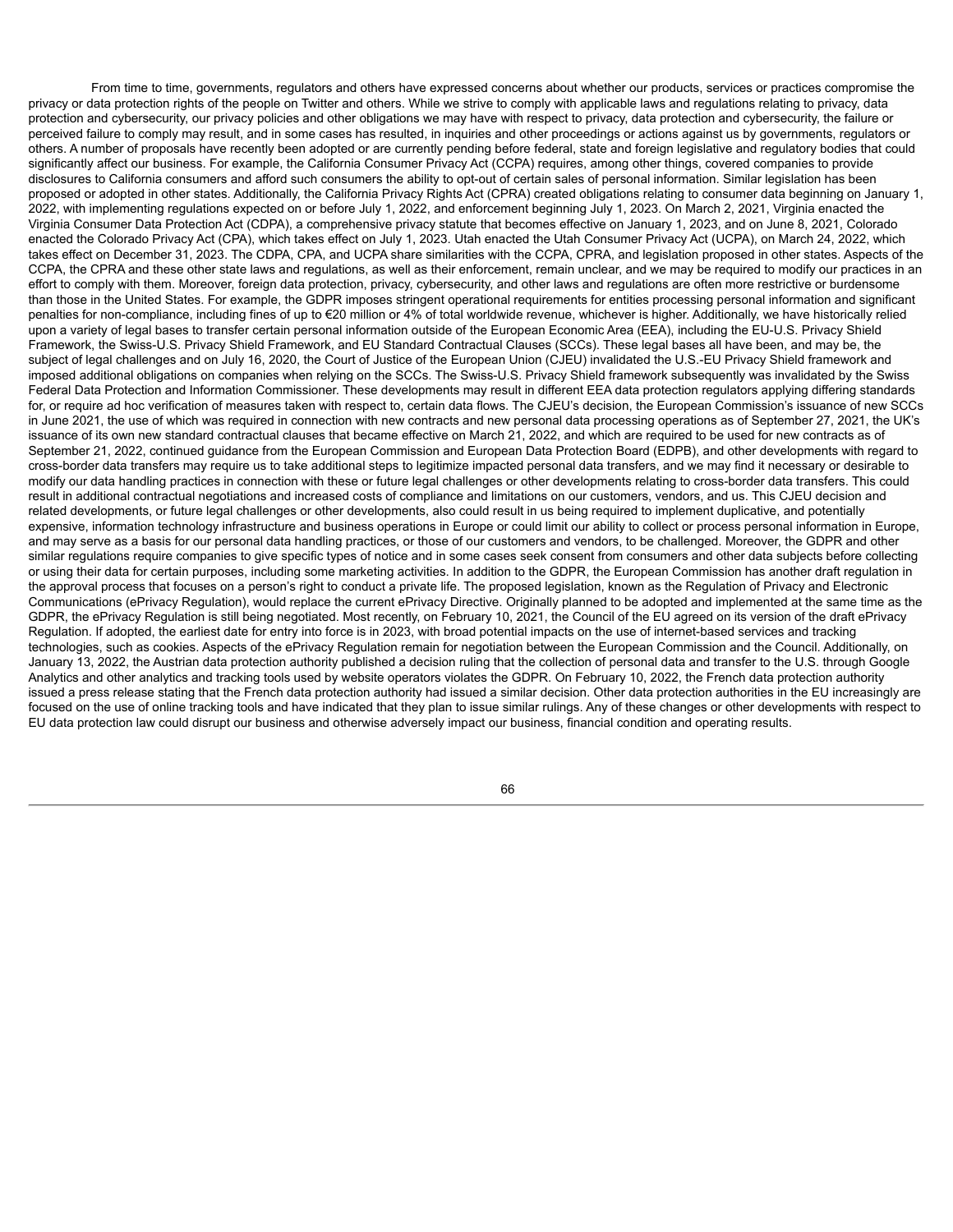Further, the UK officially left the EU in 2020 (often referred to as Brexit). The full effect of Brexit remains uncertain, but Brexit creates economic and legal uncertainty in the region and could adversely affect the tax, currency, operational, legal and regulatory regimes to which our business is subject, including with respect to privacy and data protection. Brexit may adversely affect our revenues and subject us to new regulatory costs and challenges, in addition to other adverse effects that we are unable effectively to anticipate. The UK has implemented a Data Protection Act, and legislation referred to as the UK GDPR, that substantially implement the GDPR, with penalties for noncompliance of up to the greater of £17.5 million or four percent of worldwide revenues. On June 28, 2021, the European Commission adopted an adequacy decision with respect to the UK, which allows cross-border data transfers from the EEA to the UK for a four-year period, subject to renewal and the potential for earlier modification or termination. Nevertheless, substantial uncertainty remains regarding future regulation of data protection in the UK, and we may face challenges and significant costs and expenses in addressing applicable requirements and making necessary changes to our policies and practices.

Legislative changes in the United States, at both the federal and state level, could impose new obligations in areas such as moderation of content posted on our platform by third parties, including with respect to requests for removal based on claims of copyright. Further, there are various Executive and Congressional efforts to restrict the scope of the protections from legal liability for content moderation decisions and third-party content posted on online platforms that are currently available to online platforms under Section 230 of the Communications Decency Act, and our current protections from liability for content moderation decisions and third-party content posted on our platform in the United States could decrease or change, potentially resulting in increased liability for content moderation decisions and third-party content posted on our platform and higher litigation costs. Additionally, recent amendments to U.S. patent laws may affect the ability of companies, including us, to protect their innovations and defend against claims of patent infringement. Import and export control regulations in the United States and other countries are also subject to change and uncertainty, including as a result of geopolitical developments and relations between the United States and China, the United States and Russia, and the ongoing war in Ukraine.

In April 2019, the EU passed the Directive on Copyright in the Digital Single Market (the EU Copyright Directive), which expands the liability of online platforms for third-party content posted on the platform. Each EU member state had two years to implement it, with a deadline of June 7, 2021, though implementation has been delayed in several EU member states. The EU Copyright Directive may increase our costs of operations, our liability for third-party content posted on our platform, and our litigation costs.

Additionally, we have relationships with third parties that perform a variety of functions such as payments processing, tokenization, vaulting, currency conversion, fraud prevention and cybersecurity audits. The laws and regulations related to online payments and other activities of these third parties, including those relating to the processing of data, are complex, subject to change, and vary across different jurisdictions in the United States and globally. As a result, we may be required to spend significant time, effort and expense to comply with applicable laws and regulations. Any failure or claim of our failure to comply, or any failure or claim of failure by the above-mentioned third parties to comply, could increase our costs or could result in liabilities. Additionally, because we accept payment via credit cards, we are subject to global payments industry operating rules and certification requirements governed by the PCI Security Standards Council, including the Payment Card Industry Data Security Standard. Any failure by us to comply with these operating rules and certification requirements also may result in costs and liabilities and may result in us losing our ability to accept certain payment cards. We recently announced new subscription and paid features on Twitter. Depending on how these products and features evolve, we may also be subject to other laws and regulations related to online payments, money transmission, prepaid access, electronic fund transfers or other financial laws or regulations, and we may need to register as a money services business with the U.S. Treasury Department and obtain state money transmitter licenses in the United States and an Electronic Money (E-money) license in the EEA to permit us to conduct certain activities. These licenses and other legal requirements will generally require us to demonstrate compliance with many domestic and foreign laws in these areas, including anti-money laundering, counter-terrorist financing, government sanctions, cybersecurity, privacy, and consumer protection laws, and failure to do so may limit our ability to offer these products and features as they evolve.

The U.S. and foreign laws and regulations described above, as well as any associated inquiries or investigations or any other regulatory actions, may be onerous and costly to comply with and may be inconsistent from jurisdiction to jurisdiction, further increasing the cost of compliance and doing business. Any such costs may delay or impede the development of new products and services, result in negative publicity, increase our operating costs, require significant management time and attention, and subject us to remedies that may result in a loss of mDAU or advertisers and otherwise harm our business, including fines or demands or orders that we modify or cease existing business practices.

We currently allow use of our platform without the collection of extensive personal information. We may experience additional pressure to expand our collection of personal information in order to comply with new and additional legal or regulatory demands or we may independently decide to do so. If we obtain such additional personal information, we may be subject to additional legal or regulatory obligations.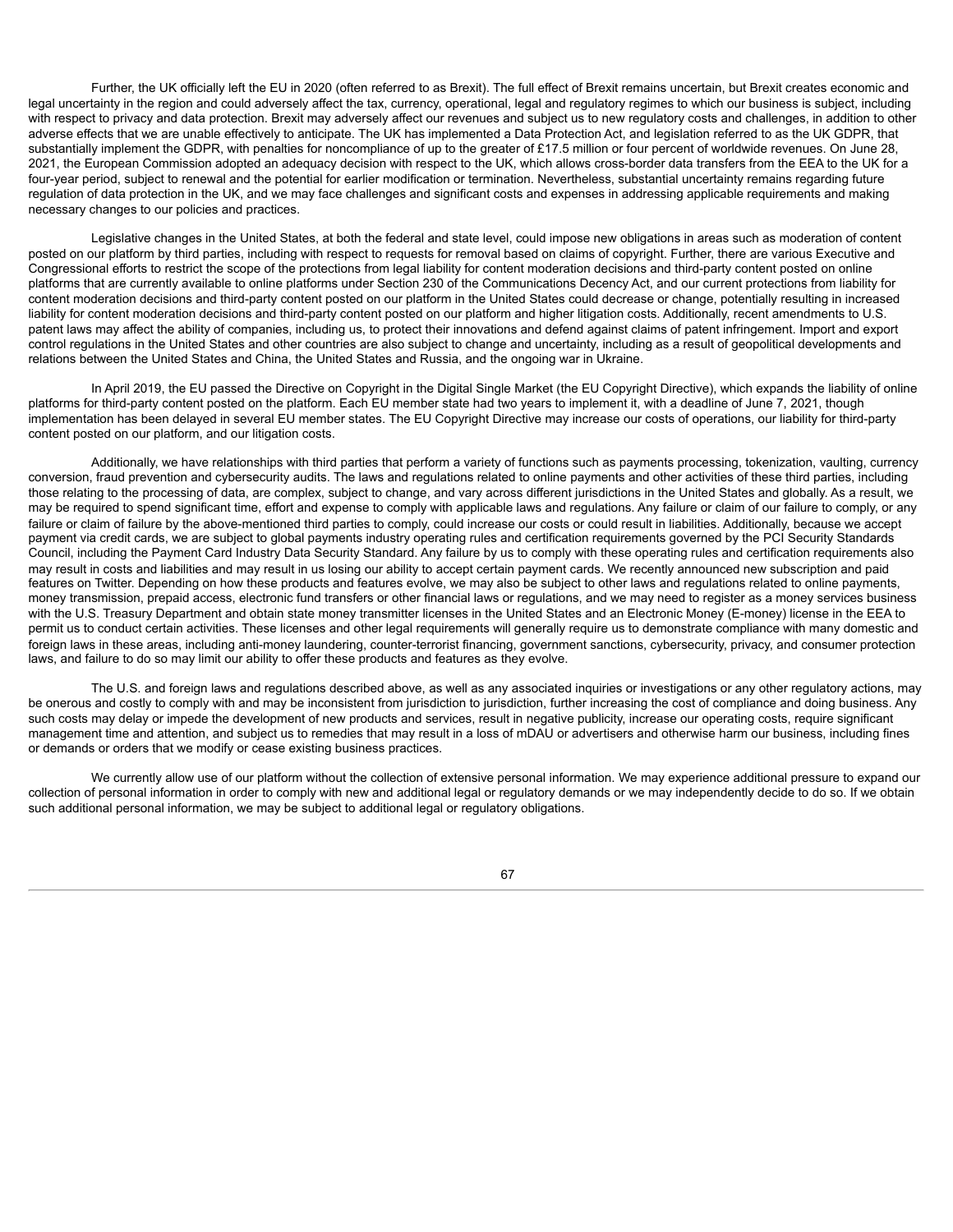### *Regulatory investigations and settlements could cause us to incur additional expenses or change our business practices in a manner material and adverse to our business.*

From time to time we notify the Irish Data Protection Commission and other regulators of certain personal data breaches and privacy, cybersecurity or data protection issues, and are subject to inquiries and investigations regarding various aspects of our regulatory compliance. We are currently the subject of inquiries by the Irish Data Protection Commission with respect to our compliance with the GDPR. In the past, we have been subject to regulatory investigations and orders, and we expect to continue to be subject to regulatory scrutiny as our business grows and awareness of our brand increases.

In March 2011, to resolve an investigation into various incidents, we entered into a consent order with the FTC that, among other things, required us to establish an information security program designed to protect non-public consumer information and also requires that we obtain biennial independent security assessments. The obligations under the consent order remain in effect until the later of March 2, 2031, or the date 20 years after the date, if any, on which the U.S. government or the FTC files a complaint in federal court alleging any violation of the order. We expect to continue to be the subject of regulatory inquiries, investigations and audits in the future by the FTC and other regulators around the world. Violation of existing or future regulatory orders, settlements or consent decrees could subject us to substantial fines, penalties and costs that would adversely impact our financial condition and operating results. For example, on July 28, 2020, we received a draft complaint from the FTC alleging violations of the 2011 consent order with the FTC and the FTC Act. The allegations relate to our use of phone number and/or email address data provided for safety and security purposes for targeted advertising during periods between 2013 and 2019. In March 2022, we and the FTC agreed in principle upon a penalty of \$150.0 million and we deposited this amount into escrow from cash on hand.

It is possible that a regulatory inquiry, investigation or audit could cause us to incur substantial fines and costs, result in reputational harm, prevent us from offering certain products, services, features or functionalities, require us to change our policies or practices, divert management and other resources from our business, or otherwise materially and adversely impact our business, financial condition and operating results.

#### *We may face lawsuits or incur liability as a result of content published or made available through our products and services.*

We have faced and will continue to face claims relating to content that is published or made available through our products and services or third-party products or services. In particular, the nature of our business exposes us to claims related to defamation, intellectual property rights, rights of publicity and privacy, illegal content, misinformation, content regulation and personal injury torts. The laws relating to the liability of providers of online products or services for activities of the people who use them remains somewhat unsettled, both within the United States and internationally. For example, there are various Executive and Congressional efforts to restrict the scope of the protections from legal liability for content moderation decisions and third-party content posted on online platforms that are currently available to online platforms under Section 230 of the Communications Decency Act, and our current protections from liability for content moderation decisions and third-party content posted on our platform in the United States could decrease or change, potentially resulting in increased liability for content moderation decisions and third-party content posted on our platform and higher litigation costs. This risk may be enhanced in certain jurisdictions outside the United States where we may be less protected under local laws than we are in the United States. For example, we are subject to legislation in Germany that may impose significant fines for failure to comply with certain content removal and disclosure obligations. Other countries, including Brazil, Turkey, Singapore, India, Australia, and the United Kingdom, have implemented or are considering similar legislation imposing penalties for failure to remove certain types of content. In addition, the public nature of communications on our platform exposes us to risks arising from the creation of impersonation accounts intended to be attributed to people on Twitter or our advertisers. We could incur significant costs investigating and defending these claims. If we incur material costs or liability as a result of these occurrences, our business, financial condition and operating results would be adversely impacted.

#### *If we fail to maintain an effective system of disclosure controls and internal control over financial reporting, our ability to produce timely and accurate financial statements or comply with applicable regulations could be impaired.*

As a public company, we are subject to the reporting requirements of the Securities Exchange Act of 1934, as amended (the Exchange Act), the Sarbanes-Oxley Act of 2002, as amended (the Sarbanes-Oxley Act), and the listing standards of the New York Stock Exchange. The Sarbanes-Oxley Act requires, among other things, that we maintain effective disclosure controls and procedures and internal control over financial reporting. In order to maintain and improve the effectiveness of our disclosure controls and procedures and internal control over financial reporting, we have expended, and anticipate that we will continue to expend, significant resources, including accounting-related costs and significant management oversight.

Any failure to develop or maintain effective controls, or any difficulties encountered in their implementation or improvement, could cause us to be subject to one or more investigations or enforcement actions by state or federal regulatory agencies, stockholder lawsuits or other adverse actions requiring us to incur defense costs, pay fines, settlements or judgments. Any such failures could also cause investors to lose confidence in our reported financial and other information, which would likely have a negative effect on the trading price of our common stock. In addition, if we are unable to continue to meet these requirements, we may not be able to remain listed on the New York Stock Exchange.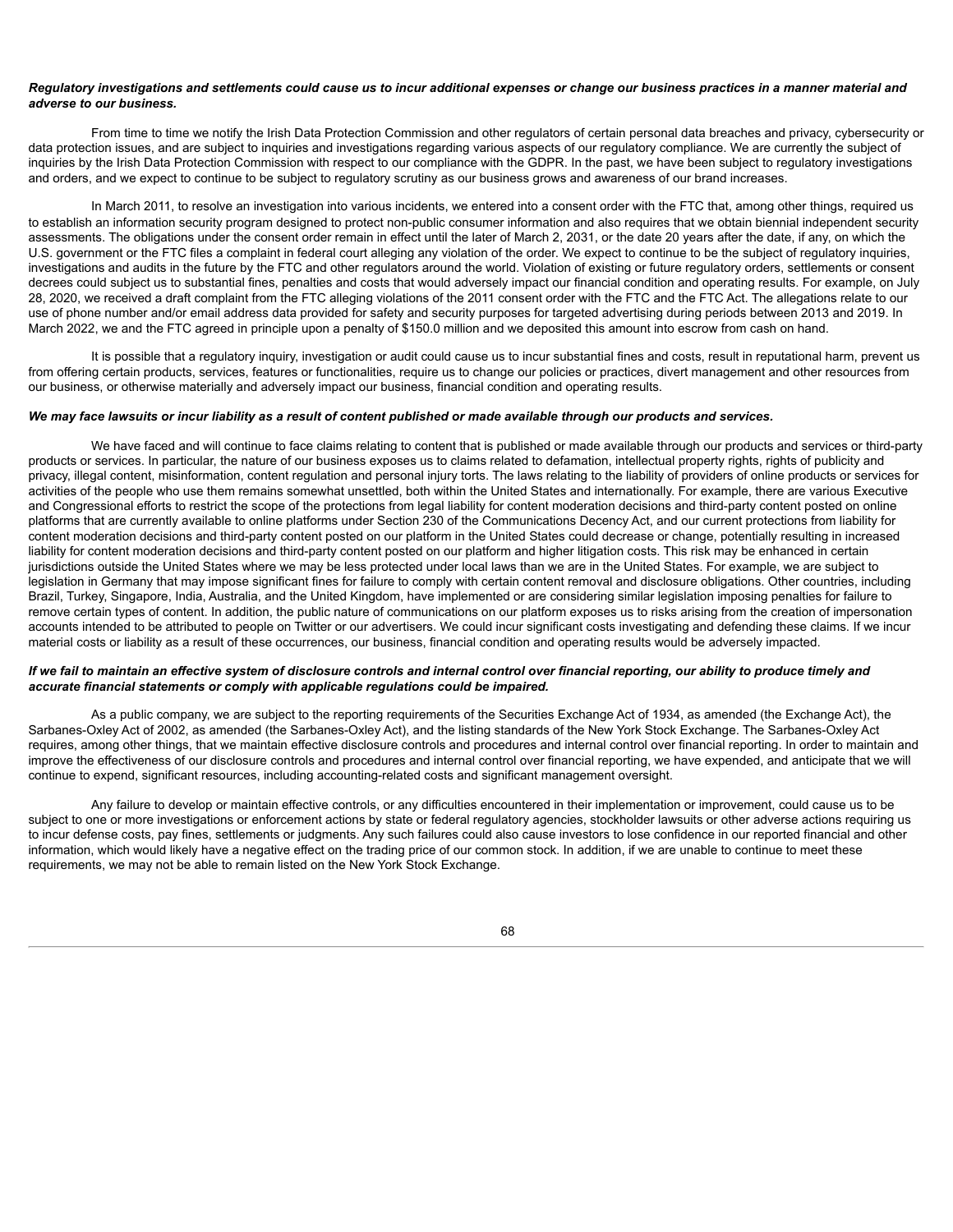#### *Our inability to obtain insurance at acceptable rates or our failure to adequately reserve for self-insured exposures may negatively impact our business, financial condition and operating results.*

We maintain insurance coverage, but these policies do not cover all of our potential losses, costs, or liabilities. Our ability to purchase and maintain insurance policies for various aspects of our business may be affected by conditions in the insurance market or other factors over which we have no control. Costs and premiums for insurance have increased over time, and insurance coverage for all types of risk is becoming more restrictive, and, in many cases, subject to higher deductibles or retentions. It has and may continue to become more difficult to maintain insurance coverage at historic levels, and at reasonable costs. Accordingly, we may determine that we cannot obtain insurance at acceptable rates, or at all. In some cases, we have chosen, and may in the future choose, to forego or limit our purchase of insurance for certain business risks, electing instead to self-insure for all or a portion of potential liabilities. We record reserves for potential liability based on historical experience. However, if a significant loss, judgment, claim or other event is not covered by insurance or exceeds our self-insurance reserves, the loss and related expenses could harm our business, financial condition and operating results.

# **Financial and Transactional Risks**

### *Acquisitions, divestitures and investments could disrupt our business and harm our financial condition and operating results.*

Our success will depend, in part, on our ability to expand our products, product features and services, and grow our business in response to changing technologies, demands of people on Twitter and our advertisers and competitive pressures. In some circumstances, we may determine to do so through the acquisition of complementary businesses and technologies rather than through internal development. The identification of suitable acquisition candidates can be difficult, time-consuming and costly, and we may not be able to successfully complete identified acquisitions. The risks we face in connection with acquisitions include:

- diversion of management time and focus from operating our business to addressing acquisition integration challenges;
- retention of key employees from the acquired company;
- cultural challenges associated with integrating employees from the acquired company into our organization;
- integration of the acquired company's accounting, management information, human resources and other administrative systems and processes;
- the need to implement or improve controls, procedures, and policies at a business that prior to the acquisition may have lacked effective controls, procedures and policies;
- liability for activities of the acquired company before the acquisition, including intellectual property infringement claims, violations of laws, commercial disputes, tax liabilities and other known and unknown liabilities;
- unanticipated write-offs or charges; and
- litigation or other claims in connection with the acquired company, including claims from terminated employees, former stockholders or other third parties.

Our failure to address these risks or other problems encountered in connection with our past or future acquisitions and investments could cause us to fail to realize the anticipated benefits of these acquisitions or investments, cause us to incur unanticipated liabilities, and harm our business generally. Future acquisitions could also result in dilutive issuances of our equity securities, the incurrence of debt, contingent liabilities, amortization expenses, incremental operating expenses or the impairment of assets, any of which could adversely impact our financial condition and operating results.

We also make investments in privately-held companies in furtherance of our strategic objectives. Many of the instruments in which we invest are nonmarketable at the time of our initial investment. We may not realize a return and may recognize a loss on such investments.

In certain cases, we have also divested or stopped investing in certain businesses or products, including products that we acquired, and we may continue to do so. For example, in January 2022, we completed the sale of our MoPub business. The sale of a business or product line may require us to restructure operations and/or terminate employees, and could expose us to unanticipated ongoing obligations and liabilities, including as a result of our indemnification obligations. Additionally, such transactions could disrupt our customer, supplier and/or employee relationships and divert management and our employees' time and attention. During the pendency of a divestiture, we may be subject to risks related to a decline in the business, loss of employees, customers, or suppliers, and that the transaction may not close, which could have a material and adverse effect on the business to be divested and on us. If a divestiture is not completed for any reason, we may not be able to find a buyer on the same terms. If we decide to sell a business or product line, we may experience difficulty separating out portions of or entire businesses, incur additional expenses and potential loss of revenue or experience a negative impact on margins. Ultimately, we may experience harm to our financial results, including loss of revenue, and we may not realize the expected benefits and cost savings of these actions and our operating results may be adversely impacted.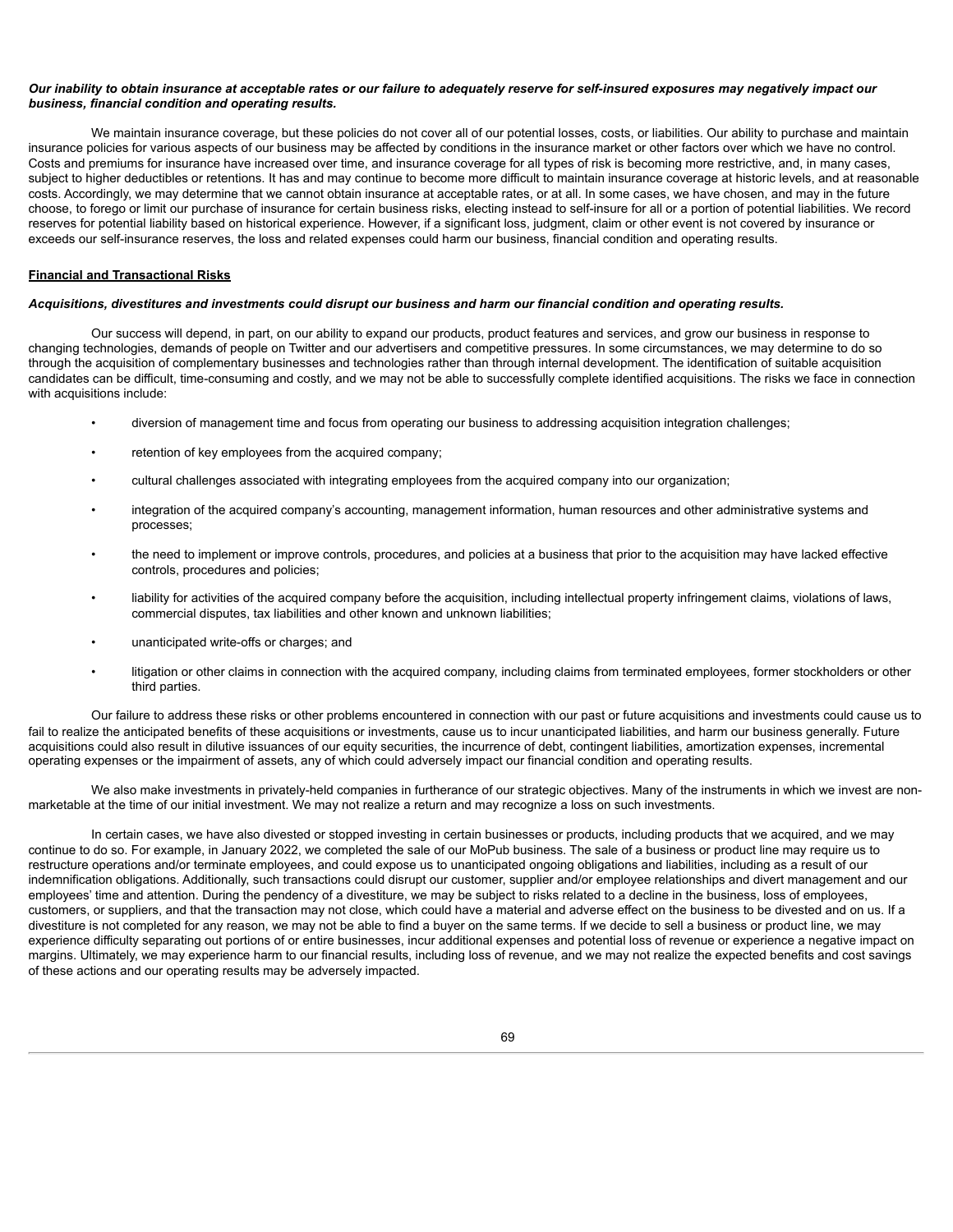### *Our debt obligations could adversely affect our financial condition.*

In 2018, we issued \$1.15 billion in aggregate principal amount of 0.25% convertible senior notes due 2024 (the 2024 Notes). In 2019, we issued \$700.0 million in aggregate principal amount of 3.875% senior notes due 2027 (the 2027 Notes). In 2020, we issued \$1.0 billion in aggregate principal amount of 0.375% convertible senior notes due 2025 (the 2025 Notes). In March 2021, we issued \$1.44 billion in aggregate principal amount of 0% convertible senior notes due 2026 (the 2026 Notes). In February 2022, we issued \$1.0 billion in aggregate principal amount of 5.000% senior notes due 2030 (the 2030 Notes). We refer to the 2024 Notes, the 2025 Notes, and the 2026 Notes as the Convertible Notes. We refer to the 2027 Notes and the 2030 Notes as the Senior Notes. We refer to the Convertible Notes and the Senior Notes as the Notes. As of March 31, 2022, we had \$5.29 billion in aggregate principal amount of outstanding Notes. As of March 31, 2022, we also had an undrawn unsecured revolving credit facility providing for loans in the aggregate principal amount of \$500.0 million.

Our debt obligations could adversely impact us. For example, these obligations could:

- require us to use a substantial portion of our cash flow from operations to pay principal and interest on debt, including the Notes, or to repurchase our Notes when required upon the occurrence of certain change of control events or otherwise pursuant to the terms thereof, including in connection with the merger, which will reduce the amount of cash flow available to fund working capital, capital expenditures, acquisitions, and other business activities;
- require us to use cash and/or issue shares of our common stock to settle any conversion obligations of the Convertible Notes;
- result in certain of our debt instruments, including the Notes, being accelerated or being deemed to be in default if certain terms of default are triggered, such as applicable cross payment default and/or cross-acceleration provisions;
- adversely impact our credit rating, which could increase future borrowing costs;
- limit our future ability to raise funds for capital expenditures, strategic acquisitions or business opportunities, and other general corporate requirements;
- restrict our ability to create or incur liens and enter into sale-leaseback financing transactions;
- increase our vulnerability to adverse economic and industry conditions;
- with respect to indebtedness other than the Notes, increase our exposure to interest rate risk from variable rate indebtedness;
- dilute our earnings per share as a result of the conversion provisions in the Convertible Notes; and
- place us at a competitive disadvantage compared to our less leveraged competitors.

Our ability to meet our payment obligations under our debt instruments depends on our ability to generate significant cash flows in the future. This, to some extent, is subject to market, economic, financial, competitive, legislative, and regulatory factors as well as other factors that are beyond our control. There can be no assurance that our business will generate cash flow from operations, or that additional capital will be available to us, in amounts sufficient to enable us to meet our debt payment obligations and to fund other liquidity needs. Additionally, events and circumstances may occur which would cause us to not be able to satisfy applicable draw-down conditions and utilize our revolving credit facility. If we are unable to generate sufficient cash flows to service our debt payment obligations, we may need to refinance or restructure our debt, sell assets, reduce or delay capital investments, or seek to raise additional capital. If we are unable to implement one or more of these alternatives on commercially reasonable terms or at all, we may be unable to meet our debt payment obligations, which would materially and adversely impact our business, financial condition and operating results.

# *We may have exposure to greater than anticipated tax liabilities, which could adversely impact our operating results.*

Our income tax obligations are based in part on our corporate operating structure, including the manner in which we develop, value, manage, protect and use our intellectual property and the scope of our international operations. We are subject to review and audit by tax authorities in the United States (federal and state), Ireland, and other foreign jurisdictions and the laws in those jurisdictions are subject to interpretation. Tax authorities may disagree with and challenge some of the positions we have taken and any adverse outcome of such an audit could have a negative effect on our financial position and operating results. In addition, our future income taxes could be adversely affected by earnings being lower than anticipated in jurisdictions that have lower statutory tax rates and higher than anticipated in jurisdictions that have higher statutory tax rates, by changes in the valuation of our deferred tax assets and liabilities, or by changes in tax laws, regulations or accounting principles, as well as certain discrete items.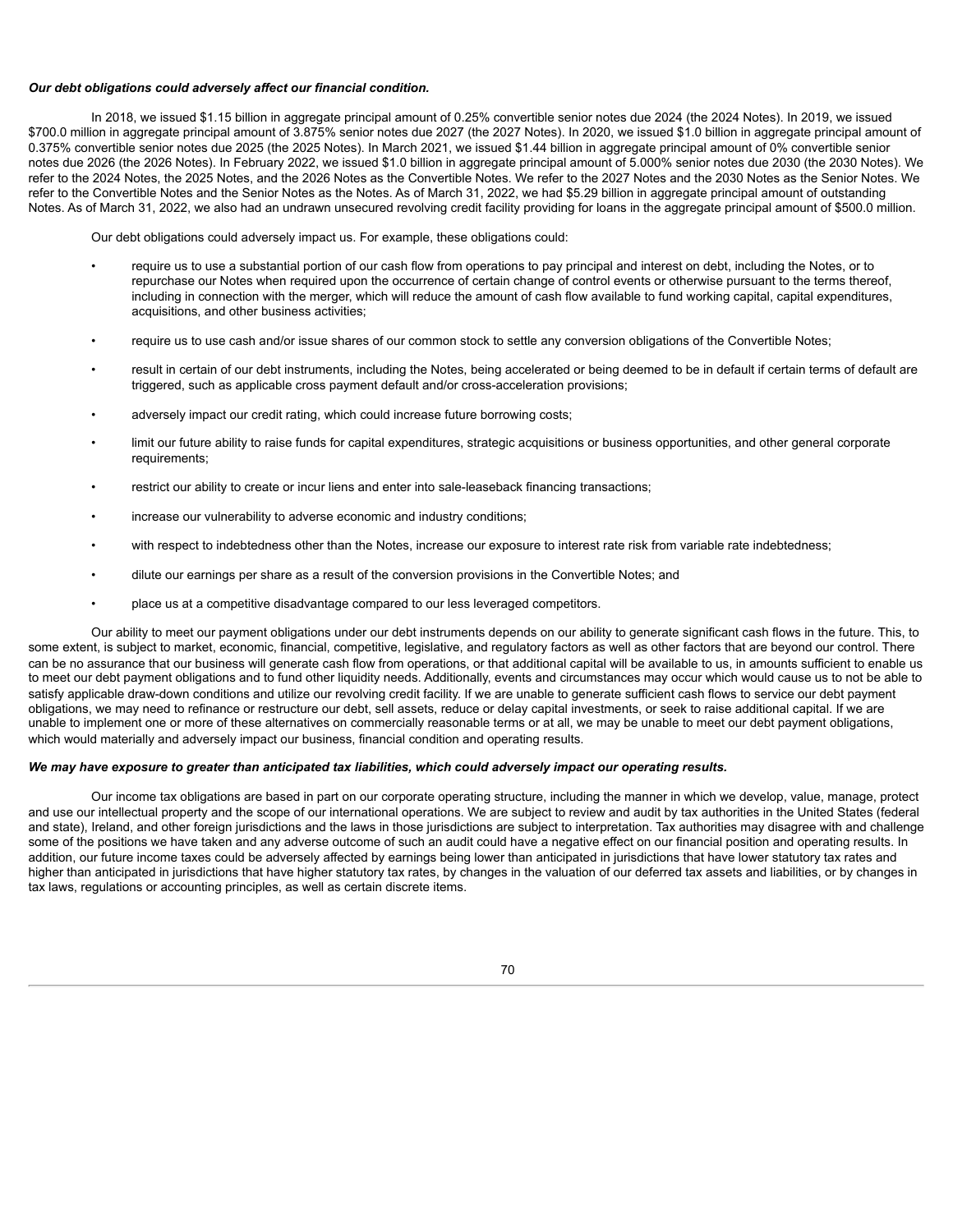In addition, the Organization for Economic Cooperation and Development (OECD) has published proposals covering a number of issues, including country-by-country reporting, permanent establishment rules, transfer pricing rules, tax treaties and taxation of the digital economy. A significant majority of countries in the OECD's Inclusive Framework have agreed in principle to a proposed solution to address the tax challenges arising from the digitalization of the economy. Future tax reform resulting from these developments may result in changes to long-standing tax principles, which could adversely affect our effective tax rate or result in higher cash tax liabilities. Nearly 140 countries have signed up or agreed to sign up on a plan that would be implemented in 2023, setting a 15% minimum tax rate on corporations and a plan to reallocate part of the profits from the largest and most profitable businesses to countries where they make sales. The OECD's proposed solution envisages new international tax rules and the removal of all Digital Services Taxes (DST). The European Union has also published its proposal for a directive aimed at implementing the OECD rules on a 15% minimum effective tax rate in the European Union Member States. Notwithstanding this, some countries, in the European Union and beyond, continue to operate a DST regime to capture tax revenue on digital services more immediately. Overall, future tax laws may increase our tax obligations in those countries or change the manner in which we operate our business.

## *We may not realize the anticipated long-term stockholder value of our share repurchase programs and any failure to repurchase our common stock after we have announced our intention to do so may negatively impact our stock price.*

In February 2022, we announced that our board of directors authorized the repurchase of up to \$4.0 billion of our common stock, replacing our previously authorized \$2.0 billion program from 2020. As part of the new program, we entered into a \$2.0 billion accelerated share repurchase on February 10, 2022.

Under this or any other future share repurchase programs, we may make share repurchases through a variety of methods, including open share market purchases, block transactions or privately negotiated transactions, in accordance with applicable federal securities laws. Future share repurchase programs may have no time limit, may not obligate us to repurchase any specific number of shares and may be suspended at any time at our discretion and without prior notice. The timing and amount of any repurchases, if any, will be subject to liquidity, stock price, market and economic conditions, compliance with applicable legal requirements such as Delaware surplus and solvency tests and other relevant factors. Any failure to repurchase stock after we have announced our intention to do so may negatively impact our reputation and investor confidence in us and may negatively impact our stock price.

The existence of these share repurchase programs could cause our stock price to be higher than it otherwise would be and could potentially reduce the market liquidity for our stock. Although these programs are intended to enhance long-term stockholder value, there is no assurance they will do so because the market price of our common stock may decline below the levels at which we repurchased shares and short-term stock price fluctuations could reduce the effectiveness of the programs.

Repurchasing our common stock will reduce the amount of cash we have available to fund working capital, capital expenditures, strategic acquisitions or business opportunities, and other general corporate requirements, and we may fail to realize the anticipated long-term stockholder value of these share repurchase programs.

# *Our ability to use our net operating loss carryforwards and certain other tax attributes may be limited.*

As of December 31, 2021, we had U.S. federal and state net operating loss carryforwards of \$2.39 billion and \$1.36 billion, respectively, and we had U.S. federal and state research and development credit carryforwards of \$494.8 million and \$349.4 million, respectively. A portion of the U.S. net operating loss carryforwards and tax credit carryforwards could be subject to ownership change limitations governed by Section 382 or 383 of the Internal Revenue Code and similar provisions of state law, or other limitations imposed under state law. Any such limitations on the ability to use our net operating loss carryforwards and other tax assets could adversely impact our business, financial condition and operating results.

### *If our goodwill or intangible assets become impaired, we may be required to record a significant charge to earnings.*

Under GAAP, we review our intangible assets for impairment when events or changes in circumstances indicate the carrying value may not be recoverable. Goodwill is required to be tested for impairment at least annually. An adverse change in market conditions or financial results, particularly if such change has the effect of changing one of our critical assumptions or estimates, could result in a change to the estimation of fair value that could result in an impairment charge to our goodwill or intangible assets. Any such material charges may have a material and adverse impact on our operating results.

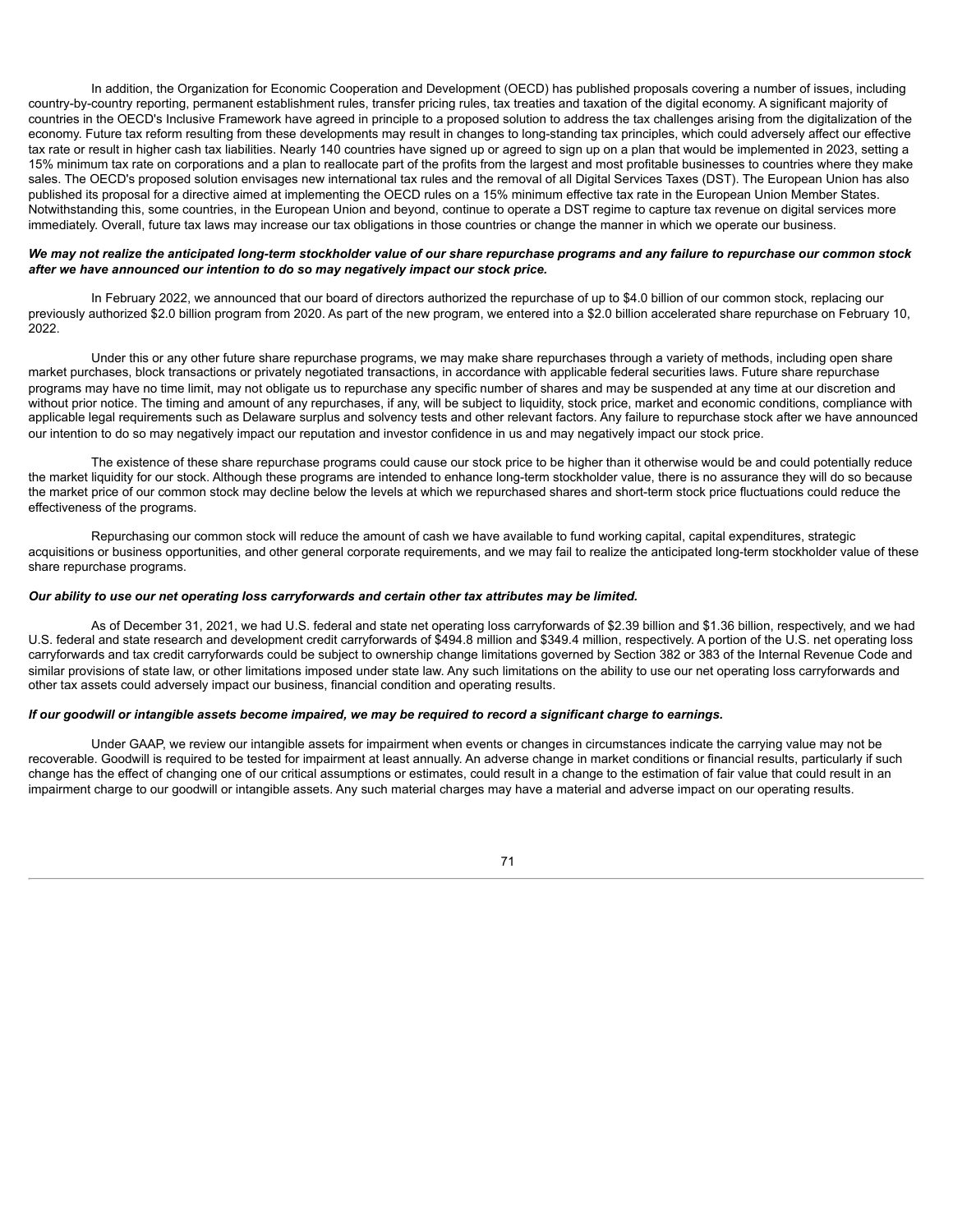# **Governance Risks and Risks related to Ownership of our Capital Stock**

# *Anti-takeover provisions contained in our amended and restated certificate of incorporation and amended and restated bylaws, as well as provisions of Delaware law, could impair a takeover attempt.*

Our amended and restated certificate of incorporation, amended and restated bylaws and Delaware law contain provisions which could have the effect of rendering more difficult, delaying, or preventing an acquisition deemed undesirable by our board of directors. Among other things, our amended and restated certificate of incorporation and amended and restated bylaws include provisions:

- providing for a classified board of directors whose members serve staggered three-year terms;
- authorizing "blank check" preferred stock, which could be issued by our board of directors without stockholder approval and may contain voting, liquidation, dividend and other rights superior to our common stock;
- limiting the liability of, and providing indemnification to, our directors and officers;
- limiting the ability of our stockholders to call and bring business before special meetings;
- requiring advance notice of stockholder proposals for business to be conducted at meetings of our stockholders and for nominations of candidates for election to our board of directors; and
- controlling the procedures for the conduct and scheduling of stockholder meetings.

These provisions, alone or together, could delay or prevent hostile takeovers and changes in control or changes in our management, and amendment of our amended and restated certificate of incorporation to change or modify certain of these provisions requires approval of a super-majority of our stockholders, which we may not be able to obtain.

As a Delaware corporation, we are also subject to provisions of Delaware law, including Section 203 of the Delaware General Corporation law, which prevents certain stockholders holding more than 15% of our outstanding common stock from engaging in certain business combinations without approval of the holders of at least two-thirds of our outstanding common stock not held by such 15% or greater stockholder.

In addition, in April 2022, we implemented a stockholder rights plan (the Rights Agreement), also called a "poison pill," that may have the effect of discouraging or preventing a change of control by, among other things, making it uneconomical for a third party to acquire us without the consent of our board of directors. We amended the stockholder rights plan in order to prevent the approval, execution, delivery or performance of the Merger Agreement, or the consummation prior to the termination of the Merger Agreement of the merger or any of the other transactions contemplated by the Merger Agreement in accordance with its terms, from, among other things, (i) resulting in a Distribution Date (as defined by the Rights Agreement) or permitting the Rights (as defined by the Rights Agreement) to be exercised or exchanged, and (ii) causing Parent, Acquisition Sub or their respective affiliates to be deemed an Acquiring Person (as defined by the Rights Agreement) for any purpose under the Rights Agreement.

Any provision of our amended and restated certificate of incorporation, amended and restated bylaws or Delaware law that has the effect of delaying, preventing or deterring a change in control could limit the opportunity for our stockholders to receive a premium for their shares of our common stock, and could also affect the price that some investors are willing to pay for our common stock.

### *The market price of our common stock has been and will likely continue to be volatile, and you could lose all or part of your investment.*

The market price of our common stock has been and may continue to be highly volatile in response to various factors, some of which are beyond our control. In addition to the factors discussed in this "Risk Factors" section and elsewhere in this report, factors that could cause fluctuations in the market price of our common stock include the following:

- perceptions regarding the merger, the pendency of the merger, and the failure to complete the merger may adversely affect our business, financial condition, operating results and stock price;
- price and volume fluctuations in the overall stock market from time to time, including fluctuations due to general economic uncertainty or negative market sentiment, including related to the COVID-19 pandemic and the war in Ukraine;
- volatility in the market prices and trading volumes of technology stocks;
- changes in operating performance and stock market valuations of other technology companies generally, or those in our industry in particular;
- sales of shares of our common stock by us or our stockholders;
- rumors and market speculation involving us or other companies in our industry;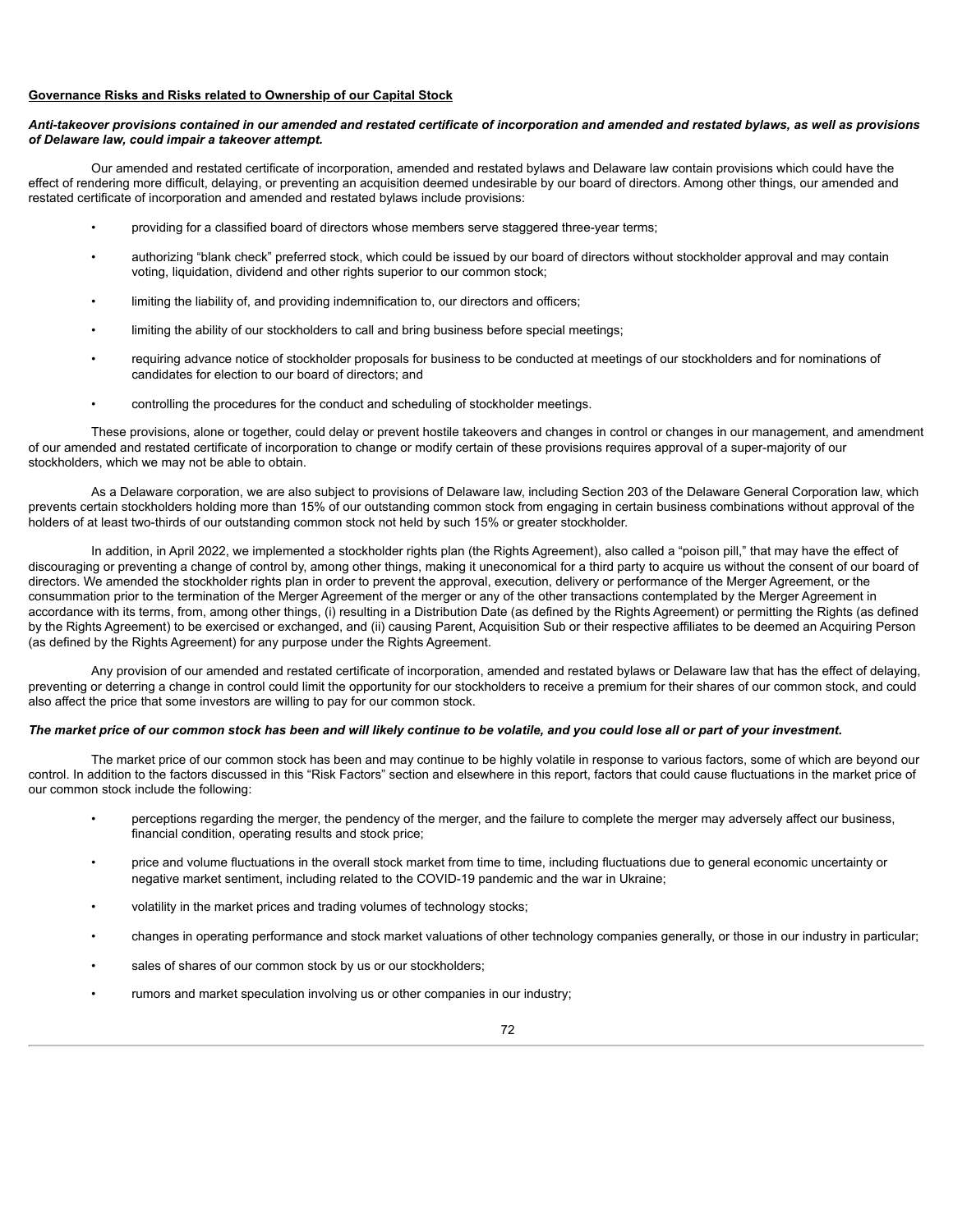- changes in the recommendations of securities analysts regarding our common stock, changes in financial estimates by securities analysts who follow our company, or our failure to meet these estimates or the expectations of investors;
- the financial or non-financial metric projections we may provide to the public, any changes in those projections or our failure to meet those projections;
- announcements by us or our competitors of new products or services;
- the public's reaction to our press releases, other public announcements and filings with the SEC;
- actual or anticipated changes in our operating results or fluctuations in our operating results;
- actual or anticipated developments in our business, our competitors' businesses or the competitive landscape generally;
- our issuance of shares of our common stock, whether in connection with an acquisition or upon conversion of some or all of our outstanding Convertible Notes;
- litigation or regulatory action involving us, our industry or both, or investigations by regulators into our operations or those of our competitors;
- developments or disputes concerning our intellectual property or other proprietary rights;
- announced or completed acquisitions of businesses or technologies by us or our competitors;
- new laws or regulations or new interpretations of existing laws or regulations applicable to our business and our responses thereto;
- changes in accounting standards, policies, guidelines, interpretations or principles;
- any significant change in our management; and
- general economic conditions and slow or negative growth of our markets.

In addition, in the past, following periods of volatility in the overall market and the market price of a particular company's securities, securities class action litigation has often been instituted against these companies. Any securities litigation can result in substantial costs and a diversion of our management's attention and resources. We are currently subject to securities litigation and in September 2021, we entered into a binding agreement to settle a shareholder class action lawsuit. The proposed settlement resolves all claims asserted against us and the other named defendants in the shareholder class action lawsuit without any liability or wrongdoing attributed to them personally or to us. Under the terms of the proposed settlement, we paid \$809.5 million from cash on hand in the fourth quarter of 2021. The settlement agreement is subject to final approval by the U.S. District Court for the Northern District of California. We may experience more such litigation following any future periods of volatility.

#### *The note hedge and warrant transactions may affect the value of our common stock.*

Concurrent with the issuance of the 2024 Notes and 2026 Notes we entered into note hedge transactions with certain financial institutions, which we refer to as the option counterparties. The note hedge transactions are generally expected to reduce the potential dilution upon any conversion of the 2024 Notes and 2026 Notes and/or offset any cash payments we are required to make in excess of the principal amount converted with respect to the 2024 Notes or 2026 Notes as the case may be. We also entered into warrant transactions with the option counterparties. However, the warrant transactions could separately have a dilutive effect to the extent that the market price of our common stock exceeds the applicable strike price of the warrants.

The option counterparties or their respective affiliates may modify their initial hedge positions by entering into or unwinding various derivatives contracts with respect to our common stock and/or purchasing or selling our common stock or other securities of ours in secondary market transactions prior to the maturity of the 2024 Notes and 2026 Notes, as applicable (and are likely to do so during any applicable observation period related to a conversion of the 2024 Notes and 2026 Notes as applicable, or following any repurchase of the 2024 Notes and 2026 Notes, as applicable, by us on any fundamental change repurchase date or otherwise). This activity could cause or avoid an increase or a decrease in the market price of our common stock.

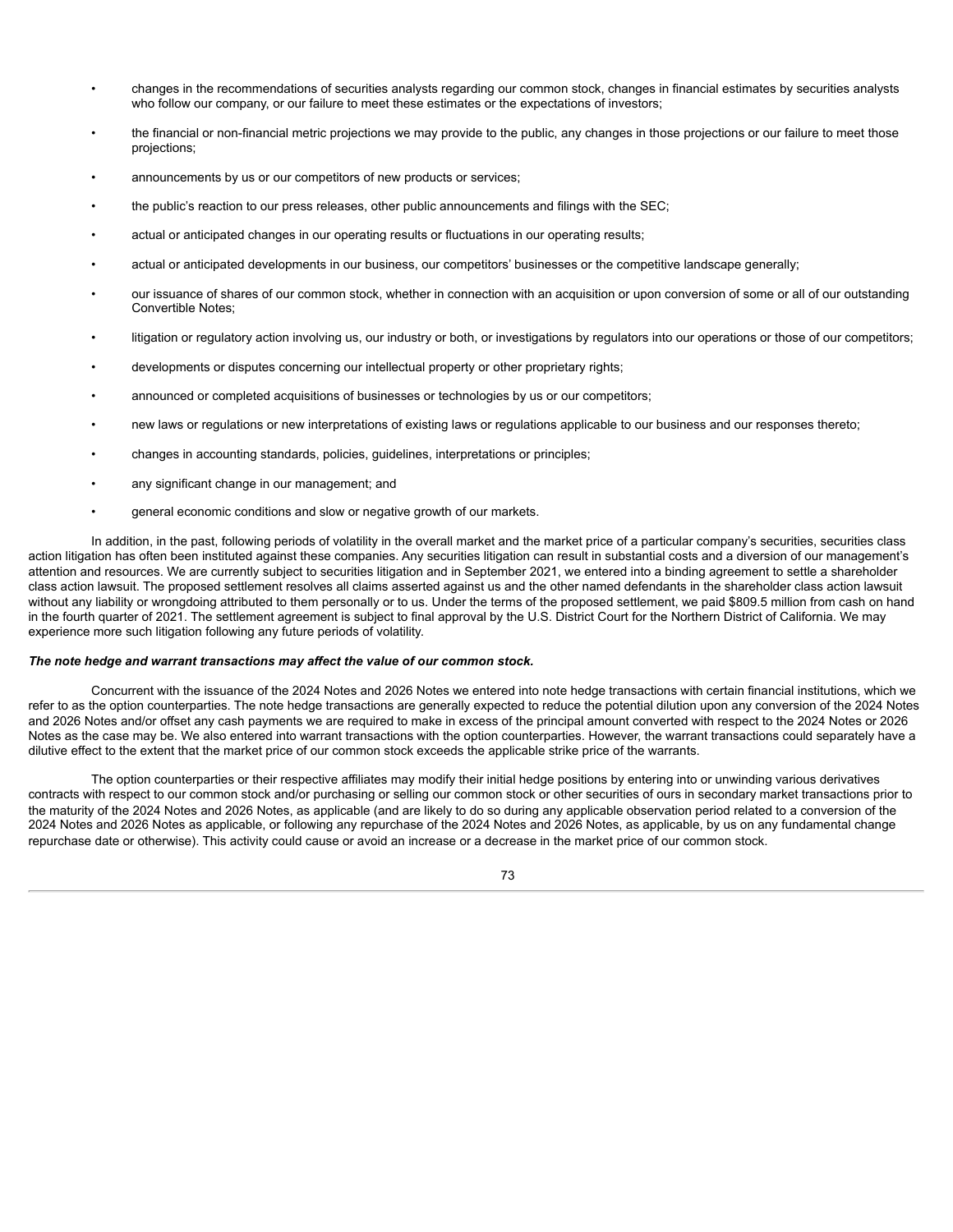### **Item 2. UNREGISTERED SALES OF EQUITY SECURITIES AND USE OF PROCEEDS**

#### **Purchases of Equity Securities by the Issuer and Affiliated Purchasers**

| Period          | <b>Total Number of</b><br><b>Shares Purchased</b><br>(in thousands) $(1)$ |      | <b>Average Price Paid Per</b><br>Share $(2)$ | <b>Total Number of Shares</b><br><b>Purchased as Part of</b><br><b>Publicly Announced</b><br><b>Programs</b><br>(in thousands) $(1)$ |  | <b>Approximate Dollar Value of</b><br><b>Shares that May Yet Be</b><br><b>Purchased Under the</b><br>Program<br>(in millions) $(1)$ |  |
|-----------------|---------------------------------------------------------------------------|------|----------------------------------------------|--------------------------------------------------------------------------------------------------------------------------------------|--|-------------------------------------------------------------------------------------------------------------------------------------|--|
| January 1 - 31  | 1,402 \$                                                                  |      | 37.80                                        | $1,402$ \$                                                                                                                           |  | 766                                                                                                                                 |  |
| February 1 - 28 | 38,266 \$                                                                 |      | 37.07                                        | 38,266 \$                                                                                                                            |  | 2,000                                                                                                                               |  |
| March 1 - 31    |                                                                           | - \$ |                                              | $-$ \$                                                                                                                               |  | 2,000                                                                                                                               |  |
| Total           | 39,668                                                                    |      |                                              | 39,668                                                                                                                               |  |                                                                                                                                     |  |
|                 |                                                                           |      |                                              |                                                                                                                                      |  |                                                                                                                                     |  |

The following table summarizes the share repurchase activity for the three months ended March 31, 2022:

- In February 2022, our board of directors authorized a new \$4.0 billion share repurchase program (referred to as the 2022 Repurchase Program), which became effective immediately and replaced the \$2.0 billion program that our board of directors authorized in March 2020 (referred to as the 2020 Repurchase Program). Prior to the adoption of the 2022 Repurchase Program, pursuant to the 2020 Repurchase Program repurchases were made, and now, pursuant to the 2022 Repurchase Program, repurchases may be made from time to time through open market purchases or through privately negotiated transactions, under trading plans complying with Rules 10b5-1 and 10b-18 under the Exchange Act, subject to market conditions, applicable legal requirements and other relevant factors. In connection with the 2022 Repurchase Program, we entered into accelerated share repurchase agreements (the ASR Agreements) to repurchase \$2.0 billion of our common stock as part of our share repurchase program. The amount purchased in February 2022 includes an initial delivery of approximately 37.8 million shares of the Company's common stock pursuant to a \$2.0 billion prepayment under the ASR Agreements. \$600.0 million of the prepayment was evaluated as an unsettled forward contract, classified within stockholders' equity. Under the terms of the ASR Agreements, the remaining shares, if any, are expected to be delivered in the third quarter of 2022. The number of shares that the Company will ultimately repurchase will be determined based on the volume-weighted average price of the Company's common stock over the term of the ASR Agreements, less an agreed upon discount. The amount purchased in February 2022 also includes approximately 510,000 shares of the Company's common stock purchased pursuant to the 2020 Repurchase Program. The approximate dollar value of shares that may yet be purchased under the program for the February and March periods is net of the full prepayment amount under the ASR Agreements. The 2022 Repurchase Program does not obligate us to acquire any particular amount of our common stock and may be suspended at any time at our discretion. The 2022 Repurchase Program does not have an expiration date. Please refer to Note 13 of the Notes to Consolidated Financial Statements included in Part I, Item 1 of this Quarterly Report on Form 10-Q for additional information. (1)
- Average price paid per share includes costs associated with the repurchases. (2)

74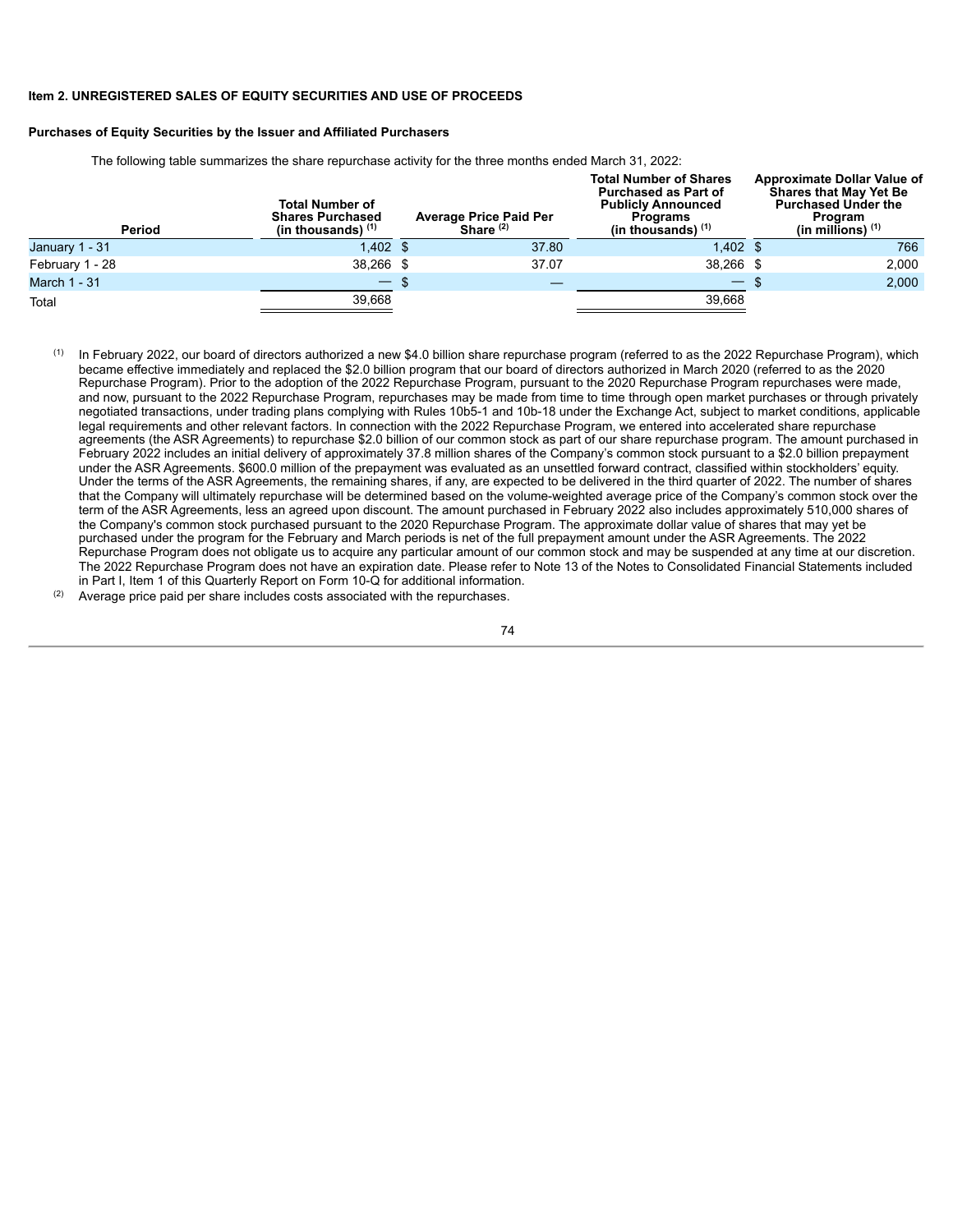## **Item 6. EXHIBITS**

The documents listed in the Exhibit Index of this Quarterly Report on Form 10-Q are incorporated by reference or are filed with this Quarterly Report on Form 10-Q, in each case as indicated therein (numbered in accordance with Item 601 of Regulation S-K).

## **EXHIBIT INDEX**

| <b>Exhibit</b><br><b>Number</b> | <b>Exhibit Description</b>                                                                                                                                                                                                                                                                                                                                                                                                                               | Form   | File No.  | Incorporated by<br>Reference<br><b>Exhibit</b> | <b>Filing Date</b>   |
|---------------------------------|----------------------------------------------------------------------------------------------------------------------------------------------------------------------------------------------------------------------------------------------------------------------------------------------------------------------------------------------------------------------------------------------------------------------------------------------------------|--------|-----------|------------------------------------------------|----------------------|
| 2.1                             | Agreement and Plan of Merger, dated April 25, 2022, by and among Twitter,<br>Inc., X Holdings I, Inc., X Holdings II, Inc., and, solely for the purposes of<br>certain sections, Elon R. Musk.*                                                                                                                                                                                                                                                          | $8-K$  | 001-36164 | 2.1                                            | April 26,<br>2022    |
| 3.1                             | Amended and Restated Bylaws of Twitter, Inc.                                                                                                                                                                                                                                                                                                                                                                                                             | $10-K$ | 001-36164 | 3.2                                            | February 16,<br>2022 |
| 3.2                             | Certificate of Designation of Rights, Preferences and Privileges of Series A<br><b>Participating Preferred Stock.</b>                                                                                                                                                                                                                                                                                                                                    | 8-K    | 001-36164 | 3.1                                            | April 18,<br>2022    |
| 4.1                             | Indenture, dated as of February 25, 2022, by and between Twitter, Inc. and<br>U.S. Bank Trust Company, National Association, as Trustee (5.000% Senior<br>Notes due 2030).                                                                                                                                                                                                                                                                               | 8-K    | 001-36164 | 4.1                                            | February 25,<br>2022 |
| 4.2                             | Form of 5.000% Senior Notes due 2030 (included in Exhibit 4.1).                                                                                                                                                                                                                                                                                                                                                                                          | 8-K    | 001-36164 | 4.2                                            | February 25,<br>2022 |
| 4.3                             | Preferred Stock Rights Agreement, dated as of April 15, 2022, by and<br>between Twitter, Inc. and Computershare Trust Company, N.A., as rights<br>agent.                                                                                                                                                                                                                                                                                                 | $8-K$  | 001-36164 | 4.1                                            | April 18,<br>2022    |
| 4.4                             | Amendment No. 1 to Preferred Stock Rights Agreement, dated as of April 25,<br>2022, by and between Twitter, Inc. and Computershare Trust Company, N.A.,<br>as rights agent.                                                                                                                                                                                                                                                                              | 8-K    | 001-36164 | 4.2                                            | April 26,<br>2022    |
| 10.1                            | Purchase Agreement, dated as of February 23, 2022, between Twitter, Inc.<br>and J.P. Morgan Securities LLC, as representative of the initial purchasers<br>listed in Schedule I thereto.                                                                                                                                                                                                                                                                 | 8-K    | 001-36164 | 10.1                                           | February 25,<br>2022 |
| 10.2                            | Form of Accelerated Share Repurchase Agreement.                                                                                                                                                                                                                                                                                                                                                                                                          | 8-K    | 001-36164 | 1.01                                           | February 11,<br>2022 |
| 10.3                            | Amendment No. 2, dated as of February 9, 2022, to the Credit Agreement,<br>dated as of August 7, 2018, among Twitter, Inc., the lenders from time to time<br>thereto, and JPMorgan Chase Bank, N.A., as administrative agent.                                                                                                                                                                                                                            | 8-K    | 001-36164 | 1.02                                           | February 11,<br>2022 |
| 10.4                            | Letter Agreement, dated as of April 4, 2022, among Twitter, Inc. and Elon<br>Musk.                                                                                                                                                                                                                                                                                                                                                                       | 8-K    | 001-36164 | 10.1                                           | April 5, 2022        |
| 31.1                            | Certification of Chief Executive Officer pursuant to Exchange Act Rules 13a-<br>14(a) and 15d-14(a), as adopted pursuant to Section 302 of the Sarbanes-<br>Oxley Act of 2002.                                                                                                                                                                                                                                                                           |        |           |                                                |                      |
| 31.2                            | Certification of Chief Financial Officer pursuant to Exchange Act Rules 13a-<br>14(a) and 15d-14(a), as adopted pursuant to Section 302 of the Sarbanes-<br>Oxley Act of 2002.                                                                                                                                                                                                                                                                           |        |           |                                                |                      |
| 32.1                            | Certifications of Chief Executive Officer and Chief Financial Officer pursuant to<br>18 U.S.C. Section 1350, as adopted pursuant to Section 906 of the Sarbanes-<br>Oxley Act of 2002.                                                                                                                                                                                                                                                                   |        |           |                                                |                      |
| 101                             | The following financial statements from the Company's Quarterly Report on<br>Form 10-Q for the quarter ended March 31, 2022, formatted in Inline XBRL: (i)<br>Consolidated Balance Sheets, (ii) Consolidated Statements of Income, (iii)<br>Consolidated Statements of Comprehensive Income, (iv) Consolidated<br>Statements of Stockholders' Equity, (v) Consolidated Statements of Cash<br>Flows, and (vi) Notes to Consolidated Financial Statements. |        |           |                                                |                      |
| 104                             | Cover Page Interactive Data File (formatted as Inline XBRL and contained in<br>Exhibit 101)                                                                                                                                                                                                                                                                                                                                                              |        |           |                                                |                      |

† The certifications attached as Exhibit 32.1 that accompany this Quarterly Report on Form 10-Q, are deemed furnished and not filed with the Securities and Exchange Commission and are not to be incorporated by reference into any filing of Twitter, Inc. under the Securities Act of 1933, as amended, or the Securities Exchange Act of 1934, as amended, whether made before or after the date of this Quarterly Report on Form 10-Q, irrespective of any general incorporation language contained in such filing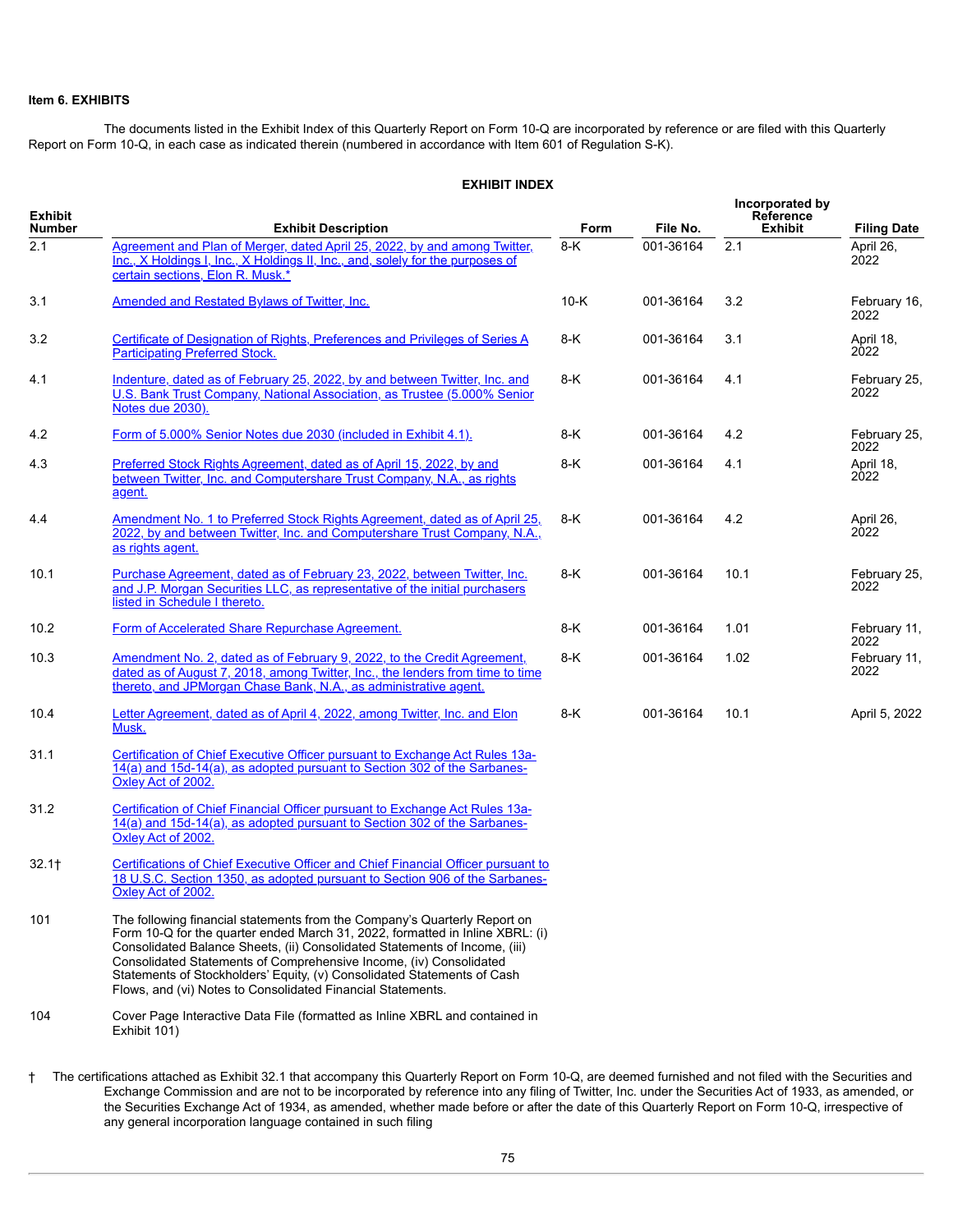\* Schedules and exhibits omitted pursuant to Item 601(b)(2) of Regulation S-K. Twitter will furnish supplementally a copy of any omitted schedule or exhibit to the SEC upon request. Twitter may request confidential treatment pursuant to Rule 24b-2 of the Securities Exchange Act of 1934, as amended, for any schedules or exhibits so furnished.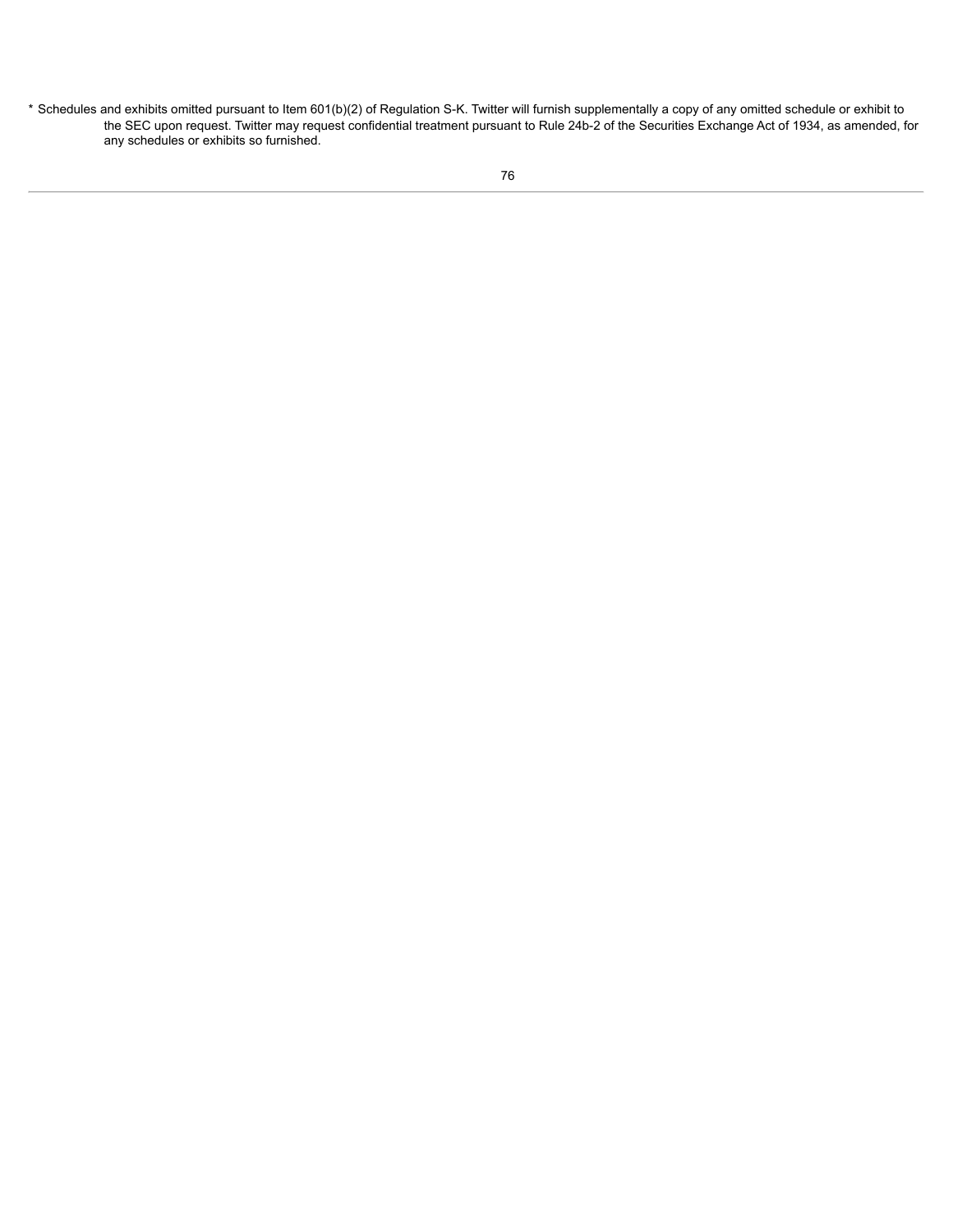### **SIGNATURES**

Pursuant to the requirements of Section 13 or 15(d) of the Securities Exchange Act of 1934, the registrant has duly caused this Quarterly Report on Form 10-Q to be signed on its behalf by the undersigned, thereunto duly authorized.

Date: May 2, 2022 **By:** /s/ Parag Agrawal

Date: May 2, 2022 **By:** /s/ Ned Segal

# **TWITTER, INC.**

Parag Agrawal Chief Executive Officer *(Principal Executive Officer)*

Ned Segal Chief Financial Officer *(Principal Financial Officer)*

77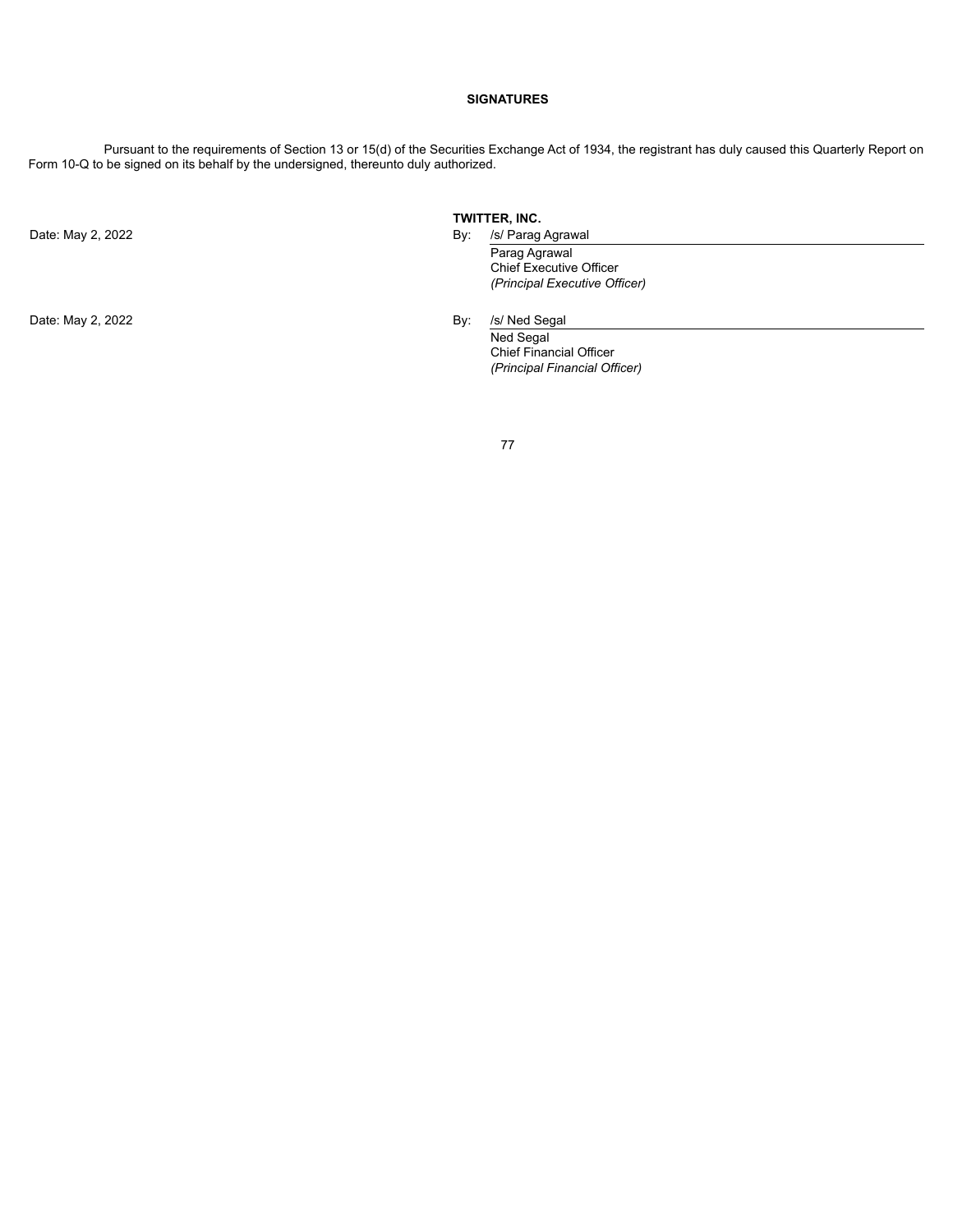#### **CERTIFICATION OF PERIODIC REPORT UNDER SECTION 302 OF THE SARBANES-OXLEY ACT OF 2002**

<span id="page-77-0"></span>I, Parag Agrawal, certify that:

1. I have reviewed this Quarterly Report on Form 10-Q of Twitter, Inc.;

2. Based on my knowledge, this report does not contain any untrue statement of a material fact or omit to state a material fact necessary to make the statements made, in light of the circumstances under which such statements were made, not misleading with respect to the period covered by this report;

3. Based on my knowledge, the financial statements, and other financial information included in this report, fairly present in all material respects the financial condition, results of operations and cash flows of the registrant as of, and for, the periods presented in this report;

4. The registrant's other certifying officer and I are responsible for establishing and maintaining disclosure controls and procedures (as defined in Exchange Act Rules 13a–15(e) and 15d–15(e)) and internal control over financial reporting (as defined in Exchange Act Rules 13a–15(f) and 15d–15(f)) for the registrant and have:

(a) Designed such disclosure controls and procedures, or caused such disclosure controls and procedures to be designed under our supervision, to ensure that material information relating to the registrant, including its consolidated subsidiaries, is made known to us by others within those entities, particularly during the period in which this report is being prepared;

(b) Designed such internal control over financial reporting, or caused such internal control over financial reporting to be designed under our supervision, to provide reasonable assurance regarding the reliability of financial reporting and the preparation of financial statements for external purposes in accordance with generally accepted accounting principles;

(c) Evaluated the effectiveness of the registrant's disclosure controls and procedures and presented in this report our conclusions about the effectiveness of the disclosure controls and procedures, as of the end of the period covered by this report based on such evaluation; and

(d) Disclosed in this report any change in the registrant's internal control over financial reporting that occurred during the registrant's most recent fiscal quarter (the registrant's fourth fiscal quarter in the case of an annual report) that has materially affected, or is reasonably likely to materially affect, the registrant's internal control over financial reporting; and;

5. The registrant's other certifying officer and I have disclosed, based on our most recent evaluation of internal control over financial reporting, to the registrant's auditors and the audit committee of the registrant's board of directors (or persons performing the equivalent functions):

(a) All significant deficiencies and material weaknesses in the design or operation of internal control over financial reporting which are reasonably likely to adversely affect the registrant's ability to record, process, summarize and report financial information; and

(b) Any fraud, whether or not material, that involves management or other employees who have a significant role in the registrant's internal control over financial reporting.

Date: May 2, 2022

/s/ Parag Agrawal Parag Agrawal Chief Executive Officer (Principal Executive Officer)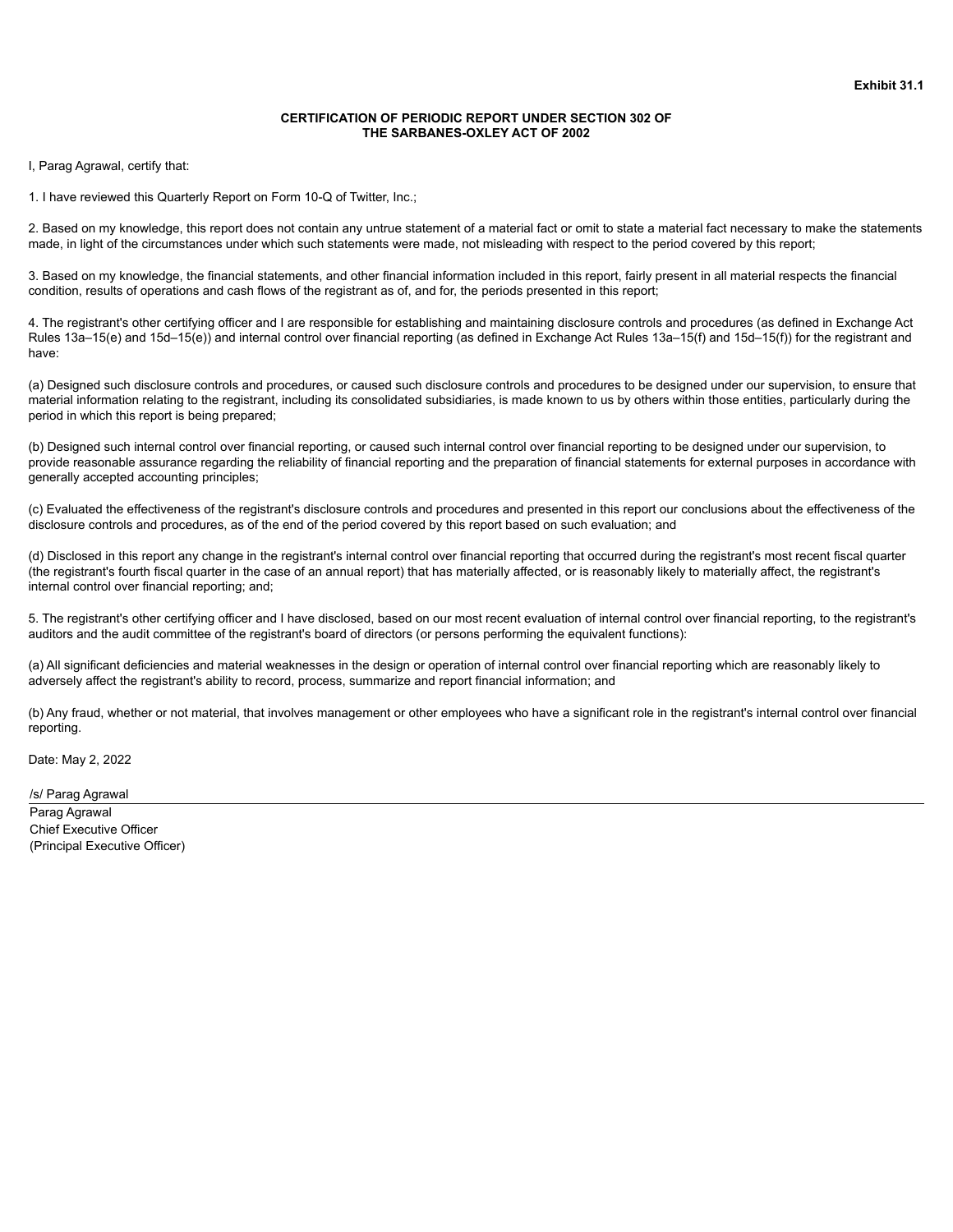### **CERTIFICATION OF PERIODIC REPORT UNDER SECTION 302 OF THE SARBANES-OXLEY ACT OF 2002**

<span id="page-78-0"></span>I, Ned Segal, certify that:

1. I have reviewed this Quarterly Report on Form 10-Q of Twitter, Inc.;

2. Based on my knowledge, this report does not contain any untrue statement of a material fact or omit to state a material fact necessary to make the statements made, in light of the circumstances under which such statements were made, not misleading with respect to the period covered by this report;

3. Based on my knowledge, the financial statements, and other financial information included in this report, fairly present in all material respects the financial condition, results of operations and cash flows of the registrant as of, and for, the periods presented in this report;

4. The registrant's other certifying officer and I are responsible for establishing and maintaining disclosure controls and procedures (as defined in Exchange Act Rules 13a–15(e) and 15d–15(e)) and internal control over financial reporting (as defined in Exchange Act Rules 13a–15(f) and 15d–15(f)) for the registrant and have:

(a) Designed such disclosure controls and procedures, or caused such disclosure controls and procedures to be designed under our supervision, to ensure that material information relating to the registrant, including its consolidated subsidiaries, is made known to us by others within those entities, particularly during the period in which this report is being prepared;

(b) Designed such internal control over financial reporting, or caused such internal control over financial reporting to be designed under our supervision, to provide reasonable assurance regarding the reliability of financial reporting and the preparation of financial statements for external purposes in accordance with generally accepted accounting principles;

(c) Evaluated the effectiveness of the registrant's disclosure controls and procedures and presented in this report our conclusions about the effectiveness of the disclosure controls and procedures, as of the end of the period covered by this report based on such evaluation; and

(d) Disclosed in this report any change in the registrant's internal control over financial reporting that occurred during the registrant's most recent fiscal quarter (the registrant's fourth fiscal quarter in the case of an annual report) that has materially affected, or is reasonably likely to materially affect, the registrant's internal control over financial reporting; and;

5. The registrant's other certifying officer and I have disclosed, based on our most recent evaluation of internal control over financial reporting, to the registrant's auditors and the audit committee of the registrant's board of directors (or persons performing the equivalent functions):

(a) All significant deficiencies and material weaknesses in the design or operation of internal control over financial reporting which are reasonably likely to adversely affect the registrant's ability to record, process, summarize and report financial information; and

(b) Any fraud, whether or not material, that involves management or other employees who have a significant role in the registrant's internal control over financial reporting.

Date: May 2, 2022

/s/ Ned Segal Ned Segal Chief Financial Officer (Principal Financial Officer)